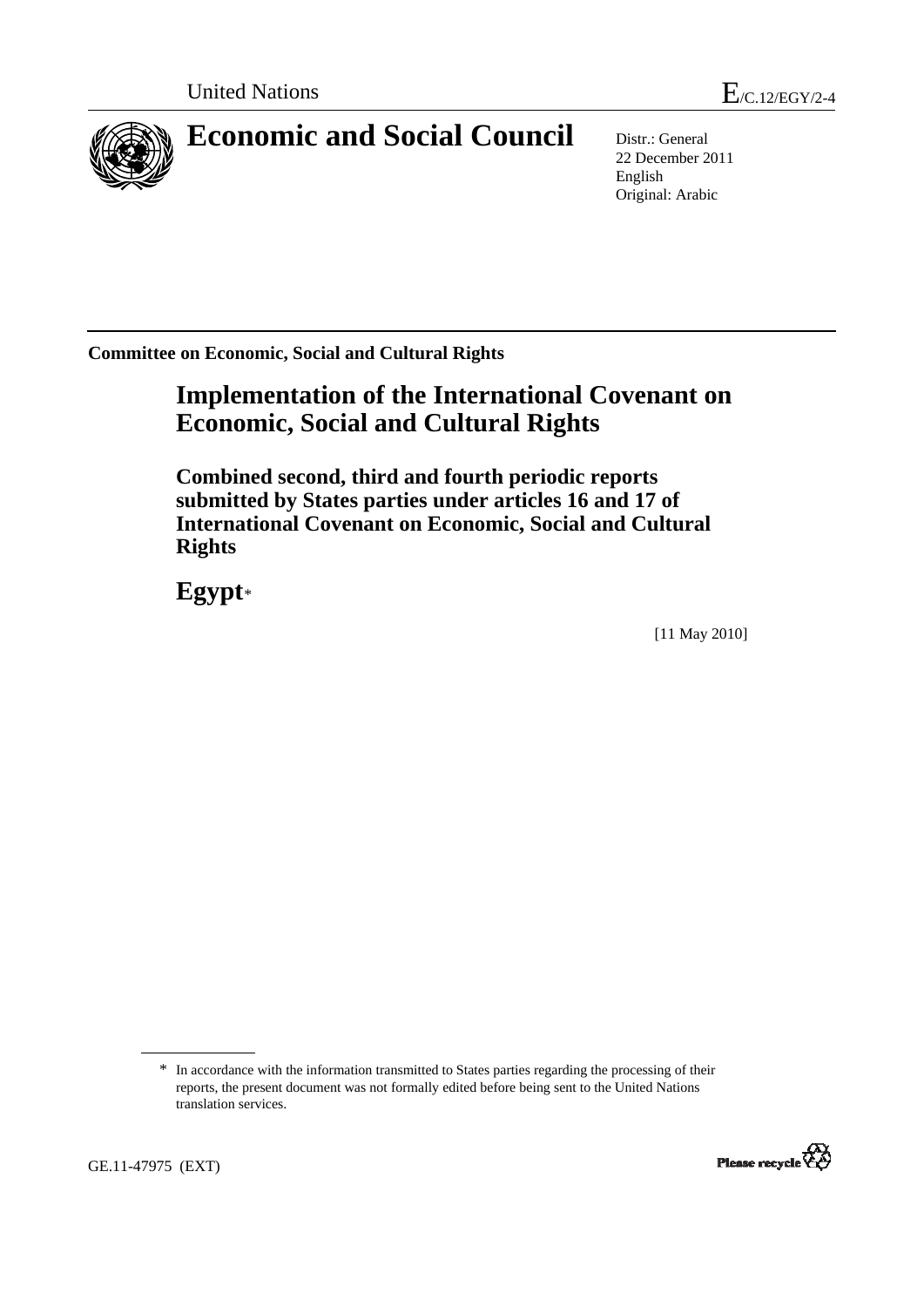# Contents

|    |                                                                                  | Paragraphs         | Page     |
|----|----------------------------------------------------------------------------------|--------------------|----------|
|    |                                                                                  | $1 - 2$            | 4        |
|    |                                                                                  | $3 - 8$            | 4        |
| I. | General concepts underlying the protection and maintenance of human rights       |                    |          |
|    |                                                                                  | $9 - 107$          | 5        |
|    | А.                                                                               | $9 - 15$           | 5        |
|    | В.                                                                               | $16 - 21$          | 8        |
|    | $\mathbf{C}$ .                                                                   | $22 - 24$          | 9        |
|    | Evolution of the general legal framework within which human rights are<br>D.     | $25 - 68$          | 11       |
|    | Effective international participation by Egypt in international and<br>(i)       | $27 - 30$          | 12       |
|    | (ii)                                                                             | $31 - 33$          | 13       |
|    | (iii) National mechanisms for the effective implementation of international      | $34 - 65$          | 17       |
|    | (iv) National means of recourse serving to safeguard the effective               | $66 - 68$          | 25       |
|    | Information, diffusion, awareness and teaching of human rights principles<br>Е.  | $69 - 107$         | 25       |
| П. | Substantive discussion of the rights enunciated in the International Covenant on | $108 - 360$        | 34       |
|    |                                                                                  | $108 - 114$        | 34       |
|    | Article 2: Guarantee of equality in the exercise of the rights enunciated in     |                    |          |
|    |                                                                                  | $115 - 120$        | 35       |
|    |                                                                                  | $121 - 124$        | 37       |
|    | Article 4: Organization of the scope of enjoyment of the recognized rights       | $125 - 127$        | 40       |
|    | Article 5: Prohibition of limitations on recognized rights or freedoms           | 128-134            | 40       |
|    |                                                                                  | $135 - 138$        | 42       |
|    |                                                                                  | 139-148<br>149-158 | 43<br>44 |
|    |                                                                                  | 159-172            | 46       |
|    |                                                                                  | $173 - 196$        | 50       |
|    |                                                                                  | $197 - 230$        | 55       |
|    |                                                                                  | $231 - 274$        | 61       |
|    |                                                                                  | 275-310            | 69       |
|    |                                                                                  | $311 - 313$        | 80       |
|    |                                                                                  | 314-360            | 80       |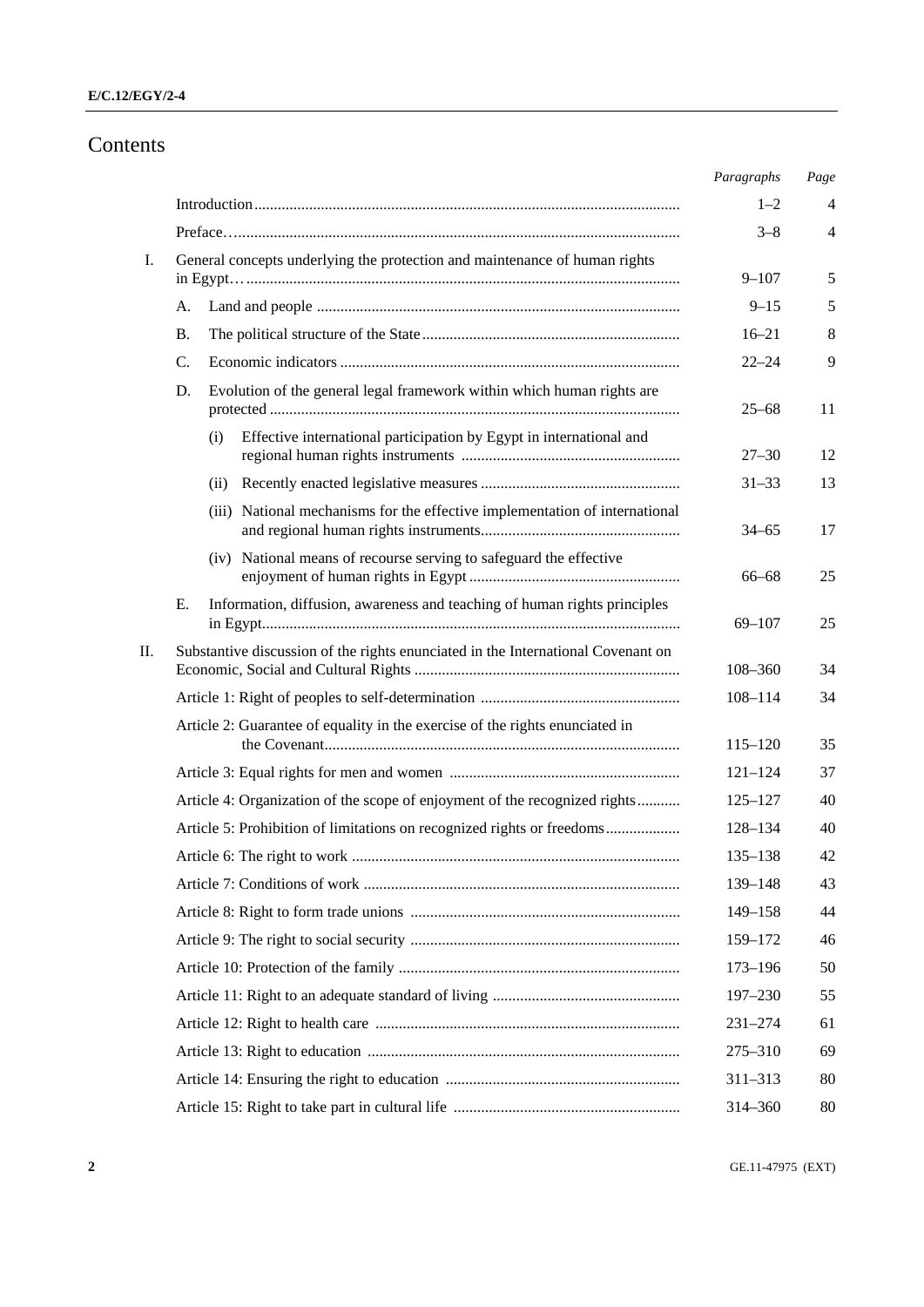| Ш. |    |                                                             |                                                                                                                                                  | 88                 |
|----|----|-------------------------------------------------------------|--------------------------------------------------------------------------------------------------------------------------------------------------|--------------------|
|    |    |                                                             |                                                                                                                                                  |                    |
|    | А. |                                                             |                                                                                                                                                  | 89                 |
|    | В. |                                                             | 384-389                                                                                                                                          | 94                 |
|    | C. |                                                             | $390 - 399$                                                                                                                                      | 96                 |
|    | D. |                                                             | 400-409                                                                                                                                          | 99                 |
|    | Е. |                                                             | 410–423                                                                                                                                          | 102                |
|    | F. | Development-related activities and programmes of the Social |                                                                                                                                                  |                    |
|    |    |                                                             | 424–446                                                                                                                                          | 108                |
|    | G. |                                                             | 447–477                                                                                                                                          | 113                |
|    | Н. |                                                             |                                                                                                                                                  |                    |
|    |    |                                                             | 478–486                                                                                                                                          | 118                |
|    |    |                                                             | 487                                                                                                                                              | 120                |
|    |    |                                                             | Replies to the previous recommendations of the Committee on the outcomes<br>Action to protect the rights of persons with disabilities and mental | 361-486<br>369–383 |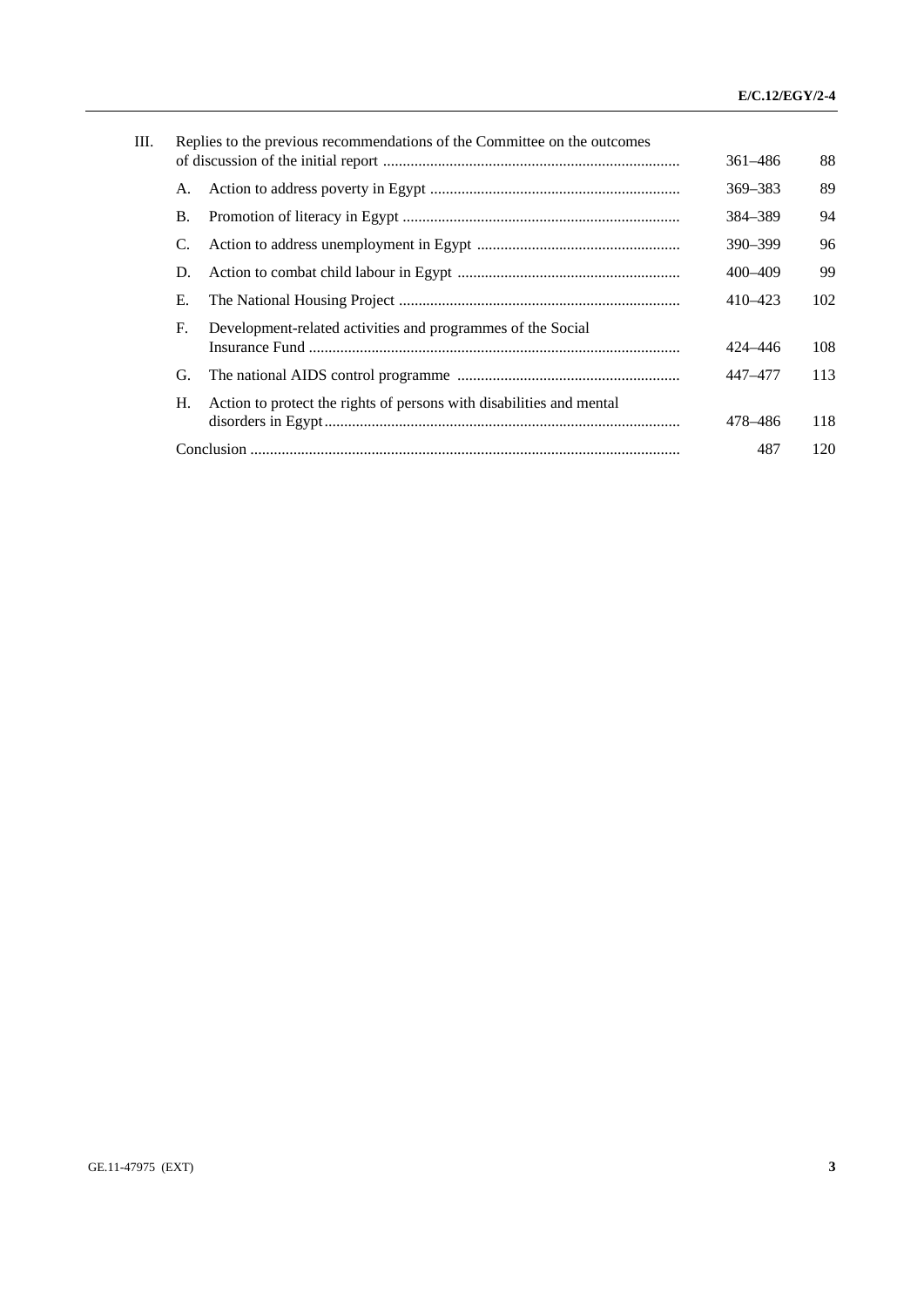# **Combined second, third and fourth periodic reports of Egypt on the implementation of the International Covenant on Economic, Social and Cultural Rights**

# **Introduction**

1. Pursuant to the provisions of article 17 of the International Covenant on Economic, Social and Cultural Rights, and in accordance with the guidelines published by the international committee established to monitor implementation of the Covenant, Egypt has the honour to submit its combined second to fourth periodic reports, comprising three parts, as follows:

 I. General concepts underlying the protection and observance of human rights in Egypt

 II. Substantive discussion of the rights and freedoms enunciated in the International Covenant on Economic, Social and Cultural Rights

 III. Replies to the previous recommendations of the Committee on the consideration of the initial report, and a survey of the results of Egypt's efforts in the field of the recognized rights.

2. In this context, Egypt reaffirms its determination to continue to fulfil, completely and effectively, its international obligations arising from its accession to international human rights instruments, and accordingly submits this report, accompanied by the assurance that it is constantly prepared to engage in continuous, constructive dialogue with the Committee and to answer all questions relating to its compliance with the provisions of the Covenant.

# **Preface**

3. Egypt acceded to the International Covenant on Economic, Social and Cultural Rights by Presidential Decree No. 537 of 1981. Egypt signed the Covenant on 4 August 1967, having regard to the provisions of the Islamic sharia and the compatibility of the Covenant with it. Egypt deposited the instrument of ratification with a reservation to that effect attached, and the Covenant was published in the Arabic language in issue No. 14 of the Official Gazette on 8 April 1982, thereby becoming the law of the land in accordance with article 151 of the Constitution.

4. Pursuant to article 17 of the Covenant, Egypt submitted its initial report on 18 November 1998. In addition, in January 2000 Egypt provided the Committee with a special annex responding to the list of issues and questions from the Committee relating to a number of matters with a bearing on the Covenant. These are addressed in the present report. The report was considered at the twenty-sixth session of the Committee on 2-3 May 2000.

5. In this connection, Egypt wishes to make it clear that the practical application of the provisions of the Covenant has not revealed any incompatibility or contradiction between those provisions and those of the Islamic sharia.

6. Egypt wishes to emphasize the fact that this report, which comprises the combined second, third and fourth periodic reports, will deal only with information and new situations that have arisen during the period following the date of the discussion on the initial report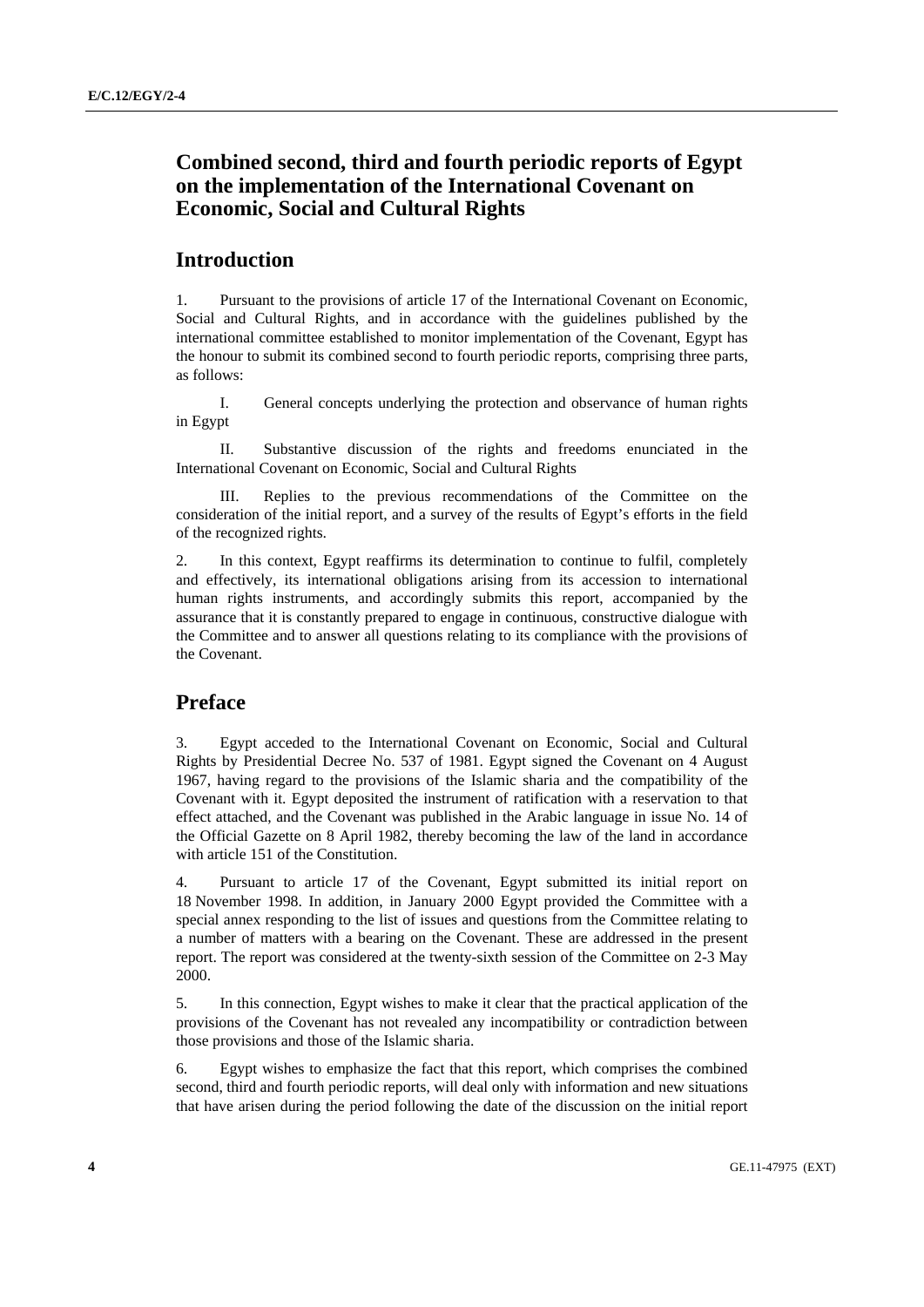in 2000, in order to avoid repetition and waste of the Committee's time. Previous reports and data that Egypt has submitted to the United Nations or its specialized agencies will be referred to briefly where relevant, in accordance with article 17, paragraph 3 of the Covenant.

7. Egypt also wishes to note that statistical data contained in this report have been obtained from specialized national agencies, including the Central Agency for Public Mobilization and Statistics (CAPMAS) and the Central Bank of Egypt. These statistics are published within the country and internationally via the Internet. Where other sources of statistical data have been used, those sources will be identified.

8. It should be noted that the report was prepared in collaboration with the relevant ministries and specialized national bodies in the domain of human rights, including members of community associations and civil society organizations. During the preparation process, a meeting with a number of representatives from civil society organizations was held for the purpose of enabling them to express their concerns about the rights discussed in this report, including the minimum wage, some statutory provisions on the right to strike, gender equality in the Labour Code, the Penal Code and social insurance funds, environmental pollution, health insurance, property taxes, educational quality, and matters relating to persons with special needs. The Government's efforts to address these concerns will be discussed in our comments on the relevant articles as these are taken up successively.

# **I. General concepts underlying the protection and maintenance of human rights in Egypt**

# **A. Land and people**

### **Situation and land**

9. Egypt lies in the northeastern corner of the African continent and includes part of Asia as well. It is bordered by the Mediterranean Sea to the north and the Red Sea to the east. Its land area is 997,700 km2.

- 10. Egypt is divided into four geographic regions:
	- The Nile Valley and Delta, which are approximately 33,000 km2 in extent;
	- The Western Desert, which covers approximately 680,000 km2;
	- The Eastern Desert, which covers approximately 225,000 km2;
	- The Sinai Peninsula, the area of which is approximately 61,000 km2.

11. Deserts thus account for approximately two thirds of the area of Egypt. The area suitable for agriculture is 13,628 feddans. Between 1996 and 2006, some 2,773 feddans were brought under cultivation.

12. There are a total of 27 nature reserves (marine areas, wetlands, desert areas and geological areas) covering a total of 149,000 km2, which represents nearly 15 per cent of the area of the Republic.

### **Population (census data from 2006)**

13. Population censuses have been conducted in Egypt since 1882. At that time, the population of the country was 6.7 million people. Since 1966, a comprehensive census has been conducted every 10 years, the most recent having been that of 2006.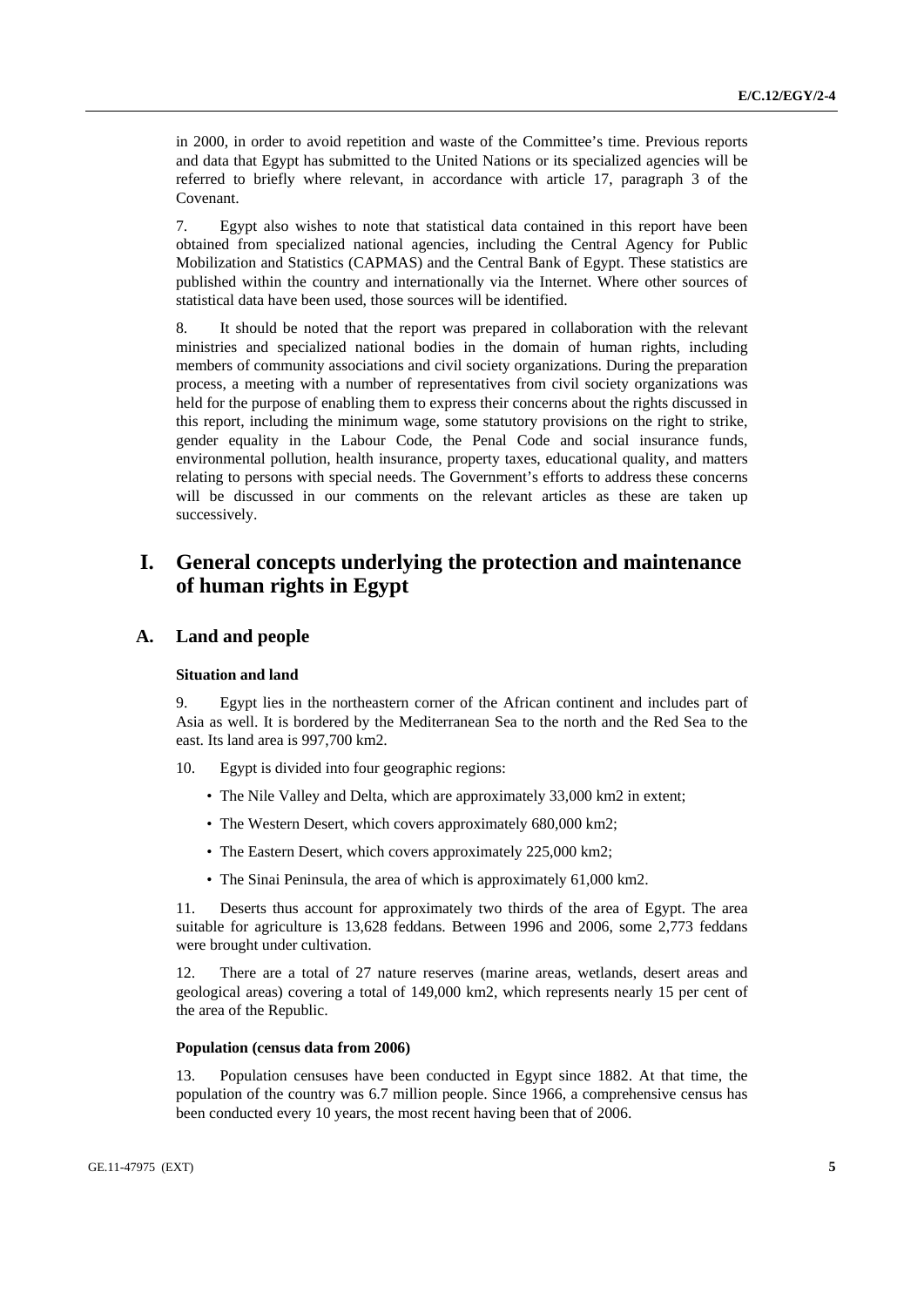*Total population (including both persons living in the country and persons living abroad)* 

76,480,426 in 2006, compared to 61,492,914 in 1996

 *Total number of persons living in the country* 

72,580,000 (comprising 51.1 per cent males and 48.9 per cent females) in 2006, compared to 59,310,000 in 1996

 *Number of persons living abroad* 

3,900,000 (5.1 per cent) in 2006, compared to 2,180,000 (3.5 per cent) in 1996

 *Population distribution* 

42.6 per cent urban

57.4 per cent rural

 *Average population growth* 

Average growth declined from 2.08 per cent during the period 1986-1996 to 2.05 per cent between 1996 and 2006.

#### *Average family size*

Average family size declined from 4.65 persons in 1996 to 4.18 persons in 2006

#### **Marriage**

Persons who had never been married (women 16 and over and men 18 and over) accounted for 29.33 per cent of total population in 2006, up from 26.71 per cent in 1996.

#### **Some statistical indicators on population characteristics**

#### **Numbers of inhabitants, by age group**

| Age group | Total, 1996 census | $\%$  | Total, 2006 census | $\%$ |
|-----------|--------------------|-------|--------------------|------|
| Under 6   | 9 0 3 2 6 8 7      | 15.23 | 10 224 256         | 14.1 |
| $6-10$    | 5 448 807          | 9.19  | 5 043 247          | 6.9  |
| $10-15$   | 7 864 002          | 13.26 | 7796386            | 10.7 |
| 15-45     | 27 360 320         | 46.13 | 34 983 045         | 48.2 |
| $45 - 60$ | 6 194 978          | 10.44 | 9 9 78 4 02        | 13.7 |
| Over 60   | 3 4 1 2 1 2 0      | 5.57  | 4 5 5 3 6 9 4      | 6.27 |

#### **Life expectancy at birth**

Average life expectancy was 69.5 years for men and 74 years for women in 2007, up from 65.1 years for men and 69.0 years for women in 1996.

### **Housing characteristics**

- 99.3 per cent of all Egyptian families (99.5 per cent in urban areas and 99 per cent in rural areas) had mains electricity in 2006;
- 89.9 per cent of all buildings had mains electricity in 2006;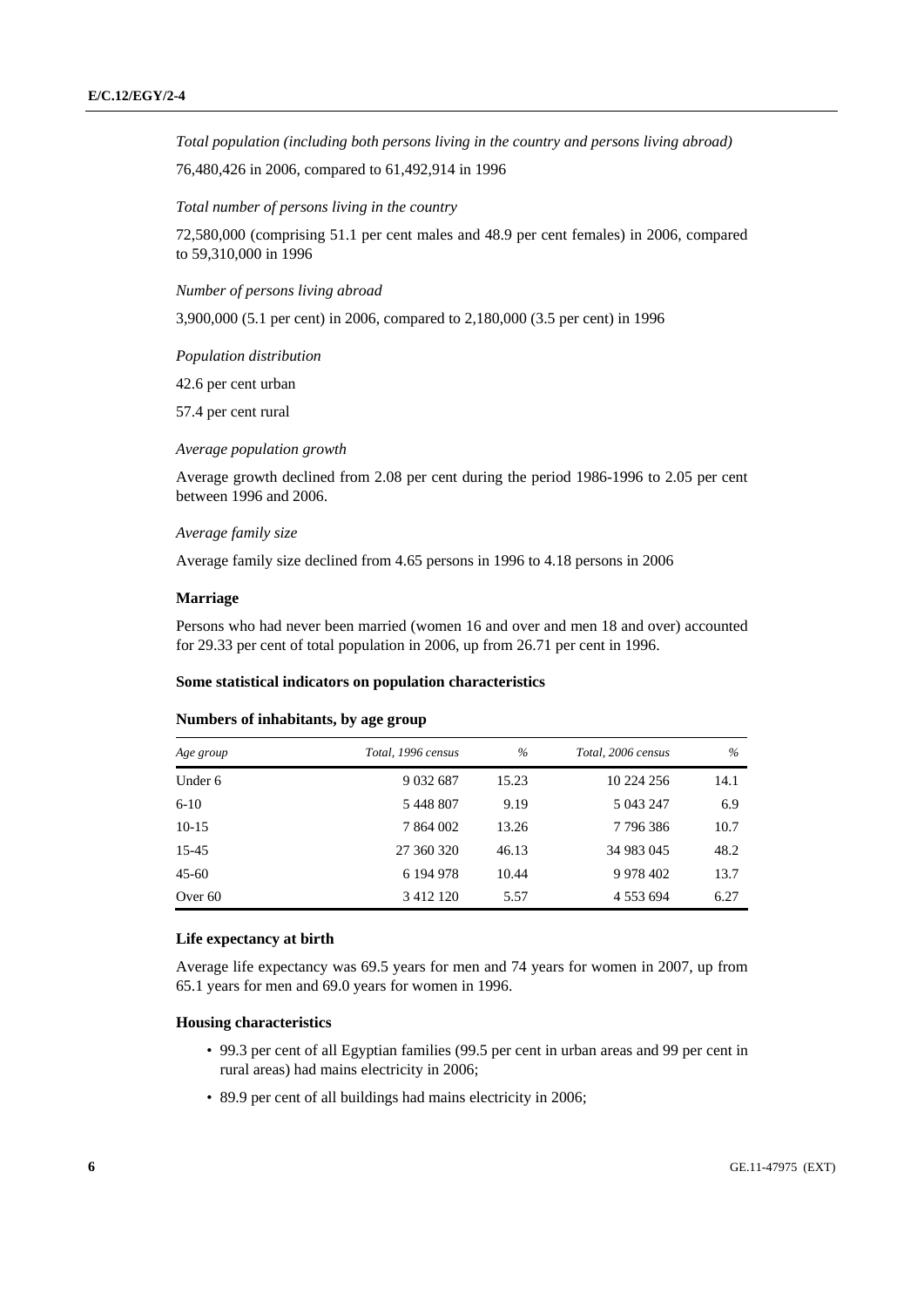- 95.5 per cent of all families had mains water in 2006 (98.8 per cent in urban areas and 92.9 per cent in rural areas);
- 81.1 per cent of all buildings had mains water in 2006;
- 50.5 per cent of all families had mains sewage disposal service in 2006 (82.5 per cent in urban areas and 24.3 per cent in rural areas);
- 28.7 per cent of all buildings were served by main sewage disposal in 2006.

#### **Educational status**

- For the 10-and-over age group, illiteracy declined from 39.36 per cent in 1996 to 29.33 per cent in 2006;
- For the 6-18 age group, the school dropout rate was 4.20 per cent in 2006;
- The number of pupils who had completed primary-level education increased from 7,911,817 (17.65 per cent) in 1996 to 11,134,399 (19.43 per cent) in 2006;
- The number of pupils who had completed intermediate-level education increased from 7,408,296 (16.52 per cent) in 1996 to 14,283,340 (24.92 per cent) in 2006;
- The number of pupils who had continued beyond the intermediate level increased from 904,212 (2.02 per cent) in 1996 to 1,808,268 (3.16 per cent) in 2006;
- The number of university graduates and holders of postgraduate degrees increased from 2,547,995 (5.68 per cent) in 1996 to 5,476,704 (9.56 per cent) in 2006.

#### **Persons with special needs**

Persons with special needs accounted for 0.48 per cent of the school population in 1996 and for 0.62 per cent in 2006.

### **Workforce (hundreds)**

|                 |                    |          | 2001    | 2006    |
|-----------------|--------------------|----------|---------|---------|
| 15-64 age group | Workers:           | Males:   | 152 129 | 177 671 |
|                 |                    | Females: | 43 4 29 | 51 111  |
|                 | Total:             |          | 193 395 | 228 782 |
|                 | Unemployment rate: |          | 22.9%   | 10.6%   |

### **Reproductive health**

|                                            | 2000  | 2005  |
|--------------------------------------------|-------|-------|
| Maternal mortality (per 1 000 live births) | 84    |       |
| Use of family planning methods             | 56.1% | 59.2% |
| % births attended by qualified person      | 61%   | 74%   |

#### **Infant mortality**

| ${\rm (per~1~000~live~births)}$ | 2000 | 2005 |
|---------------------------------|------|------|
| Infant mortality rate           | 44   |      |
| Under-5 mortality rate          | 54   |      |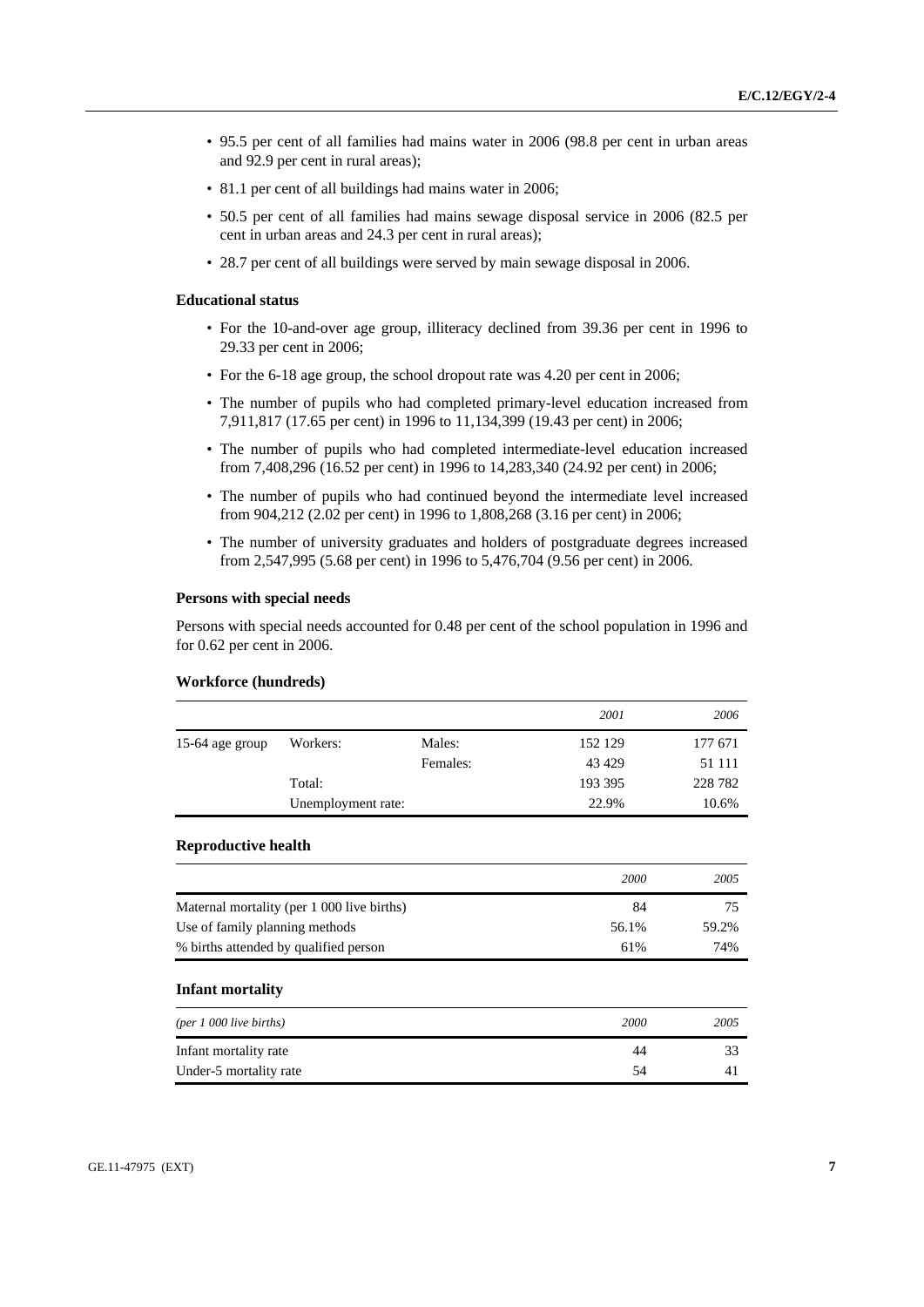14. Thanks to the sustained efforts of the country's health-care services in this area, there has been a steady decline in infant mortality rates. In 2007, there were 16 deaths per 1,000 live births among newborns, 23 among infants, and 28 among children under five years of age. In the same year, the maternal mortality rate had been reduced to 55 deaths per 1,000 live births.

15. It is clear from these statistical indicators that Egypt has evolved significantly with respect to action to give effect to the rights recognized in the Covenant and to ensure their enjoyment by all citizens. At the same time, they also show what serious difficulties and challenges are confronting Egypt as a result of population growth. Egypt is endeavouring to address these difficulties through a series of ambitious five-year plans aimed at making optimal use of the country's resources and strengthening international cooperation to attain their objectives within a determined time frame. This report will present, in some detail, national efforts in this connection and the results that have been achieved to date as they relate to the rights enunciated in the Covenant.

# **B. The political structure of the State**

16. Egypt is a State with a democratic republican regime based on citizenship. It has a multiparty political system (in accordance with two amendments to the Constitution, adopted in 1980 and 2007); at the present time, there are 22 political parties.

# **The executive power**

17. The President of the Republic is elected by direct free ballot (in accordance with an amendment to article 76 of the Constitution adopted in 2005 and 2007). The President's term of office is six years, and is renewable.

18. The Government consists of the Prime Minister, his Deputy Prime Ministers, the Ministers, and their Deputy Ministers. The Government is responsible for formulating the public policy of the State and overseeing its implementation in accordance with the laws and presidential decrees. The People's Assembly may withdraw its confidence from the Prime Minister and the Cabinet by adopting, by majority vote, a motion of no confidence sponsored by at least 10 deputies (in accordance with an amendment to article 127 enacted in March 2007).

19. Local administration comprises the governorates, cities and villages, which are administrative units possessing legal personality. Each of them has an elected People's Assembly (in accordance with an amendment to article 161 of the Constitution enacted in 2007). Egypt is currently divided into 29 governorates.

# **The legislative power**

20. There are two legislative bodies:

The People's Assembly: deputies are elected by direct free voting every five years. Its membership includes 444 deputies representing 22 electoral districts, and 10 additional deputies who are appointed by the President of the Republic pursuant to Act No. 149 of 2009. Sixty-four seats in the Assembly, distributed among 32 special electoral districts, are reserved for women; the purpose of this arrangement is to encourage women to participate in parliamentary life.

 2. The Consultative Council, which is made up of 264 members representing 88 electoral districts. Two thirds of the members are elected and the remaining third appointed to six-year terms. One half of the Council is renewed every three years.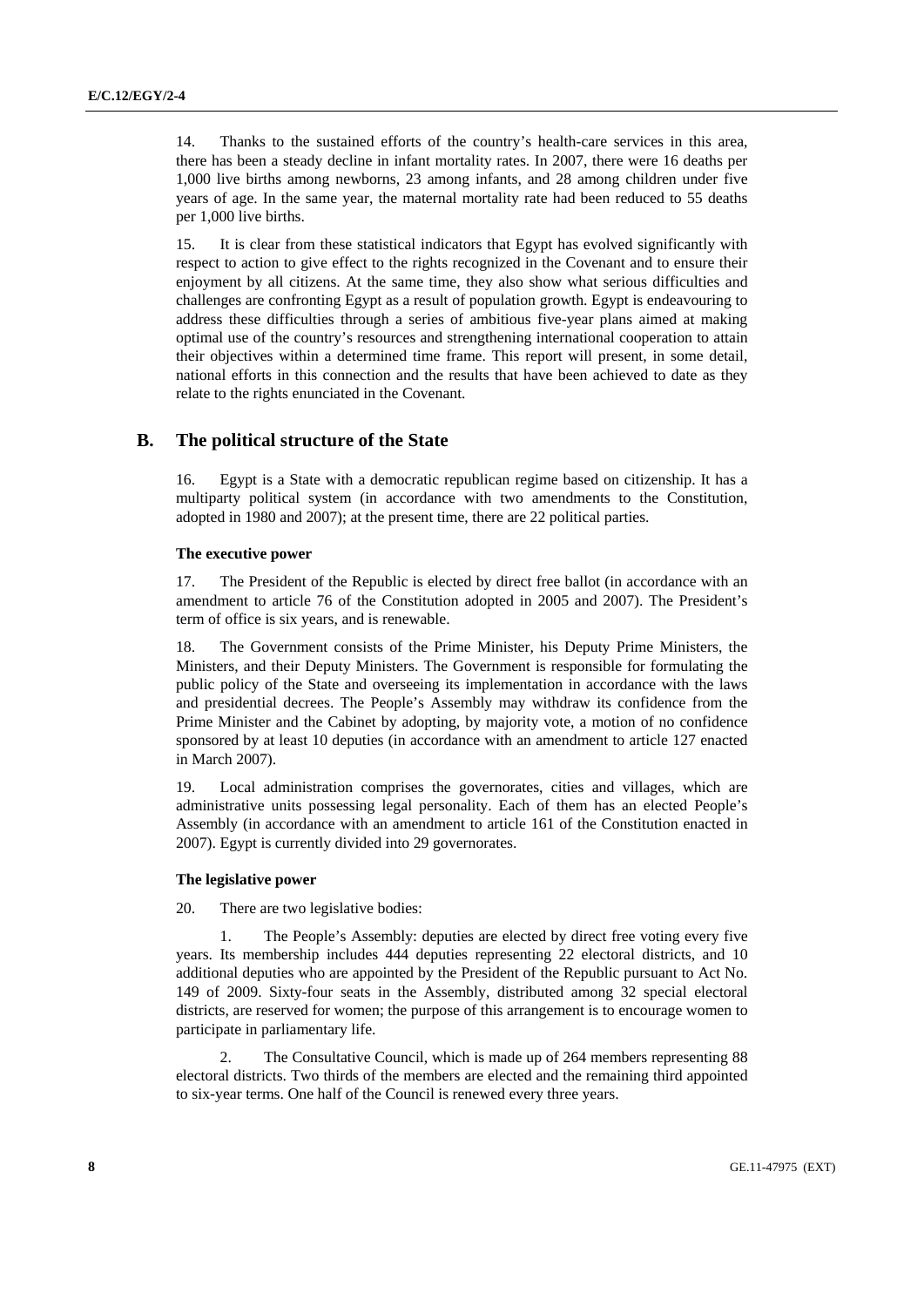# **The judicial power**

21. The judicial power comprises the judiciary, the Council of State (administrative courts) and the Supreme Constitutional Court. These have been discussed in the previous report of Egypt. Legislative amendments of relevance for the judicial system will be outlined in Part I(D) below.

# **C. Economic indicators**

# **Gross domestic product and average growth**

| Gross domestic product (GDP)                                                                            | 2001/02 | 2002/03 | 2003/04 | 2004/05 | 2005/06 | 2006/07 |
|---------------------------------------------------------------------------------------------------------|---------|---------|---------|---------|---------|---------|
| GDP with the cost of all production factors<br>taken into account (billions of Egyptian<br>pounds) (LE) | 354.5   | 365.8   | 380.8   | 400.4   | 426.1   | 456.2   |
| Growth rate $(\%)$                                                                                      | 3.2     | 3.0     | 4.3     | 5.1     | 6.8     | 7.1     |
| GDP by market value (billions of LE)                                                                    | 381.7   | 390.7   | 406.8   | 427     | 454.3   | 486.5   |
| Growth rate $(\%)$                                                                                      | 3.2     | 3.1     | 4.1     | 9.4     | 6       |         |

*Source of data*: Annual reports published by the Central Bank of Egypt.

# **Changes in investment allocation in social service sectors**

# **Investment allocations under the five-year plan for 2002/03-2006/07 pursuant to Act No. 87 of 2002 (millions of LE)**

| Social service sector               | Total     | Fraction of total (%) |  |
|-------------------------------------|-----------|-----------------------|--|
| Housing                             | 36 288.6  | 8.1                   |  |
| <b>Utilities</b>                    | 38 624.0  | 8.6                   |  |
| Human and social development        |           |                       |  |
| Education                           | 32 35 1.9 | 7.2                   |  |
| Health                              | 17 331.4  | 3.9                   |  |
| Other services                      | 15 596.9  | 3.4                   |  |
| <b>Total social service sectors</b> | 140 192.8 | 31.2                  |  |

# **Investment allocations for Year 1 of the five-year plan (2002/03) pursuant to Act No. 86 of 2002 (millions of LE)**

| Social service sector               | Total      | Fraction of total (%) |
|-------------------------------------|------------|-----------------------|
| Housing                             | 8 623.5    | 11.6                  |
| <b>Utilities</b>                    | 6 3 4 7 .0 | 8.4                   |
| Human and social development        |            |                       |
| Education                           | 4 3 5 8 .2 | 5.9                   |
| Health                              | 2 8 4 9 .1 | 3.8                   |
| Other services                      | 3 041.7    | 4.1                   |
| <b>Total social service sectors</b> | 25 219.5   | 34.0                  |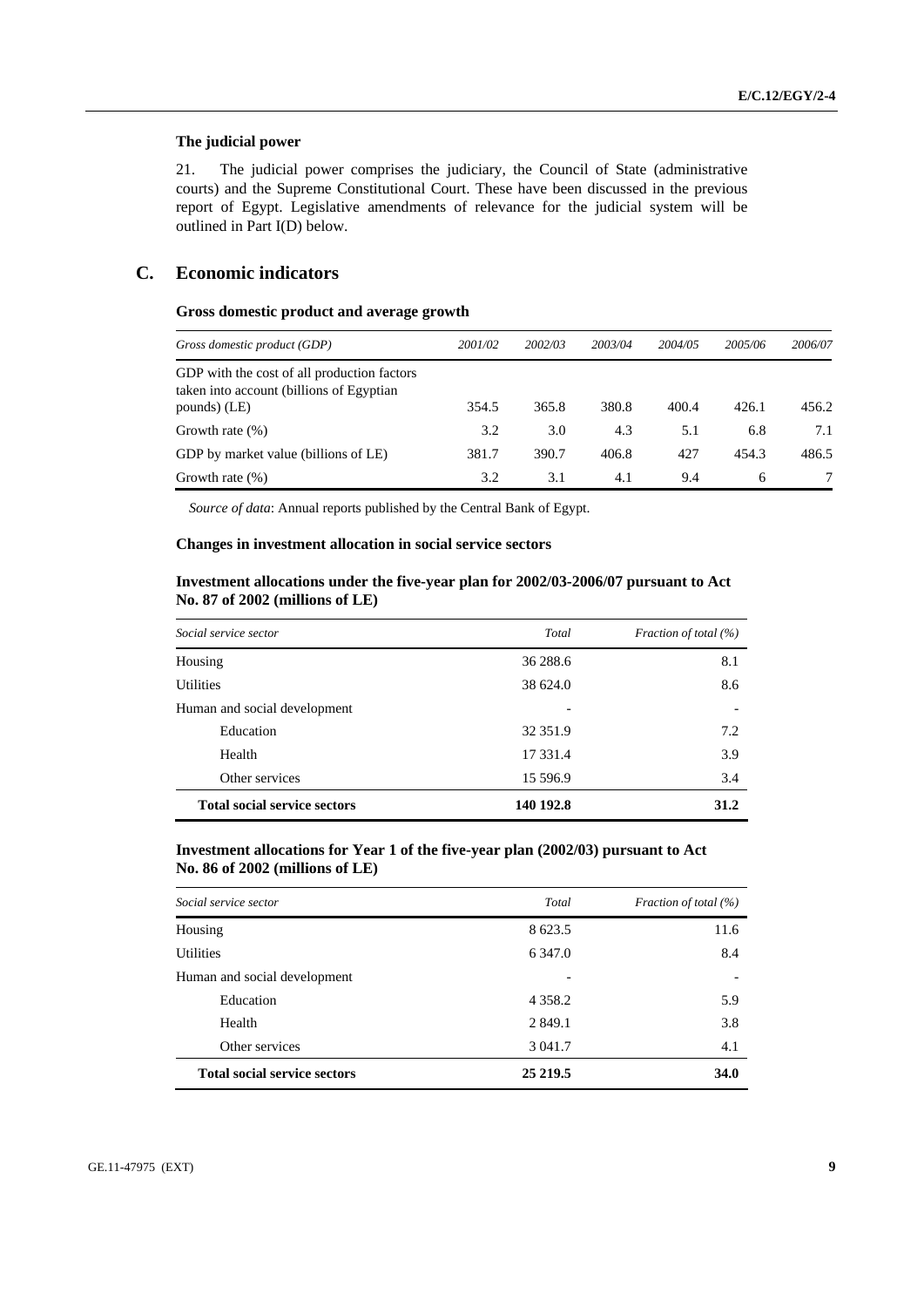| Social service sector               | Total       | Fraction of total (%) |
|-------------------------------------|-------------|-----------------------|
| Housing                             | 7448.0      | 10.6                  |
| <b>Utilities</b>                    | 5931.5      | 8.5                   |
| Human and social development        |             |                       |
| Education                           | 3 3 7 3 . 6 | 4.8                   |
| Health                              | 2498.4      | 3.6                   |
| Other services                      | 3 0 5 7 .0  | 4.4                   |
| <b>Total social service sectors</b> | 22 308.5    | 31.9                  |

# **Investment allocations for Year 2 of the five-year plan (2003/04) pursuant to Act No. 97 of 2003 (millions of LE)**

# **Investment allocations for Year 3 of the five-year plan (2004/05) pursuant to Act No. 91 of 2004 (millions of LE)**

| Social service sector               | Total       | Fraction of total (%) |
|-------------------------------------|-------------|-----------------------|
| Housing                             | 1 305.3     | 1.5                   |
| <b>Utilities</b>                    | 15 816.0    | 18.6                  |
| Human and social development        |             |                       |
| Education                           | 3 5 8 0 . 1 | 4.2                   |
| Health                              | 2 746.5     | 3.8                   |
| Other services                      | 7 103.5     | 8.4                   |
| <b>Total social service sectors</b> | 30 551.4    | 35.9                  |

# **Investment allocations for Year 4 of the five-year plan (2005/06) pursuant to Act No. 96 of 2005 (millions of LE)**

| Social service sector               | Total      | Fraction of total (%) |
|-------------------------------------|------------|-----------------------|
| Housing                             | 28 192.3   | 2.0                   |
| <b>Utilities</b>                    | 2457.8     | 22.3                  |
| Human and social development        |            |                       |
| Education                           | 4 0 1 4 .3 | 3.6                   |
| Health                              | 2 7 1 8 .2 | 2.5                   |
| Other services                      | 6463.0     | 5.9                   |
| <b>Total social service sectors</b> | 43 845.6   | 36.3                  |

# **Investment allocations for Year 5 of the five-year plan (2006/07) pursuant to Act No. 86 of 2006 (millions of LE)**

| Social service sector | Total    | Fraction of total (%) |
|-----------------------|----------|-----------------------|
| Housing               | 2483.1   |                       |
| Utilities             | 10 761.3 | 7 Q                   |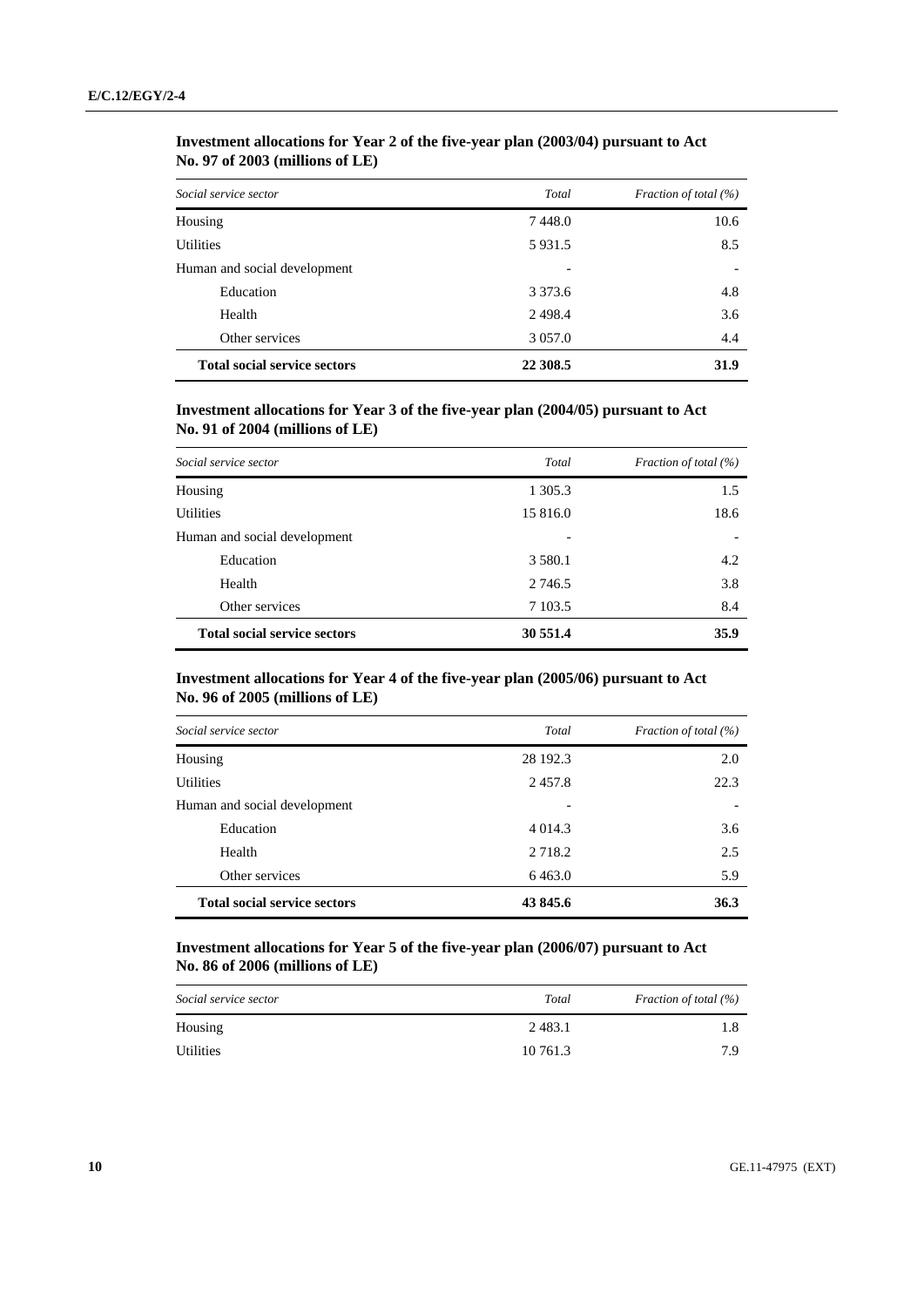| <b>Total social service sectors</b> | 17845.6    | 36.3                  |
|-------------------------------------|------------|-----------------------|
| Public services and facilities      | 24 609.5   | 18.2                  |
| Insurance and social security       | 1 0 1 0 .3 | 0.7                   |
| Social service sector               | Total      | Fraction of total (%) |
|                                     |            |                       |

### **Sixth five-year socio-economic development plan (2007/08-2011/12)**

 List of average growth rates for both gross national product (GNP) and gross domestic product (GDP) under the five-year plan for 2007/08-2011/12, as issued in Act No. 11 of 2007.

- 22. The five-year plan contained:
	- Growth of 47.5 per cent in GDP by the end of the plan, with an average yearly growth rate of 8 per cent;
	- Average growth of 46.5 per cent in GNP, with the cost of production factors taken into account, by the end of the plan;
	- An average yearly growth rate of 7.9 per cent.

23. The plan also included the items presented below for certain economic sectors having a bearing on the rights enunciated in the Covenant:

| Economic sector                      | Rate of increase in GNP $(\%)$ |                          | Rate of increase in GDP (%) |  |                                |      |
|--------------------------------------|--------------------------------|--------------------------|-----------------------------|--|--------------------------------|------|
| Building & construction              | 120                            | Average growth rate      |                             |  | 17.1 124.4 Average growth rate | 17.5 |
| Water                                |                                | 37.6 Average growth rate | 6.6                         |  | 42.1 Average growth rate       | 7.3  |
| Electricity                          |                                | 51.6 Average growth rate | 8.7                         |  | 54.4 Average growth rate       | 9.1  |
| Education                            |                                | 51.9 Average growth rate | 8.7                         |  | 54.6 Average growth rate       | 9.1  |
| Health care                          | 22.5                           | Average growth rate      | 4.1                         |  | 50.4 Average growth rate       | 8.5  |
| Social insurance and social security | 20                             | Average growth rate      | 3.7                         |  | 22.5 Average growth rate       | 4.1  |

24. These economic indicators point to the fact that the country's economic situation has been characterized by continued development, as it has been able to apply the five-year plans formulated under the socio-economic development strategy for 2002-2012. The figures also indicate that economic growth rates and social service delivery have been successfully achieved. This situation has been reflected in the form of positive impacts on disadvantaged social groups, confirming the fact that the State has met its obligations, having regard to the available resources, through these ambitious plans to foster the comprehensive development of Egyptian society.

# **D. Evolution of the general legal framework within which human rights are protected**

25. In response to the successive political, economic and social changes that have taken place in Egypt, and consistent with recent international developments relating to the strengthening of an enabling environment in which encouragement is provided for the full, effective implementation of international standards in the field of human rights and freedoms, three constitutional amendments have been enacted in Egypt, all of them having the general aim of introducing a package of political, economic and social reforms. The first of these amendments was adopted through a referendum held on 22 May 1980. It provided for the creation of a second parliamentary body, the Shura Council, the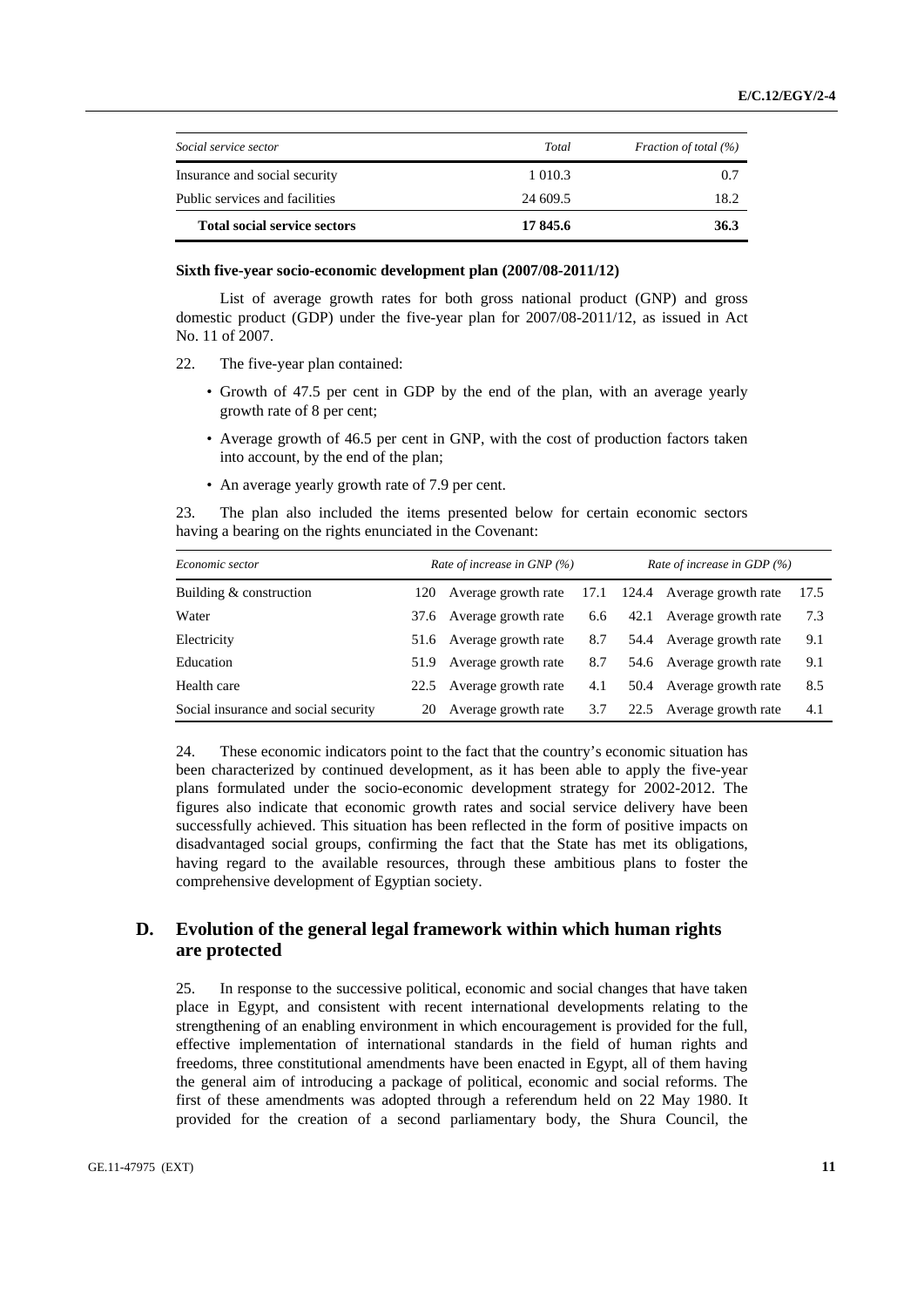establishment of a multiparty political system, and the introduction of a Press Authority. The second constitutional amendment was adopted by referendum in May 2005; it provided for direct election of the President of the Republic by a majority of voters, thereby reinforcing and entrenching democracy in Egypt. The new presidential election system was enshrined in Act No. 174 of 2005, and the first elections under the new system were held in that same year. The third constitutional amendment was adopted by a referendum held on 31 March 2007. Under the amendment, 34 articles of the Constitution were amended. Article 1 was amended to enshrine the principle of citizenship, the electoral system was changed to permit proportional representation of women, parliamentary oversight of the Government's performance was strengthened, the legislative role of the Shura Council and the powers of the Prime Minister were also strengthened, the right to a clean environment was added, and the office of the Socialist Public Prosecutor was abolished.

26. The above-mentioned constitutional amendments have led to changes to the legal framework aimed at the strengthening and protection of human rights in Egypt. In the pages below, various aspects of that framework will be discussed, including:

 (a) Continued international and regional participation by Egypt in the elaboration of human rights instruments;

(b) Domestic legislative innovations;

 (c) Domestic mechanisms for the effective implementation of human rights instruments;

 (d) Domestic means of legal recourse guaranteeing the effective implementation of human rights principles.

# **(i) Effective international participation by Egypt in the elaboration of international and regional human rights instruments**

27. For a discussion of this aspect, please refer to the previous report of Egypt to the Committee. In addition, the instruments to which Egypt has acceded during the period covered in the present report are listed below.

# **International instruments**

- International Labour Organization (ILO) Convention 138 of 1973 concerning the minimum age for admission to employment: accession pursuant to Presidential Decree No. 67 of 1999;
- ILO Convention 182 of 1999 on the worst forms of child labour: accession pursuant to Presidential Decree No. 69 of 2002;
- First Optional Protocol to the Convention on the Rights of the Child, adopted in 2000, on the sale of children, child prostitution and child pornography: accession pursuant to Presidential Decree No. 104 of 2002;
- Second Optional Protocol to the Convention on the Rights of the Child, adopted in 2000, on the involvement of children in armed conflict: accession pursuant to Presidential Decree No. 105 of 2002;
- United Nations Convention against Transnational Organized Crime: accession pursuant to Presidential Decree No. 294 of 2003;
- Protocol to Prevent, Suppress and Punish Trafficking in Persons, Especially Women and Children, supplementing the United Nations Convention against Transnational Organized Crime: accession pursuant to Presidential Decree No. 295 of 2002;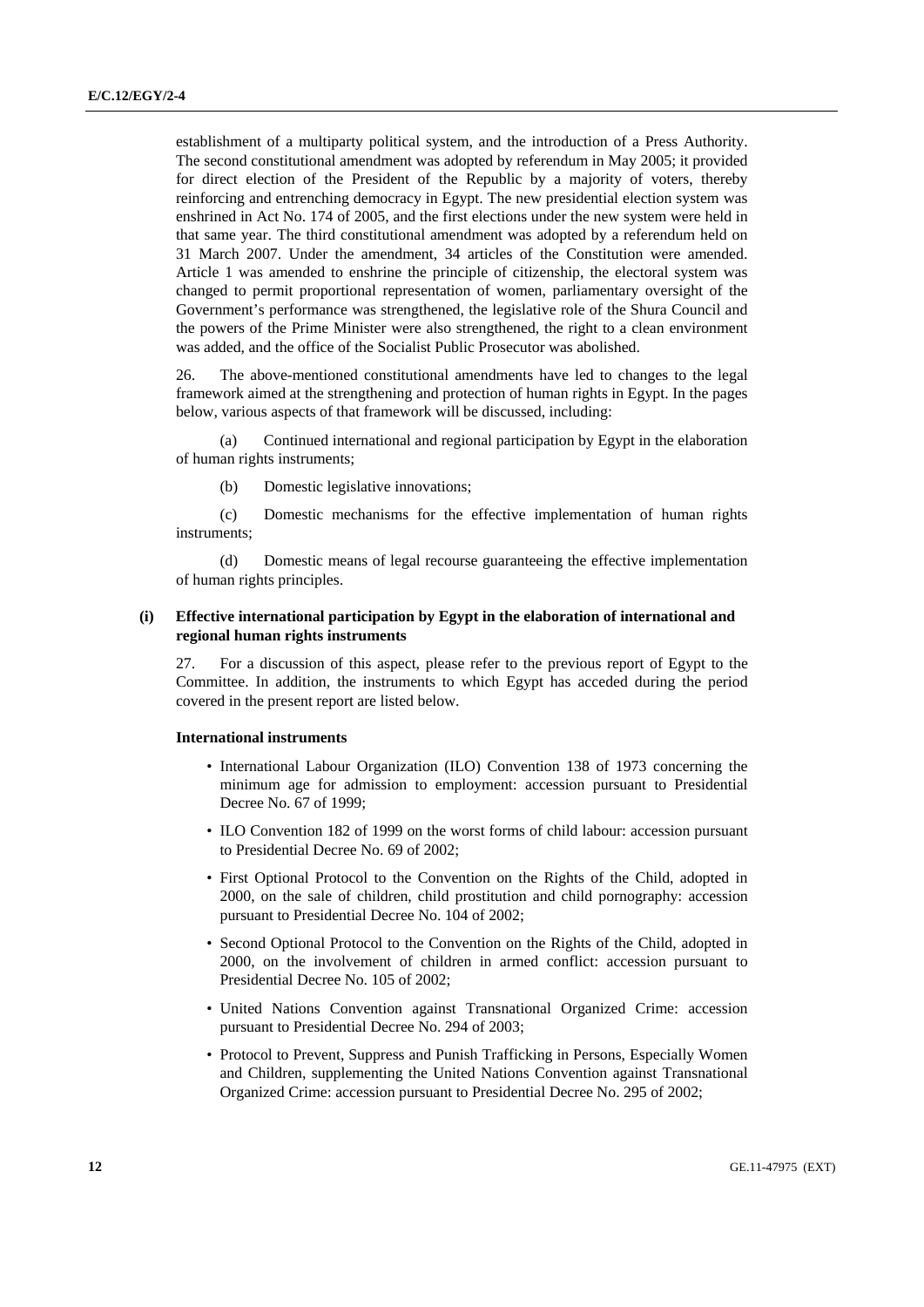- Protocol against the Smuggling of Migrants by Land, Sea and Air, supplementing the United Nations Convention against Transnational Organized Crime: accession pursuant to Presidential Decree No. 297 of 2004;
- Presidential Decree No. 145 of 2004 withdrawing Egypt's reservation to articles 20 and 21 of the Convention on the Rights of the Child of 1990;
- Presidential Decree No. 249 of 2007 withdrawing Egypt's reservation to article 9, paragraph 2 of the Convention to Eliminate All Forms of Discrimination against Women of 1979;
- Convention on the Rights of Persons with Disabilities: accession pursuant to Presidential Decree No. 400 of 2007.

#### **Regional instruments**

- African Charter on the Rights and Welfare of the Child, 1990: accession pursuant to Presidential Decree No. 33 of 2001;
- Arab Women Organization Agreement, 2002: accession pursuant to Presidential Decree No. 133 of 2002.

28. In this context, and with a view to implementing Egypt's voluntary commitments and obligations, as presented to the United Nations General Assembly in April 2007 on the occasion of our bid for membership of the Human Rights Council, Egypt has participated in the elaboration of a number of international and regional human rights instruments, including the Arab Charter on Human Rights and the Protocol to the Charter establishing the African Court on Human and People's Rights. Egypt has signed both these instruments, and the constitutional procedures for ratification and accession are currently in progress.

29. As will be clear from the foregoing discussion, Egypt has continued to participate effectively by acceding to international and regional human rights instruments, and this confirms our continuing determination to ensure that those rights possess international legitimacy. It will also be apparent that Egypt is striving unremittingly to give legal force to these principles and enshrine them in clear, unambiguous legal instruments that will set forth signatories' obligation to respect, protect and promote those rights and promote the development of appropriate mechanisms to protect and monitor implementation of the instruments in question at the international level. At the same time, the same legitimacy is reaffirmed at the national level, with the above-mentioned international instruments being deemed to have the force of domestic law after their publication in the Official Gazette. Moreover, as we have seen, Egypt has withdrawn a number of its reservations to the Convention on the Elimination of All Forms of Discrimination against Women and the Convention on the Rights of the Child, and is continuing its national efforts aimed at continuous review of the country's legislative structure in pursuit of consistency and congruity between its international obligations and the national considerations that had previously prompted Egypt's reservations to those two conventions.

30. In the context of the Covenant, it is also noteworthy that Egypt has acceded to a substantial number of ILO conventions setting international labour standards, as well as Arab labour agreements concluded under the aegis of the League of Arab States.

#### **(ii) Recently enacted legislative measures**

31. Egypt's national efforts during the period covered in this report have been characterized by energetic efforts on the path of political, economic and social reform. Those efforts have had an impact in the field of legislative activity, which has been the scene of many changes aimed at modernizing the legislative structure with a view to reaffirming Egypt's fulfilment of its treaty commitments arising out of human rights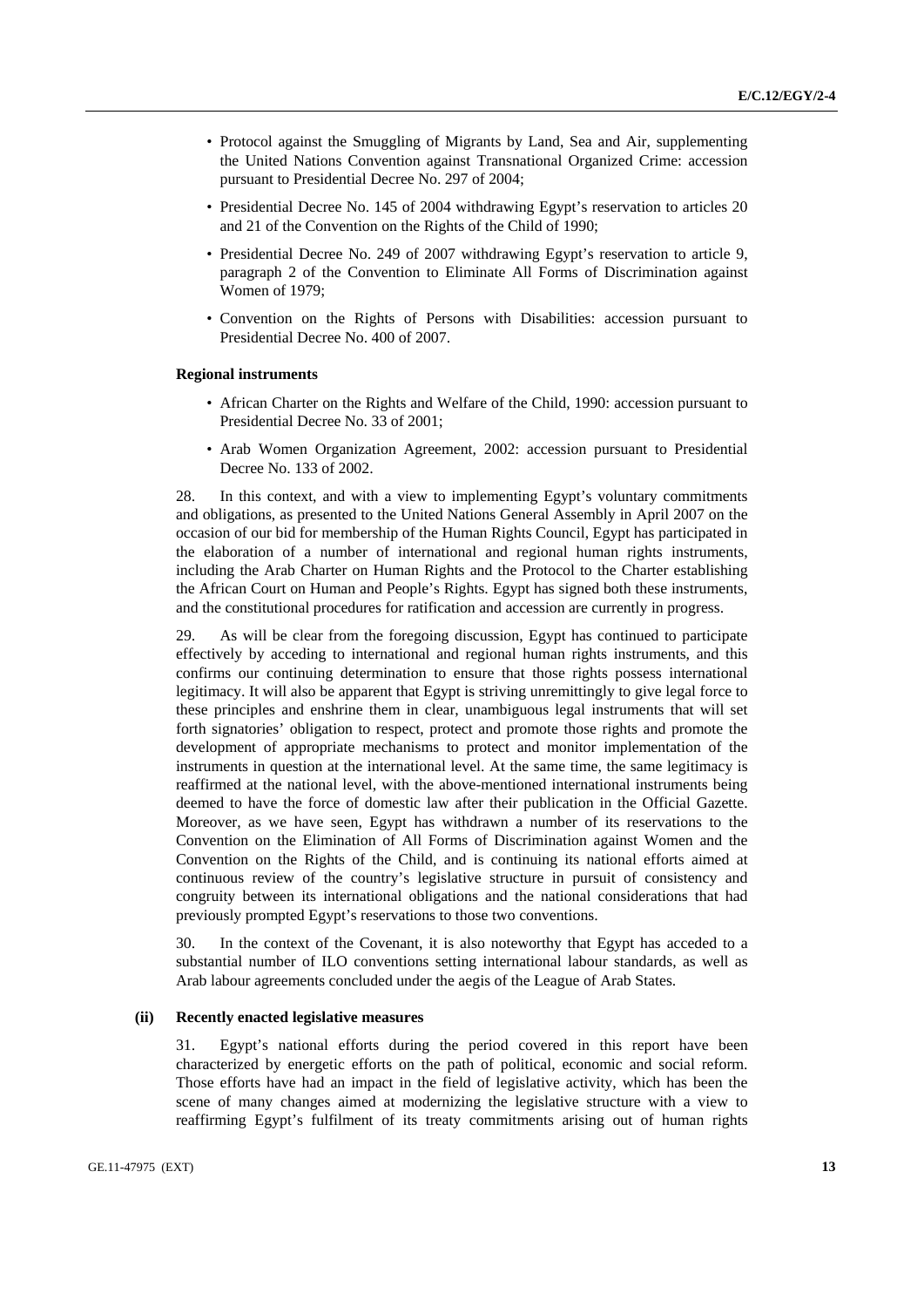instruments. Thus, numerous amendments to existing law have been enacted, new statutes have been adopted, and presidential decrees have been issued providing for accession to international instruments or the creation of national mechanisms. The outcomes of these efforts are summarized in the following paragraphs.

#### **Acts**

- Act No. 1 of 2000, regulating a number of situations and procedures relating to litigation in issues of personal status. This Act authorizes women to apply for the termination of marriage by the procedure of *khul`;*
- Act No. 7 of 2000, providing for the establishment of reconciliation committees in some disputes to which ministries and public corporate entities are parties, such committees to be chaired by retired members of the judiciary in order that their experience may be put to good use in settling administrative disputes before they are brought before the courts, with a view to lightening the burden of caseloads;
- Act No. 1 of 2001, concerning the establishment of the Library of Alexandria;
- Act No. 148 of 2001, concerning real estate financing, with a view to facilitating access to housing for low-income groups;
- Act No. 152 of 2001, amending the Prisons Act (Act No. 396 of 1956), abolishing the use of the lash as a disciplinary punishment in Egyptian prisons, inasmuch as it is a form of corporal punishment that is inconsistent with international human rights norms;
- Act No. 80 of 2002, an Act to combat money-laundering; it criminalizes the laundering of money obtained from various criminal activities, including offences relating to intellectual property and organized criminal acts as defined in international instruments to which Egypt is a party;
- Act No. 82 of 2002, an Act to protect intellectual property rights;
- Act No. 84 of 2002, concerning community associations, which authorizes a variety of activities and permits international non-governmental organizations to engage in their activities in Egypt;
- Act No. 156 of 2002, concerning the establishment of a workers' emergency benefits fund;
- Act No. 6 of 2003, amending Act No. 189 of 1951 concerning elections to chambers of commerce; the Act abolishes the condition that candidates must be male, thereby enabling women to stand for election;
- Act No. 10 of 2003 regulating telecommunications;
- Act No. 12 of 2003, promulgating the Labour Code, which authorizes the right to strike peacefully;
- Act No. 94 of 2003, concerning the creation of the National Human Rights Council in accordance with international standards as recognized in the Paris Principles issued in 1990;
- Act No. 95 of 2003, abolishing the penalty of hard labour (including both types, i.e. penal servitude at hard labour for life and penal servitude for a specified term), and abolishing the Supreme State Security Courts;
- Act No. 10 of 2004, establishing the system of family courts with a view to facilitating procedures and settling domestic disputes within reasonable periods of time in order to preserve families;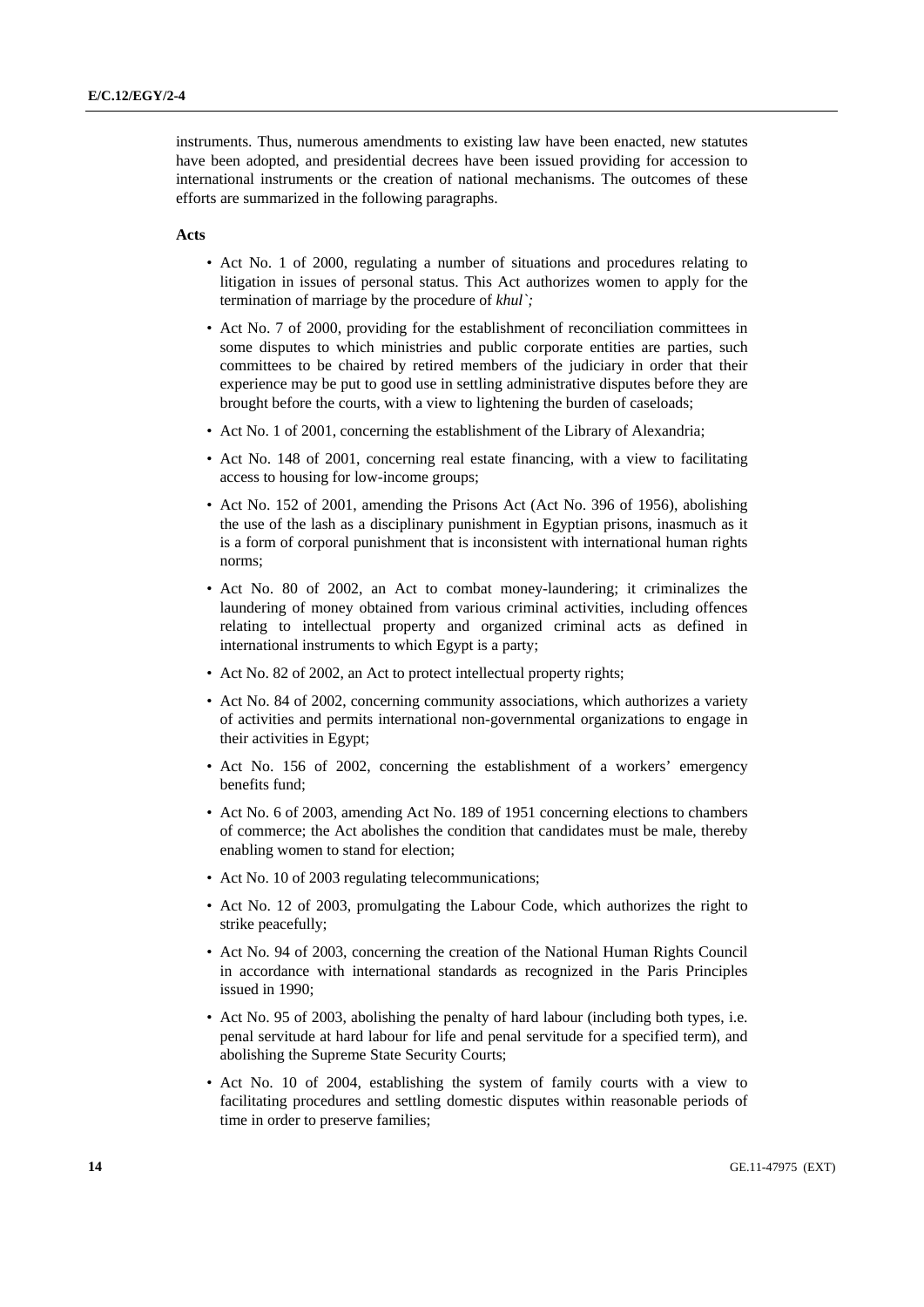- Act No. 11 of 2004 concerning the establishment of the family insurance fund;
- Act No. 154 of 2004 amending the Nationality Act and providing that Egyptian nationality may be granted to the children of an Egyptian mother married to an alien;
- Act No. 142 of 2004 amending the Mayors and Sheikhs Act by abolishing the condition that incumbents must be male, thereby enabling women to fill these posts;
- Act No. 141 of 2004 promulgating the Development of Small Enterprises Act; it provides that the Social Fund for Development (SFD) has competence and shall be responsible for developing such enterprises by providing funding and services. The Act is designed to support small business enterprises and facilitate their participation in human development plans, thereby creating jobs, increasing families' income and raising their standard of living;
- Act No. 2 of 2005, amending the provisions of Act No. 37 of 1958 on the establishment of State awards for intellectual production to promote the sciences, arts and literature; the new Act provides for the establishment of new awards and increases the monetary value of the awards;
- Act No. 3 of 2005 on the protection of competition and the prohibition of monopolistic practices; its aim is to support competition and transparency and to combat corruption;
- Act No. 4 of 2005 amending article 20 of Act No. 25 of 1929, the Code of Personal Status, by introducing the provision that a woman has the right to seek a divorce by the procedure of *khul`*;
- Act No. 15 of 2005 regulating electronic signature and establishing the Information Technology Industry Development Agency, in compliance with the requirements of modern international trade activities, and establishing means of applying the provisions of the Act in domestic trade activities;
- Act No. 91 of 2005, the Income Tax Act, reforming the taxation system by applying a unified income tax regime, raising the personal exemption level, enabling all individuals to enjoy an exemption based on their family responsibilities, and simplifying procedures for economically active persons;
- Act No. 67 of 2006 concerning consumer protection and maintaining the rights of consumers to receive goods and services that meet quality standards;
- Act No. 17 of 2007 amending certain provisions of the Judicial Authority Act (Act No. 46 of 1972) for the purpose of strengthening the independence of the judiciary and giving the Judicial Authority its own budget;
- Act No. 18 of 2007 amending Act No. 73 of 1956 regulating the exercise of political rights;
- Act No. 72 of 2007, concerning compulsory insurance against civil liability arising from motor vehicle accidents;
- Act No. 154 of 2007 amending certain provisions of Act No. 52 of 1981 concerning prevention of the harmful effects of smoking;
- Act No. 113 of 2008 on preserving the sanctity of places of worship;
- Act No. 117 of 2008 amending Act No. 37 of 1958 on the establishment of State awards for intellectual production to promote the sciences, arts and literature; the new Act increases the monetary value of the awards;
- Act No. 120 of 2008, the Economic Courts Act;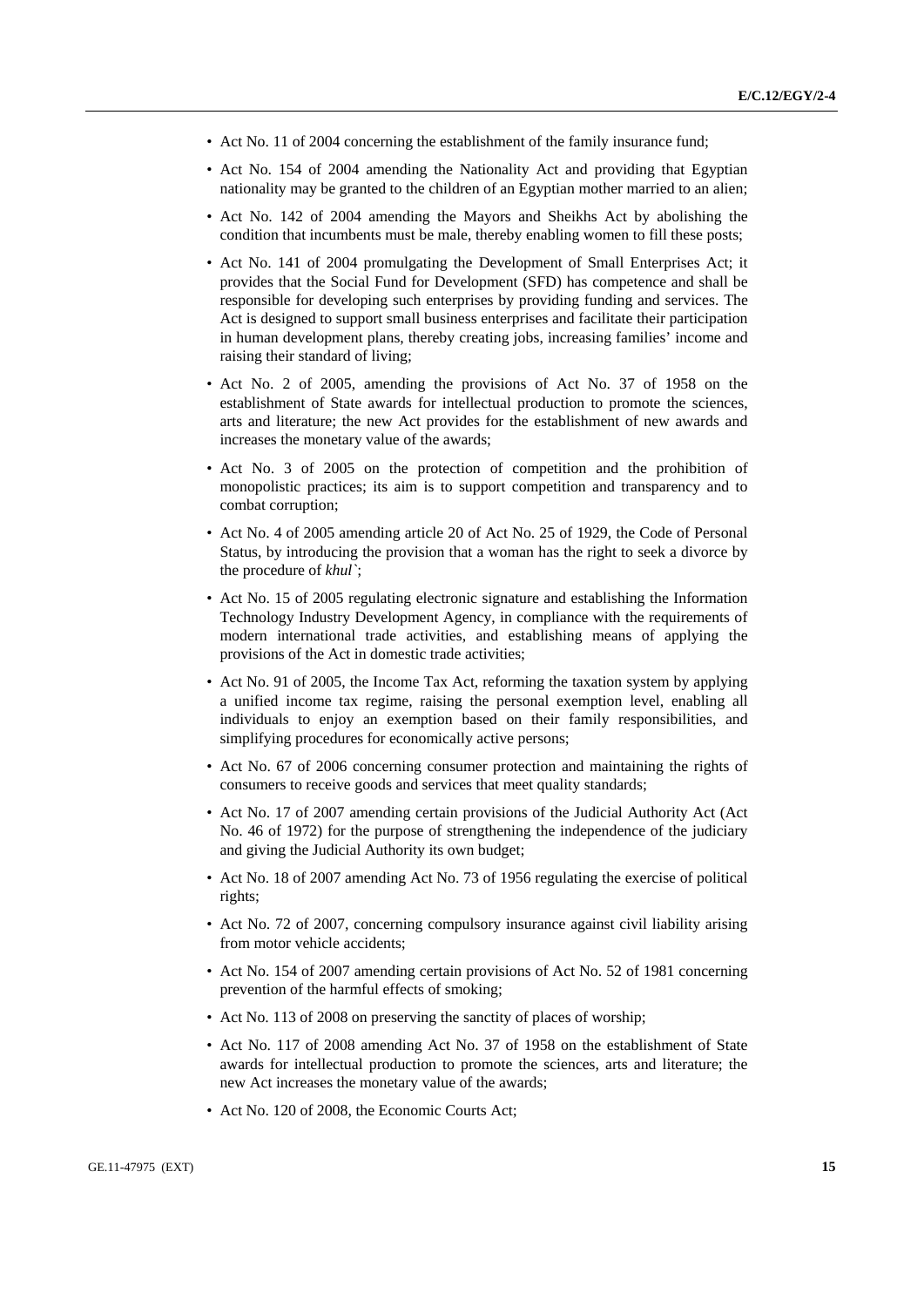- Act No. 126 of 2008 amending the following Acts:
	- Act No. 12 of 1996, the Child Act:
	- Act No. 143 of 1994, the Civil Status Act;
	- The Penal Code:
	- Act No. 180 of 2008 amending the Labour Code by abolishing managerial committees pursuant to a ruling by the Constitutional Court that such committees were unconstitutional;
	- Act No. 182 of 2008 establishing an independent budget for judicial bodies (the Council of State, the Office of Administrative Prosecution and the State Lawsuits Authority) with a view to enhancing their independence;
	- Act No. 194 of 2008 abolishing the Office of the Socialist Public Prosecutor, the Act regulating the Sequestration and Security of the People and the Act on the Protection of Values against Shameful Conduct, all in the context of a package of economic and legal reform measures;
	- Act No. 196 of 2008, the Constructed Real Estate Tax Act, in the context of economic reforms. The Act is designed to unify the existing tax treatment and broaden its scope to include all built-up real estate in all parts of the country, with a view to giving effect to the principle of equality and facilitating the assessment and collection of property taxes;
	- Act No. 71 of 2009 on the care of the mentally ill;
	- Act No. 149 of 2009 allocating 64 additional seats for women, distributed among 32 electoral districts.

## **Presidential Decrees**

32. A number of important presidential decrees have been issued in various fields covered in the Covenant, including the following:

- Decree approving the establishment of 19 private universities;
- Decree approving three international agreements relating to the environment;
- Decree approving 11 bilateral international agreements relating to cultural cooperation;
- Decree approving the Convention on the Protection and Promotion of the Diversity of Cultural Expression adopted at a UNICEF conference;
- Decree approving Egypt's accession to the Convention against Corruption on 9 December 2003;
- Establishment of the Mortgage Finance Authority for the purpose of providing the necessary funding for the purchase of a dwelling unit in the amount of 10 per cent of its value;
- Establishment of the Supreme Council on Human Resource Development with a view to achieving optimal use of human resources and formulating the necessary strategies for development plans and programmes;
- Establishment of the National Authority of Educational Quality Assurance.

33. These national legislative and executive initiatives reflect Egypt's determination to continue to fulfil its international obligations by bringing its domestic legislation into line with international human rights instruments to which it has acceded, and by creating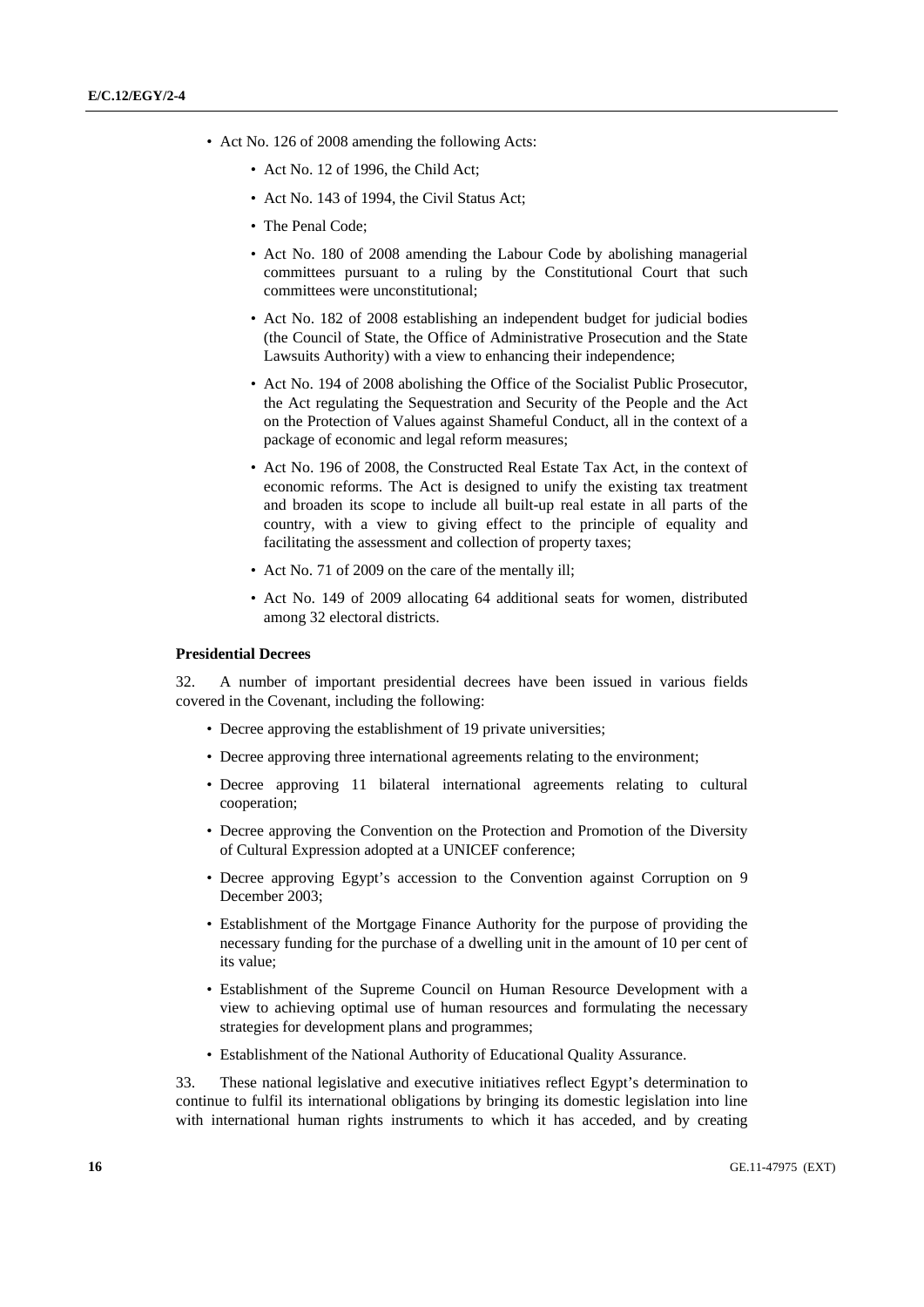specialized domestic mechanisms designed to expedite the execution, follow-up and implementation of tasks aimed at ensuring that its citizens are able to enjoy the rights protected under the Covenant.

## **(iii) National mechanisms for the effective implementation of international and regional human rights instruments**

34. Egypt is determined to create specialized national governmental mechanisms in the several domains of human rights and freedoms, reflecting its concern to give effect to the State's international obligations arising from the international instruments to which it is a party. Accordingly, it has sought to consolidate its work in that connection by establishing monitoring and reinforcement mechanisms in each of those domains, and by preparing ambitious plans for the propagation of a culture of human rights and integrating a human rights culture into the lives of citizens in terms of their behaviours, lifestyle and futureoriented vision for the benefit of humanity as a whole.

35. This integrated array of mechanisms represents a wide-ranging, expanding monitoring network which is having an effective impact, thanks to its significant powers, on the functions of the Government, civil society, Parliament, the judiciary, the media and trade unions. In exercising their functions, these mechanisms can refer continuously to actual human rights situations. The State's commitment to make effective use of the data they provide and the recommendations they submit reflects the political will to strengthen and develop all national efforts aimed at furthering respect for human rights and realizing the noble goals for which human society is striving. In this context, a number of national governmental mechanisms have been established; these are listed below.

# **National Council for Human Rights**

36. The National Council for Human Rights was established under Act No. 94 of 2003 as an independent national mechanism. The Act provides that the Council shall possess the powers internationally recognized as appropriate for bodies of that kind in accordance with the Paris Principles of 1990. The Act also provides that the Council shall play a role in matters relating to complaints brought before it, and that governmental bodies are required to respond to the Council and to provide it with information upon request. In addition, the Council is required to prepare a yearly report on the human rights situation in Egypt and to submit it to the Present of the Republic and to each of the two chambers of Parliament.

37. The president of the Council is Boutros Boutros-Ghali, a prominent international figure who is a former Secretary-General of the United Nations. In March 2005, the Council issued its first report on the human rights situation in Egypt, eliciting a response from the Government affirming that it would study all the recommendations in the report relating to legislation. The Council has continued to publish successive yearly reports, attracting significant attention from the media and in the political sphere. These reports are studied by the competent governmental bodies, which then follow up the initiatives formulated in them and use them as a guide to their own actions.

38. The Council has played a significant role in the work of preparing the mechanisms required to receive complaints from individuals, forward them to the competent bodies and ensure that responses are forthcoming within the time frame set in the relevant Prime Ministerial order, namely 30 days. The Council's reports contain qualitative and quantitative analyses of these complaints and indicate which governmental agency has jurisdiction to respond in each case.

39. The Council has participated effectively in the task of monitoring presidential, legislative and local elections by establishing monitoring networks, in cooperation with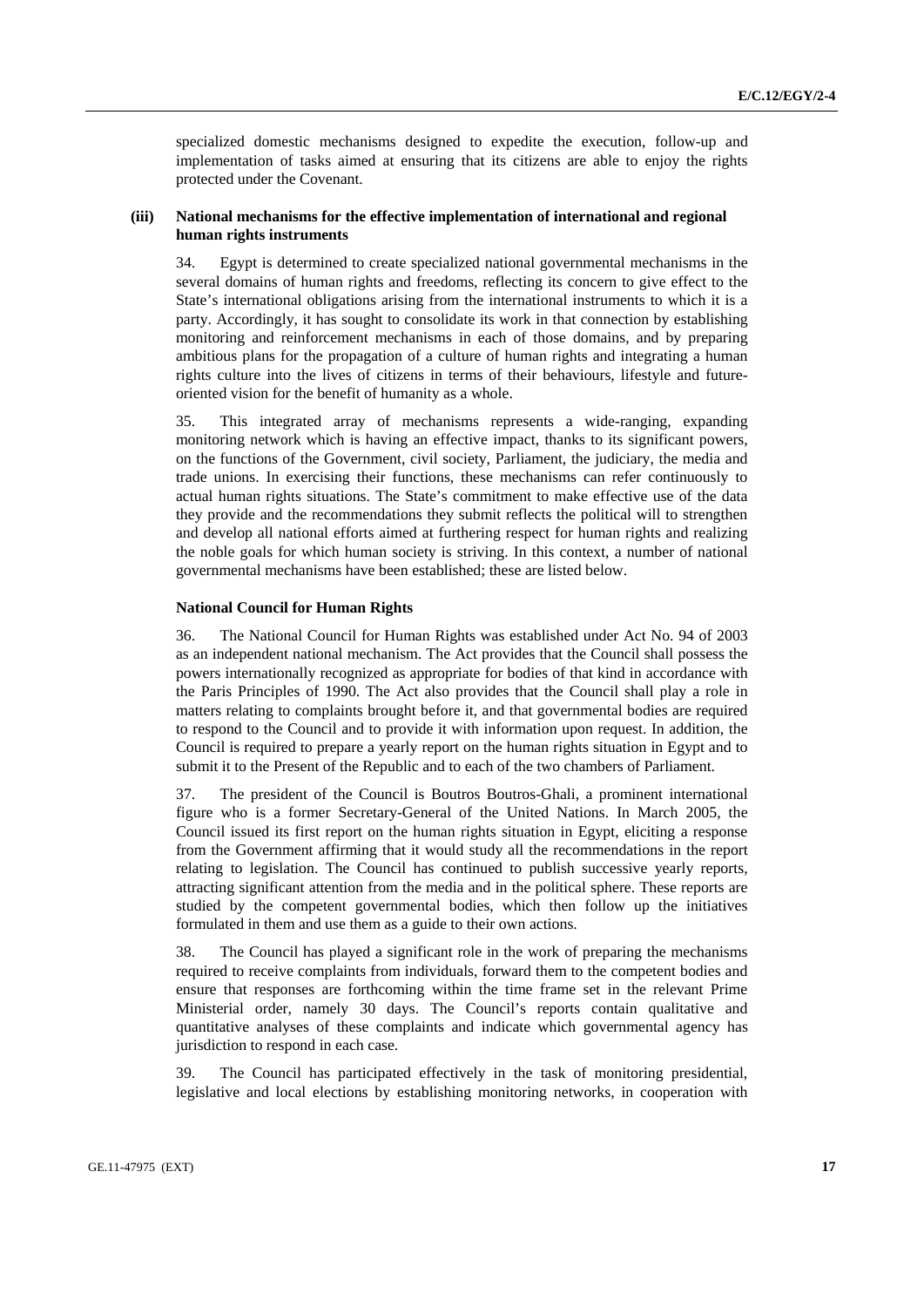civil society organizations, and appointing persons to oversee the electoral process. The Council issues reports on the results of its activities in this area.

40. The Council was reorganized at its second session, but has since continued to carry out the tasks assigned to it under the Act, working through the various committees that its mandate requires it to establish, pursuing its activities aimed at preparing future-oriented plans for the enhancement of its performance nationally, regionally and internationally.

41. The Council has become a member of international and regional human rights organizations, after having met the required criteria for membership.

### **National Council for Women**

42. The National Council for Women was established pursuant to Presidential Decree No. 90 of 2000. The Council operates in a framework of support for Egypt's efforts to promote the status of women and surmount the various obstacles that prevent them from assuming their role in society. The Council's mandate is outlined below:

- To propose public policy matters for society and its constitutional institutions on the development and empowerment of women in order to enable them to play their socio-economic role, and to integrate their efforts into comprehensive development programmes;
- To draft a national plan for the advancement of women and propose solutions to the problems confronting them;
- To monitor and evaluate public policy relating to women and formulate recommendations and observations in that connection and submit them to the competent agencies;
- To advise on draft legislation relating to women before it is tabled with the competent authority, and to recommend the enactment of such legislation as will contribute to the task of advancing the status of women;
- To advise on all agreements relating to women;
- To represent women in international fora and international organizations concerned with women's issues;
- To establish a documentation centre for the collection of information, data, studies and research on women, and to conduct research and studies in that area;
- To hold conferences, seminars, panel discussions and debates on women's issues;
- To organize training sessions for the purpose of raising awareness of the role, rights and duties of women in society;
- To publish newsletters, magazines and other material relating to the goals and functions of the Council;
- To undertake any other matters referred to the Council by the President of the Republic.

43. The Council's activities, including studies and research, have borne fruit in the form of programmes that are currently being implemented. In addition, legislators have responded to many of the Council's suggestions by repealing statutory provisions that were inconsistent with the principle of equality, or by enacting new legislation to make litigation procedures easier for women. Among the most important legislative amendments to date in that connection have been the repeal of the requirement in the Chambers of Commerce Elections Act and the Mayors and Sheikhs Act that candidates must be male, the introduction of a provision that the children of an Egyptian woman married to an alien are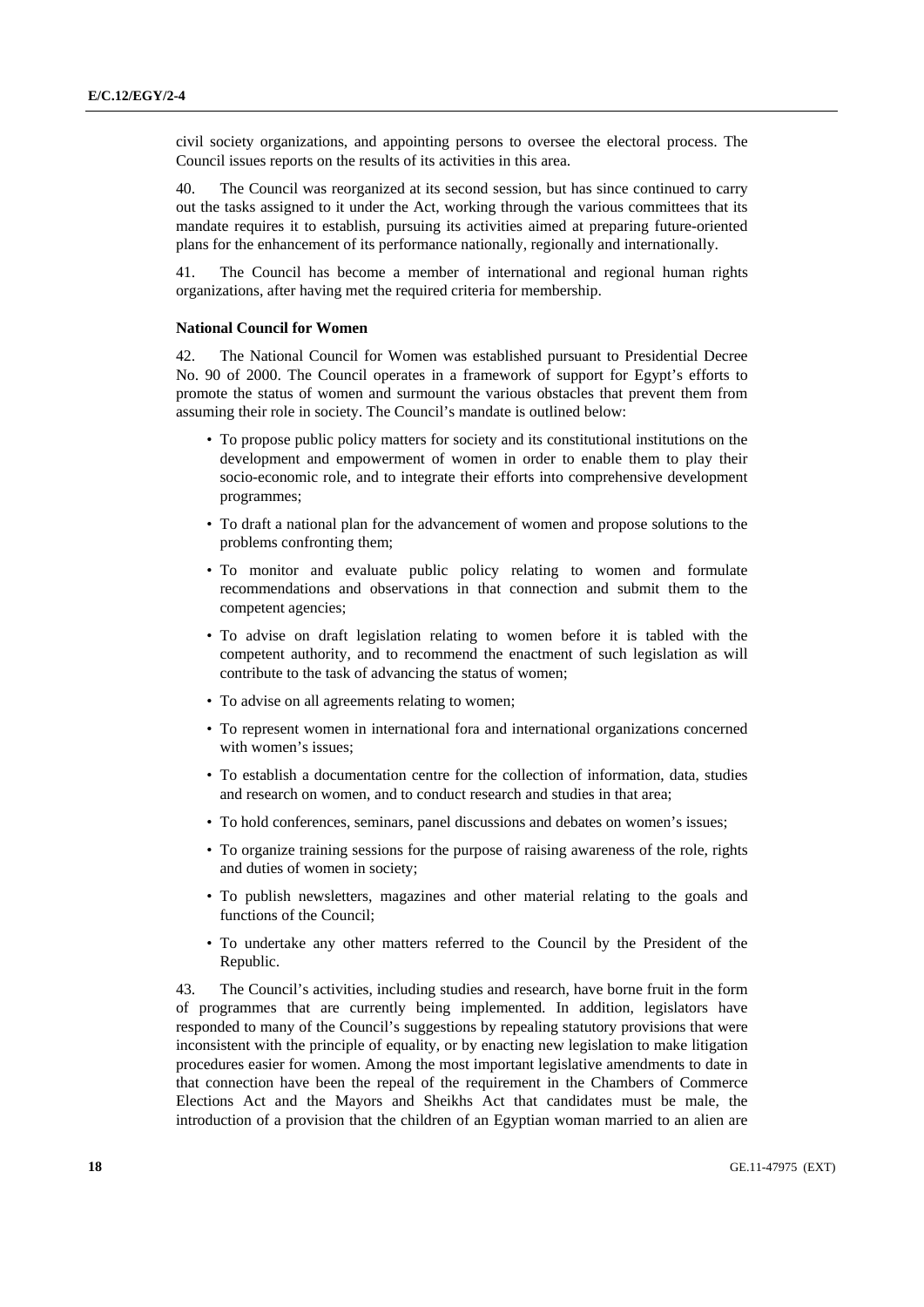entitled to Egyptian nationality, the establishment of family courts to facilitate litigation proceedings in personal status cases, and the establishment of the family insurance fund.

### **National Council for Childhood and Motherhood**

44. The National Council for Childhood and Motherhood was established by Presidential Decree No. 54 of 1988. Under the decree, the Council is the highest authority mandated to propose public policy for adoption, and to take any decisions it may deem fit to attain the goal for which it was founded. Its functions are summarized below:

- To propose public policies in the domain of childhood and motherhood;
- To draft a comprehensive national plan on childhood and motherhood in the framework of the general State plan aimed at the protection of childhood and motherhood in various areas, including in particular social and family welfare, health care, education, culture, information and social protection;
- To follow up and evaluate the application of public policy and the national plan on childhood and motherhood in the light of reports received from ministries, departments, agencies and other bodies, and to provide directives for the elimination of obstacles;
- To gather all available information, statistical data and studies in fields relating to childhood and motherhood, to evaluate the indicators and results obtained, and to identify areas in which they can be turned usefully to account;
- To propose training programmes that will contribute to raising performance levels in activities relating to childhood and motherhood;
- To propose appropriate cultural, educational and information-related programmes designed to heighten awareness and mobilize public opinion in the area of problems relating to childhood and motherhood and methods of addressing them practically and soundly;
- To encourage voluntary activity in an effort to attract larger numbers and broaden the available pool of volunteers in the domains of childhood and motherhood;
- To cooperate with governmental and non-governmental organizations operating in the domains of childhood and motherhood at the regional and international levels;
- To advise on agreements relating to childhood and motherhood, and to participate in the work of implementing aid and assistance agreements offered to Egypt by foreign States and organizations operating in those domains;
- To take decisions and issue rules of procedure in financial, administrative and technical matters independently of governmental regulations, and to issue regulations governing personnel matters, after coordinating with the Central Organization for Administrative Affairs and Management.

45. The decree provides that ministries, agencies, and local administration and public sector entities shall, upon request, provide the Council and its subsidiary bodies with data, reports and research findings that are relevant for its work, and also with periodic reports on the measures they have taken to implement the Council's policy, plans and programmes with a bearing on childhood and motherhood.

46. The decree also provides that the decisions of the Council are final and binding, and that all ministries, agencies, local administrations and public sector entities shall be required to implement plans, projects and programmes formulated by the Council in the field of childhood and motherhood, working in cooperation with the Council and its subsidiary bodies.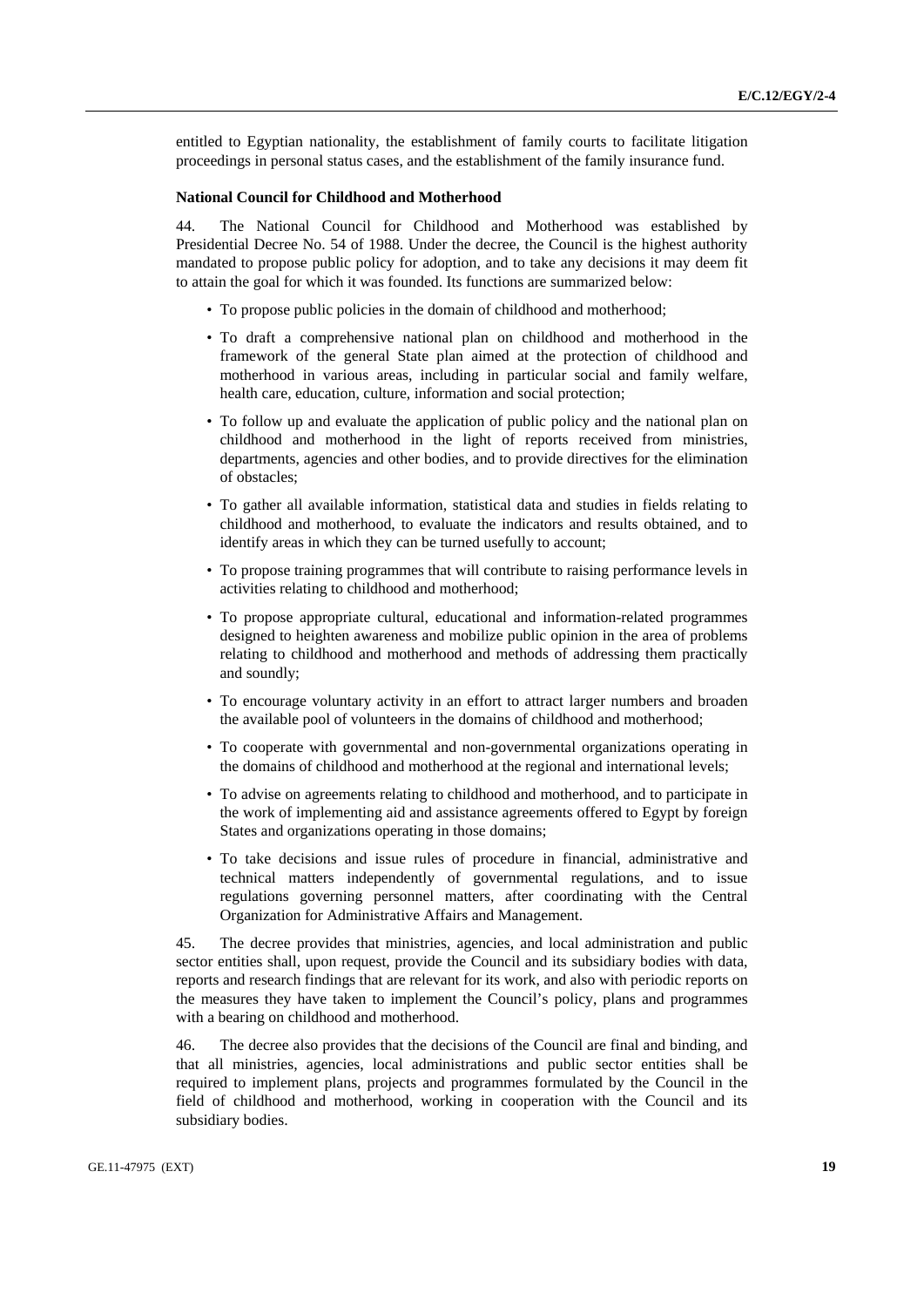47. The Council has done much important work, both theoretical and practical, conducting scientific research and social surveys of interest for childhood and motherhood issues. One of its significant successes has been to bring about a reduction in the prevalence of female genital mutilation. It launched a nation-wide campaign against the practice, and a decree was issued banning it except on the grounds of medical necessity. In addition, in 2008 the Council proposed an amendment to the Child Act raising the age of criminal liability and the age of marriage, making female genital mutilation a criminal offence, and establishing penalties for criminal acts as prescribed under the international instruments to which Egypt is a party. The proposed amendment also gave the Council a statutory basis.

## **Directorate of Human Rights Affairs and International Social and Humanitarian Questions within the Ministry of Foreign Affairs**

48. In accordance with the remit of the Ministry, which is the official channel of communication responsible for announcing achievements within the country in various regional and international fora, and in the light of its awareness of the importance of human rights issues in their interrelated, interlocking aspects, including the fact that those issues directly impact Egypt's image in the rest of the world, early in the 1990s the Ministry established a new directorate expressly mandated to follow up human rights issues. The terms of reference of the new directorate include international social and humanitarian questions in addition to its basic function, which is to track all matters with a bearing on human rights raised in various international and regional fora and to crystallize them in the form of announcements, decisions, agreements, protocols or other instruments, and subsequently presenting the most important activities, programmes and projects implemented by the Ministry with a view to strengthening and supporting human rights:

- The Ministry, working in cooperation with the United Nations Environment Programme, organizes training courses for police officers, public prosecutors, members of the judiciary, media personnel and journalists in an effort to enhance Egypt's national capacities for propagating a culture of human rights in the country;
- It fulfils Egypt's treaty obligations in the domain of human rights by participating in meetings of the Ministry of Justice committee that is tasked with drafting Egypt's periodic reports to United Nations treaty committees, and also working in coordination with the various relevant ministries and national councils that contribute to the preparation of those reports;
- A new mechanism in the form of an advisory committee on human rights (with members from the Ministry of Justice, the Ministry of Foreign Affairs, the Ministry of the Interior and the Public Prosecutor's Office) has been established. The committee meets periodically at the Ministry to consider responses to human rights complaints and questions put by various international human rights bodies (including United Nations treaty committees and mechanisms of the Commission on Human Rights). In addition, a permanent mechanism for coordination with the National Council for Human Rights has been established;
- Recommendations for the protection and promotion of human rights are forwarded to the political leadership, as are proposals for working with other States in the domain of human rights;
- The communication network of the Ministry of Foreign Affairs is used to transmit images of Egypt's achievements internationally, thereby strengthening the State's programmes and affording opportunities for cooperation with donor agencies, as well as giving State bodies and embassies in search of information a longer reach. The network also transmits the most recent news items about discussions within Egypt with a bearing on the Ministry's activities;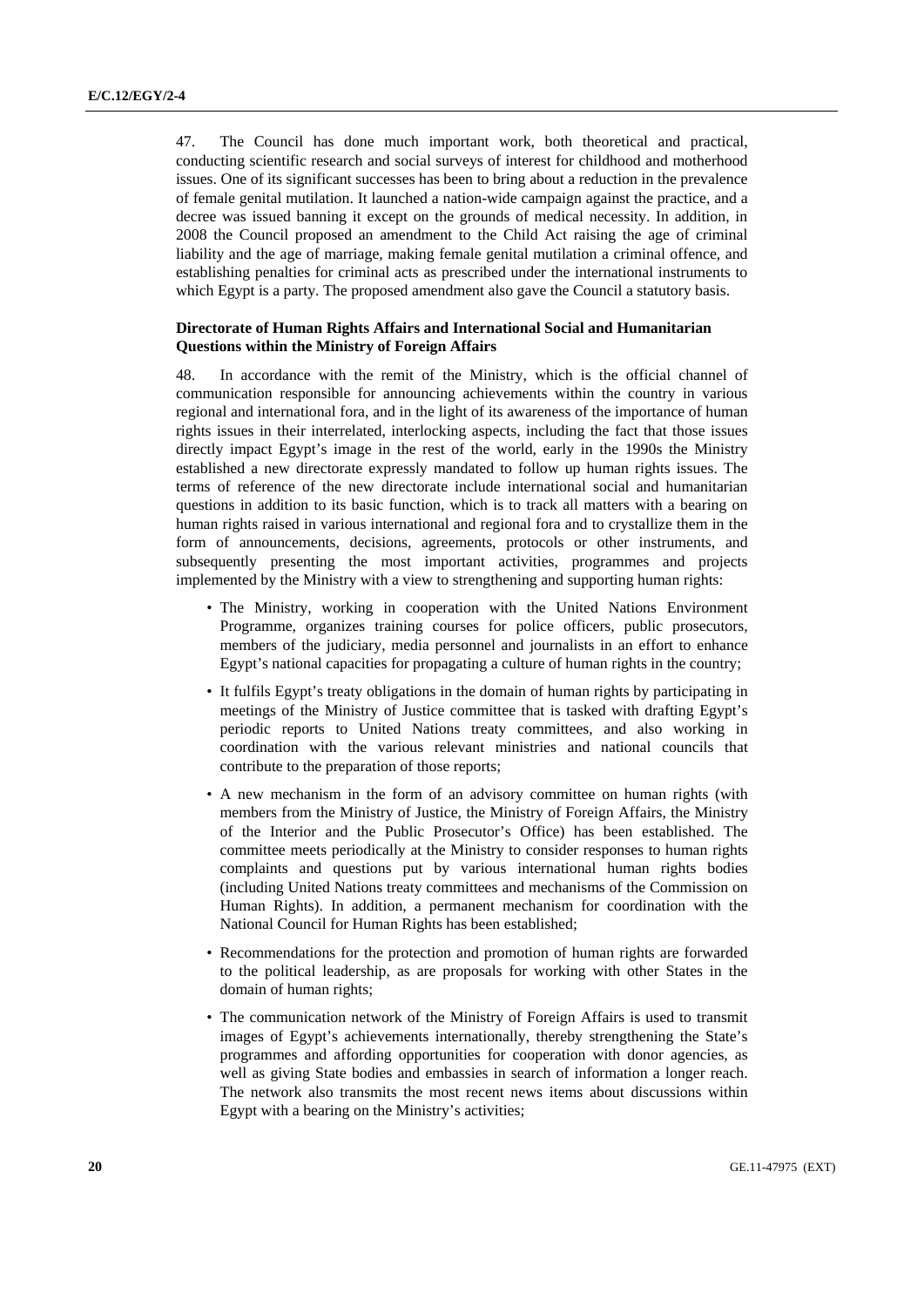- Egyptian initiatives are submitted at international human rights fora in an effort to muster international support for Egypt's view of current human rights matters based on the defence of humanitarian principles, impartiality, avoidance of transition measures and politicization, and protection of the rights of peoples. At the meeting of the Commission on Human Rights in Geneva in April 2005, the Commission adopted, by an overwhelming majority, a resolution sponsored by Egypt on the protection of civilians during armed conflicts. The resolution enshrined the support of the international community for compliance with the obligations of States under international humanitarian law and human rights law, and for the protection of civilians during armed conflicts and under foreign occupation;
- The Ministry prepares Egypt's position on human rights for presentation in various international and regional fora;
- The ongoing role of the Ministry as a fundamental communication link between Egypt and the outside world in the domain of human rights;
- It responds to complaints from foreign sources about human rights violations;
- It contributes to the drafting of Egypt's periodic reports on human rights;
- It is currently preparing for the establishment of a dedicated human rights unit tasked with scientific and structural preparations for dealing with Egypt's international obligations by developing a data base and training technical staff in that connection.

#### **Directorate of Human Rights Affairs at the Ministry of Justice**

49. This Directorate was established under an order of the Minister of Justice, Order No. 308 of 2002. Its functions are as outlined below:

- Development of a data base containing all international and regional treaties, resolutions, recommendations and other initiatives, and all Egyptian statutory instruments, decrees and court judgements with a bearing on human rights;
- Representation of the Ministry on human rights committees established by governmental, scientific and academic bodies;
- Participation in the work of preparing the legal aspects of Egypt's periodic reports to United Nations treaty committees and regional human rights bodies;
- Conducting legal research and studies aimed at investigating the extent to which national legislation and statutes are compliant with international human rights instruments and United Nations resolutions;
- Advising, upon request, on legislation with a bearing on human rights;
- Keeping track of recent legislation and court judgements of relevance for human rights;
- Preparing replies and legal reports on questions and requests for information from the United Nations or its subsidiary bodies, or the African or Arab Commission on Human Rights;
- Representing the Ministry on United Nations treaty committees, at conferences and seminars, and on international, regional or national human rights bodies, and preparing the studies required to implement the recommendations issued by those bodies;
- Organizing and holding conferences and scientific seminars on human rights issues;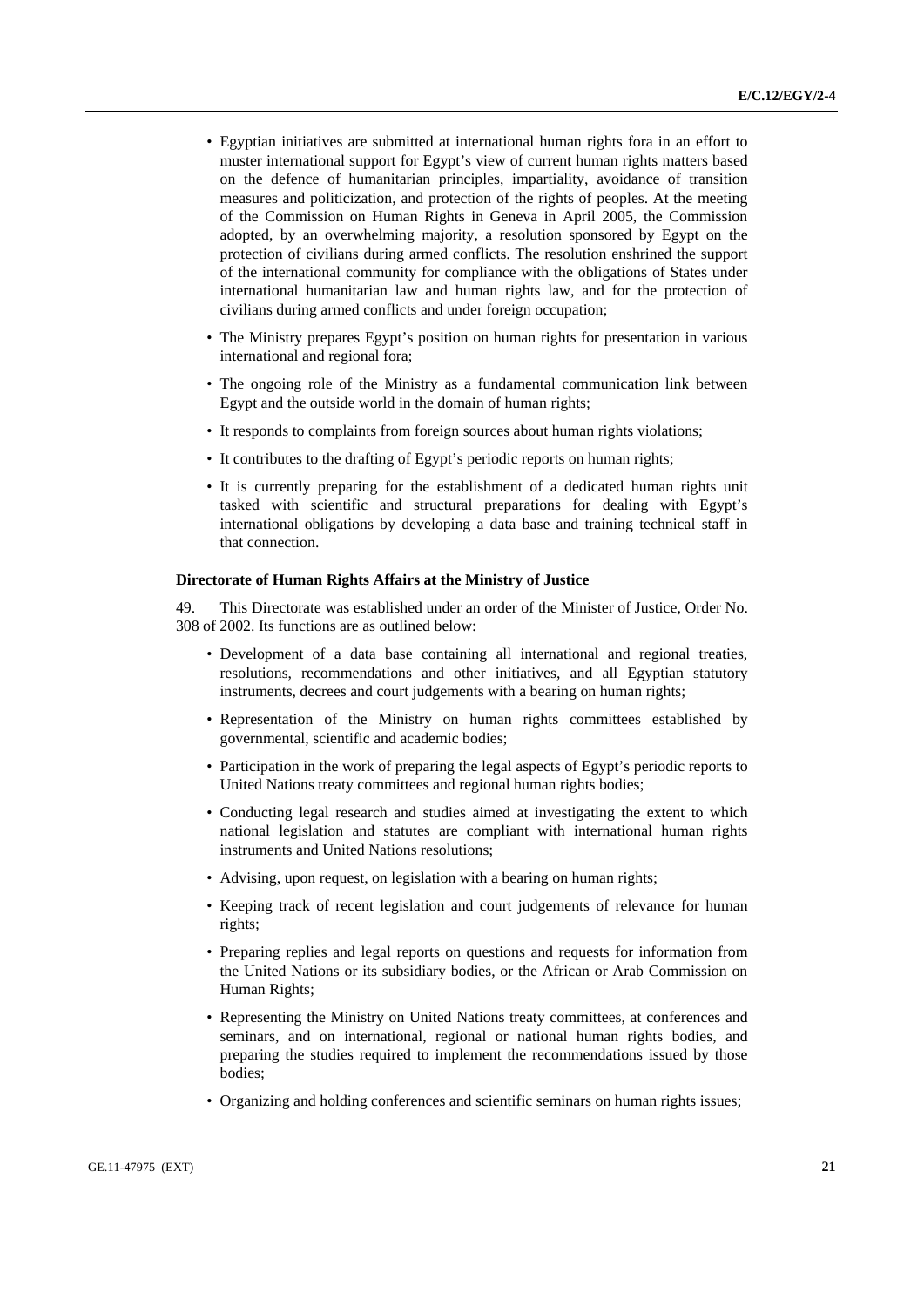- Organizing and holding, in coordination with relevant international, regional or national bodies, training courses for members of the judiciary and administrative personnel;
- Gathering data and statistics in fields with a bearing on human rights that are published by specialized governmental bodies.

50. The post of Deputy Minister of Justice for Human Rights was created pursuant to Presidential Decree No. 233 of 2003.

51. The Directorate of Human Rights Affairs has established a main committee, chaired by the Deputy Minister of Justice, with the mandate of working jointly with relevant governmental bodies to prepare reports for submission by Egypt to international and regional human rights bodies.

52. The Directorate works in cooperation with the United Nations Development Programme (UNDP) to organize training courses for members of the judiciary and the Public Prosecutor's Office in an effort to propagate and generate awareness of international and regional human rights instruments. It has also prepared an Egyptian compendium of international and regional instruments to which Egypt is a party and Acts and other statutes relating to national mechanisms, with a view to facilitating the work of judges, having regard to the fact that, under the Constitution, these instruments are part of Egyptian law.

# **List of training courses for members of judicial bodies and family court experts organized by the Directorate of Human Rights Affairs in cooperation with the Human Rights Capacity Building Project of the United Nations Development Programme**

| No.           | Organization                                                                                    | <b>Dates</b>                   | Duration | No. of<br>participants |
|---------------|-------------------------------------------------------------------------------------------------|--------------------------------|----------|------------------------|
|               | Council of State                                                                                | 21-28 December 2005            | 6 days   | 189                    |
| $\mathcal{L}$ | Office of Administrative Prosecution                                                            | 18-23 February 2006            | 6 days   | 179                    |
| 3             | <b>State Lawsuits Authority</b>                                                                 | 19-27 March 2006               | 6 days   | 184                    |
| 4             | Public Prosecutor's Office                                                                      | 16-19 April and 9-10 May 2006  | 6 days   | 141                    |
| 5             | Assessment meeting on training courses (Public<br>Prosecutor's Office, Office of Administrative |                                |          |                        |
|               | Prosecution, State Lawsuits Authority)                                                          | 13-15 June 2006                | 3 days   | 135                    |
| 6             | Family court experts                                                                            | 25-28 June and 16-17 July 2006 | 6 days   | 180                    |
|               | <b>Total number of participants</b>                                                             |                                |          | 1 008                  |

#### **Supreme Commission on Human Rights at the Ministry of the Interior**

53. Pursuant to an order of the Minister of the Interior (order No. 22562 of 2001), a Supreme Commission on Human Rights was created within the Ministry of the Interior. The membership of the Commission includes senior representatives from all the security and police organs within the Ministry. Its mandate comprises the tasks outlined below:

- Consideration of means of ensuring the protection of human rights in interactions between the various components of the Ministry and citizens, and action to communicate its conclusions;
- Observation of methods used in connection with the duty of maintaining human rights and fundamental freedoms by all employees with the various components of the Ministry;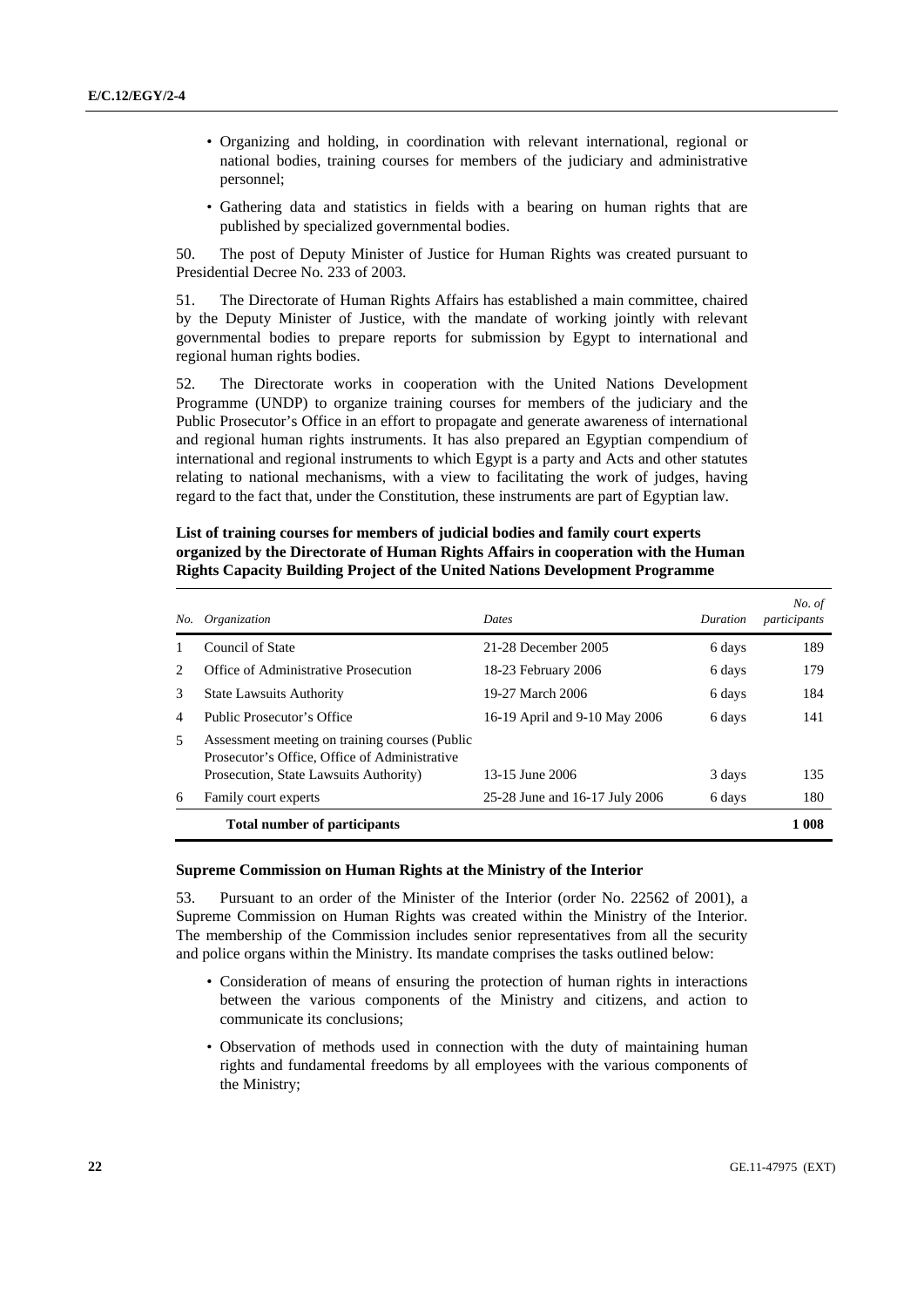- Consideration of any obstacles that may hinder an individual's enjoyment of all his rights and fundamental freedoms, and the formulation of optimal solutions for the removal of such obstacles;
- Consideration of concerns that may be raised about human rights in Egypt, and action to take appropriate measures to address those concerns; formulation of proposals in connection with support for the Ministry's plan in the domain of human rights protection;
- Proposals for the organization of seminars, conferences and training courses aimed at enabling Ministry officials and other personnel to acquire a fuller understanding of the concept of human rights;
- Exploration of methods of developing various procedures designed to enhance the legally mandated protection of human rights.

54. The Commission has functioned as a mechanism for the protection of human rights and the maintenance of fundamental freedoms. It has also endeavoured to propagate a culture of human rights among the officials, rank-and-file personnel and civilians within the various sectors of the Ministry with a view to enabling them to acquire a fuller understanding of human rights concepts. Furthermore, it has developed a set of procedures with which Ministry personnel are required to comply in order to facilitate citizens' dealings with them, expedite timely, state-of-the-art service delivery, investigate any allegations of unsatisfactory performance on the part of the Egyptian security system, ensure that security, police and legal procedures are valid, and to make its findings in that connection known, thereby enabling the security apparatus to pursue its efforts and confirming its determination to protect and promote human rights and freedoms. The Commission's efforts have yielded significant accomplishments, including the organization of courses, seminars and competitions in the domain of human rights, not only within the various sectors of the Ministry, but also at security directorates throughout the country.

55. The Ministry of the Interior subsequently issued its order No. 716 of 2006 establishing a Human Rights Directorate within Legal Affairs at the Ministry. The function of the Directorate is to receive and investigate complaints from civil society organizations. Similarly, Human Rights Divisions have been established in all security directorates for the same purpose.

### **Human Rights Committee within the Ministry of Social Solidarity**

56. Pursuant to Ministerial Order No. 41 of 1 March 2004, a Human Rights Committee was established within the Ministry of Social Solidarity. The members of the Committee are senior Ministry personnel, and its function is officially as follows: "The task of the Committee shall be to prepare periodic reports on the Ministry's efforts in the domain of human rights and to look into complaints from citizens relating to the human rights of certain groups such as children, women, persons with disabilities, and the elderly."

#### **Human Rights Committee of the People's Assembly**

57. In the light of the ongoing process of consolidating and entrenching national human rights mechanisms, the People's Assembly established a Human Rights Committee to operate alongside other national mechanisms in the framework of the Assembly's representative powers. The Committee was formed specifically as a new mechanism to monitor the Government's performance in that domain. The Committee has carried out numerous field inspections and tracked the Government's performance at various sites, and it has issued many important recommendations in that connection.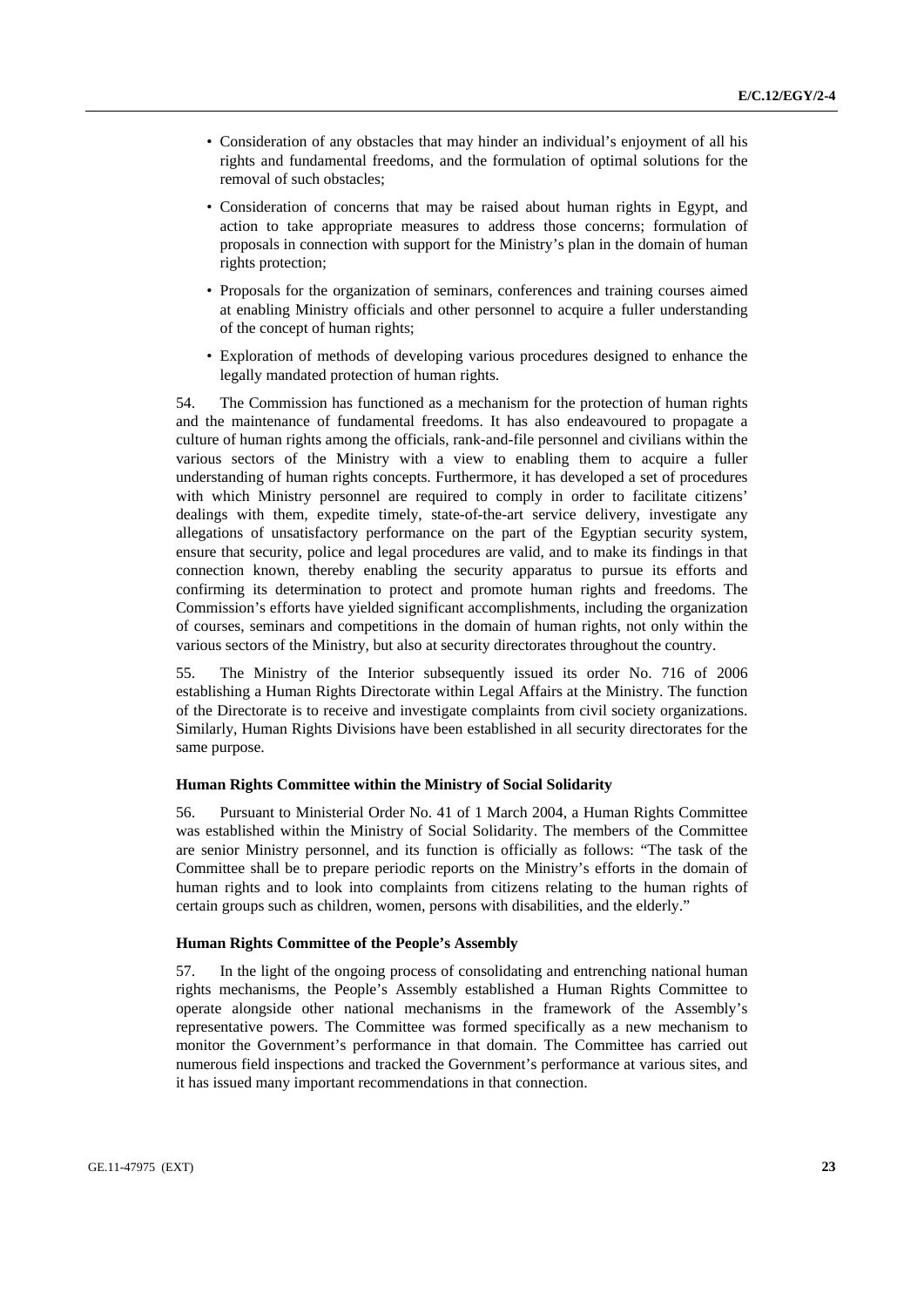#### **Civil society organizations**

58. Civil society organizations are an important pillar of the structure of human rights in Egypt. Under Act No. 84 of 2002, the Community Associations Act, it is lawful to establish civil society organizations working in the domain of human rights, and branches of international organizations may also be established in Egypt. There are currently 81 registered organizations in that field.

59. These organizations play a major role in the task of propagating a culture of human rights and heightening awareness of international human rights instruments. Their activities in that connection have included the holding of conferences and seminars and the publication of a variety of informational materials. Leading figures from a number of civil society organizations were among the founders of the National Council for Human Rights.

60. With a view to strengthening and supporting the role of civil society organizations and emphasizing their participation in the work of preparing national reports, meetings with representatives of non-governmental organizations have been and are being held on an ongoing basis during the preparation of Egypt's reports on the Convention on the Elimination of All Forms of Discrimination against Women and the Convention on the Rights of the Child, as well as the Convention here under consideration (see the Foreword).

#### **Trade unions and professional associations**

61. Trade unions and professional associations are deemed to be important legal entities that enjoy freedom and independence in terms of their structure and functions, thanks to the fact that the members' rights are protected and that a close watch is kept to detect any violations in the practical application of their exercise. Senior officials of these unions and associations are elected, and are deemed qualified to perform the duties associated with their posts, namely upholding their members' rights and securing benefits for them. These unions and associations constitute an important mechanism for promoting and protecting the rights enunciated in the Covenant.

### **The Press Authority**

62. The press is considered to be an important human rights mechanism: article 207 of the Constitution provides that the Press shall exercise its function freely and independently in the service of society through all means of expression. It shall thus interpret the trend of public opinion, while contributing to its information and orientation within the framework of the basic components of society, the safeguarding of public freedoms, rights and duties, and the respect of the sanctity of citizens' private lives, as provided in the Constitution and defined by law.

63. The area of press activity in Egypt is occupied by numerous newspapers, some national in scope, some published by political parties, and others published by public or private corporations.

64. Owing to the fact that the press is so pervasive, it is deemed to be an important mechanism for propagating a culture of human rights, heightening awareness of international human rights instruments, and monitoring and tracking all international, regional or domestic violations and significant events.

65. These integrated structures represent a far-reaching, constantly expanding, effective national monitoring network with very significant capabilities at the governmental, community, Parliamentary, judicial, media and trade-union levels. These mechanisms can refer constantly to the human rights situation in the exercise of their functions. The fact that the State makes good use of their data and recommendations is a reflection of its political will and determination to strengthen and encourage all national efforts aimed at promoting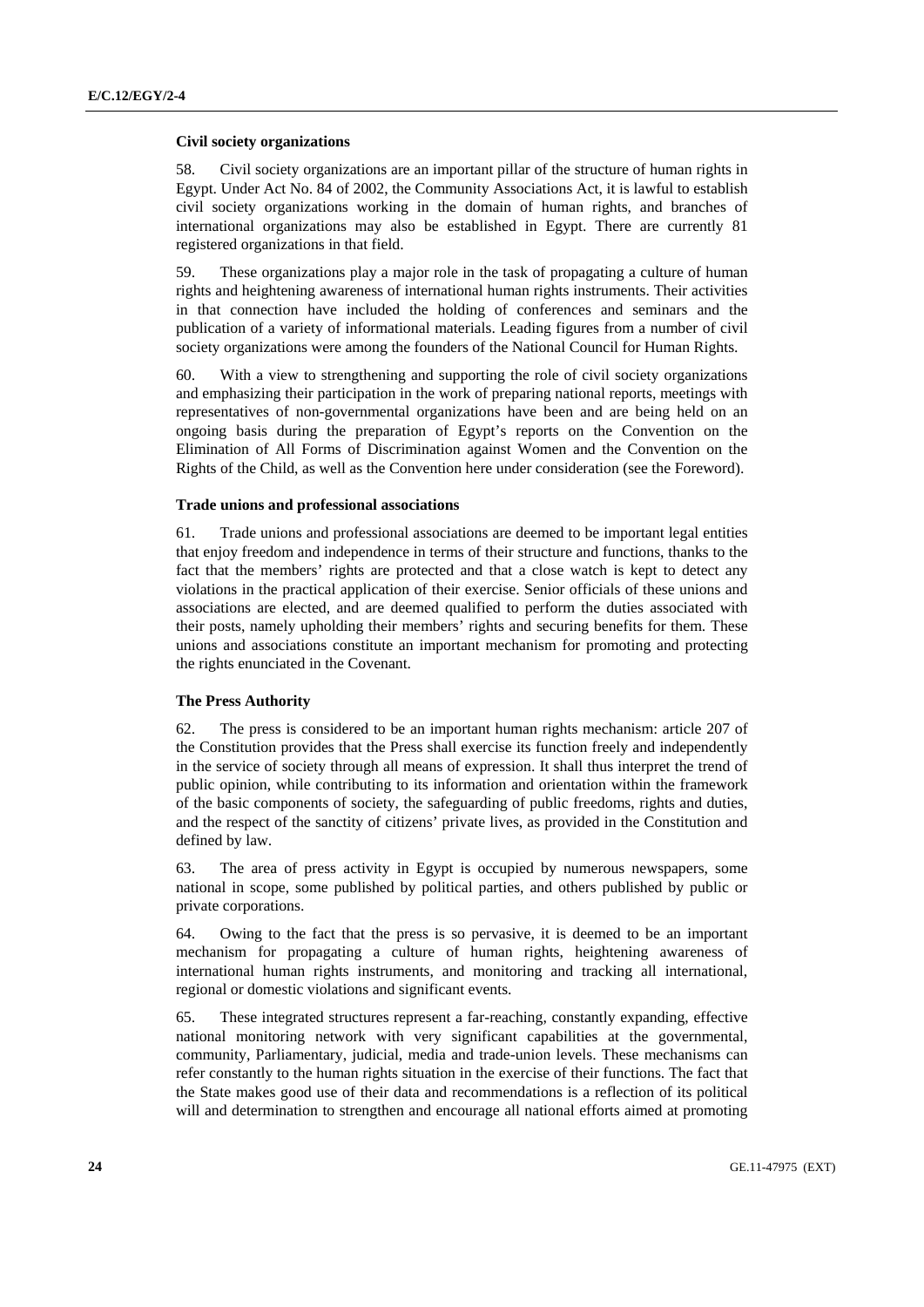respect for human rights and realizing the noble goals toward which the human community aspires.

# **(iv) National means of recourse serving to safeguard the effective enjoyment of human rights in Egypt**

66. For this subject, Egypt refers the Committee to its initial report and the Annex containing the replies to the list of questions in order to avoid repetition. New rulings of the Supreme Constitutional Court and other bodies of the judiciary that have been issued during the period covered by this report will be found in Part II below, in the commentary to the several articles of the Covenant.

67. Those rulings are adding to the constant effort to enhance the independence of the judicial authority and the courts through legislation, including Act No. 17 of 2007, amending certain provisions of Act No. 46 of 1972, the Judicial Authority Act, which strengthened the independence of the Judicial Authority and gave it its own budget, and Act No. 182 of 2008, which gave the several subsidiary judicial bodies their own budgets as well.

68. In addition, under Act No. 194 of 2008, the Office of the Socialist Public Prosecutor was abolished, and Act No. 34 of 1971, the Act regulating the Sequestration and Security of the People, and Act No. 95 of 1980, the Act on the Protection of Values against Shameful Conduct, were both repealed.

# **E. Information, diffusion, awareness and teaching of human rights principles in Egypt**

69. Egypt realizes that action to disseminate awareness of human rights is a necessary, fundamental precondition for strengthening the effective implementation of those rights at the international and national levels. The second World Conference on Human Rights (Vienna, 1993) recommended action to promote human rights education, training and public education as being essential for the promotion and achievement of stable and harmonious relations among communities and for fostering mutual understanding, tolerance and peace. This was followed by the proclamation of the United Nations Decade for Human Rights Education (1995-2004).

70. Egypt is determined to ensure that human rights principles, awareness of those principles and action to promote behaviour and concepts that respect individual dignity, freedoms and rights in society become firmly rooted among the population, so that they come to constitute the dominant pattern in the daily lives of all. Accordingly, the Government has embarked on the task of providing information about those principles, the better to disseminate them. They are also being integrated into educational curricula at all levels, along with action to heighten awareness of them and provide training in them. This agenda is being implemented through a consistent, integrated, step-by-step package of plans, programmes and initiatives designed to attain the end in view and bear fruit in the form of comprehensive, sustainable human development. Egypt's efforts in the areas of dissemination, education, training and information will be summarized in the paragraphs below.

### **Dissemination**

71. As we have seen, as part of the ratification procedures by which Egypt acceded to the Covenant that is the subject of this report, the text of the Covenant itself was published in the country's Official Gazette on 8 April 1982. The Official Gazette is an Arabiclanguage publication containing all legislative statutes, presidential decrees and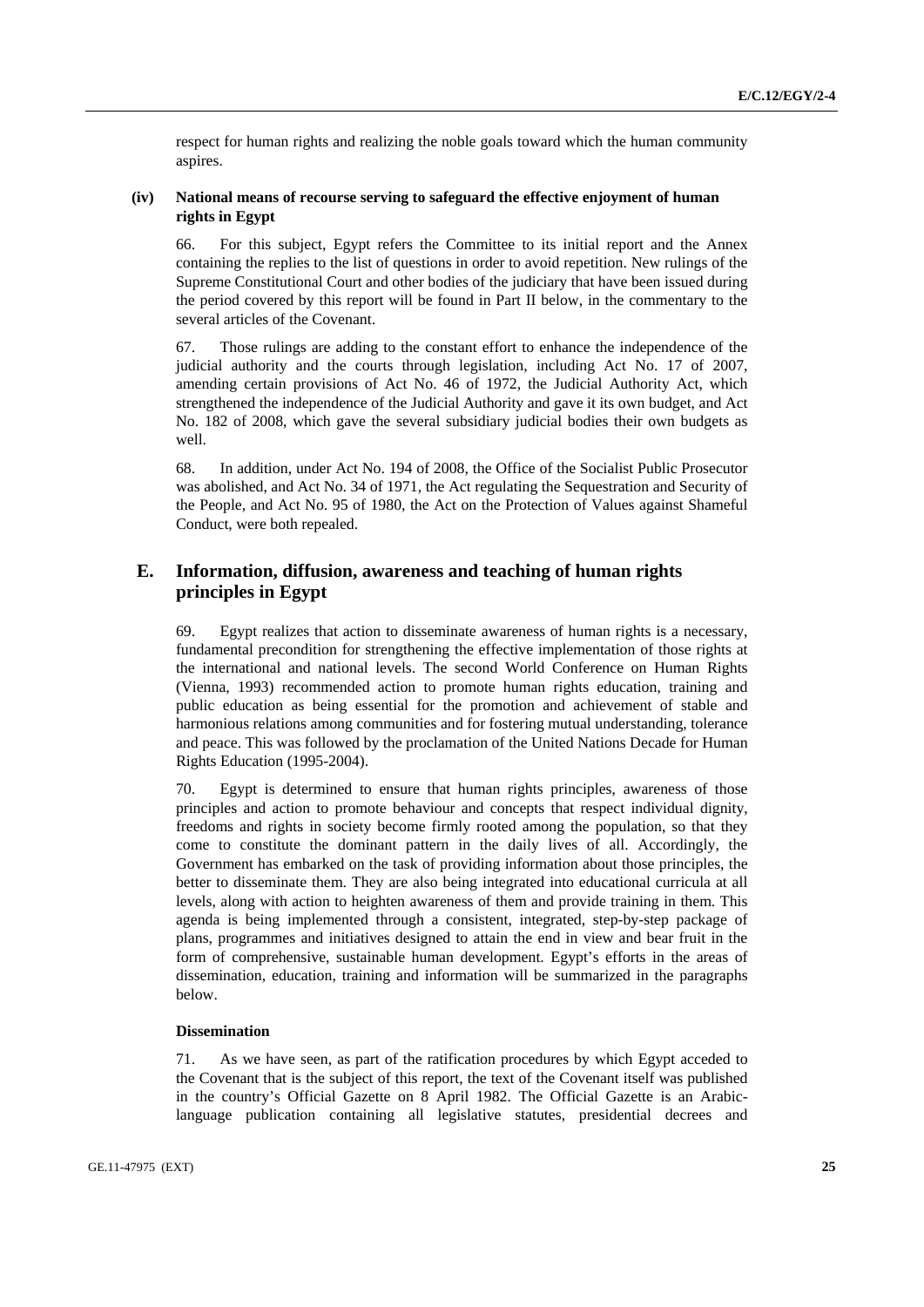international agreements. The importance of publication in the Official Gazette arises from the fact that it is a means of enabling all persons to become aware of the laws of the land and the dates of their coming into force.

72. The Official Gazette is published in the form of successive regular issues and occasional special issues. It is sold at outlets specializing in Government publications, and can be purchased by anyone. It is also available by subscription, and subscribers receive successive issues through the post. It is sold at a very low price, one that does not cover the cost of publishing it, in order to ensure that it is accessible to everyone.

73. The Official Gazette is regarded as an important periodical to which public and private bookshops are eager to subscribe so as to have issues of it among their stock. It is also a periodical which all personnel in the field of law like to possess, as it specializes in publishing Acts of Parliament in accordance with Article 188 of the Constitution, which provides that all such Acts shall be published in the Official Gazette within two weeks of their date of adoption, and shall come into force one month from the day following the day of publication, unless another date is set for that purpose. The provisions of all statutes apply only from the date of their entry into force; however, provisions to the contrary may be adopted in other than criminal matters, with the approval of a majority of the members of the People's Assembly (article 187 of the Constitution).

74. Despite the fact that it is publication in the Official Gazette that serves to make legislation known to the people and determines its date of coming into force, scope and applicability, and, in brief, represents what legal experts call a "critical threshold" in the legislative process, yet from another standpoint it is international human rights instruments that attract particular attention from all segments of the population in Egypt. The reason for this is that the Government seeks to foster awareness and recognition of the provisions of these instruments and United Nations resolutions issued in the domain of human rights and freedoms and endeavours to ensure that they are implemented, because of the invaluable human values that they represent. As such, they are another "critical threshold" in the process of social development and education, which alone will ensure that the behaviour and upbringing of future generations is instinct with those values and those rights, and that in times to come their advantages will be understood and their results desired.

75. Accordingly, international human rights instruments, including the Covenant with which we are here concerned (which is one of the two Covenants that are archetypal formulations of the principles of human rights and freedoms), along with the concepts, definitions and values that they contain, have now become fundamental subjects that are taught at both levels of basic education (primary and intermediate) and also in many colleges and universities, especially colleges of law, at both the graduate and postgraduate levels, police colleges, and national specialized training and research centres. The reasoning here is that the young people who study these instruments will be among the first to be committed to their objectives and to implement their provisions, and best placed to defend others for their sake. Moreover, thanks to their skills and qualifications, those young people will undoubtedly be able to enhance the effectiveness of their human rights activities. At the same time, Egypt has been concerned to develop curricula for all educational levels in order to ensure that pupils become acquainted with these instruments and the noble goals and objectives enshrined in their provisions, in pursuit of the aims outlined above.

76. A further consideration is that, needless to say, the State's efforts to eradicate adult illiteracy —an important national obligation under the Constitution—may be deemed a significant and effective contribution to the task of disseminating awareness of the principles of human rights and freedoms and human rights instruments, inasmuch as persons who become literate acquire the ability to learn about and become familiar with those rights and freedoms and to cherish them. This will unquestionably ensure that the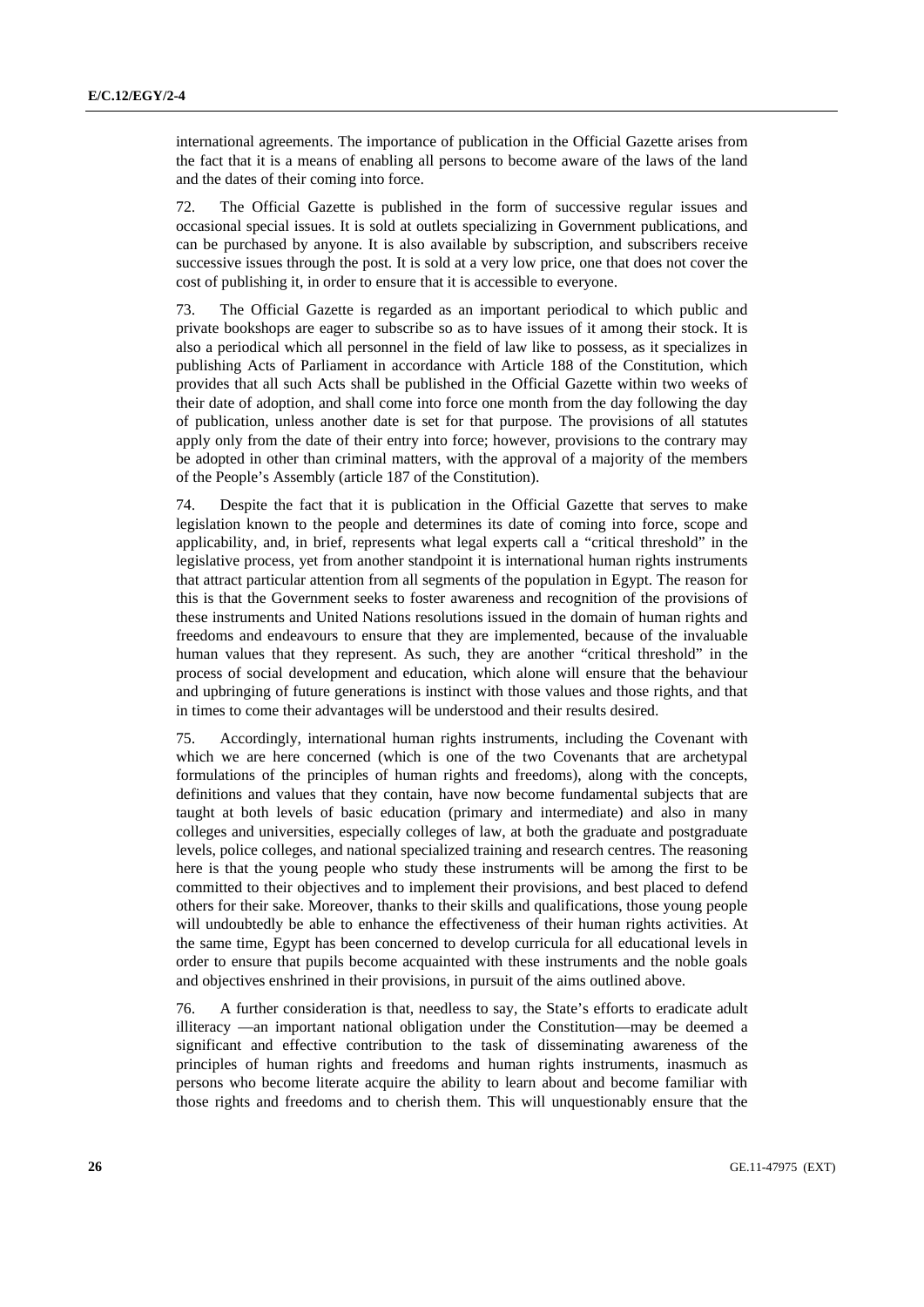numbers of those who are familiar with their rights and know how to secure and uphold them will steadily increase.

77. Furthermore, national newspapers, newspapers published by political parties and independent newspapers, political parties, trade unions, professional associations, and civil society organizations are deemed to be legal entities with branches throughout the country. They, too, play a pioneering role in heightening awareness of human rights and freedoms, employing methods and approaches suited to the circumstances and nature of their objectives, the culture of their members, and the nature of the several professions and types of work whose associations they serve. In addition, the adult literacy efforts of the Government and civil society organizations throughout Egypt play an important, albeit indirect, role in promoting a greater degree of familiarity with and understanding of international human rights instruments among all groups and categories of the country's citizens.

78. Egypt's efforts, initiatives and plans in the area of education, training and awareness campaigns are summarized in the paragraphs below.

#### **Education**

79. As regards the education system, Egypt has focused mainly on curriculum development at the basic, secondary and university levels with a view to ensuring that each stage in the educational process is commensurate with the pupil's ages and having regard to educational quality. An account of how this has been accomplished will be found in the following pages.

#### *Curriculum development at the basic and secondary education levels*

80. Egypt believes that the human rights principles enshrined in international instruments, with the lofty values and noble goals enunciated in them, constitute a main foundation-stone of a broad system of formal education encompassing an array of behaviours, orientations, concepts, values and traditions underpinning the development of children and young people. This is the road leading upward for society, and accordingly, Egypt is determined to integrate human rights concepts and principles into curricula at the basic education level, in keeping with the spirit of the United Nations Decade for Human Rights Education.

81. In pursuit of this objective, a number of conferences on curriculum development have been held for the purpose of integrating human rights principles into the curricula of Egyptian schools. A national conference on primary curriculum development was held in 1993, followed by one on intermediate-level curriculum development in 1994. Planning for a national conference to upgrade secondary-level curricula is currently under way.

82. To give effect to the outcomes of these conferences, the primary and intermediatelevel curricula were overhauled and revised to include those principles, with emphasis on subjects and issues with a bearing on pupils' daily lives, in an effort to provide them with an opportunity of assimilating the scientific, social, economic, technological and political changes occurring around them. Among the most important issues that have now been integrated into school curricula are human rights, the rights of the child, and the rights of women, including the right to freedom from discrimination, health, including both preventive and curative measures, reproductive health and its implications for population growth, religious tolerance, education for peace, national unity, the preservation of the environment, globalization, integration among peoples, and legal awareness of rights and duties.

83. Inevitably, the task required study of international, regional and Arab instruments enunciating those rights. The next step was to hold meetings with experts in concepts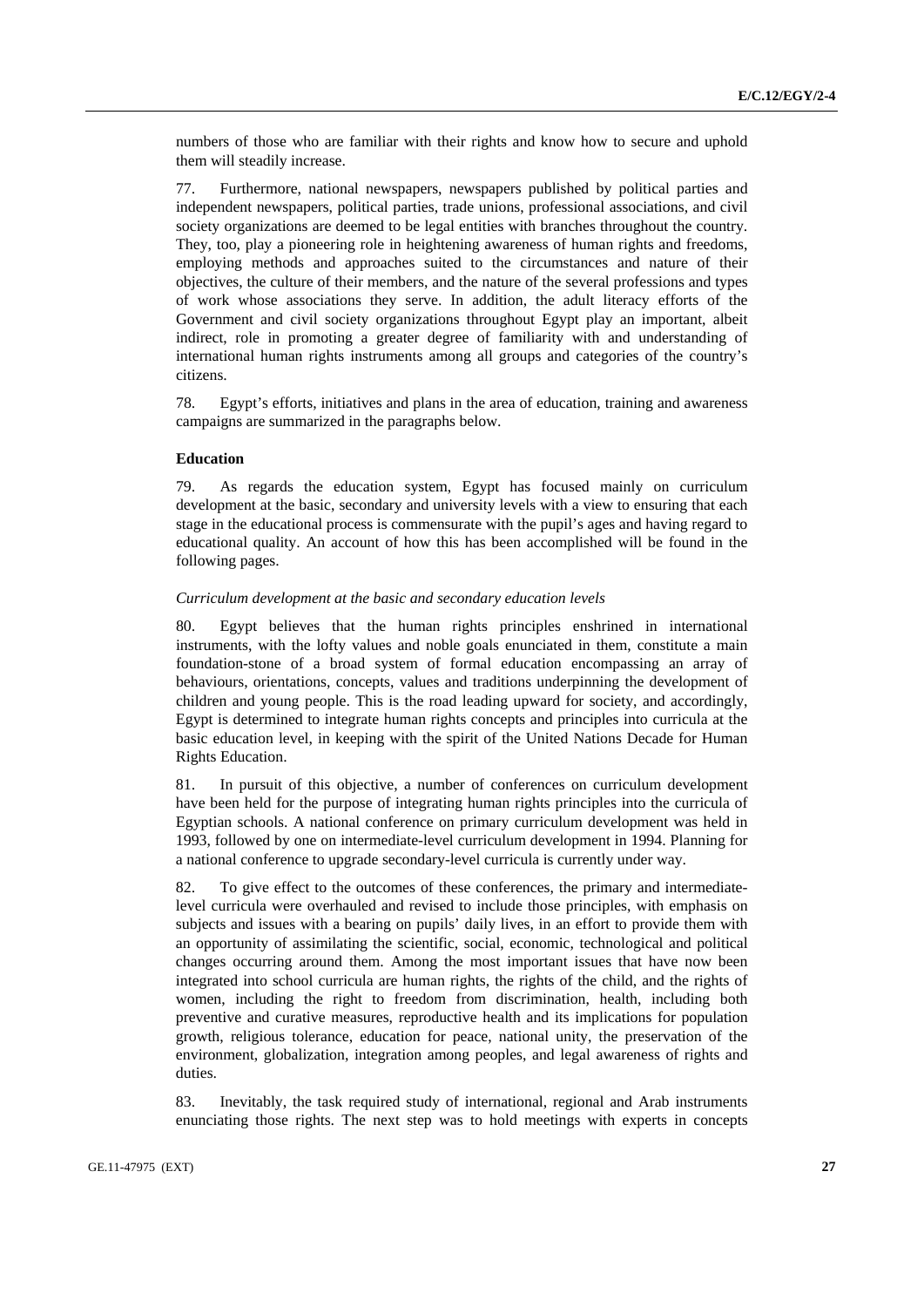associated with the issue of human rights (as we have seen, this is standard procedure with all issues) for the purpose of developing analyses of them in progressively greater depth, beginning with a relative simple survey for the lower grades and proceeding to a more sophisticated exploration for older pupils. Lastly, an exhaustive sequential analysis of the concepts was performed in preparation for the task of selecting the ones that should be introduced in the various subjects studied in every grade at every level of the school system.

84. In-depth exploration of the content of the concepts of human rights and freedoms yielded the following breakdown:

- The right to a life of dignity;
- The right to education and continuing education;
- The right to equality and non-discrimination;
- The right to decent housing;
- The right to personal freedom;
- The rights of civilians in times of war;
- The rights of children, women and elderly people in times of war;
- The right to practise religious rituals;
- The right to enjoy security and safety;
- The right to safe motherhood;
- The right to practise sport;
- The right to diversity;
- The right to found a family;
- The right to esteem and respect;
- The right to comprehensive health care;
- The right to nourishing food;
- The right to travel and movement;
- The right to participate in political and social life;
- The rights of prisoners in times of war;
- The right to work;
- The right of assembly;
- The right to the enjoyment of leisure time;
- The right to choose and make decisions;
- The right to own property.

85. The curriculum development process has now reached the third grade of the intermediate level, i.e. the final grade of basic education, and is projected to continue to the end of the secondary level. A conference on secondary-level curriculum development will be held in the near future; preparations are currently under way, and the necessary preliminary studies and research are being conducted.

86. Human rights issues will be integrated into the school curricula for students in that age group; it is anticipated that they will be incorporated into the teaching methodology in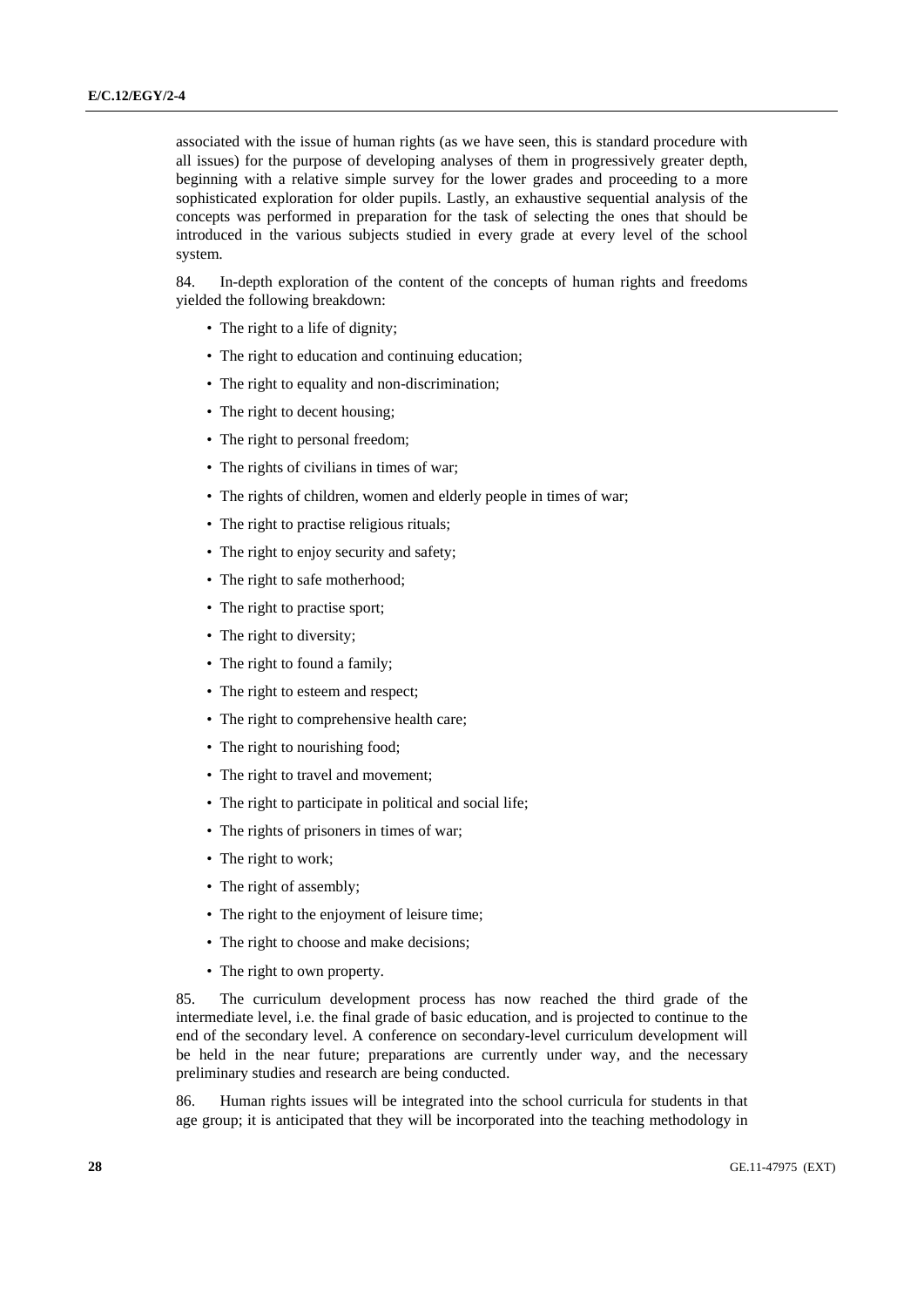the manner outlined above. Concepts that are appropriate for pupils in a particular age group will be selected and explored in depth, and may be used in direct teaching and guidance.

87. Along with the inclusion and integration method, there have been suggestions that secondary-level curricula should be designed on the basis of a core curriculum characterized by a group of subjects to be taken by all pupils, but with additional subjects that they would select on an optional basis, depending on their preferences and aptitudes. Thus human rights or civil education or life skills might be taught as separate subjects within the core curriculum in general, or the pupils might be offered, on an optional basis, a course that would cover important issues that were appropriate in terms of the requirements of their age group.

88. An additional need is a sustained effort aimed at teacher training, preparation and professional development. Secondary-school teachers must learn how to handle these concepts, no less than their primary-level and intermediate-level counterparts.

89. In pursuit of this objective, Egypt has worked in cooperation with a number of international organizations with specialized technical expertise, including UNESCO and the United Nations Population Fund.

90. Concurrently, in the framework of the educational process, Egypt is introducing creative drawing and writing competitions on peace, tolerance, respect for the opinions of others, and the establishment of a culture of tolerance and peace, working in coordination with UNESCO. Egypt is also interested in emphasizing the human right to life in a clean environment. Hence the "green corner" project for schools, a place where pupils are encouraged to go to read books about the environment in the hope of fostering a sense of beauty in them.

#### *Development of human rights education in university programmes*

91. During the past few years, there has been a great wave of intense activity at many universities in Egypt in the domain of human rights education. This activity has taken the form of the preparation of studies on the introduction of human rights in programmes of study, and grants have been made available to students and faculty members to enable them to attend training courses on the subject, both in Egypt and abroad.

92. Numerous university colleges have worked in cooperation with international institutions and non-governmental organizations active in the field of law and human rights to develop human rights education. A number of seminars and workshops have been organized for the purpose of discussing how human rights issues can best be integrated into the various university-level programmes; the outcomes of these are summarized below.

• Human rights could be taught in university colleges in the framework of the social sciences and the study of public law, especially international human rights law and international organizations. Alternatively, it could be taught in the framework of political science, especially political theory, social relations, philosophy, social science and history. New branches of study have been introduced into the programmes of colleges of law and politics, not only at the undergraduate level but also at the graduate level. Doctoral candidates are being encouraged to devote their dissertations to this subject, and universities are being encouraged to create cultural and scientific links for their students and to organize lectures and seminars devoted to human rights.

93. As international interest in these matters has steadily grown, Egypt has endeavoured to keep pace by developing curricula, programmes of study and teaching methods, both in formal university education and at the informal level. In 1990, for the first time, a college of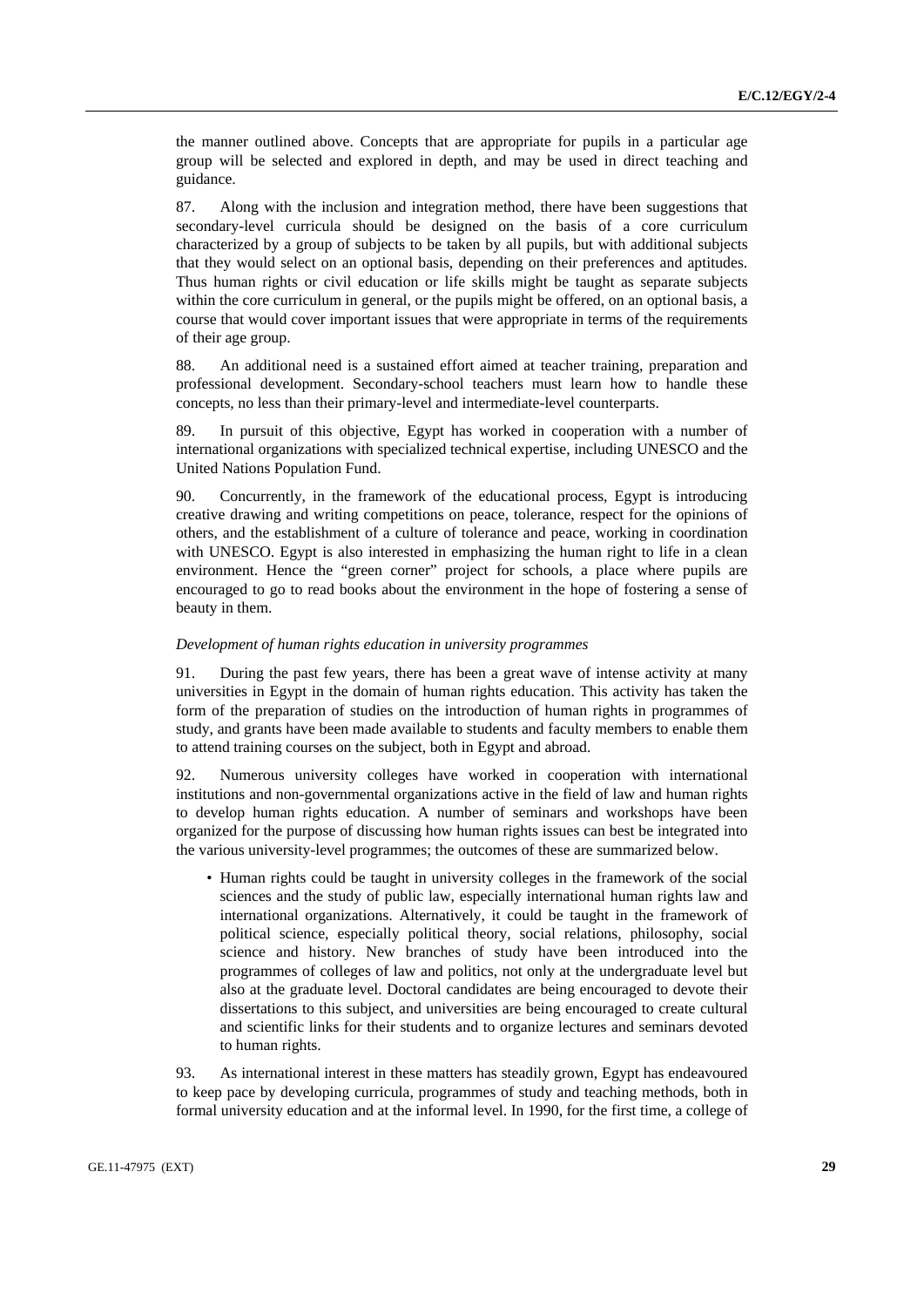law added human rights as a separate programme for fourth-year students, with a special diploma for students in advanced studies. Human rights are currently being studied at a number of colleges, including colleges of law, the College of Economics and Political Science, the College of Commerce and the Police Academy, at both the undergraduate and postgraduate levels, as an independent subject. Courses cover international human rights protection, human rights in Islamic law, the legal protection of human rights, different kinds of rights, and the philosophy of human rights. The importance of human rights studies at the postgraduate level arises from the fact that many of the students who take it will subsequently hold posts in the judicial sector, as lawyers with the Public Prosecutor's Office, as police officers, or as school or university teachers, and their studies will equip them with the information and legal, political and scientific expertise they will require and help them in their careers.

94. The Egyptian Parliament adopted a recommendation to the effect that the Convention on the Rights of the Child and other relevant human rights instruments should be incorporated into the curricula of colleges of law, literature and social service, education and early childhood education, on the grounds that it was essential for information about those rights to be disseminated as widely as possible. This has been done to varying degrees, depending on the nature of the several programmes and curricula at those institutions.

95. Egyptian universities are interested in developing their activities along lines that will foster the dissemination of knowledge and values with a bearing on human rights, and to that end, they have established specialized research centres for the study of human rights. They are well aware that teaching and scientific research are important means of ensuring that human rights and respect for them become firmly rooted in society and for the younger generation to believe in them. These centres have conducted research on human rights, published books and articles on the subject, and organized education, training and information courses and programmes for the purpose of propagating knowledge of human rights and fundamental freedoms and fostering a general culture that will encourage respect for human rights principles.

# **Training**

96. Egypt is determined to ensure that the personnel of the various State departments and agencies, including in particular those concerned with the various aspects of the administration of justice, receive human rights training, and to that end, intensive training programmes, both in-house and external, have been organized, with coordination among the ministries concerned and learned institutions in that domain. In addition, students attending police colleges follow the curricula of colleges of law dealing with human rights issues throughout their years of study, and during their postgraduate studies at institutions of higher education. The training, information and awareness programmes cover all international human rights instruments and discuss how those rights can be respected in practice.

97. In this context, Egypt and UNDP have signed a cooperation agreement on a pilot project for the promotion of human rights which is considered to be the first of its kind in the region. Under the agreement, funding will be made available for a seminar on the occasion of the fiftieth anniversary of the Universal Declaration of Human Rights and for training courses for the benefit of personnel in the field of the administration of justice and law enforcement, including members of the Public Prosecutor's Office. The first course began in July 2000. The agreement was subsequently renewed and its scope of its participant pool expended to include all members of judicial bodies (the Public Prosecutor's Office, the Bench, the Council of State, the Office of Administrative Prosecution and the State Lawsuits Authority) and their staff members, media personnel, lawyers, members of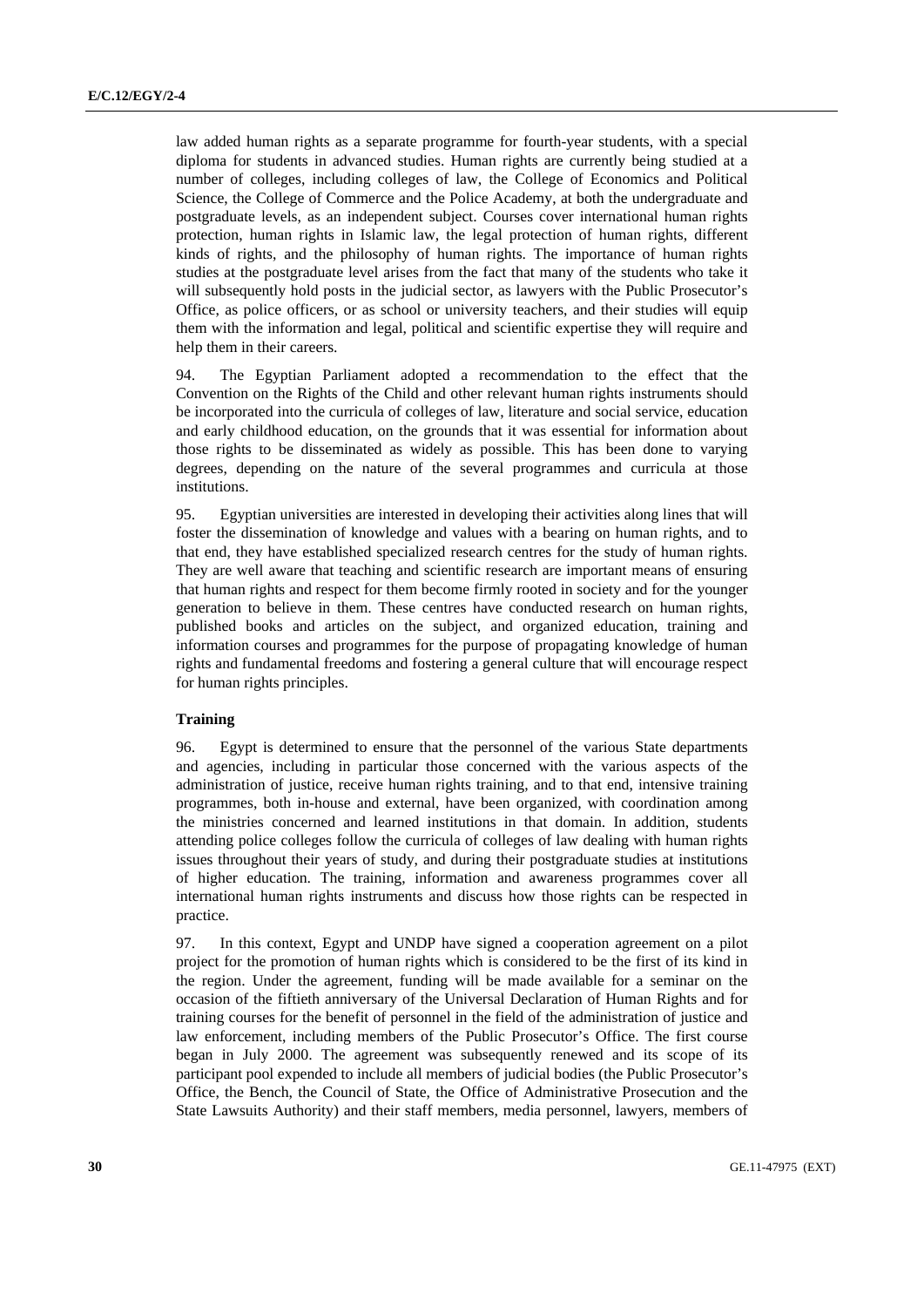the diplomatic service, civil society organizations and student associations. It is currently being implemented, with the following outcomes to date:

• To the end of 2005:

Number of participants: 1,287

• September 2006 – December 2007:

Number of workshops: 78, including 34 held outside Cairo

Number of participants: 3,442, including 1,324 from outside Cairo

Students:

Number of workshops: 6

Number of participants: 2,782

98. The Ministry of the Interior, for its part, has sponsored programmes designed to train senior police officers and heads of police academies in respect for human rights principles. These programmes are offered at the Leaders Training Centre, and have included training courses and seminars aimed at enhancing participants' awareness and understanding of the issues of human rights and freedoms. The Supreme Police Council has decided to make human rights a basic subject in advanced courses of study for police officers, while the Police Academy, working in cooperation with a number of international organizations, is upgrading its human rights programmes and encouraging students to pursue research aspects in that field. The Academy's library, for its part, has supported the publication of works dealing with human rights, thereby helping to enlarge the area of knowledge available to persons conducting research in the field. The Academy has organized training courses on human rights in partnership with the United Nations with a view to enabling trainees to acquire international experience and to emphasize respect for international human rights principles and criteria.

99. Furthermore, a Criminal Justice and Human Rights Division has been established at the Police Research Centre. The purpose of the Centre is to monitor scientific activities with a bearing on the multifarious aspects of criminal justice issues in all fields, and also research on human rights and fundamental freedoms. Over and above all this, the Ministry of the Interior holds courses, seminars and competitions in the domain of human rights, and it has established specialized units in its various sectors and directorates and in the country's governorates which organize competitions for police officers at all levels, with cash prizes for the winners.

### **Information and awareness**

100. According to the Preamble of the Constitution of UNESCO, the first step in combating violations of human rights is to raise awareness of the content of those rights in the minds of men. That awareness grows, firstly, through the development of patterns of behaviour that make citizens act, in their daily lives, in ways that are consistent with the content of human rights, and, secondly, through encouragement for participation by individuals in the work of strengthening human rights.

101. Consistent with the above, and as a reaffirmation of it, Egypt's view is that respect for human rights will not be realized until there is a widespread culture of human rights, beginning in childhood and extending throughout all stages of education and on to persons who hold important posts in various relevant places, those who develop educational programmes, media personnel, the press, and others.

102. In this context, scientific research bodies, both governmental and non-governmental, are concerned to propagate awareness of the principles of human rights and fundamental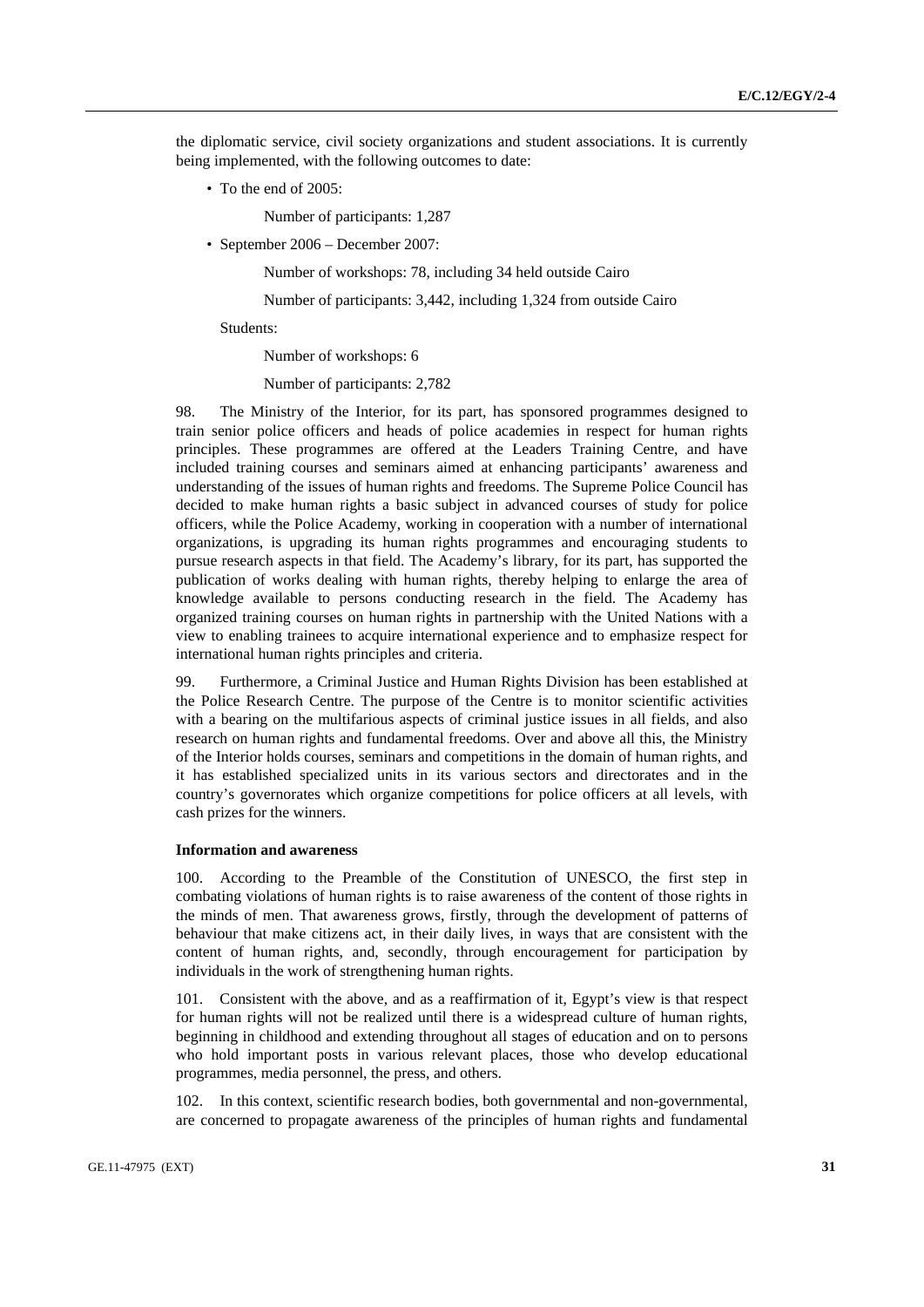freedoms by encouraging research and publication in that field and by organizing conferences and seminars where these issues can be discussed in the interests of greater awareness of them and action to foster dialogue about them.

103. At another level, media outlets, national newspapers, newspapers published by political parties and independent newspapers, political parties, and civil society organizations, including trade unions and professional associations, are playing an important role in the work of heightening awareness of human rights by organizing training courses and holding workshops (which are widely reported in the media) for the purpose of propagating human rights principles, or by publishing research and references in which those principles are discussed. These efforts target all groups in society, including in particular students and research personnel, owing to the significant future role that they will play in the work of dissemination, with the aim of enhancing their research capabilities and implanting human rights principles in their consciousness. The training courses and workshops deal with issues of historical development and the philosophical and ethical foundations of human rights principles. They seek to familiarize participants with the principles of human rights and fundamental freedoms and ways of realizing them. Such issues as the universality of human rights and the distinctive nature of Arab culture are also discussed. In addition, they are concerned with promoting awareness of the role of community associations in propagating those principles.

104. As regards implementation, in recent years a number of conferences, seminars and workshops on human rights issues have been organized, some within Egypt and others that have been international in scope. These events have been held in cooperation with national, regional and international organizations, including UNESCO, UNDP and the League of Arab States.

105. With respect to the Government's efforts, we may note that the awareness plans and programmes of all information agencies are formulated having regard to an information policy aimed at attaining the objectives outlined below:

- Familiarity with human rights principles as formulated by the United Nations and enshrined in international and regional human rights agreements, and presentation of the various aspects of their application in Egyptian society, with emphasis on Egypt's full respect for those principles and its compliance with the associated criteria, in accordance with the relevant provisions of the Constitution and domestic legislation;
- Emphasis on the fact that Egypt believes firmly in and acknowledges the principle of the right of peoples to self-determination and the right freely to dispose of their natural resources;
- Awareness of Egypt's desire to have relations with all the peoples of the world based on respect for their political freedoms, maintenance of their cultural identities and their right to economic, social and cultural development;
- Awareness of the State's efforts to strengthen respect for women's rights and to foster equality between the sexes, which is a right enshrined in the Constitution;
- Emphasis on the fact that Egypt and its people acknowledge and call for the right to peace and the right to enjoy the common heritage of mankind, as affirmed by the civilizations specific to the world's peoples, each of which stands upon the achievements of others. We respect dialogue between civilizations, with supporting examples;
- Awareness of the fact that conformity to human rights criteria and action to put them into practice will come about only through the interlinked efforts of peoples, nations and public and private institutions at all levels;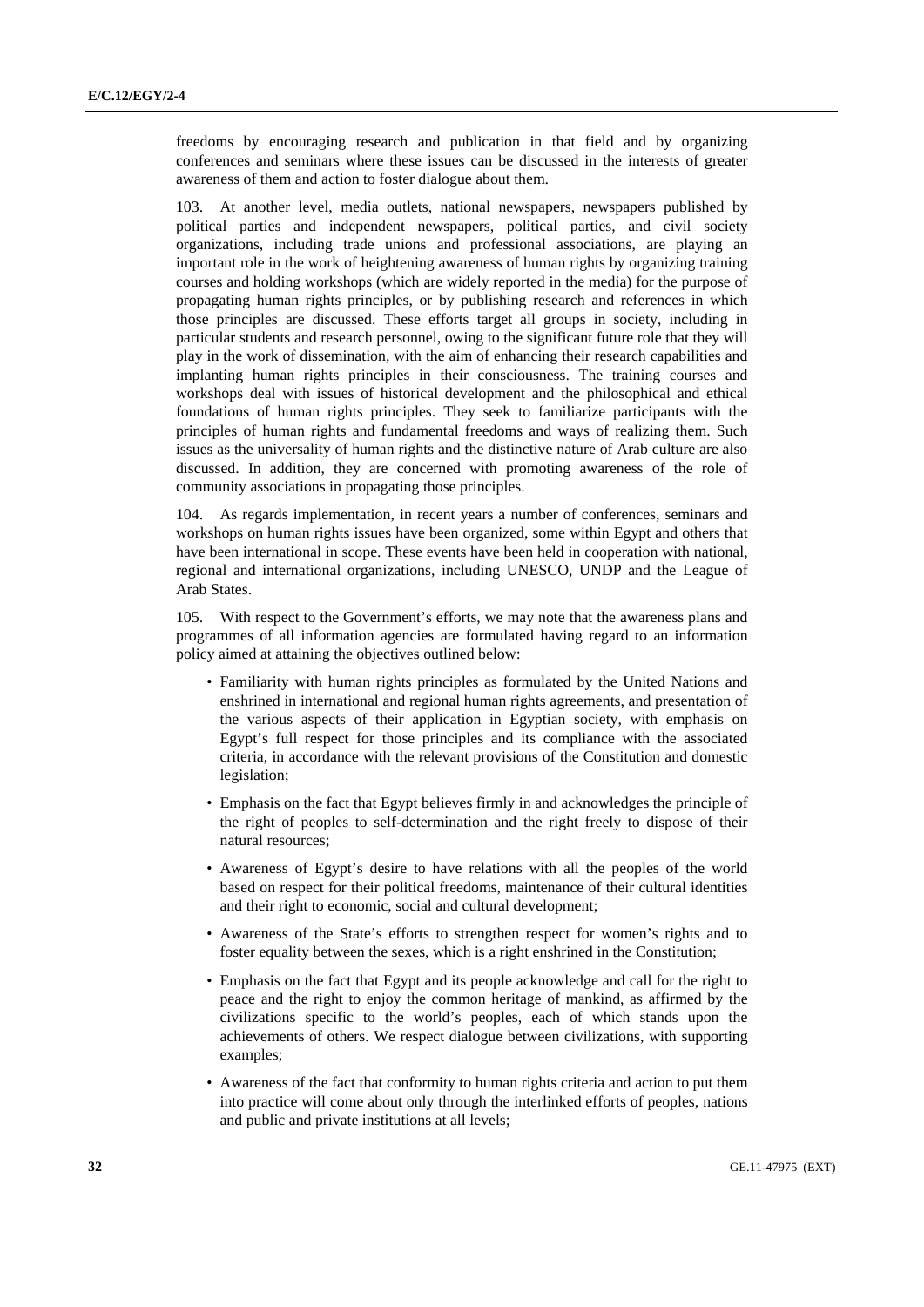- The fact that in the field of human rights, Egypt, by harvesting the fruits of scientific progress, is working hard to join the company of advanced States, and accordingly has devoted special attention to scientific and technological research with a view to enabling it to strike deep roots in Egypt and thereby promoting prosperity, progress and development;
- Awareness of the freedom of belief and the respect for minorities and all the races of humanity that are enjoyed by Egypt and its people;
- Realization of the efforts that have gone into environmental protection and action to ensure the availability of a clean environment that is safe for the lives of individuals, including not only the efforts of the State but also those of community institutions and associations; this kind of action is also regarded as a human right;
- Awareness of how Egypt lives now in the age of freedoms and democracy, and how it has broadened the scope of freedom of opinion and the opinions of others through its multiplicity of political parties and freedom of the press;
- Realization of the State's interest in and concern with the social situation of lowincome and disadvantaged groups and its action to ensure that the means to a life of dignity are available to them at every step in the area of development and in relevant legislation and decrees;
- An invitation to address some human rights problems within society, such as illiteracy and unemployment, the broadening of the health care safety net, action to confront poverty and low wages in some sectors, various aspects of environmental problems and population growth, and the problem of land mines, particularly in the El Alamein region.

As the above summary has shown, Egypt is increasingly striving, both at home and internationally, to strengthen means of heightening and propagating awareness of human rights and providing information, training and teaching about them and the international instruments in which they are enshrined. These efforts reflect the significance that these matters have come to assume, in terms of action by the Government and by nongovernmental actors alike, as well as the extent of Egypt's compliance with the provisions of international human rights instruments and United Nations resolutions with a bearing on human rights issues.

107. Those efforts have born fruit in the strengthening and enhancement of public awareness of them and in the creation of a general culture structured around these issues among all segments and groups in society. They have also contributed significantly to improved collective and individual performance as regards the issues raised by these matters in terms of relations and links at the public and private levels. In practical terms, this evolving situation has been reflected in the fact that individuals are making more use of the right to litigation that is guaranteed for all, and in the growth of legal awareness apparent in the fact that the Supreme Constitutional Court has had to settle various cases involving interpretations of these issues and questions relating to them. The Court's rulings in constitutional disputes that have come before it have helped to expand awareness of human rights principles and fostered a concern to uphold them and to track down initiatives that are at variance or inconsistent with them or legislation that contravenes them. The decisions of the Supreme Constitutional Court in many cases involving interpretations and legal precedents with a bearing on human rights and freedoms have been fully consistent with international criteria derived from international and regional human rights instruments.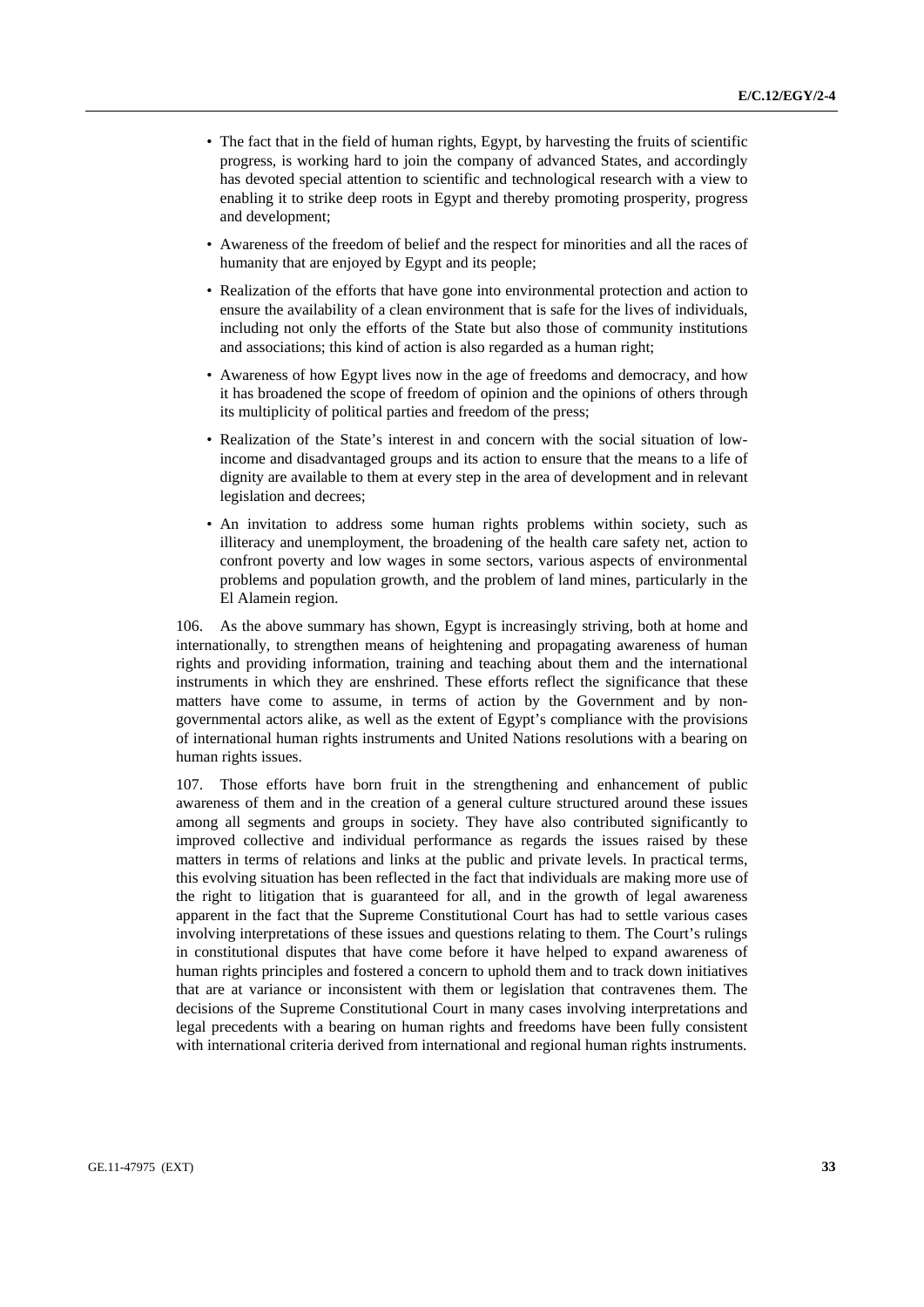# **II. Substantive discussion of the rights enunciated in the Covenant on Economic, Social and Cultural Rights**

# **Article 1 Right of peoples to self-determination**

108. For comment on this article, we refer the Committee to Egypt's previous report and the Annex containing its replies to the Committee's questions. Please see also Part I above on the constitutional amendments enacted in May 1980, May 2005 and March 2007. Additional material will be found in the paragraphs below.

109. To reaffirm a point made in Part I of this report, the Egyptian people, through its constitutional elective institutions, does exercise self-determination, and participates freely and actively in the management of the affairs of society through referenda on the Constitution or other important matters on which it is consulted. Another expression of its self-determination consists in the statutes enacted by the elected legislative power which represents the people. These include not only Acts of Parliament but also international agreements adopted by Parliament and the monitoring of their implementation by State institutions in the political, economic, social and cultural spheres in pursuit of the country's ambitious development plans in all areas.

110. Egypt's natural resources are deemed to be publicly owned under article 33 of the Constitution, which enshrines the sanctity of public ownership and states that its protection and consolidation is the duty of every citizen in accordance with the law. Consequently, the country's natural resources may be disposed of only through the laws enacted by the legislature, which is elected by the people and consists of their representatives; this ensures that optimal use will be made of those resources, and that the accruing benefits will be used judiciously and to best advantage. In the light of the foregoing discussion, it will be clear that the people of Egypt enjoy full freedom with respect to the disposal of their natural resources in comprehensive development plans adopted by means of statutory instruments enacted by the elected People's Assembly. Furthermore, those resources may be exploited and used only pursuant to authorization issued under the law of the land, duly enacted by the legislature, or under international instruments with which the People's Assembly is required to comply and which have the force of domestic law under the Egyptian legal system.

111. The third paragraph of this article does not apply, as Egypt is not responsible for administering any non-self-governing or trust territories in accordance with the provisions of the Charter of the United Nations.

112. In the matter of international cooperation, Egypt, as a member of the United Nations and in the light of its regional responsibility, participates willingly and effectively with the international community and all States in all domains and at all levels of international relations. In general terms, this is a matter of contributing to the realization of the goals and benefits that are common to all States and are the ultimate aim of international relations among equals, such as exchanges of experience and cultures in pursuit of the full attainment of the rights enunciated in the Covenant. In the course of the period covered in this report, Egypt has acceded to many international human rights instruments and entered into a number of bilateral agreements in the same domain:

- Ratification of three international instruments on environmental protection;
- Ratification of 11 bilateral international agreements on cultural cooperation;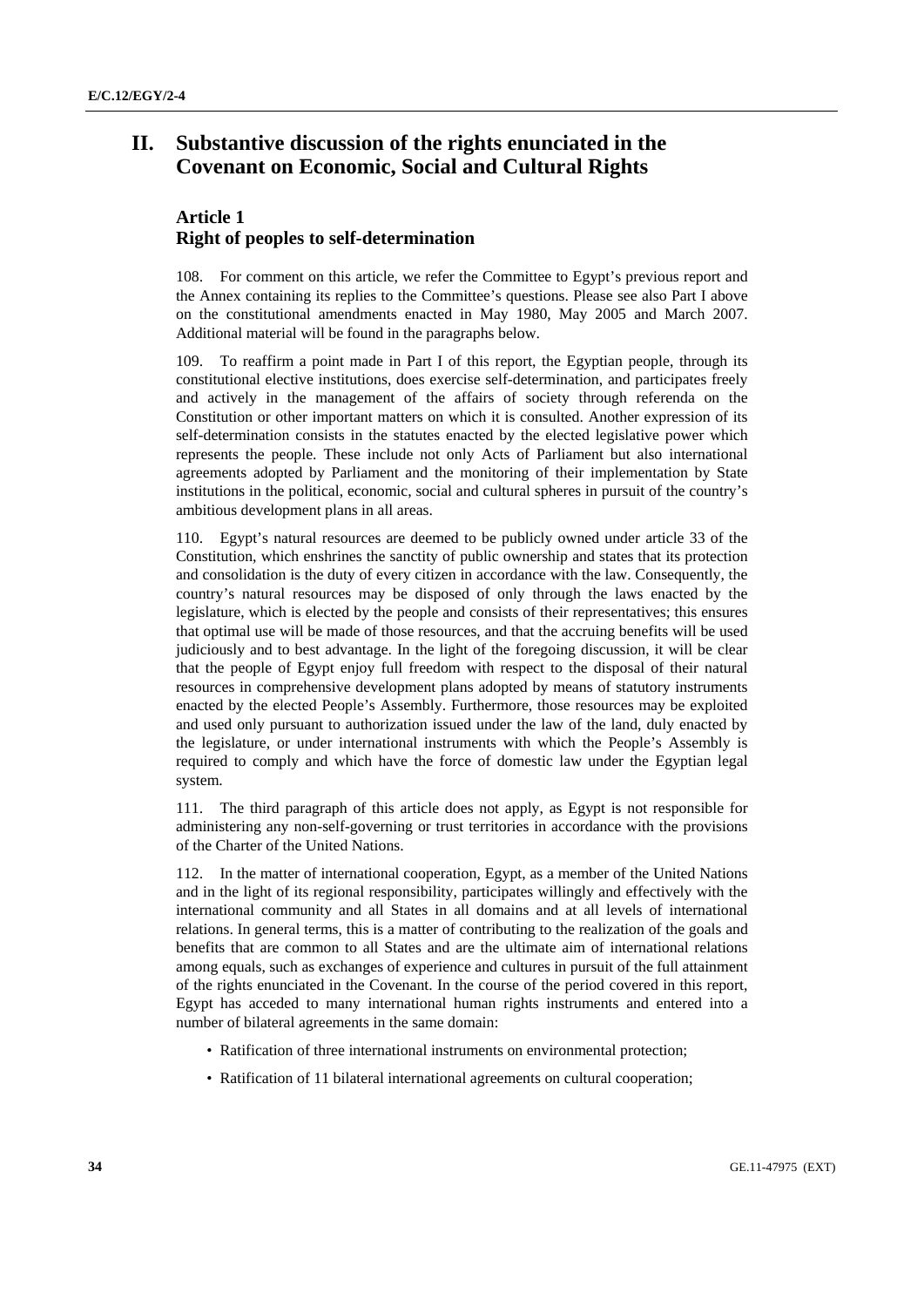• Accession to the Convention on the Protection and Promotion of the Diversity of Cultural Expressions adopted by the General Conference of UNESCO in Paris on 20 October 2005.

113. With a view to strengthening international cooperation and opening up new areas for assistance between Egypt and the States of the world, in 1992 Egypt established the Egyptian Fund for Technical Cooperation with the Commonwealth of Independent States, between Egypt and the republics of the former Soviet Union. As of 2006, the Fund had 18 Member States. It works along the main lines summarized below:

- Training for senior officials of those States; as of January 2009, 875 training courses had been organized, with a total of 17,203 participants, in the fields of public health, education, information, tourism, agriculture, security, economics, banking and archaeology, besides diplomacy, social work and information technology;
- Provision of Egyptian expertise in accordance with the needs of these States. At the present time, 31 Egyptian experts have been assigned to work in the various States of the Fund;
- Provision of humanitarian assistance (in cash and in kind), such as medicines, clothing and blankets, in response to natural disasters and destruction, the founding of a number of hospitals, schools and Government buildings and furnishing and equipping them to enable them to carry on their activities;
- Support for participation in international meetings on emergency relief, and support for development and reconstruction plans in war-torn States.

114. Egypt has also established a Fund for Technical Cooperation with Africa, structured along the same lines as the one just discussed. In addition, Egypt participates in regional economic blocs in Africa and the States of the Mediterranean basin, and is also a party to various agreements and protocols arising out of its bilateral economic and commercial relations with many States in various parts of the world with a view to exchanges of expertise, skills and needs. Egypt supports bilateral relations with those States in all areas.

# **Article 2 Guarantee of equality in the exercise of the rights enunciated in the Covenant**

115. For comment on this article, we refer the Committee to Egypt's previous report and the Annex containing its replies to the Committee's questions. Please see also Part I above on the constitutional amendments enacted in May 1980, May 2005 and March 2007.

116. Generally speaking, human rights principles enjoy constitutional and legal protection in Egypt, and the Covenant that is the subject of this report is deemed, under the Constitution, to be part of the law of the land. Its provisions are tantamount to constitutional provisions dealing with the protection of rights, in the context of the full conformity with the principle of equality and the prohibition of bias and discrimination that is enshrined in article 40 of the Constitution, and also with rulings of the Supreme Constitutional Court on the right to equality, which have been considered earlier in this report.

117. In essence, all the rights and freedoms enunciated in the Covenant are, from a legal standpoint, protected in the Egyptian legal system in the form of the relevant constitutional provisions and legislation. Here we find, in the framework of the Committee's third general observation, the guarantee of the direct implementation of the articles of the Covenant: they are effectively Egyptian statutes, and as such are applicable to and effectively enjoyed by all. At the same time, the means of legal recourse in Egypt are such that individuals have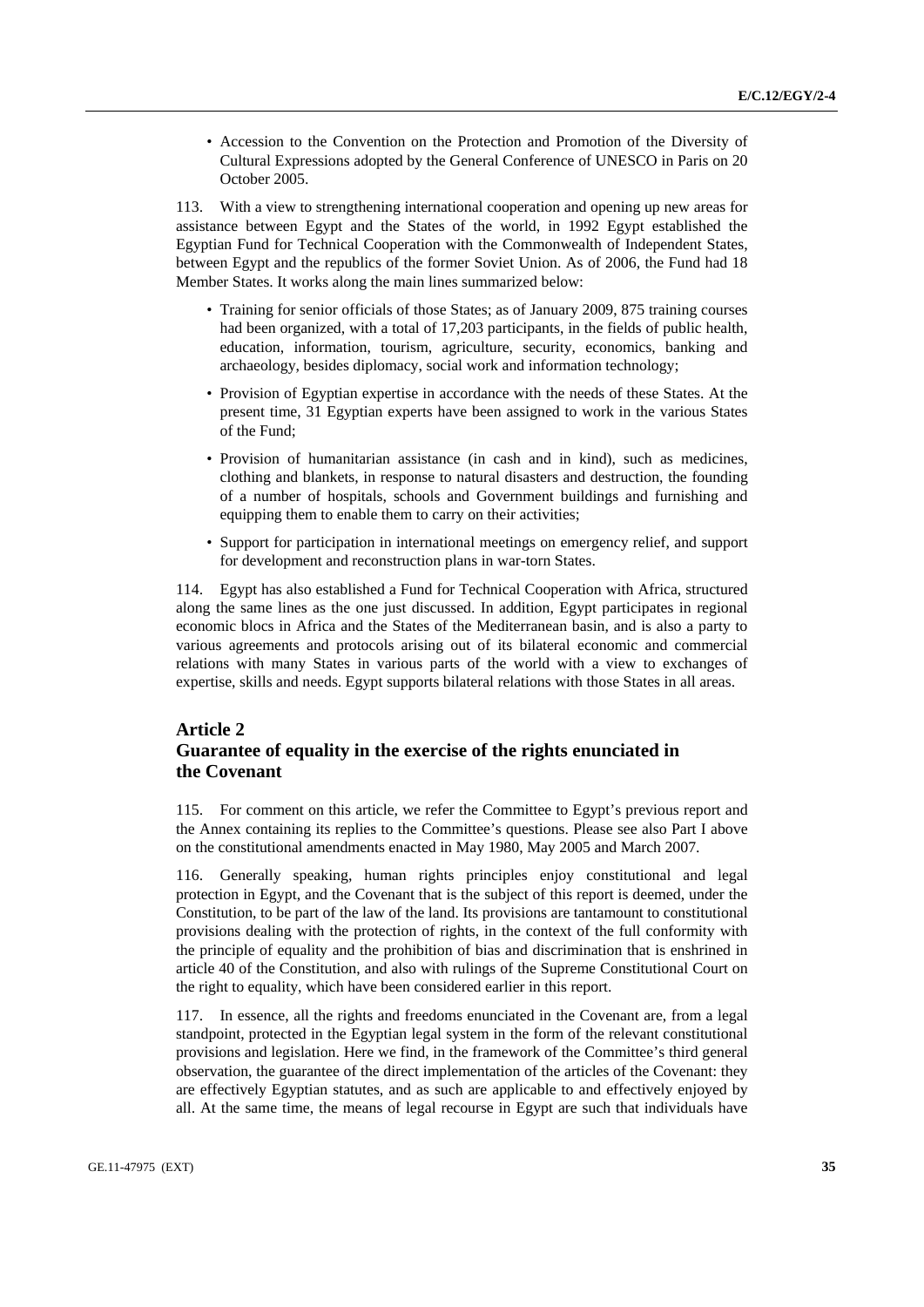full judicial protection from practices contravening the provisions of the Covenant or legislation with a bearing on these rights. In its previous report, Egypt noted that the Criminal Court of Cairo had relied on the Covenant in handing down a verdict of innocent in the case of the railway workers' strike.

118. The process of economic reform and the transition from a socialist system to a free market system has been accompanied by difficulties and obstacles. None the less, the above statements find confirmation in Egypt's commitment to implementing its obligations under paragraph 1 of the article here under review and its action to guarantee to citizens the full enjoyment of the rights enunciated therein. To that end, it has endeavoured to ensure the optimal scientific use of its available resources in the framework of the national five-year development plans, working in coordination and cooperation with the appropriate State organizations. Moreover, the Government has pursued its efforts, in partnership with national human rights mechanisms and in coordination with civil society institutions, to address effectively and seriously, using all available measures, any misguided practices and forms of behaviour that have persisted as part of the country's social heritage. Action along these lines is regarded as a national challenge for all State agencies, which are working to discourage these practices and forms of behaviour, minimize their repercussions, and promote awareness of their hazards and harmful impacts, with a view to their elimination, thereby enhancing prospects for successful implementation of the five-year development plans, with all the benefits that that would entail.

119. In terms of the practical application by the courts of the principle of equality, it is noteworthy that the Supreme Constitutional Court has handed down numerous rulings in the course of exercising its oversight function, determining whether legislation and regulations are consistent with that principle, as noted in Egypt's initial report to the Committee. There have also been a number of other rulings with a bearing on the same principle, and some of these are summarized in the paragraphs below.

- The Court ruled that a number of Acts granting periodic increases in pensions were unconstitutional on the grounds that they were too restrictive in their applicability to persons entitled to pensions, providing as they did that one of the qualifying requirements was that the beneficiary must be of the specified legal age for entitlement to a pension, and no other age (judgement handed down in case No. 174, year 24, rulings of the SCC, session of 9 January 2005);
- The Court ruled that article 2, paragraph 1, of Acts No. 150 of 1988, No. 85 of 2000, No. 19 of 2001, No. 150 of 2002, No. 91 of 2003 and No. 88 of 2004 were unconstitutional on the grounds that they awarded increases in the pensions payable only to persons who had completed their service, and did not award a comparable increase to persons whose service had been terminated by resignation, thereby infringing the right of private ownership enshrined in article 34 of the Constitution (judgement handed down in case No. 33, year 28, rulings of the SCC, session of 1 July 2007);
- The Court ruled the article 23, paragraph 2 of Act No. 79 of 1975 (the Social Insurance Act) was unconstitutional on the grounds that it provided that pension due should be deducted from the adjusted pay of every employee whose service had been terminated by resignation, but not from that of other employees whose service had been terminated for other reasons; this, the Court found, was discrimination and as such contravened the principle of equality enshrined in article 40 of the Constitution (judgement handed down in case No. 310, year 24, rulings of the SCC, session of 4 March 2008);
- The Court ruled that article 1, paragraph 2, subparagraph 2 of Act No. 88 of 2004 was unconstitutional on the grounds that it provided for a cap on pension increases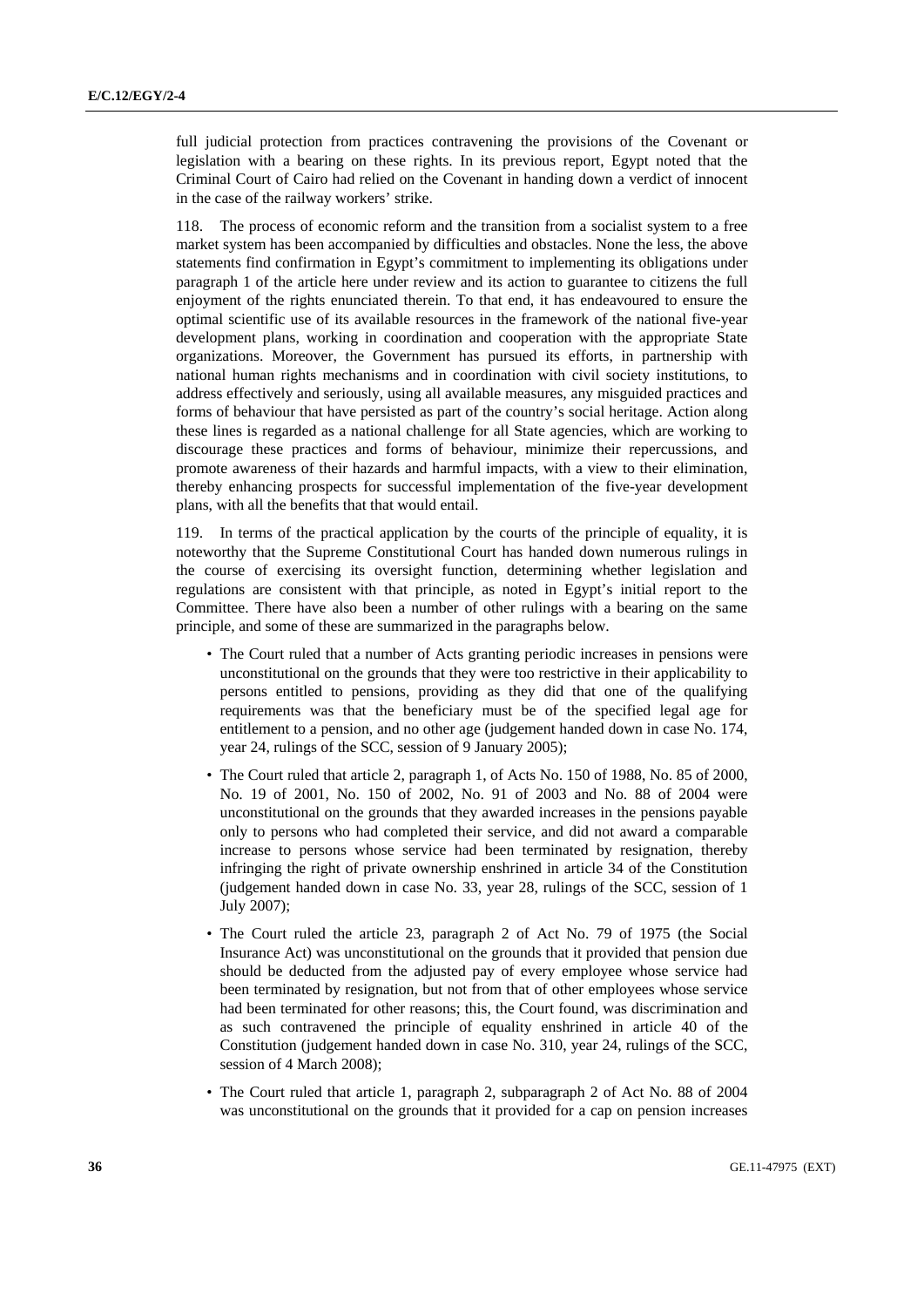for pension holders who were not employees of the State, whereas no such cap was imposed on those employees, despite the fact that the purpose of the provision was the same in both cases, namely to address the burden of constantly increasing pension entitlements; in passing this Act, the legislature had exceeded its authority in the matter of regulating entitlements, thereby contravening articles 17 and 122 of the Constitution (judgement handed down in Case No. 20, year 27, rulings of the SCC, session of 8 June 2008).

120. Egyptian law regulates the extent to which aliens enjoy these rights in Egypt (the right to work, the right to own property, and the right to social insurance and social security). The relevant statutes are Act No. 13 of 2003, Act N9o. 79 of 1975 and Act No. 30 of 1977 on social security, and the Acts governing ownership by non-Egyptians of built-up land, vacant land, agricultural land and desert land. As was noted in the previous report, Egypt is committed in all cases involving these issues to the principle applied in international relations, which is essentially the principle of equal treatment.

# **Article 3 Equal rights for men and women**

121. For comment on this article, we refer the Committee to Egypt's previous report and the Annex containing its replies to the Committee's questions. Please see also Part I above on the constitutional amendments enacted in May 1980, May 2005 and March 2007, and the reports submitted to the Committee on the Elimination of Discrimination against Women.

122. We may add that during the period covered in this report, Egypt's implementation of its reform programmes has included the adoption of numerous statutory instruments (both Acts and decrees) designed to strengthen equality between men and women. Its action in this area has been in accordance with the provisions of the Constitution and amendments thereto and in line with its international commitments arising from the international human rights instruments to which it is a party, to say nothing of the fact that promoting gender equality is one of the Millennium Development Goals. Moreover, Egyptian women have continued to score many successes in various domains. The most important items of legislation will be discussed in the paragraphs below, followed by some leading statistical indicators.

# **Acts and other statutory instruments with a bearing on the promotion of gender equality**

- Act No. 1 of 2000, regulating a number of situations and procedures relating to litigation in issues of personal status. This Act authorizes women to apply for the termination of marriage by the procedure of *khul`;*
- Act No. 6 of 2003, amending Act No. 189 of 1951 concerning elections to chambers of commerce; the Act abolishes the condition that candidates must be male, thereby enabling women to stand for election;
- Act No. 142 of 2004 amending the Mayors and Sheikhs Act by abolishing the condition that incumbents must be male, thereby enabling women to fill these posts;
- Act No. 154 of 2004 amending the Nationality Act (Act No. 26 of 1975) and providing that an Egyptian mother married to an alien has the right to transmit her nationality to her children. The adoption of his Act was also a response to the efforts of the National Council for Women and the National Council for Childhood and Motherhood;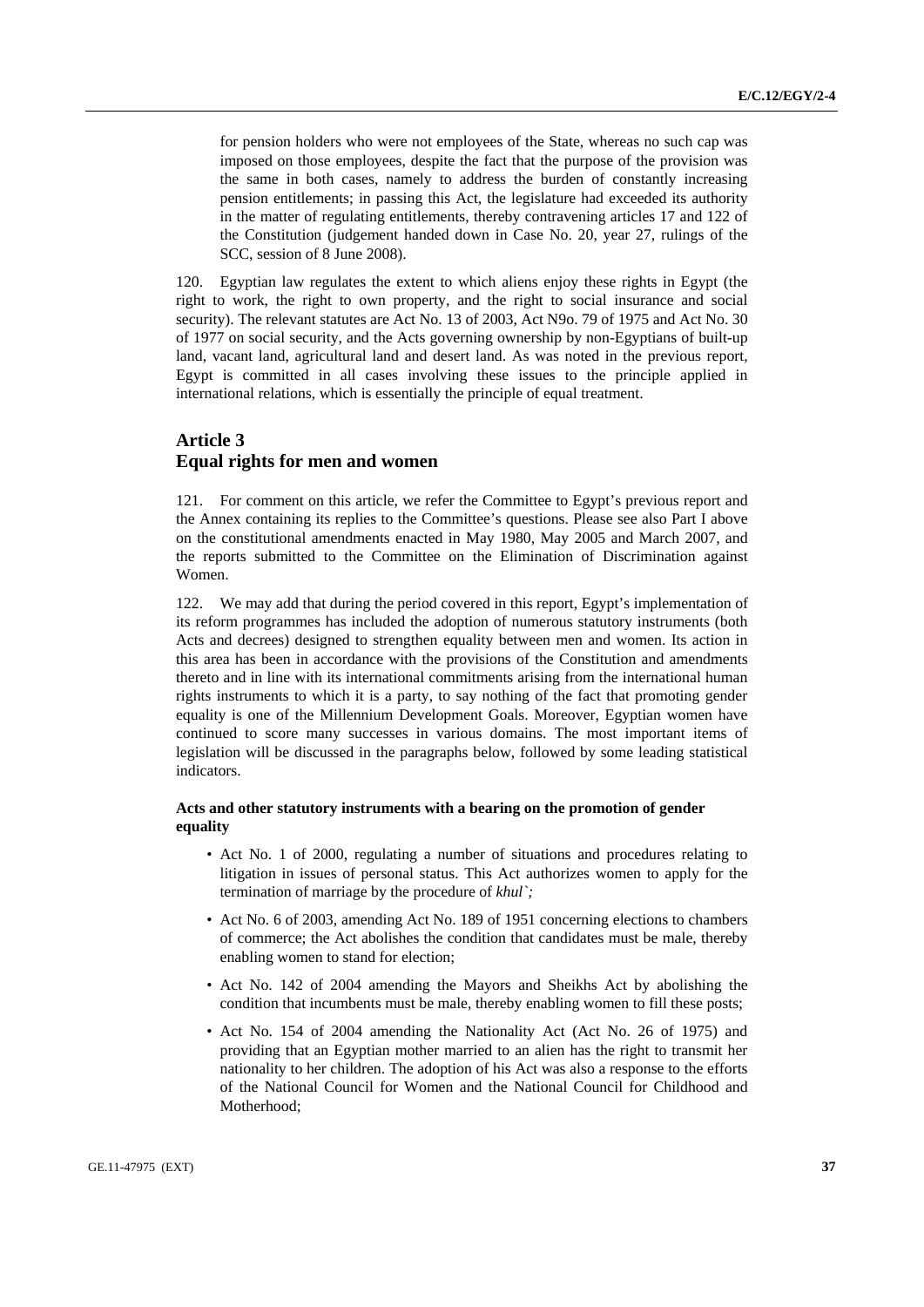- Act No. 4 of 2005 amending article 20 of Act No. 25 of 1929, the Code of Personal Status, by introducing the provision that a woman has the right to seek a divorce by the procedure of *khul`*;
- Act No. 126 of 2008 amending the Child Act, the Civil Status Act and the Penal Code by setting 18 years as the uniform minimum age of marriage for both men and women, criminalizing female genital mutilation, and prescribing the issue of a birth certificate in the mother's name in cases where the father is unknown;
- Act No. 149 of 2009 allocating 64 additional seats for women, distributed among 32 electoral districts;
- Presidential Decree No. 249 of 2007 withdrawing Egypt's reservation to article 9, paragraph 2 of the Convention to Eliminate All Forms of Discrimination against Women of 1979 pursuant to an amendment to the Nationality Act.

# **Some statistical indicators with a bearing on gender equality and changes in the status of women and their situation in the workplace**

- In the 2004/05 school year, women accounted for 48.1 per cent of students enrolled in pre-university education;
- In the 2005/06 academic year, women accounted for 47.8 per cent of all students enrolled at universities;
- Women graduates are 52.1 per cent of the total;
- Women account for 46.8 per cent of all students enrolled at technical institutes;
- Women account for 50.9 per cent of all students who graduate from those institutes;
- Women accounted for 50 per cent of all students who were awarded B.A. degrees in the 2003/04 academic year;
- Women accounted for 40 per cent of all students who were awarded Master's degrees in the 2002/03 academic year;
- Women accounted for 40 per cent of all students who were awarded doctorates in the 2002/03 academic year;
- Women accounted for 43.17 per cent of all personnel employed at research centres, institutes and other facilities in 2005;
- Women accounted for 38.4 per cent of all persons registered on voters' lists in 2005, up from 35 per cent in 2000;
- Elected and appointed women members accounted for 5.7 per cent of the total membership of the Shura Council in 2002;
- Elected and appointed women members accounted for 1.8 per cent of the total membership of the People's Assembly in 2005;
- There are a total of 857 women members of local councils. This figure represents 80.5 per cent of the 1,064 women candidates for election to those councils, for all the governorates of the country. Furthermore, women account for 1.8 per cent of the members of local people's councils (the total membership of those councils, for all governorates, is 47,636);
- Trade union election results for the 2006-2011 cycle revealed that 1,067 women workers had been elected to membership of the boards of directors of the various trade union organizations. One woman was elected to the board of directors of the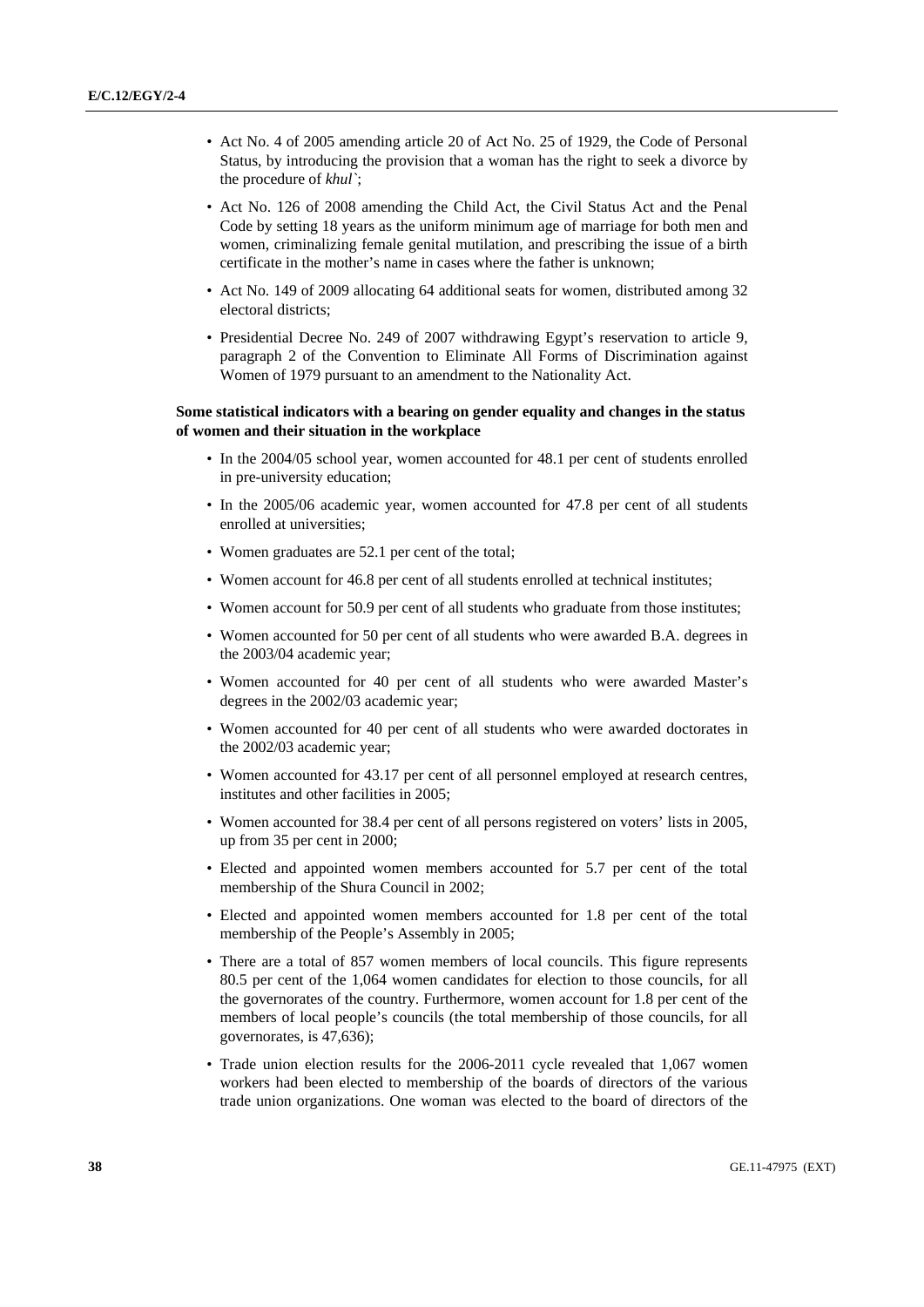Egyptian Trade Union Federation, and 31 women were elected to the boards of directors of general trade unions;

- Women account for 47 per cent of all faculty members at Egyptian universities;
- As of 30 June 2006, the Egyptian Radio and Television Union had 27,112 women employees, representing 68.29 per cent of the total;
- Pursuant to Presidential Decree No. 26 of 2003, a woman judge was appointed as a member of the panel of substitutes at the Supreme Constitutional Court;
- There are 99 women members of the State Lawsuits Authority, holding various ranks, including 26 who hold the rank of Deputy President of the Authority;
- In 2007, 30 women were appointed judges of courts of first instance pursuant to Presidential Decree No. 95 of 2007, and 12 more were appointed in 2008;
- In 2008, for the first time, a woman was appointed to the post of *ma'dhun*, an official with authority to perform civil marriages;
- The recent shuffle of Cabinet posts featured the appointment of three women ministers: the Minister of International Cooperation, the Minister of Labour, and the Minister of the Family and Population are now women;
- Women account for 18.2 per cent of all deputy ministers;
- In 20907, 14.4 million women were registered on voters' lists, representing 39.8 per cent of all registered voters.

123. It is noteworthy that the Government of Egypt has taken the necessary measures to address discrimination against women in the workplace, including hiring and pay issues, through such mechanisms as Labour Offices and the 32 Equal Opportunity Units that have been opened in 26 governorates and three more within the structure of Government. In this context, the Committee is referred to Egypt's latest report to the Committee on the Elimination of Discrimination against Women, which outlines Egyptian women's accomplishments as full partners in the development process. The data there presented reveal the ongoing effort to promote and upgrade the status of women in Egypt and confirm the success achieved by national mechanisms created to that end, most notably the National Council for Women, which have ensured that all fields of employment are now open to women. In recent years, those mechanisms have continued to address the major remaining challenges, including action to reduce illiteracy among women and boost participation by women in general elections.

124. In the matter of combating violence against women, the Government is currently studying a number of proposals submitted by the National Council for Women to amend the Penal Code so as to eliminate any discriminatory treatment against women in the matter of adultery, limit the power of judges to hand down lenient sentences in cases of rape and gross indecency, and criminalize sexual harassment in the workplace. At the level of executive policies designed to combat the various kinds of violence against women, Egypt has adopted a number of programmes aimed at countering prevalent negative social customs and traditions and promoting the economic advancement and liberation of women through various projects funded year by year under the State investment plan.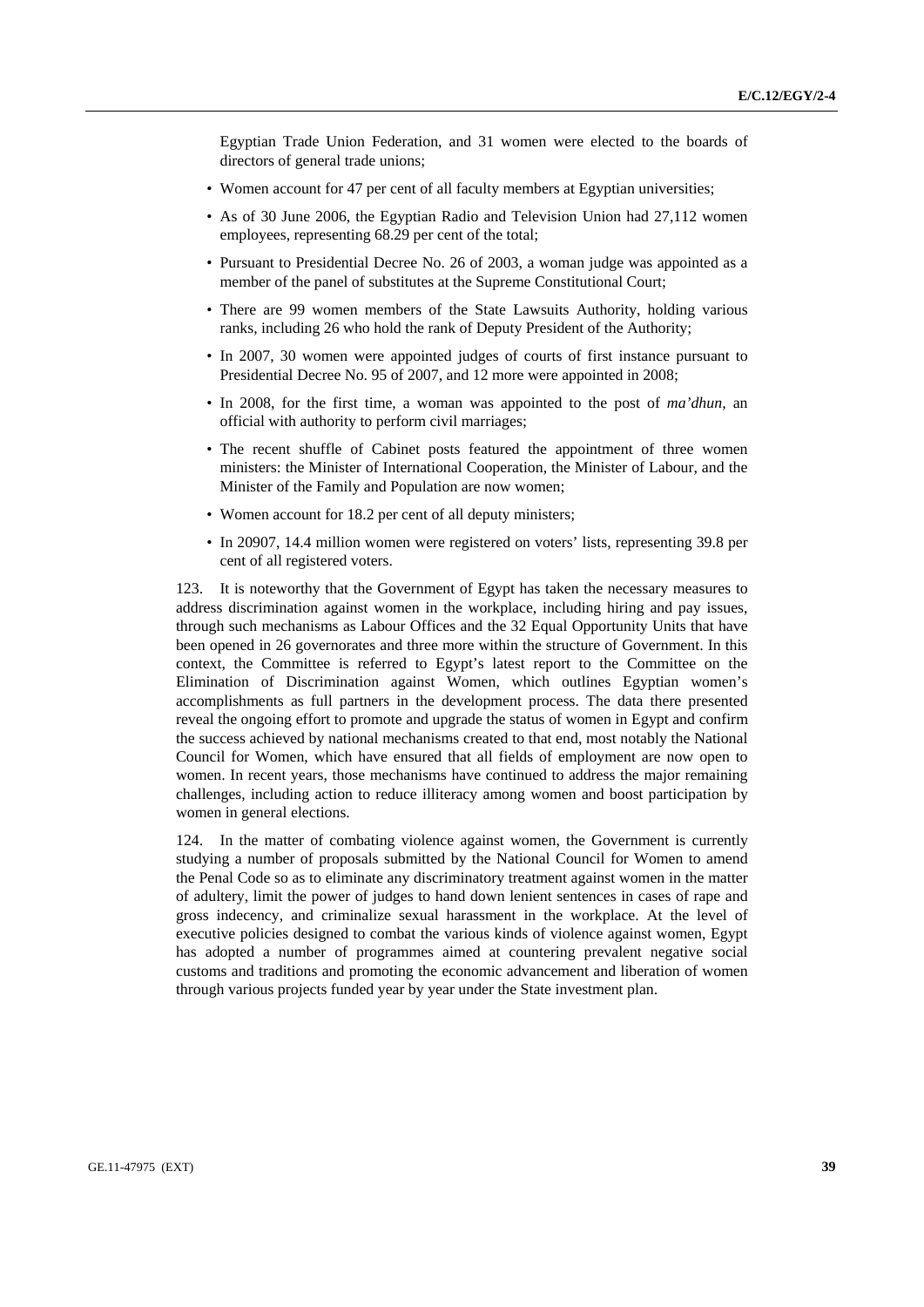# **Article 4 Organization of the scope of enjoyment of the recognized rights**

125. For comment on this article, we refer the Committee to Egypt's previous report and the Annex containing its replies to the Committee's questions. Please see also Part I above on the constitutional amendments enacted in May 1980, May 2005 and March 2007.

126. The human rights enunciated in the Covenant are enshrined in Egypt's Constitution and domestic laws. As was also noted in the previous report of Egypt, those rights are established, regulated and protected through the criminalization of violations or infringements of them. These statutory instruments regulate the rights in question for the purpose of enhancing the general welfare and benefiting society.

127. We also refer the Committee to the rulings of the Supreme Constitutional Court in this domain that are outlined both in the present report and in its predecessor.

# **Article 5 Prohibition of limitations on recognized rights or freedoms**

128. For comment on this article, we refer the Committee to Egypt's previous report and the Annex containing its replies to the Committee's questions. Please see also Part I above on the constitutional amendments enacted in May 1980, May 2005 and March 2007.

129. We may add that, confirming the information contained in the initial report and the replies to the questions, the human rights instruments to which Egypt is a party are deemed to constitute part of Egypt's Constitution and domestic law, now that the ratification procedures have been completed and they have been published in the Official Gazette in the Arabic language, pursuant to article 151 of the Constitution. Those rights and freedoms have thereby acquired the protection afforded by the relevant constitutional provisions, inasmuch as they are enshrined in the Constitution. This ensures that Egyptian legislators are committed to upholding them, and any legislative measure that disregarded them would be liable to a ruling of unconstitutionality by the Supreme Constitutional Court that would be binding upon all authorities in the State.

130. The Supreme Constitutional Court has set, in its case law, limits on legislators' freedom to enact laws regulating rights and freedoms. The relevant passage runs as follows:

"With respect to the rights and fundamental freedoms of the citizen, the content of the body of law which, in a State governed by the rule of law, takes precedence over them, is in practice subject to limitations, given the level of those rights and freedoms which democratic States have consistently upheld in their societies, and must therefore be in accordance with them. It follows that a State governed by the rule of law may not derogate from the protection that it affords for the rights and freedoms of its citizens beyond the minimum limits of the general requirements in effect in democratic States, and may not subject their enjoyment and exercise to restrictions of such a nature as to be injurious to the application of them that is the practice of democratic regimes. On the contrary, a State governed by the rule of law is limited by the democratic concept itself, the gist of which is that its legislation does not infringe the rights the granting of which is deemed, in democratic States, to be a primary prerequisite for the establishment of the rule of law and a fundamental guarantee of the maintenance of human rights and integral personal dignity."

131. It is clear from this that the reasoning of the Supreme Constitutional Court and the principles and criteria on which it relies in this matter are consistent in terms of content and are fundamentally related to the provisions of article 5 of the Covenant. Accordingly, any activity designed to infringe or restrict those rights would be deemed to contravene the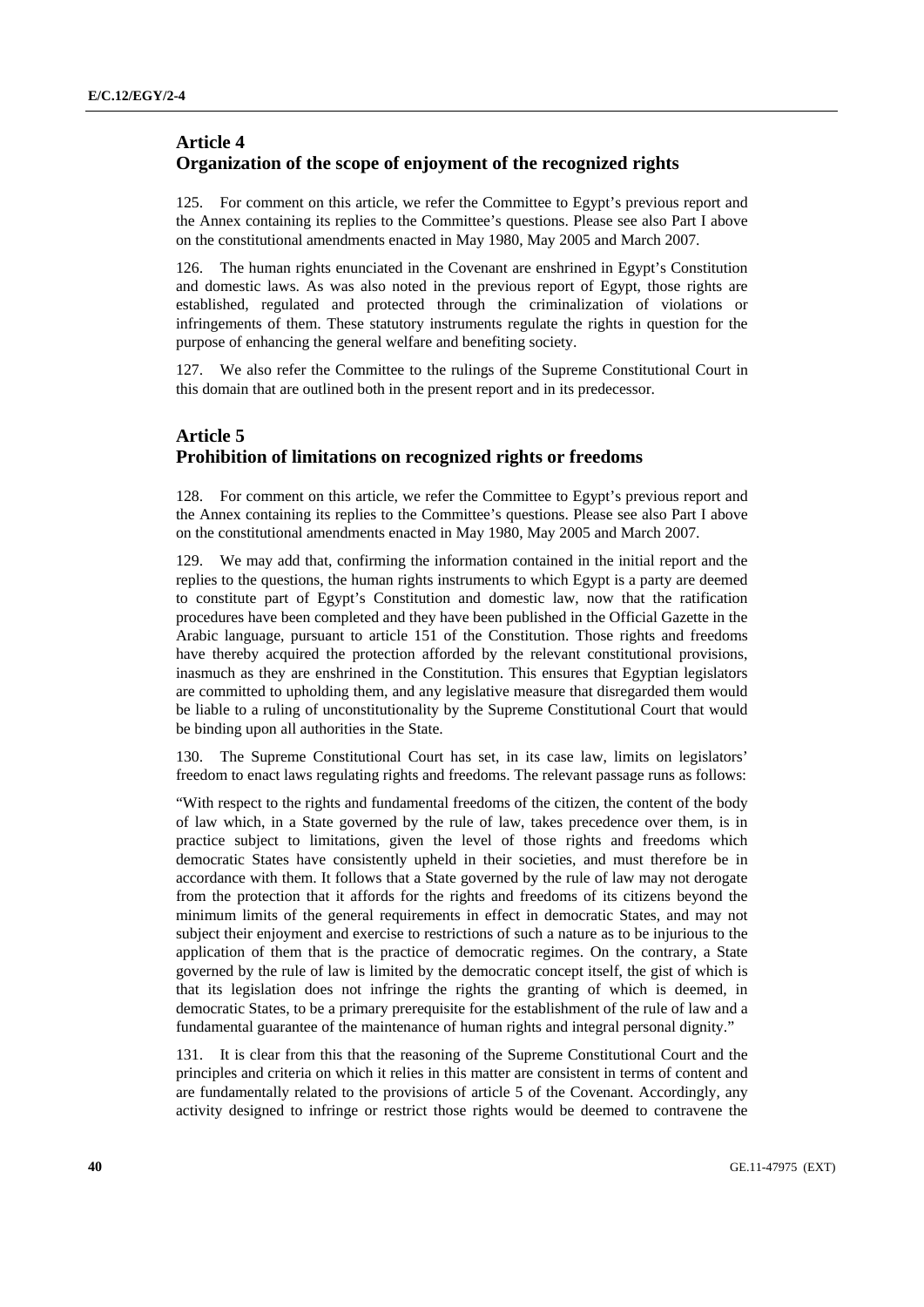Constitution and the law, and would entail criminal, administrative or civil liability, depending on the cases and situations involved.

132. The provisions of Egypt's domestic law regulating the rights and freedoms enunciated in the Covenant are framed in such a way as not to restrict or evade those rights in any way. One example is Act No. 12 of 2003, the Labour Code, which prohibits agreements to contravene its provisions. Under article 5, every condition or agreement that contravenes the provisions of the Code is deemed null and void, even where it predates the coming into force of the Code, inasmuch as it must entail a curtailment of the workers' rights enunciated in the Code. Moreover, benefits and advantageous conditions set forth in collective or individual work contracts must remain in effect. In that context, under article 21 of Act No. 139 of 1981, the Education Act, it is a criminal offence for parents or guardians to fail to enrol their children in school for the compulsory grades, while parents who allow their children to be absent without a valid excuse are liable to fines. Under article 25 of Act No. 12 of 1996, it is a criminal offence for parents or guardians not to have their children vaccinated as required by law, and persons found guilty of that offence are liable to fines.

133. As regards judicial action to uphold the rights and freedoms enunciated in the Covenant, the Supreme Constitutional Court has handed down numerous rulings in exercising its function of determining the constitutionality of Acts and regulations. Some of the most noteworthy of these are summarized below.

- The Court ruled that a number of Acts granting periodic increases in pensions were unconstitutional on the grounds that they were too restrictive in their applicability to persons entitled to pensions, providing as they did that one of the qualifying requirements was that the beneficiary must be of the specified legal age for entitlement to a pension, and no other age (judgement handed down in case No. 174, year 24, rulings of the SCC, session of 9 January 2005);
- The Court has ruled that various provisions of Acts and regulations setting a maximum limit to cash remuneration for the unused balance of paid leave are unconstitutional where the reason why the leave has not been taken is because the beneficiary had to work (one ruling of this kind was the one handed down in case No. 156, year 25, rulings of the SCC, session of 13 February 2005);
- The Court ruled that article 2, paragraph 1, of Acts No. 150 of 1988, No. 85 of 2000, No. 19 of 2001, No. 150 of 2002, No. 91 of 2003 and No. 88 of 2004 were unconstitutional on the grounds that they awarded increases in the pensions payable only to persons who had completed their service, and did not award a comparable increase to persons whose service had been terminated by resignation, thereby infringing the right of private ownership enshrined in article 34 of the Constitution (judgement handed down in case No. 33, year 28, rulings of the SCC, session of 1 July 2007);
- The Court ruled the article 23, paragraph 2 of Act No. 79 of 1975 (the Social Insurance Act) was unconstitutional on the grounds that it provided that pension due should be deducted from the adjusted pay of every employee whose service had been terminated by resignation, but not from that of other employees whose service had been terminated for other reasons; this, the Court found, was discrimination and as such contravened the principle of equality enshrined in article 40 of the Constitution (judgement handed down in case No. 310, year 24, rulings of the SCC, session of 4 March 2008);
- The Court ruled that article 1, paragraph 2, subparagraph 2 of Act No. 88 of 2004 was unconstitutional on the grounds that it provided for a cap on pension increases for pension holders who were not employees of the State, whereas no such cap was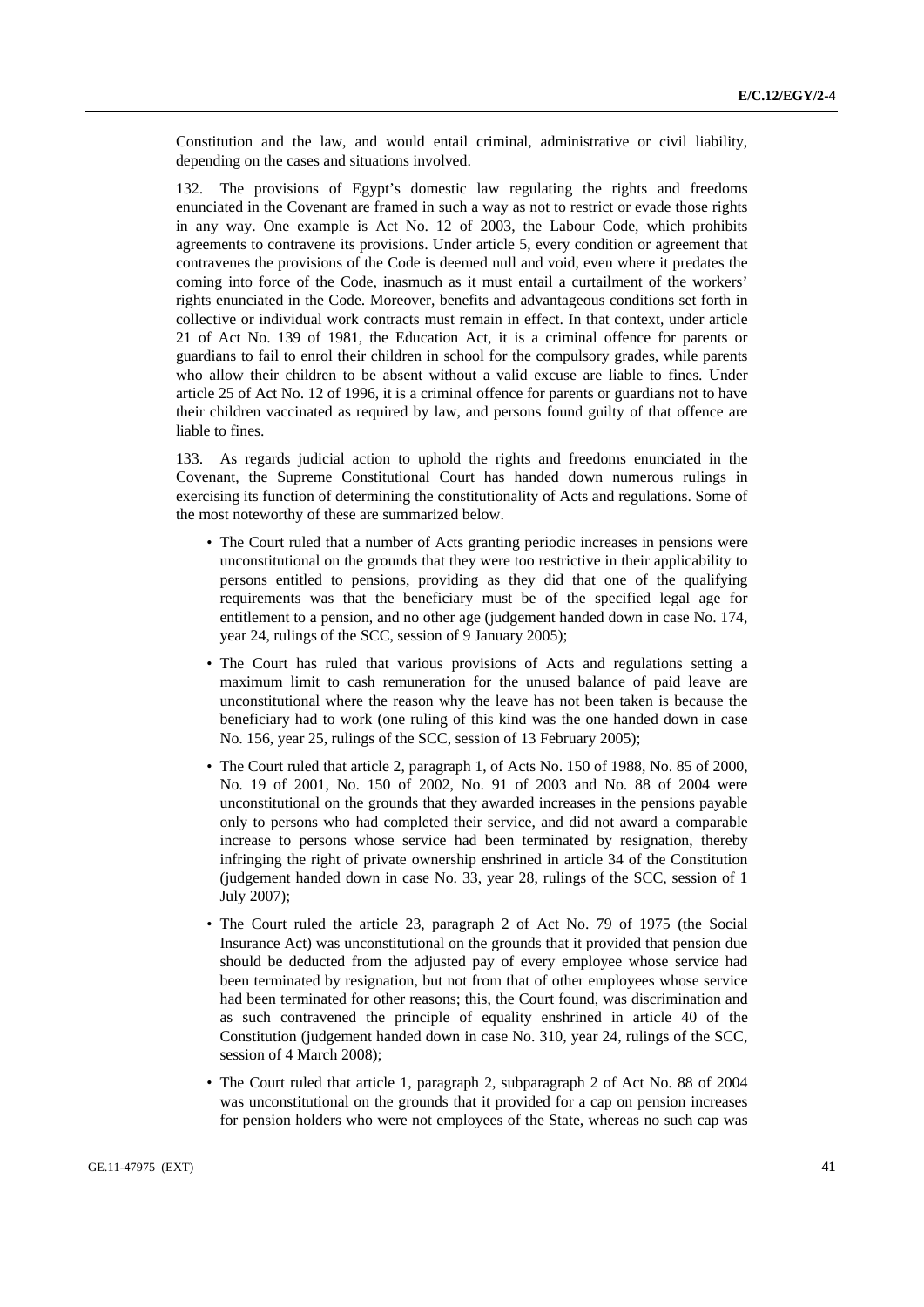imposed on those employees, despite the fact that the purpose of the provision was the same in both cases, namely to address the burden of constantly increasing pension entitlements; in passing this Act, the legislature had exceeded its authority in the matter of regulating entitlements, thereby contravening articles 17 and 122 of the Constitution (judgement handed down in Case No. 20 of year 27, rulings of the SCC, session of 8 June 2008).

134. In this context, trade unions and professional associations are deemed to be important legal entities that enjoy freedom and independence and protect their members' rights. A close watch is kept to detect any violations in the practical application of their activities. Senior officials of these unions and associations are elected, and are deemed qualified by virtue of their posts to perform their duties, namely upholding their members' rights and securing benefits for them.

# **Article 6 The right to work**

135. For comment on this article, we refer the Committee to Egypt's previous report and the Annex containing its replies to the Committee's questions. Please see also Part I above on the constitutional amendments enacted in May 1980, May 2005 and March 2007.

136. We may add here that a new Labour Code (the proposed main lines of which were mentioned in the previous report of Egypt, when the legislation had not yet progressed beyond the draft bill stage) was promulgated in Act No. 12 of 2003. Under article 12 of the Code, every individual who is able and willing to work has the right to submit an application to have his name registered with the competent administrative authority for the district where he resides. Under article 14 of the Code, every employer has the right to appoint any person of his choice. The Code devotes particular attention to ensuring that the right of freedom of choice or acceptance of employment is protected: under article 375, every person who infringes another person's right to work, right to employ or not to employ any individual, or right to belong to an association, by force, threats, violence, intimidation or any other unlawful means, whether directed against the person concerned or his wife or children, is liable to a penalty of imprisonment and a fine.

137. Vocational and technical training is regulated under Part III of the Code, on vocational guidance and training (articles 131 to 144). This section of the Code provides for the establishment of a Higher Council for Human Resource Development and a workforce development and employment programme. The Council is tasked with the drafting of a national policy for human resource development planning and the preparation of a national programme for optimal workforce employment. These articles also cover financing for training, licensing conditions for vocational and technical training activities, and the procedure for the legal establishment of a fund to provide financing for training and skills development, with resources consisting partly of appropriations made available by the State, plus 1 per cent of the net profits of establishments subject to the provisions of the Code, and any contributions and donations that it may receive.

138. A discussion of the Government's efforts to give effect to this right and to address the problem of unemployment and gradually reduce the unemployment rate, despite the problem of continued population growth, will be found in the comments on article 11 of the Covenant and Part III of this report. Those efforts have included development plans, skills development and training programmes, and support for small business enterprises and family-based production.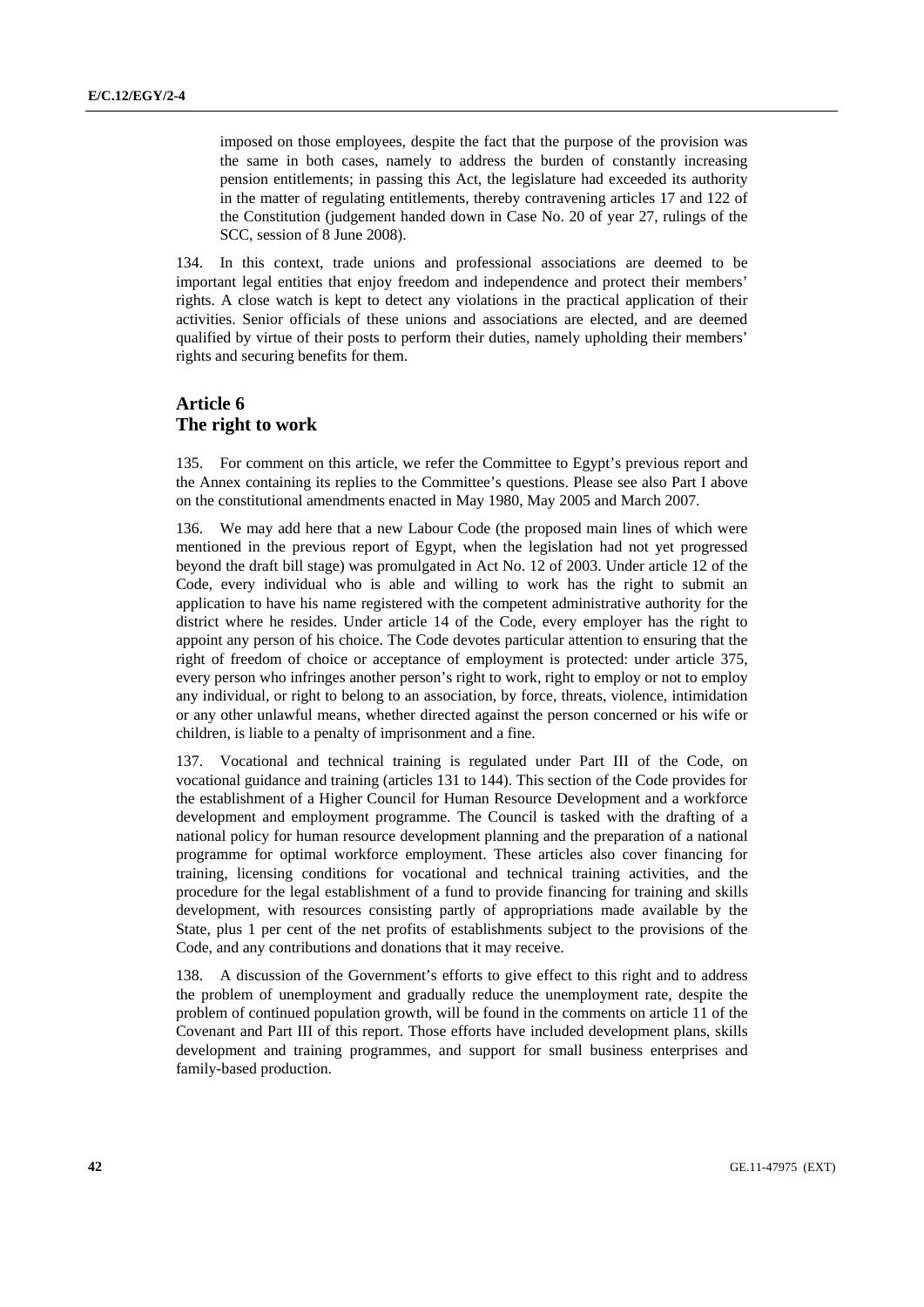# **Article 7 Conditions of work**

139. For comment on this article, we refer the Committee to Egypt's previous report and the Annex containing its replies to the Committee's questions. Please see also Part I above on the constitutional amendments enacted in May 1980, May 2005 and March 2007, and the reports submitted by Egypt to the International Labour Organization on Conventions to which it has acceded.

140. We may add here that Egypt has consistently striven to keep pace with recent developments and the obligations incumbent upon it under international human rights instruments. Its efforts in that connection have included the enactment of the Labour Code. The main lines of the Code's provisions governing conditions of work, in so far as they relate to the terms of this article, are summarized in the four paragraphs below.

# **Fair wages**

141. The Labour Code provides for the establishment of a National Council for Wages tasked with setting wages throughout the country with a view to striking a balance between wages and prices. It also sets minimum yearly increases in pay, prescribing that they shall be not less than 7 per cent. The Council is thus a national mechanism that is an ongoing reference for the minimum wage, providing for periodic increases and ensuring that it keeps pace with increases in prices, thereby acting to maintain an appropriate standard of living for workers and their families.

142. Under article 35 of the Labour Code, discrimination in wages on the grounds of sex, origin, language, religion or creed is prohibited. Under article 247, every employer who does so discriminate is liable to a fine multiplied by the number of workers who have been subjected to such discrimination, and the fine is doubled if the offence is repeated.

# **Safe and healthy working conditions**

143. Part V of the Code deals with occupational safety and health and a secure work environment, including all the conditions governing those matters that are set forth in international instruments to which Egypt is a party, while labour conventions to which Egypt is not a party are taken into account as well. Ministerial Order No. 211 of 2003, on the limits of safety and the necessary conditions and requirements for protection from physical, mechanical, biological and chemical hazards and work environment safety, provides that international criteria and standards in that area shall be observed, thereby ensuring appropriate conditions and a satisfactory work environment.

## **Promotions**

144. The Labour Code contains no explicit provisions relating to promotions as such. However, the Constitution does guarantee equality, and this is something that, as a practical matter, must be taken into account in the regulations on labour issued by the relevant governmental departments and agencies. It is the organizational and functional structures derived from those regulations that determine the setting of objective criteria for promotion, based on competence, experience and level of education; there can be no discrimination among workers in that respect. If any citizen does experience discrimination, he or she has the right to seek redress through the courts on the grounds of his or her right of equality under the Constitution.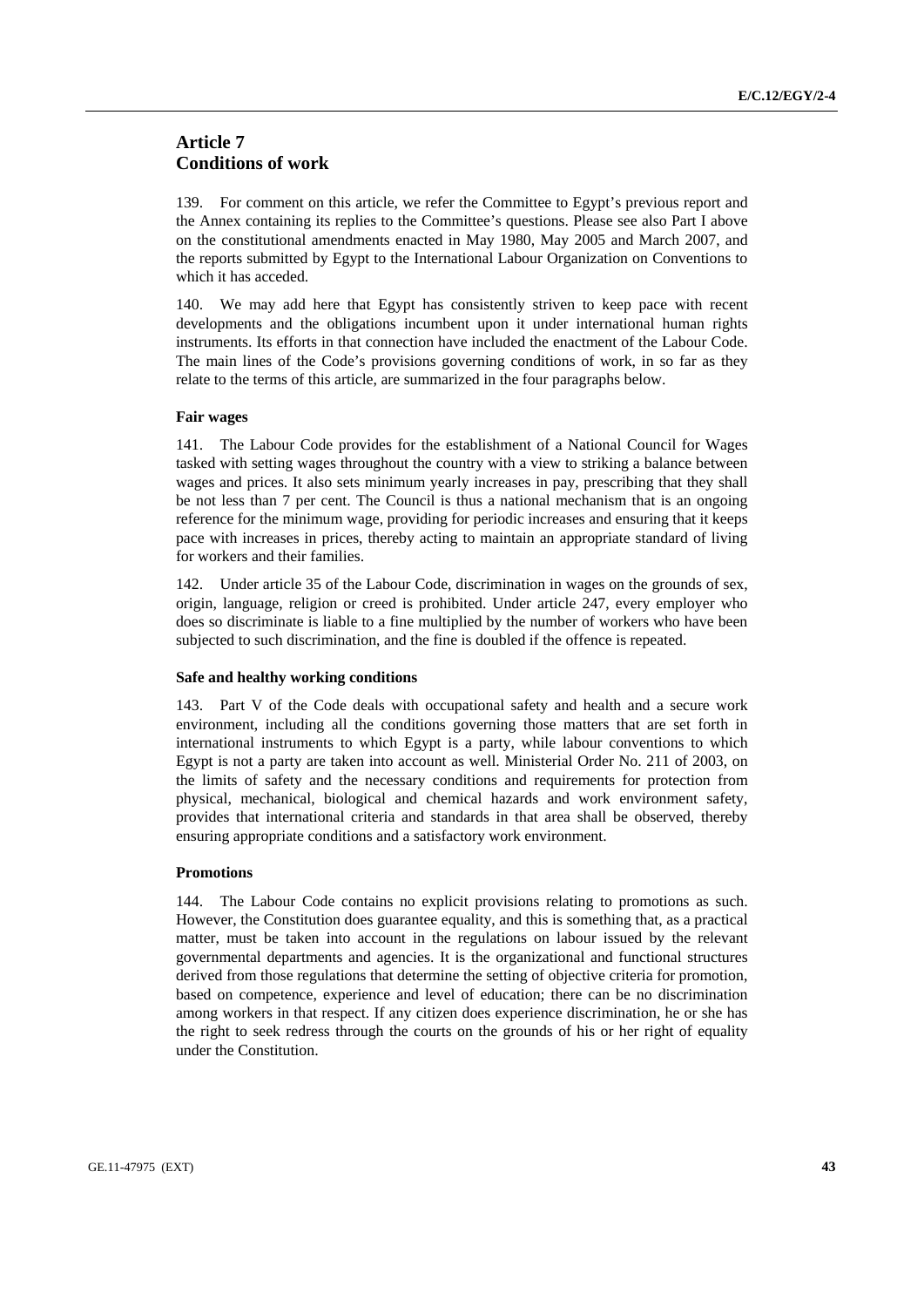#### **Rest and leave time**

145. In the matter of rest and leave, the Labour Code provides that "Working hours shall include one or more break periods, totalling not less than one hour, for meals and rest. In determining this period, care shall be taken to ensure that the worker shall not be made to continue working continuously for more than five hours." It also provides that "The work shall be organized at the establishment so that each worker shall have a weekly period of rest of not less than twenty-four complete hours after at most six continuous working days. In all cases, the weekly period of rest shall be reckoned as paid time."

146. The Code also provides that every worker who has completed one full year of service is entitled to 21 days of annual leave with pay, and this entitlement is increased to 30 days annually for every worker who has completed ten years of service. Furthermore, every worker over 50 years of age is entitled to not less than 30 days of annual leave. Official holidays and weekly rest days are not counted as part of the total of annual leave days. If the worker's service is less than one year, he is entitled to leave time that is proportionate to the length of his service, provided that he has been employed for not less than six months. In all cases, workers in hard or dangerous occupations, workers whose work is hazardous for their health, and workers in remote areas are entitled to an additional period of seven days of annual leave with pay pursuant to an order issued by the Minister of Manpower and Migration.

147. In this connection, the Supreme Constitutional Court has issued a number of rulings upholding a worker's right to cash compensation for leave days that he has been unable to take because of circumstances beyond his control. See the discussion on article 5 above.

148. Egypt is among the States that have ratified the basic International Labour Organization conventions. It is also implementing a national decent work programme in cooperation with the ILO under the Decent Work Agenda. A collective dialogue programme has been under way since 2008, in cooperation with the ILO, with the aims of enhancing the capacities of the three labour partners—the Government, employers and workers—building an independent mechanism to develop agreed solutions to labour problems, including action to deal with the negative situation arising from the repercussions of the global financial crisis, and regulating the exercise of the right to strike and engage in collective bargaining, in accordance with the above-mentioned basic ILO conventions.

# **Article 8 Right to form trade unions**

149. For comment on this article, we refer the Committee to Egypt's previous report and the Annex containing its replies to the Committee's questions. Please see also Part I above on the constitutional amendments enacted in May 1980, May 2005 and March 2007. Additional material will be found in the paragraphs below.

150. With reference to paragraph 1, subparagraphs (a), (b), (c) and (d), unions in Egypt are divided into two types: trade unions proper and professional associations. Trade unions are regulated by Act No. 35 of 1976 and the amendments made thereto by Act No. 1 of 1981 and Act No. 12 of 1995. The formation and functioning of professional associations are regulated by Act No. 100 of 1995. Under these Acts, both trade unions and professional associations exist to protect the lawful rights of their members, defend their interests, improve their circumstances and working conditions, propagate awareness of union action, enrich their members culturally and professionally, improve their health, and promote their economic and social advancement. Trade unions and professional associations also participate in the discussion of draft socio-economic development plans. They also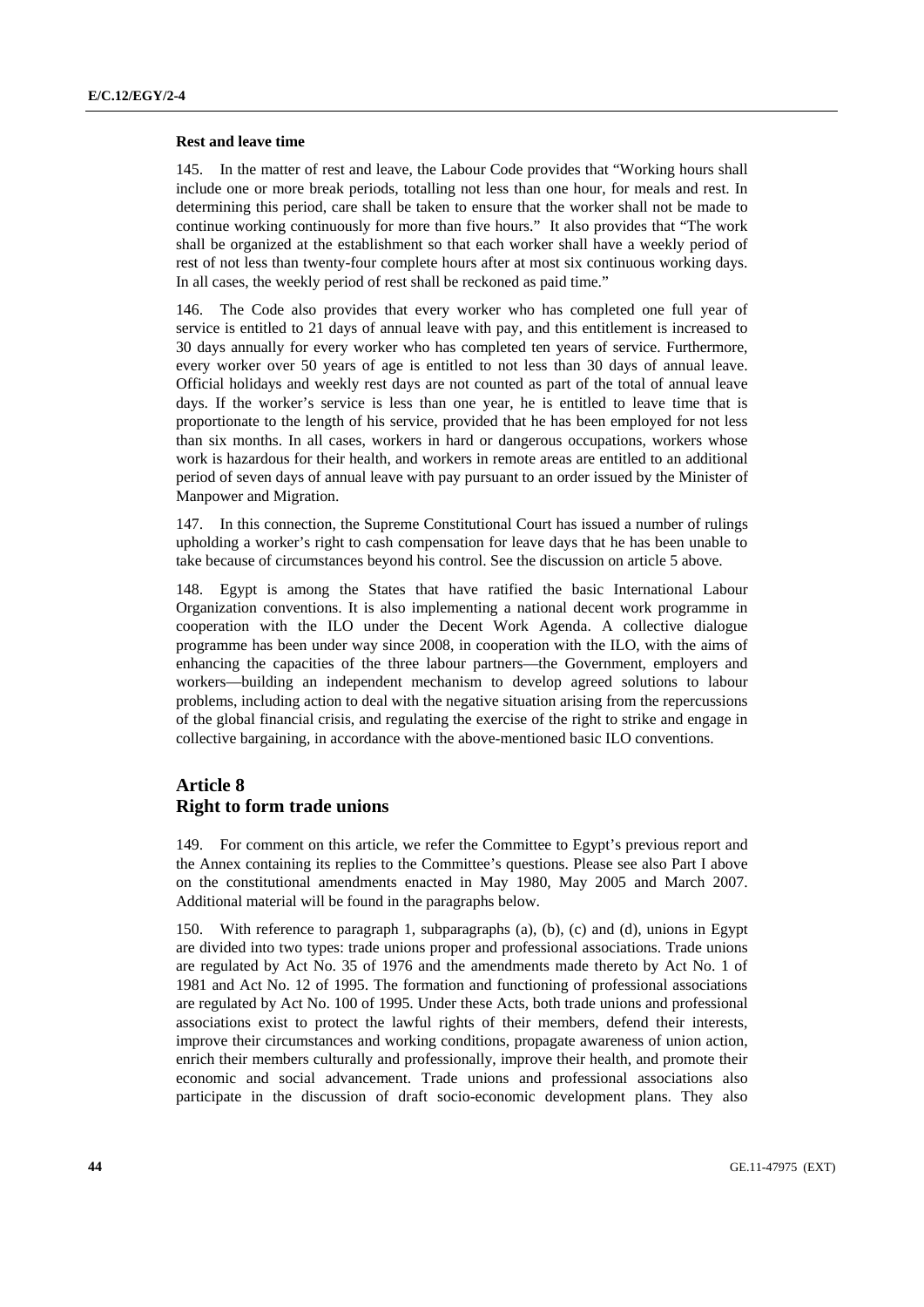participate in various labour-related activities at the Arab, African and international levels and reaffirm the role of the Egyptian trade union movement in those activities.

151. In pursuit of their goals, trade unions are allowed to put their funds into various safe investments in accordance with the rules set forth in the financial regulations of union organizations. In addition, trade unions endeavour to settle individual and collective disputes involving their members, enter into collective employment agreements, and participate in the work of drafting production plans at industrial establishments.

152. Under Egyptian law, workers in professional or industrial associations may form nation-wide federations. It is also lawful to establish a general federation of all trade unions. Trade unions enjoy independence in the management of their operations, and are free to participate in similar trade-union activities internationally. The Labour Code does not include any restrictions on trade-union activity apart from the requirement to observe the provisions of the Code and to refrain from decisions and acts that are deemed to be criminal offences under the Code's prohibition of the offences of incitement to hatred or contempt or action to overturn the rule of law. The Code also prohibits any action, use of force, intimidation, threats or infringement of the rights of others in respect of the employment or non-employment of any person or that person's membership of any association (article 70). These are restrictions that are necessary to the preservation of national security, public order and the rights of others.

153. Under the Code, a worker may devote himself exclusively to trade union work, and a worker who is a member of the union's board of directors may be separated or laid off only pursuant to a court order (articles 45 and 48). Under article 74, every employer who compels one of his workers to join or leave a trade union organization is liable to prosecution and subject to a penalty that is multiplied by the number of individuals so compelled.

154. Concerning the right to strike, under article 192 of the Labour Code (Act No. 12 of 2003), workers have the right to strike peacefully through their trade union organizations in defence of their professional, economic and social interests. However, strikes at vital strategic establishments, where a work stoppage would result in harm to the national security or to the basic services that they provide for citizens, are prohibited.

155. A number of Acts regulating the country's 21 professional associations have been adopted. Those associations include the Bar Association and the analogous associations for members of the teaching profession, the medical profession, engineers, musicians, actors, filmmakers, the visual arts, social experts, trade experts, tourist guides, nurses, practitioners of natural medicine, athletes and agriculturalists.

156. For remarks on paragraphs 2 and 3, the Committee is referred to the previous report of Egypt. We may recall here that Egypt is a party to the above-mentioned ILO convention on freedom of the right to organize since 6 November 1957. The Committee is also referred to the various reports on the matter that have been submitted to the ILO.

157. In addition, intensive studies are currently being conducted with a view to amending the Trade Unions Act to bring it into line with recent national and international developments of relevance for the labour movement.

# **Statistical indicators from the results of the most recent trade union elections (2006-2011)**

- Number of professional associations: 21;
- Number of general workers' trade unions in Egypt: 23;
- Number of general trade union committees: 410;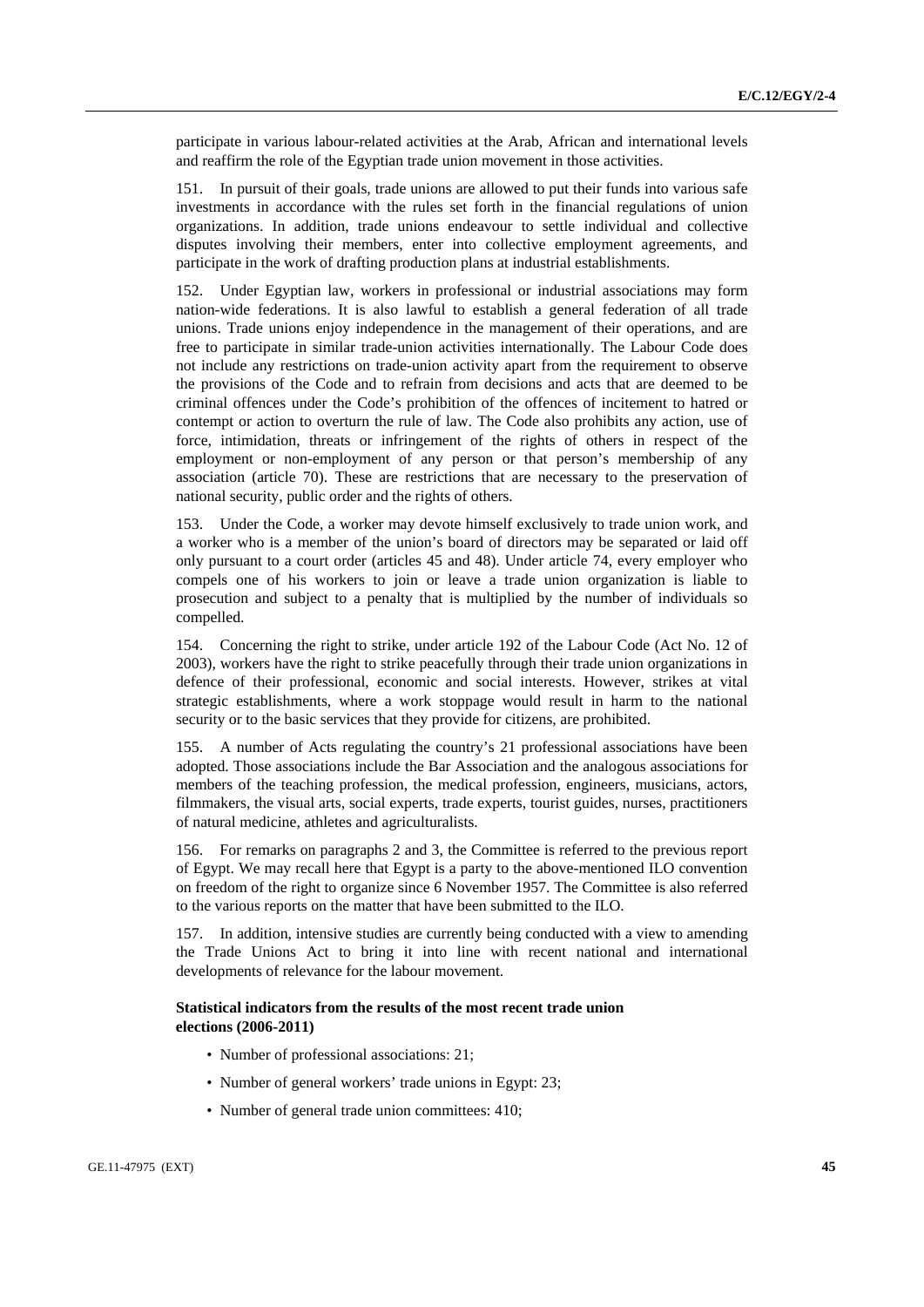- General federation: 23 (22 men, 1 woman);
- General unions: 483 (452 men, 31 women);
- Union committees: 1801 (1677 men, 42 women);
- Number of members of general associations: 3,207,137

158. In this context, we may note that a delegation from the ILO visited Cairo in April 2009, where it met with representatives of parties to social dialogue and labour partners with a view to reaching agreement on a way to propel the dialogue programme forward in the near future in order to help Egypt meet its international commitments and implement basic labour conventions, including convention No. 87 on freedom of association and protection of the right to organize. Continued cooperation with the ILO is anticipated in the future, as the Organization has shown itself to be prepared to furnish the necessary technical assistance.

# **Article 9 The right to social security**

159. For comment on this article, we refer the Committee to Egypt's previous report and the Annex containing its replies to the Committee's questions. Please see also Part I above on the constitutional amendments enacted in May 1980, May 2005 and March 2007. Additional material will be found in the paragraphs below.

# **Statistical and financial indicators on the practical application of the above-mentioned statutory instruments dealing with social insurance and social security during the period covered in this report**

# **Social insurance**

160. Social insurance in Egypt is regulated by a number of statutory instruments that were discussed in the previous report. A list of those instruments is as follows:

- The Social Insurance Act (Act No. 79 of 1975), which is concerned with the civil service and the public and private sectors;
- Act No. 108 of 1976, providing for extension of social insurance coverage to employers;
- Act No. 50 of 1978, concerning social insurance for Egyptians working abroad;
- Act No. 112 of 1980, concerning insurance coverage for non-organized workers.

161. A summary table showing changes over time in numbers of beneficiaries under these Acts and the financial costs that their implementation has entailed is presented below.

| Numbers of social insurance recipients and benefits paid, 2001-2005 |
|---------------------------------------------------------------------|
|---------------------------------------------------------------------|

| Old age |               |                    | Death     |                    | Disability |                    | Unemployment | Work accident      |  |
|---------|---------------|--------------------|-----------|--------------------|------------|--------------------|--------------|--------------------|--|
| Year    | No.           | <i>Value</i> (000) | No.       | <i>Value</i> (000) | No.        | <i>Value</i> (000) | No.          | <i>Value</i> (000) |  |
| 2001    | 1 872 777     | 365 654            | 1 158 443 | 142 722            | 243 496    | 59 105             | 693          | 20 969             |  |
| 2002    | 1965 186      | 406 567            | 1 152 343 | 150 077            | 256 354    | 67 570             | 338          | 11 351             |  |
| 2003    | 2 046 038     | 447 349            | 1 130 994 | 157 771            | 264 798    | 75 115             | 214          | 9977               |  |
| 2004    | 2 0 8 1 4 5 2 | 487 304            | 1 107 363 | 165 894            | 282 026    | 83 210             | 571          | 12433              |  |
| 2005    | 2 108 898     | 529 649            | 1 081 143 | 173 941            | 278 358    | 91 539             | 306          | 16 674             |  |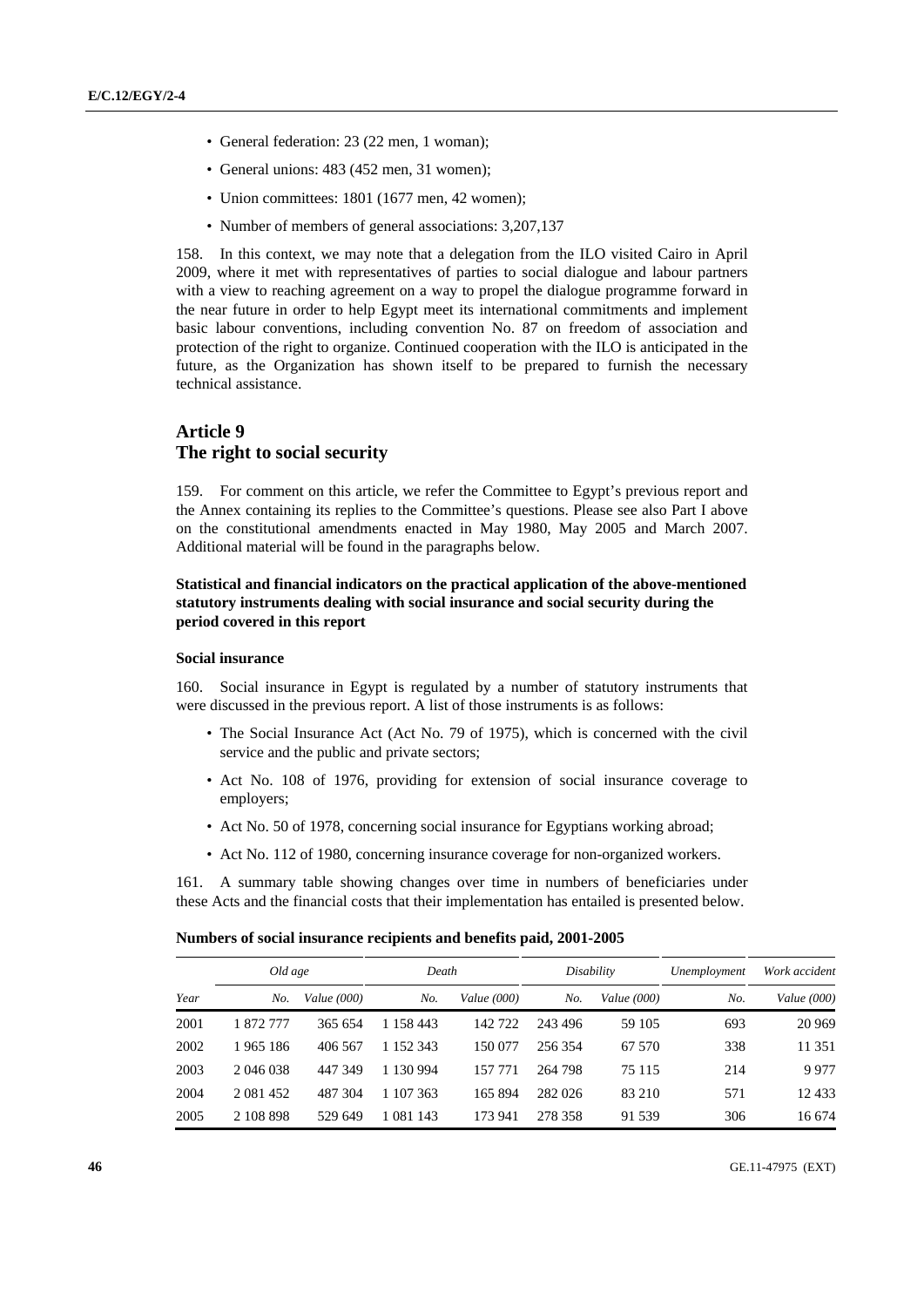| No. of insured persons |            |             |            |             |        |            |             |                 |             |         |
|------------------------|------------|-------------|------------|-------------|--------|------------|-------------|-----------------|-------------|---------|
|                        |            |             |            |             |        |            |             | No. of pensions |             |         |
| Year                   | Val. 75/97 | Val. 76/108 | Val. 50/78 | Val. 80/112 | Total  | Val. 75/97 | Val. 76/108 | Val. 50/78      | Val. 80/112 | Total   |
| 2001                   | 5 607      | 1876        | 18         | 5941        | 13423  | 1 269      | 325         | 5 3 0 8         | 1676        | 3 2 7 5 |
| 2002                   | 5 7 7 6    | 1924        | 15         | 5941        | 13 656 | 1 341      | 343         | 5 605           | 1687        | 3 3 7 7 |
| 2003                   | 5 8 7 6    | 1966        | 16         | 5966        | 13824  | 1 3 9 7    | 359         | 5 8 6 4         | 1683        | 3445    |
| 2004                   | 5970       | 2418        | 16         | 5 5 0 6     | 13 910 | 1446       | 376         | 6990            | 1636        | 3463    |
| 2005                   | 6 3 5 5    | 2468        | 17         | 5 1 6 6     | 14 006 | l 498      | 394         | 6920            | 1576        | 3470    |

 **Numbers of insured persons and numbers of pensions** 

162. As will be seen from these statistical data, the numbers of social insurance beneficiaries has increased, as have the monetary amounts paid to cover the cost of implementing this right.

### **Social security system**

163. The Government's plans and programmes are aimed at providing low-income families with financial stability by ensuring that groups in society who are unable to work because of their social circumstances, health problems or age, who have no means of support and who are not covered under the social security system, receive a minimum level of income. The social security system is a social protection mechanism for those families, providing them with a level of income adequate to meet their essential needs. This philosophy comprises care for individuals and families, regardless of social category and age group, including in particular children, persons with disabilities, widows, divorced women, persons unable to work and the elderly. Act No. 30 of 1977, the Social Security Act, defines groups that are eligible for social security and the cases in which it may be paid, and sets forth the four beneficiary coverage regimes, namely social security benefit, child benefit, monthly assistance payment, and lump-sum payment. These are discussed in greater detail in the paragraphs below.

### **Social security benefit**

164. The groups listed below qualify for this type of benefit:

- Orphans, widows and divorced women;
- The children of a divorced woman upon her death, marriage or imprisonment;
- Disabled persons;
- Women 50 years of age or older who have never been married;
- The family of a person who is serving a term of imprisonment of not less than three years;
- Persons 65 years of age or older.

165. A number of successive Acts have been adopted providing for increases in pensions in response to successive price increases resulting from Egypt's shift to a market economy. Another statutory instrument was Prime Ministerial Order No. 1613 of 2005, which provided for an increase in the monthly entitlement, which now ranges from a minimum of LE 70 to a maximum of LE 100, depending on the number of persons in the family.

166. Since 2005, every family that qualifies for social security benefit has been entitled, under Prime Ministerial Order No. 1736 of 2005, to a study grant for every child enrolled in basic or general secondary education or the equivalent. The purpose of these grants is to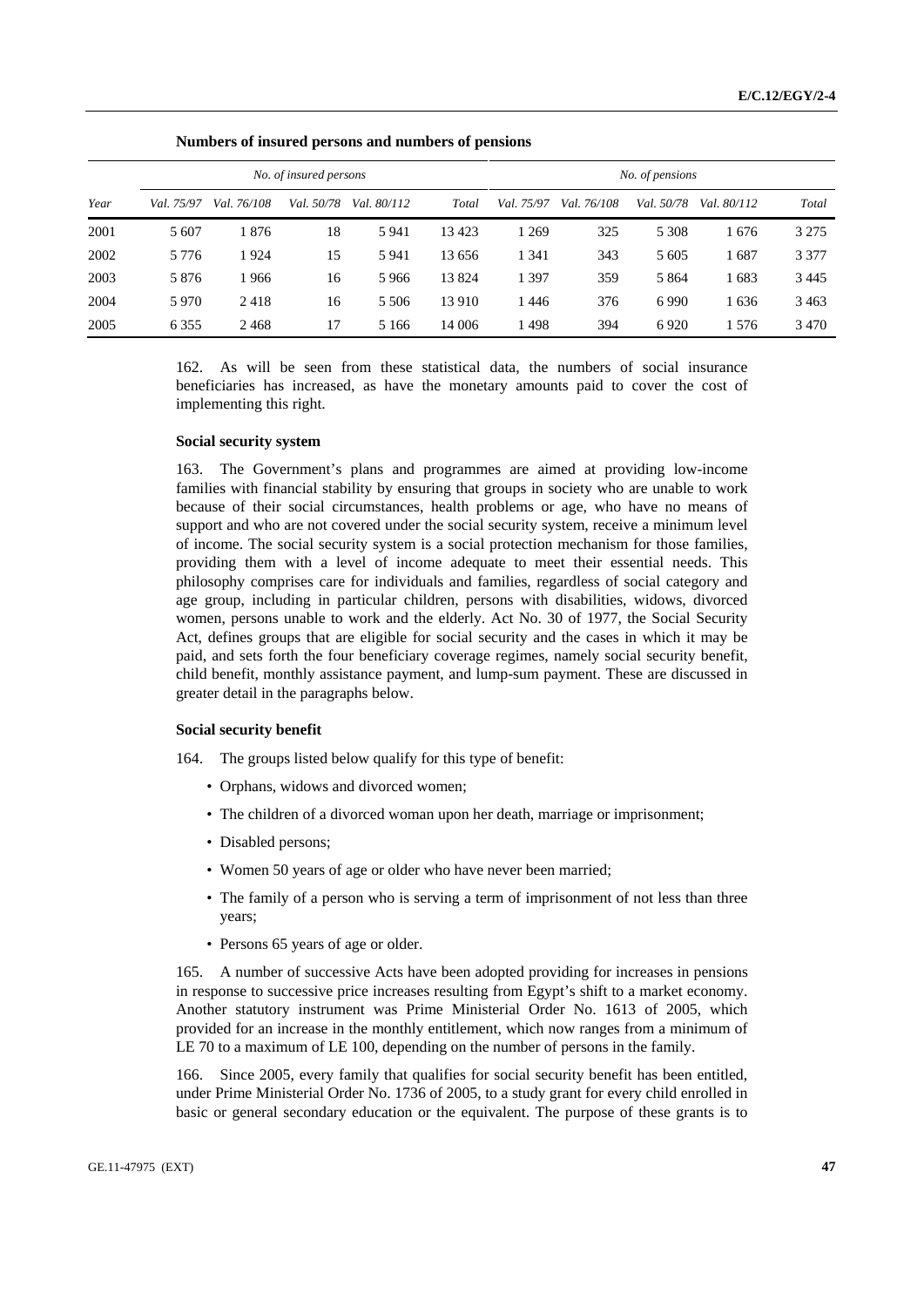encourage pupils to complete their basic education and combat the dropout phenomenon. The amount of the grant is LE 20 per month during the school year (eight months). The family is entitled to one such grant for each child in school, up to a maximum of LE 100 per family.

#### **Child benefit**

167. Under article 49 of the Child Act (Act No. 12 of 1996 as amended by Act No. 126 of 2008), the following categories of children are eligible for monthly child benefit payments:

- Orphans or children whose fathers or father and mother are unknown;
- Children whose mother is the family breadwinner or divorced, upon her marriage, death, or imprisonment for a term of not less than one month;
- Children of a person who is being legally detained, confined or imprisoned for a term of not less than one month.

168. Under the Act, the minimum monthly amount of child benefit is LE 60, subject to the condition that it is payable in accordance with the provisions of the Social Security Act.

### **Monthly assistance payment**

 *Categories of persons entitled to monthly assistance payments* 

- Pregnant women, beginning with the third month of pregnancy and continuing until delivery;
- Nursing infants, to the end of the second year;
- Families whose breadwinner is in prison or has been sentenced to a term of more than two months but less than three years. The amount of the assistance is equal to the pension payable to an orphan, a widow or an elderly person, depending on the composition of the family;
- Invalids: families whose breadwinner has been affected by an illness that prevents him from working or affects his income. The amount of the assistance is equal to the pension payable to a disabled person, depending on the composition of the family;
- Families whose breadwinner has emigrated and has been absent for a period of not less than six months, where his place of residence is unknown. The amount of the assistance is equal to the pension payable to an orphan, a widow or an elderly person, depending on the composition of the family.

### **Lump-sump payment**

169. The Act provides that a lump-sum cash payment may be made to needy individuals and families for the purpose of starting new small business enterprises or supporting existing ones, both sole proprietorships and corporate entities, regardless of whether they are formal or informal. The aim of this provision is to develop human resources. The value of such lump-sum payments is not less than LE 1,000 and not more than LE 3,000. Priority is given to persons who are receiving monthly assistance payments and social security assistance and their families. Urgent cases are defined as those where the assistance is required to enable the family to meet educational costs, funeral costs or childbirth costs.

## **Allowances for former workers**

170. The Act provides that allowances may be paid to former civil servants and public sector employees who had completed not less than three consecutive years of service and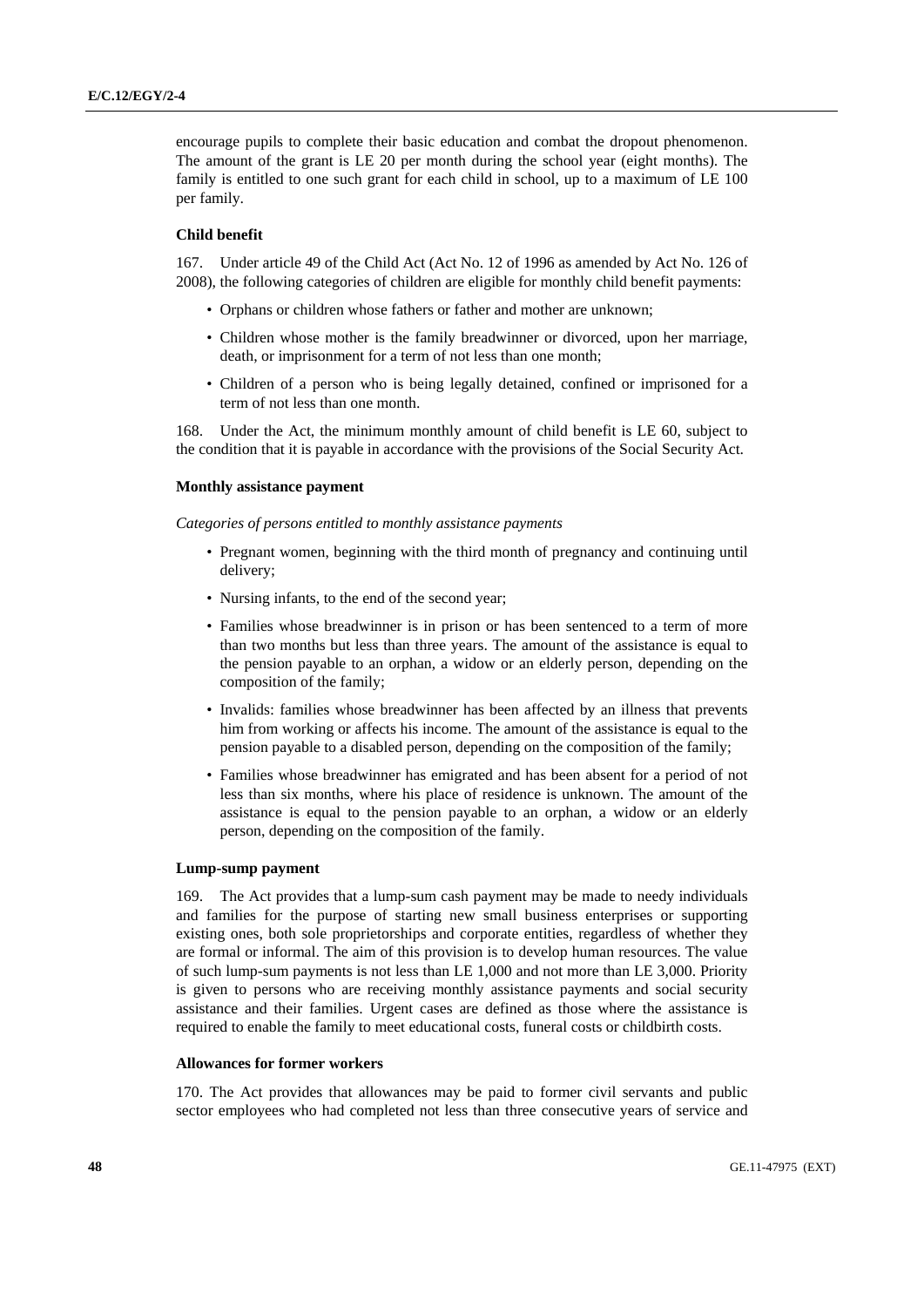who, after their termination, are subject to the provisions of Acts concerning social insurance or other pensions in the event of illness, educational costs or marriage.

|                |           | Social security<br>benefit and child benefit<br>Social security payments |             |                    | Former<br>workers' allowances |                    |         | Local relief payments |             |
|----------------|-----------|--------------------------------------------------------------------------|-------------|--------------------|-------------------------------|--------------------|---------|-----------------------|-------------|
| No.            | Year      | No. of<br>families                                                       | Amt.        | No. of<br>families | Amt.                          | No. of<br>families | Amt.    | No. of<br>families    | Amt.        |
| 1              | 1999/2000 | 347 761                                                                  | 162 500 000 | 96 019             | 11 694 000                    | 2455               | 350 000 | 238 960               | 20 000 000  |
| 2              | 2000/01   | 660784                                                                   | 576 500 000 | 91 935             | 13 424 000                    | 4 0 2 8            | 350 000 | 78 974                | 185 000 000 |
| 3              | 2001/02   | 776 000                                                                  | 48 600 000  | 109 000            | 24 000 000                    | 2415               | 350 000 | 47 000                | 20 000 000  |
| $\overline{4}$ | 2002/03   | 812739                                                                   | 434 400 000 | 151 000            | 36 000 000                    | 2 5 8 6            | 385 000 | 56 000                | 20 000 000  |
| 5              | 2003/04   | 827 695                                                                  | 516 600 000 | 203 135            | 41 500 000                    | 2 5 5 4            | 400 000 | 52 666                | 20 000 000  |
| 6              | 2004/05   | 843 259                                                                  | 48 800 000  | 223 724            | 40 000 000                    | 2418               | 400 000 | 58 964                | 20 000 000  |

| Numbers of social security support recipients and benefits paid, 1999-2005 |  |  |
|----------------------------------------------------------------------------|--|--|
|                                                                            |  |  |

171. The value of these cash payments has been repeatedly increased in response to inflation indicators.

### **Judicial applications**

In this area, individuals have made considerable use of the national means of redress and exercised their right to litigate, as may be seen from a number of Supreme Constitutional Court rulings in cases with a bearing on statutory instruments governing social security allowances. A number of these are summarized below.

- The Court ruled that article 2, paragraph 1, of Acts No. 150 of 1988, No. 85 of 2000, No. 19 of 2001, No. 150 of 2002, No. 91 of 2003 and No. 88 of 2004 were unconstitutional on the grounds that they awarded increases in the pensions payable only to persons who had completed their service, and did not award a comparable increase to persons whose service had been terminated by resignation, thereby infringing the right of private ownership enshrined in article 34 of the Constitution (judgement handed down in case No. 33, year 28, rulings of the SCC, session of 1 July 2007);
- The Court ruled the article 23, paragraph 2 of Act No. 79 of 1975 (the Social Insurance Act) was unconstitutional on the grounds that it provided that pension due should be deducted from the adjusted pay of every employee whose service had been terminated by resignation, but not from that of other employees whose service had been terminated for other reasons; this, the Court found, was discrimination and as such contravened the principle of equality enshrined in article 40 of the Constitution (judgement handed down in case No. 310, year 24, rulings of the SCC, session of 4 March 2008);
- The Court ruled that article 1, paragraph 2, subparagraph 2 of Act No. 88 of 2004 was unconstitutional on the grounds that it provided for a cap on pension increases for pension holders who were not employees of the State, whereas no such cap was imposed on those employees, despite the fact that the purpose of the provision was the same in both cases, namely to address the burden of constantly increasing pension entitlements; in passing this Act, the legislature had exceeded its authority in the matter of regulating entitlements, thereby contravening articles 17 and 122 of the Constitution (judgement handed down in Case No. 20 of year 27, rulings of the SCC, session of 8 June 2008).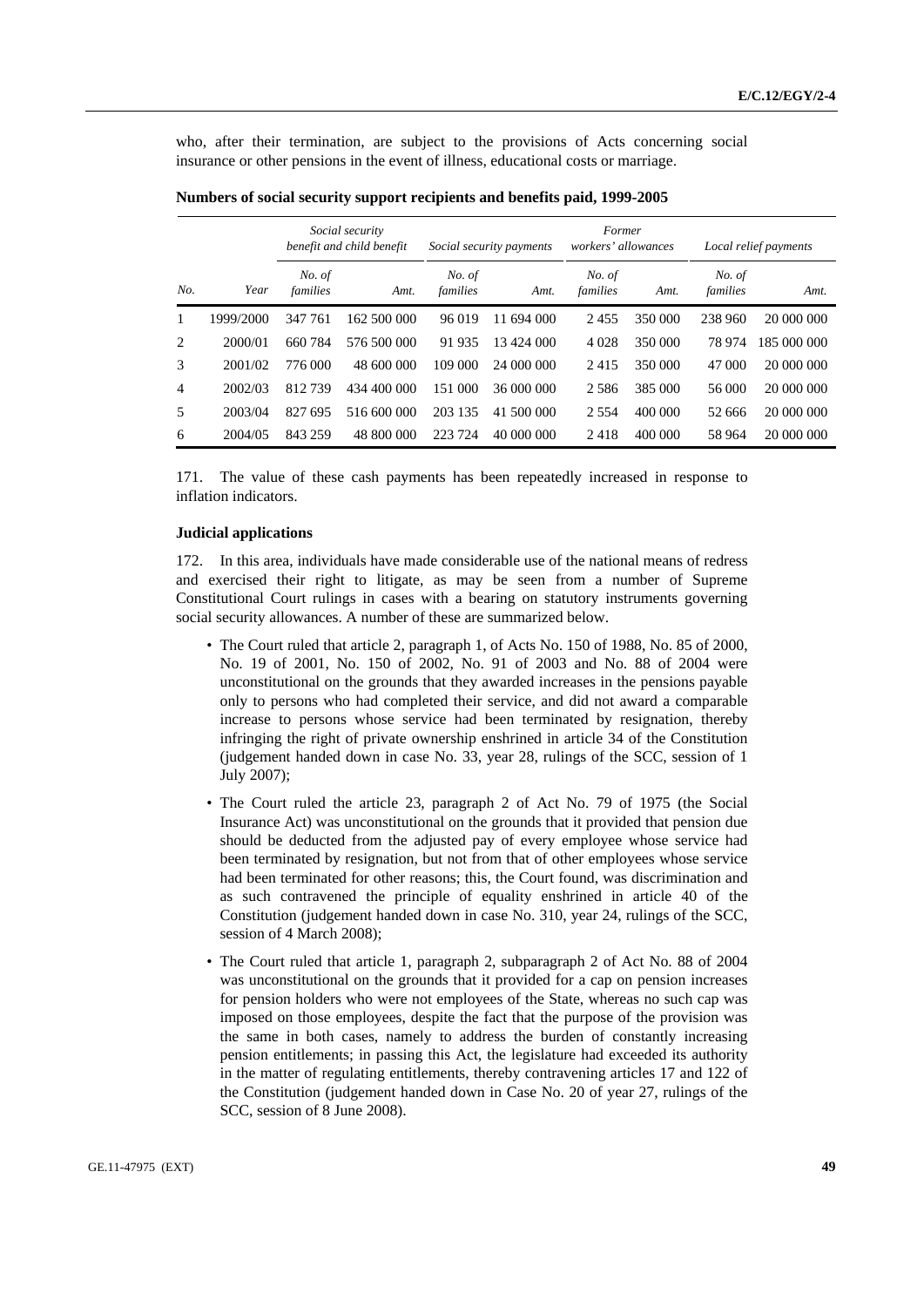# **Article 10 Protection of the family**

173. For comment on this article, we refer the Committee to Egypt's previous report and the annex containing its replies to the Committee's questions. Please see also Part I above on the constitutional amendments enacted in May 1980, May 2005 and March 2007, and the comments on the previous articles. Additional material will be found in the paragraphs below.

# **Recent legislation and applications with a bearing on various aspects of protection of the family, women and children during the period covered in this report**

## **Family protection initiatives**

174. Egyptian domestic law, based as it is on the principles enshrined in the Constitution, affords many aspects of family protection with a view to ensuring that the family can continue to perform its function as the fundamental unit of society. A number of those aspects were discussed in detail in the previous report of Egypt and its annex, and others, which have been introduced through legislation in the course of the period covered in this report, will be considered below.

1. The pension of either spouse may be combined with that of the other spouse;

 2. Women in the workforce are granted tax exemptions in consideration of their family responsibilities on the same footing as men;

3. Special family courts have been established.

175. The family courts were established pursuant to Act No. 10 of 2004 with a view to facilitating procedures and settling domestic disputes within reasonable periods of time in order to preserve and protect families. The Act provides for the creation of offices for the express purpose of settling domestic disputes. The parties to a dispute meet at these offices and their statements are heard; the presiding officer then tries to make them see the various aspects of the dispute, the prospective impacts they will have, and the consequences that will ensue if the parties persist in their quarrel. The presiding officer offers them sound advice and guidance in an attempt to settle the dispute amicably, in the hope of preserving the family entity. These efforts take place during the fifteen days following the date of submission of the original petition. If the parties are reconciled, the presiding officer confirms the fact in a statement which the parties sign and which is attached to the record of the session at which the hearing was held. The presiding officer has the power to issue the executory papers required to enforce the settlement. If the efforts of the parties and the settlement office fail to bring about an amicable settlement in all or some respects and the originator of the petition persists in proceeding with it, the presiding officer writes a report stating the facts; the parties sign it, and it is forwarded to the competent family court within one week of the date of a request to that effect by one of the parties to the dispute.

4. Family insurance fund

176. The Family Insurance Fund was established pursuant to Act No. 11 of 2004. The purpose of the Fund is to provide families with financial assistance in the cases set forth in the Act, including, in particular, monies owing to a woman under to a court ruling made pursuant to the legislation governing personal status.

5. Nationality Act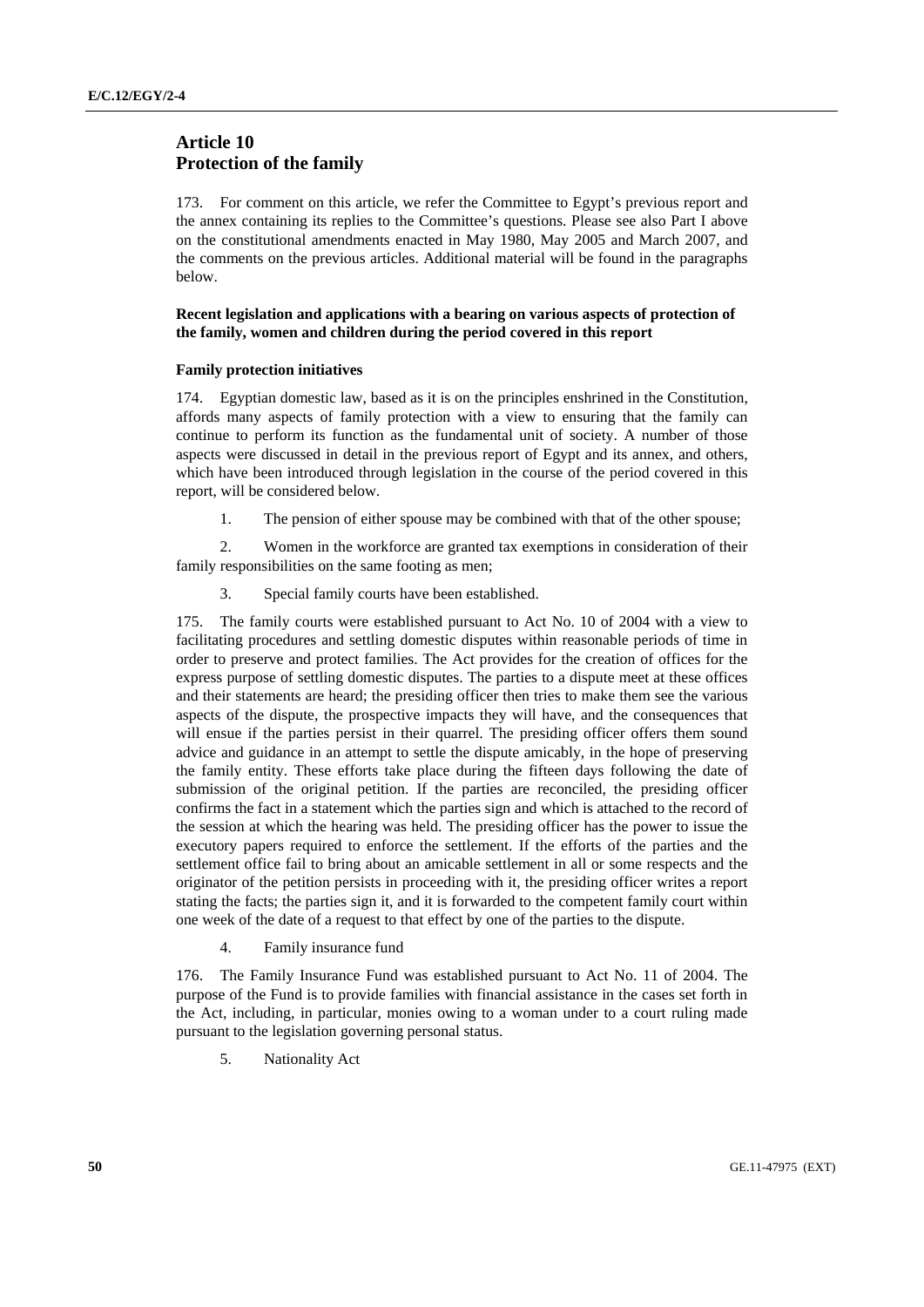Act No. 154 of 2004, amending the Nationality Act (Act No. 26 of 1975) provides that Egyptian nationality may be granted to the children of an Egyptian mother married to an alien. This Act serves to strengthen and apply the principle of gender equality.

6. Application by the courts

178. The Supreme Constitutional Court has handed down a number of rulings on the protection of families, in accordance with the relevant provisions of the Constitution. Some of the most important of these are summarized below.

- The Court ruled that article 99 of the Universities Act was unconstitutional. Under that article, child care leave counted against the total of ten years of leave to which university teaching staff members are entitled in the course of their service. The Court held that that provision was detrimental to the family unit, which, according to the Constitution, is deemed the foundation of society, and contravened the principle of equality before the law enjoyed by working women in Egypt (judgement handed down in case No. 81, year 25, rulings of the SCC, session of 13 February 2005);
- The Court ruled that article 82 of the Postal Workers Regulations, providing that leave for spousal accompaniment could not exceed six years, was unconstitutional on the grounds that it was detrimental to the family unit and its cohesiveness (judgement handed down in case No. 184, year 25, rulings of the SCC, session of 13 February 2006).

## **Protection of motherhood**

179. Egyptian law contains many provisions relating to the protection of motherhood and working women, in line with relevant international instruments. These issues were discussed in the previous report of Egypt. Recent developments are outlined in the paragraphs below.

# **Act No. 12 of 2003, the Labour Code**

180. Legislation in this area is formulated to conform to the provisions of the international instruments to which Egypt is a party, and also to the provisions of the Constitution relating to protection of the family and care of mothers and children. Part VI, chapter 2 of the Labour Code regulates the employment of women (articles 88-97).

- Article 88 provides that all provisions of the Code regulating the employment of workers shall apply to women workers without discrimination, where working conditions are the same;
- Under article 92, every employer is prohibited from dismissing a woman worker or terminating her service during maternity leave;
- Article 93 provides that a woman worker who is nursing a child is entitled, during the period of 24 consecutive months following the date of birth, to two nursing breaks in addition to the regulation rest period, and that she may combine the two breaks;
- Article 94 provides that every woman worker in an enterprise employing 50 or more workers is entitled to leave without pay for a period of not more than two years to care for her child. Such leave may not be taken more than twice in the course of the employment of the worker concerned;
- Under article 96, every employer who has 100 or more workers on his payroll is required to establish day care facilities on the premises. Employers with fewer than that number of workers are required to join with other employers in the same district to provide such facilities;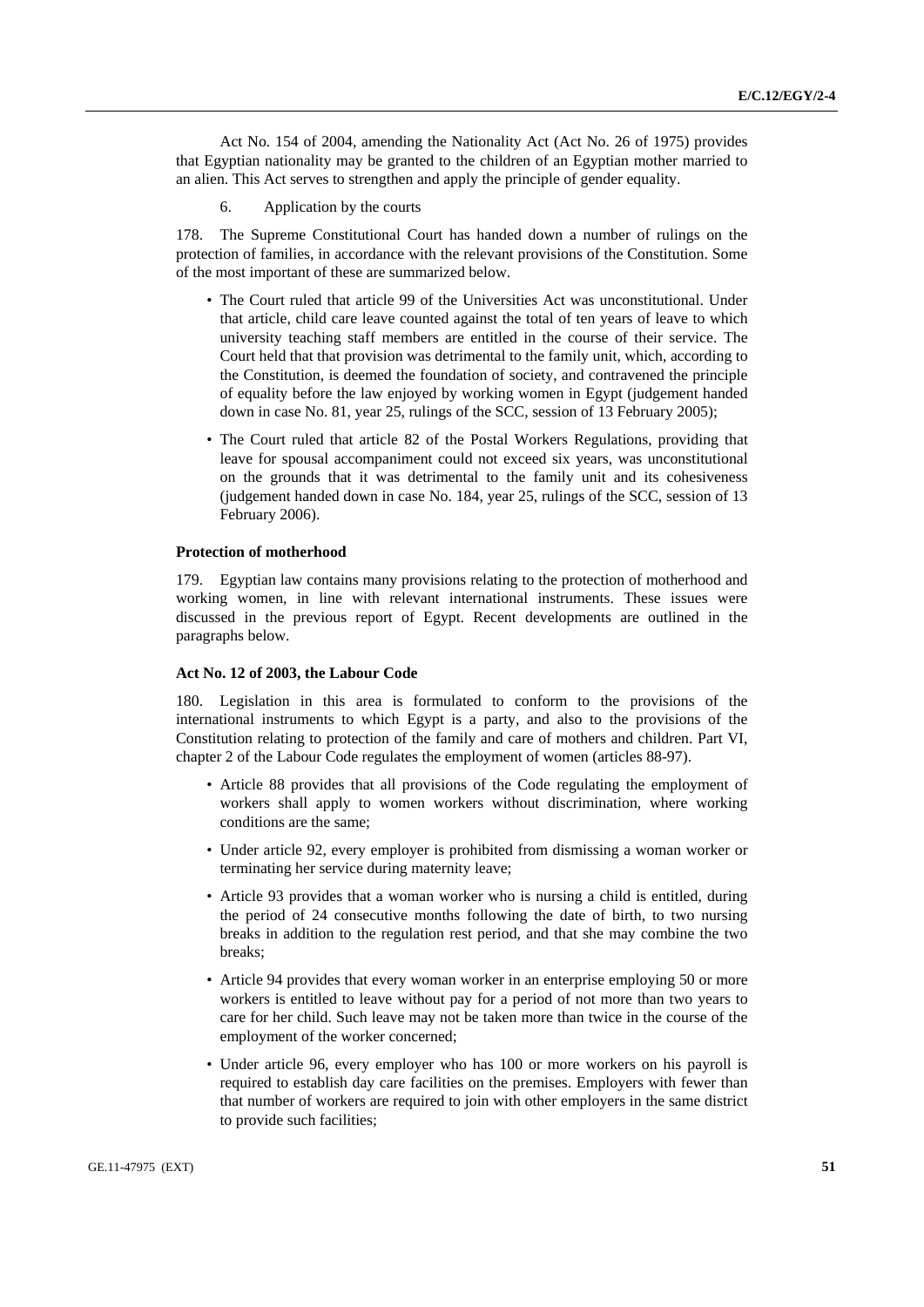• Under article 249, every employer who contravenes the provisions of the Act commits a criminal offence and is liable to a fine, such fine to be multiplied by the number of employees affected by the contravention.

### **The Civil Status Act (Act No. 143 of 1994)**

181. Under article 31 *bis*, which was inserted by Act No. 126 of 2008, the minimum age of marriage was raised to 18 years for women. The Act also provides that prospective marriage partners must undergo a medical examination to determine whether they are free of certain disorders that may affect their lives and health or the lives and health of their offspring. These amendments were formulated in an effort to protect families from potentially disruptive factors and ensure that they will continue to be able to perform their function.

### **Child Act (Act No. 12 of 1996)**

182. Under article 70 of the Act, as amended by Act No. 126 of 2008, every woman worker is entitled to three months of maternity leave with full pay. She may take such leave not more than three times during her service.

183. The Act also provides that every pregnant woman's daily working hours shall be shortened by one hour beginning with the sixth month of her pregnancy. Furthermore, a pregnant woman may not be required to perform overtime work during her pregnancy and for six months after her child is born.

### **Childhood protection initiatives**

184. Childhood in Egypt is protected in a host of ways; the issue was discussed in detail in the previous report of Egypt. Recently enacted legislation of relevance for childhood protection is outlined in the paragraphs below.

## **Labour Code (Act No. 12 of 2003)**

185. Part VI, chapter 3 of the Code regulates the employment of juveniles (articles 98- 102). It is not lawful for any juvenile to be employed before he or she has completed the basic education stage. However, they may be trained in the cases and under the conditions set forth in the Code. Juveniles may not work for more than six hours per day. During the working day they are entitled to one or more breaks totalling not less than one hour, and they may not be kept at work for more than four hours consecutively. The Code provides that the provisions of this chapter also apply to juveniles working in the agriculture sector.

186. Under article 248, every employer who contravenes the provisions of the Act commits a criminal offence and is liable to a fine of LE 500 to LE 1,000, such fine to be multiplied by the number of employees affected by the contravention.

- 187. Ministerial orders implementing these provisions were issued in 2003, including:
	- Ministerial Order No. 118 of 2003, defining the regime governing the employment of juveniles and setting forth the requirements and standards that must be met, with a view to improving working conditions for young persons who have reached the minimum age at which they may lawfully be employed and prohibiting their employment in hazardous situations (article 44);
	- Ministerial Order No. 175 of 2003, concerning the rules and procedures regulating apprenticeships as they relate to underage persons who become apprenticed to an employer for the purpose of learning a trade within a specified time period, under an agreement to that end between the worker or his legal guardian and the employer. Underage persons are prohibited from receiving training in hazardous occupations in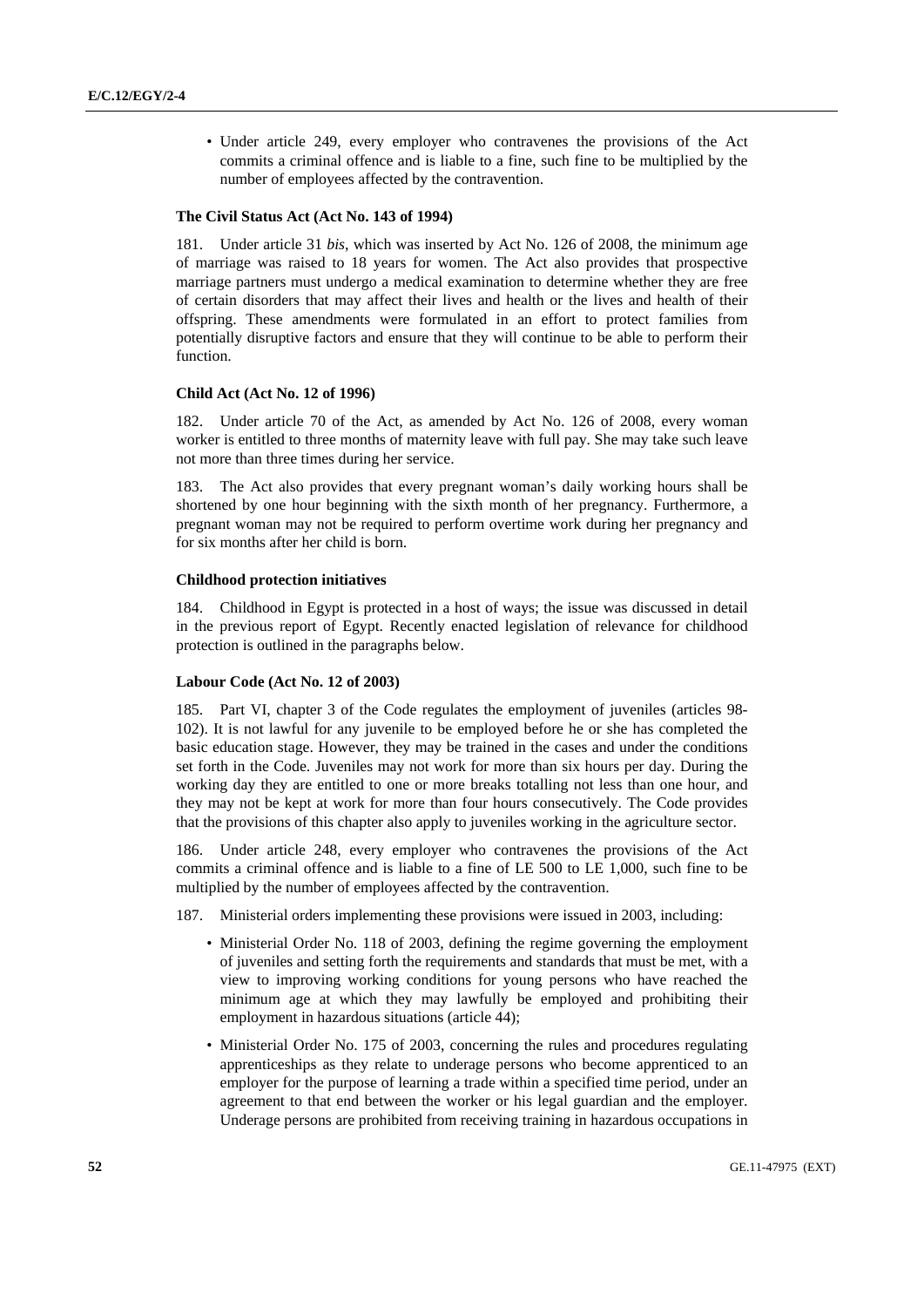which underage persons may not be employed pursuant to the relevant ministerial orders.

### **Child Act (Act No. 12 of 1996)**

188. Pursuant to Egypt's international obligations entailed by its accession to the Convention on the Rights of the Child and its two protocols, and the two relevant ILO conventions, the Child Act was amended by Act No. 126 of 2008. The resulting changes to the Child Act are summarized below.

- Insertion of a paragraph 2 to article 1 of the Act, providing that the State shall guarantee, at a minimum, the rights of children set forth in the Convention on the Rights of the Child and other international human rights instruments in force in Egypt;
- Insertion of an article 7 *bis*, providing that the State shall guarantee children's right to receive social and health care services and treatment and their right to a sound, healthy, clean environment, and abolishing all practices that are harmful to their health;
- Insertion of an article 7 *bis* (a), providing that no parent or guardian shall deliberately place a child at risk of bodily harm, and that the child protection committee shall take appropriate measures in every case of contravention of this provision;
- Insertion of an article 7 *bis* (b), providing that underage persons shall not be employed in war industries and guaranteeing their rights in the event of war, armed conflict or natural disasters. The new article also provides that persons committing war crimes, genocide or crimes against humanity shall be prosecuted;
- Insertion of an article 31 *bis*, providing that day care facilities shall be available at all women's prisons and that children may be cared for in those facilities until the age of 4 years. The new article also provides that mothers shall not be separated from their children during their first year of life, and that they may not be prevented from seeing and caring for their children as a disciplinary measure;
- Raising of the minimum age of employment from 14 years to 15 and the minimum age of training from 12 years to 13. Prohibition of the employment of underage persons in types of work defined in ILO Convention 182 of 1999 (articles 45-46);
- Institution of a system of transfer outside the regular court system in cases where a child would be at risk, and establishment of special child protection committees outside the regular court system to explore appropriate measures to deal with cases of danger (article 98);
- Raising of the age of criminal liability from 7 years to 12.

189. An item on children has been a feature of the general State budget since 2006, and the national five-year socio-economic development plan includes a "Motherhood and childhood" component. In 2007, the National Council for Childhood and Motherhood established a unit to combat trafficking in children. A free, round-the-clock child assistance hotline has been opened, along with a special line serving children with disabilities. Intensive training courses for police officers, personnel of the Public Prosecutor's Office and teaching institutions are now offered with a view to heightening awareness of children's rights, and an ongoing media campaign aimed at fostering such awareness has been launched.

190. With a view to combating the worst forms of child labour, the Ministry of Manpower and Migration has adopted a number of projects, working in cooperation with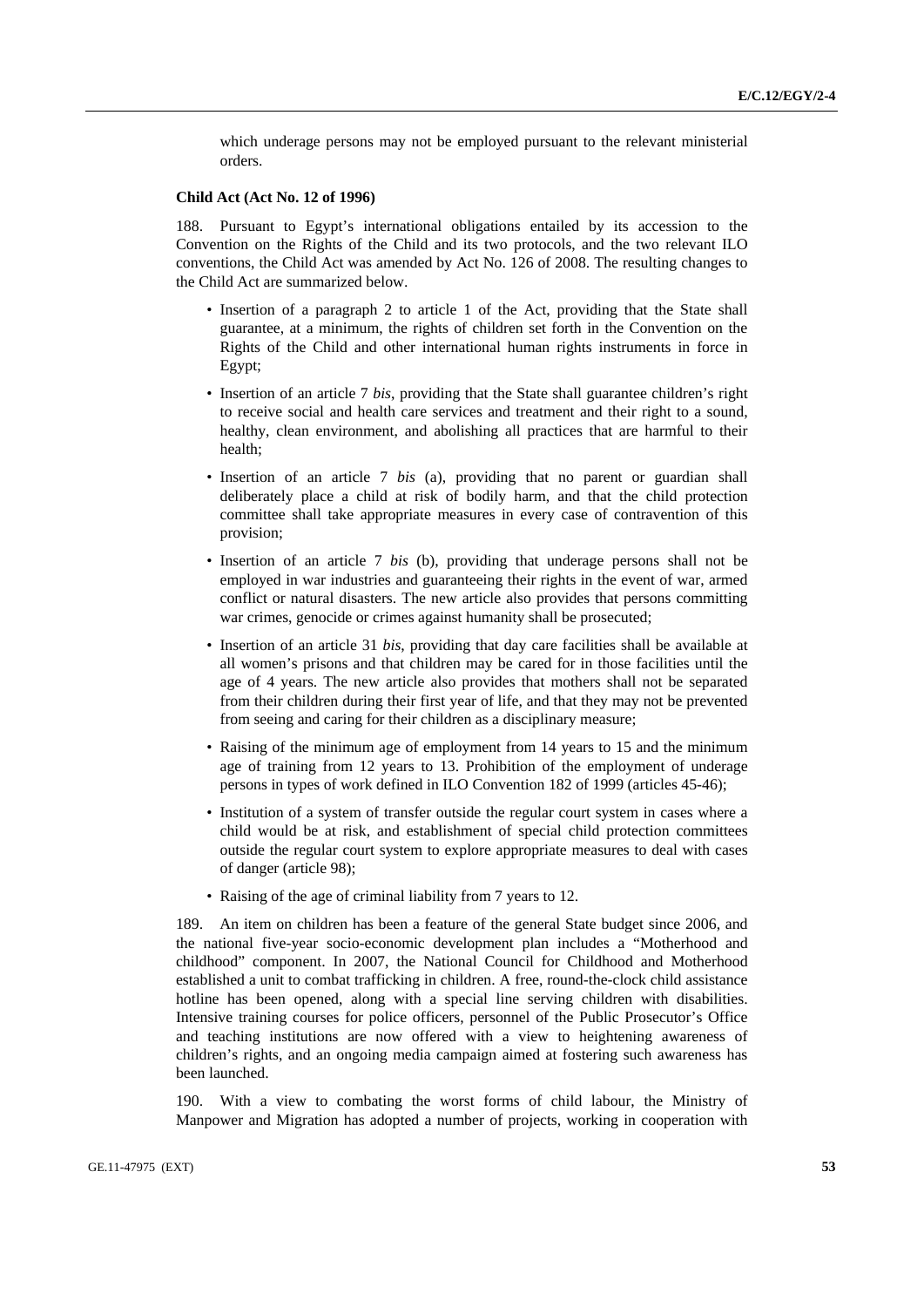the ILO. These have borne fruit in the form of an announcement that five governorates (Luxor, Aswan, North Sinai, South Sinai, and New Valley) were free of the worst forms of child labour.

### **Penal Code**

191. Under article 242 *bis* of the Penal Code, which was added to the Code pursuant to Act No. 126 of 2008), female genital mutilation is a criminal offence punishable by a term of imprisonment or a fine.

Under article 291 of the Penal Code, which was added to the Code pursuant to Act No. 126 of 2008, selling children, offering them for sale, treating them as though they were slaves, exploiting them for sexual or commercial purposes, and exploiting them for hard labour or other unlawful purposes are criminal offences. Every person who commits such an offence, incites another to do so, or facilitates its commission is liable to a severe term of imprisonment and a fine, even where the offence is not committed or was committed abroad. The Code prescribes heavier penalties where the offence is committed by an organized group of criminals. The Code also prescribes a heavy prison sentence for every person who removes from a child any part of its body or a fragment thereof, regardless of whether the child or legal guardian has consented to such removal.

### **Civil Status Act**

193. A new article 31 *bis* has been added to the Act, prohibiting the conclusion of any marriage contract where either of the parties was under 18 years of age. The purpose of this amendment is to prevent the marriage of minors who have not reached an age of sufficient maturity to be fit to assume the burdens and responsibilities of founding a family.

In this context, it is noteworthy that much of the work of implementation has been done by the National Council for Women and the National Council for Childhood and Motherhood. These bodies are specialized national mechanisms which, as we have seen in some detail in Part I above, wield extensive powers in their respective fields. Each of them has developed numerous plans and programmes aimed at the protection of women or mothers and children, as the case may be, with the object of ensuring that women enjoy the protection and care they need in order to be able to perform their function in society as fundamental partners in development plans and programmes, and to perform their function as mothers, bringing up the younger generation adequately. Each of the Councils, as we have seen, has played an effective pioneering role in preparing a package of draft Acts and amendments to existing legislation, and also a number of proposed amendments to the Penal Code, which are currently under consideration.

195. These efforts reflect the concern of national Egyptian agencies, in the light of their obligations under the Constitution and in the framework of implementational plans and programmes, to comply with Egypt's international human rights commitments and to continue to strive to bring the country's domestic legislation into line with those commitments, both by identifying and penalizing practices that are harmful to women and children, and by strengthening procedures designed to protect families, women and children and ensuring that the State will enforce them.

For more on these issues, the Committee is referred to the detailed discussion contained in the reports submitted by Egypt to the Committee on the Elimination of Discrimination against Women and the Committee on the Rights of the Child.

196. An account of the Government's efforts to address the problem of street children will be found in Part III below.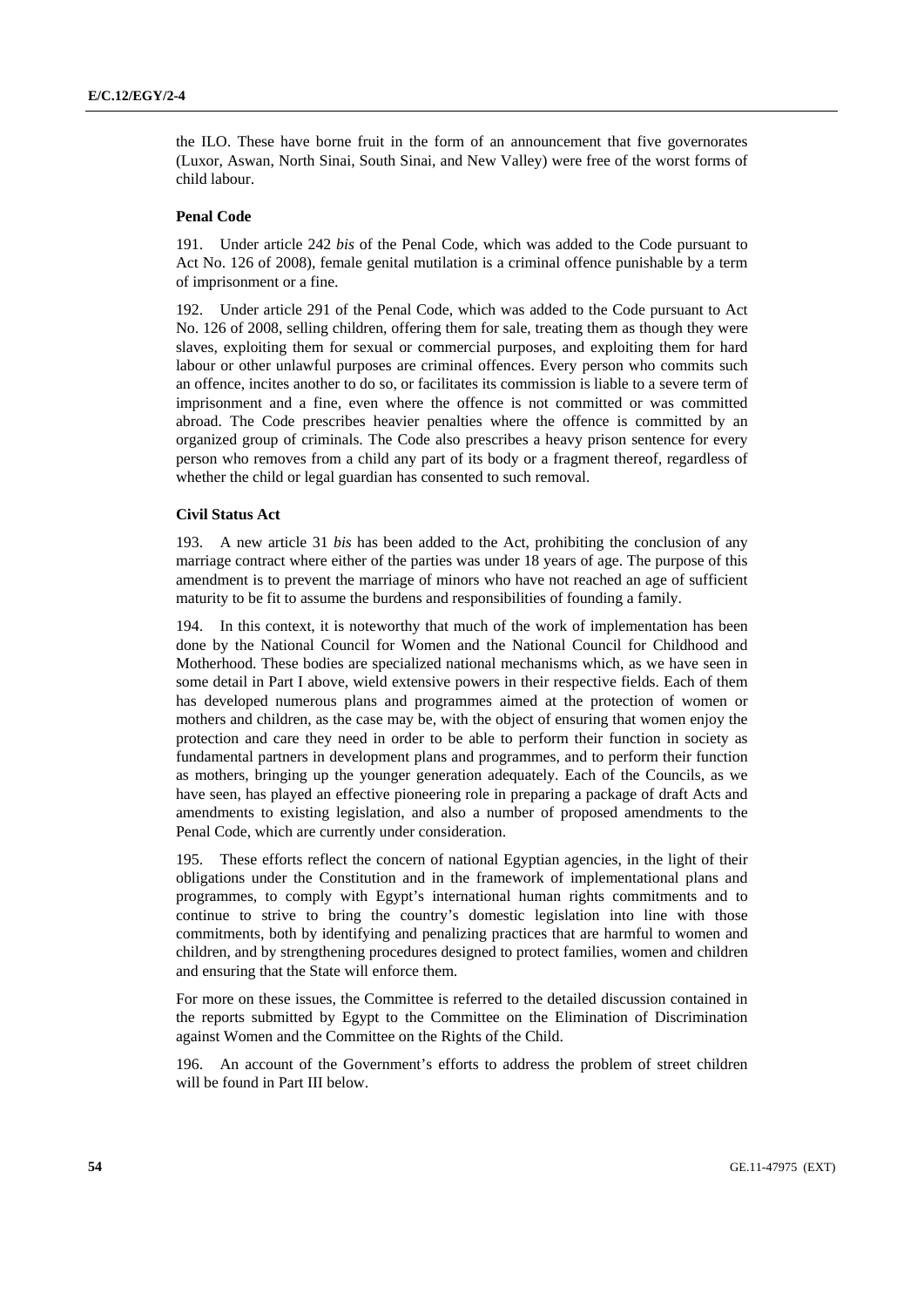# **Article 11 Right to an adequate standard of living**

197. For comment on this article, we refer the Committee to Egypt's previous report and the Annex containing its replies to the Committee's questions. Please see also Part I above on the constitutional amendments enacted in May 1980, May 2005 and March 2007. Additional material will be found in the paragraphs below.

### **Right to the improvement of living conditions**

198. In all sectors, governmental policies, plans and programmes, in accordance with Egypt's national responsibilities and constitutional commitments, are intensifying their efforts to mobilize and develop the country's natural resources and turn them to account with a view to realizing an appropriate standard of living for all citizens and provide them with the means of achieving a life of dignity, with adequate food, clothing and housing. These plans and programmes are marked by a high degree of diversity, aiming as they do at a range of different goals within a framework of concern for the social dimension, having regard to the requirements of the economic reform policy that Egypt is pursuing. However, they share a number of major themes, and these are outlined in the paragraphs below.

# **Major theme I: providing low-income citizens with the basic necessities of life at affordable prices, with the resultant financial burdens being borne by the State budget**

# **Food**

199. A feature of programmes in this area is State support for supplies of bread, children's milk and energy, as well as a number of basic foodstuffs which are made available to low-income citizens through a system of ration cards. At the present time, approximately 10.5 million ration cards have been issued, with some 40 million beneficiaries. Ration cards are of two kinds:

- Full support ration cards, of which 8,232,223 have been issued, with 31,742,817 beneficiaries;
- Partial support ration cards, of which 2,131,454 have been issued, with 7,718,550 beneficiaries.

200. In this connection, it is noteworthy that under Act No. 111 of 2008, a new item was opened in the general State budget with an allocation of LE 85 million to cover the costs arising from the issue of ration cards to 15 million additional citizens.

201. One practical issue that appropriate plans are currently being developed to address is the question of ensuring that support reaches those who are entitled to it and putting an end to unlawful trafficking in the foodstuffs in question, including State-subsidized flour in particular. A number of projects have been devised in an effort to deal with this situation, including those outlined in the paragraphs below.

- A project featuring the separation of production from distribution in the case of subsidized bread, with the bread being distributed directly to households in return for a nominal monthly contribution. This project is currently being implemented in a number of districts in the governorates of Cairo and Giza;
- A project featuring a system of competitive bidding on flour supplies in three governorates (Alexandria, Minya and Ismailia), pending its extension throughout the country. The aim of this system is to stop the smuggling of wheat, reduce shortages, and cut down on trafficking in wheat and flour.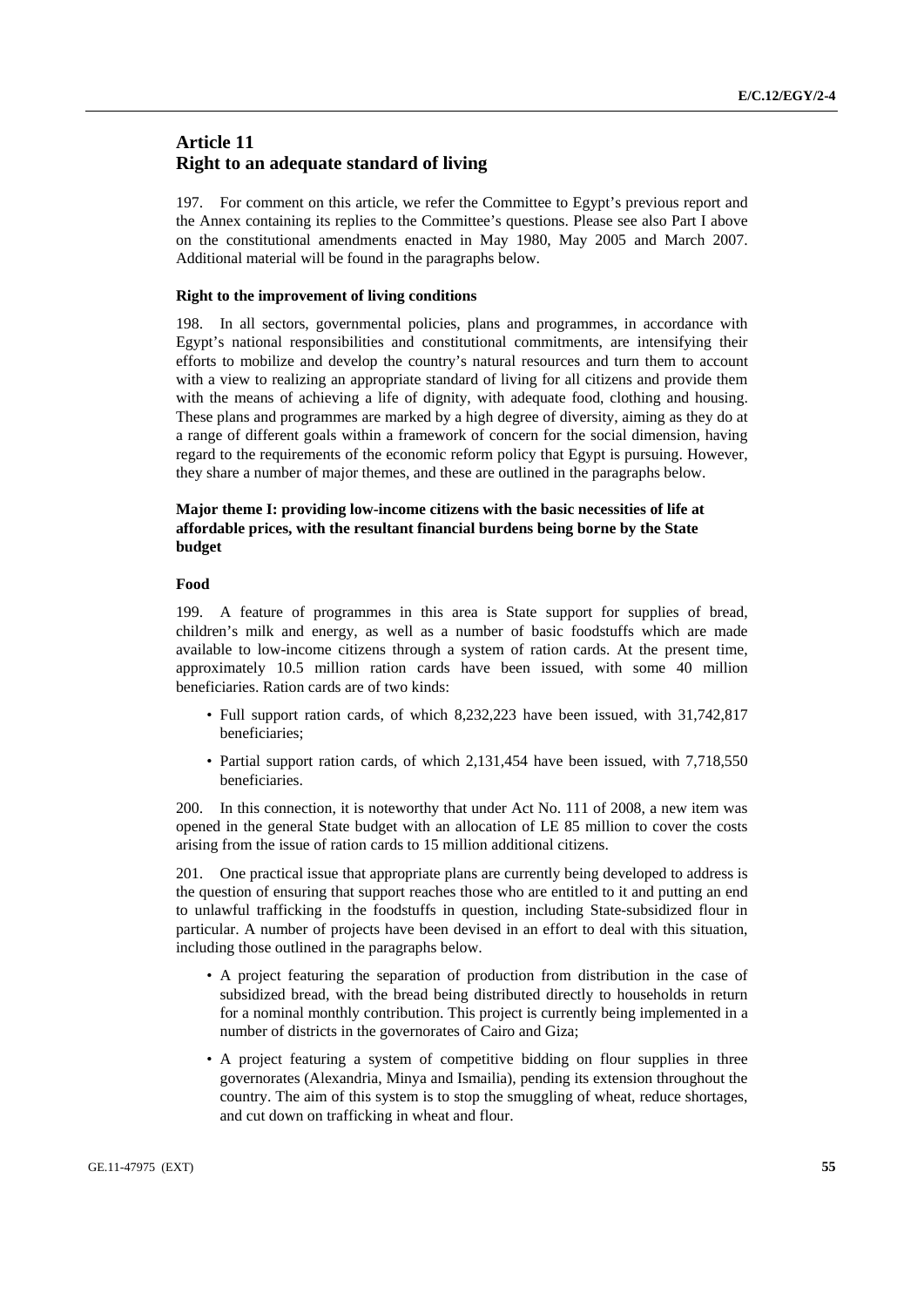202. The issue of food availability is addressed in the various plans and programmes in accordance with a number of basic guidelines. These are outlined in the paragraphs below.

- Expanding the land area suitable for cultivation: the area under cultivation did increase from 6,918 feddans in 1990 to 7,833 feddans in 2000 and to 8,279 feddans in 2004;
- Increasing the productivity of agricultural land: aggregate quantitative food production increased from 1.126 in 2002 to 132.5 in 2004;
- Increasing self-sufficiency in important foodstuffs: by 2004 this had been achieved in the case of certain foodstuffs, including rice, vegetables, potatoes, citrus fruits, eggs, dairy products and industrial cooking butter;
- Supplementing Egypt's food commodity needs through reciprocal international agreements in a framework of mutual international cooperation. The Egyptian Government has endeavoured to meet its citizens' food needs through a sustained drive for self-sufficiency in wheat and other basic foodstuffs.

203. Concerning the achievement of Millennium Goal 1, the statistical indicators summarized below are significant:

• The incidence of malnutrition in Egypt declined from 25.6 per cent in 1990/91 to 14 per cent in 1999-2000 and is expected to be eliminated completely by 2015.

204. Determined as it is to ensure food security and deal with rising food prices in its pursuit of social justice, the Government has prepared a plan of action in that connection. The main features of the plan are outlined in the paragraphs below.

 (a) Attacking the phenomenon of rising prices by driving down the inflation rate and controlling prices;

 (b) Development of a domestic trading system that will afford a means of breaking the monopoly of middlemen and reduce the gap between the producer's price and the retail price. In pursuit of that objective, a consumer protection agency and a competition board have been established with a view to creating an appropriate atmosphere that will enable consumers to reap the actual benefits of honest competition and prevent harmful monopolistic practices;

 (c) Providing support for the groups that are most in need of it; in that connection, direct support for food commodities has been increased repeatedly in recent years. In addition, exhaustive studies and social surveys are currently being conducted with a view to the preparation of a data base that will constitute a precise scientific tool for addressing the issue of support, identifying beneficiaries and making it possible to develop mechanisms to ensure that the support reaches the persons entitled to it.

## **Housing**

205. In the framework of the criteria contained in the Committee's general observation No. 4 on the right to decent housing, we may note that wage increases and pensions for workers are mandated under applicable provisions of domestic law. The procedure consists of adopting special Acts that serve to increase people's income by providing for social increases. Government plans and programmes aimed at giving effect to the right to housing rely on the establishment of new cities to accommodate the growing population and lowcost housing blocks for young people. Among relevant projects here are two entitled "Housing for young people" and "Build your own house". Under these and other similar projects, low-interest, long-term loans are available through banks and international cooperation programmes with various organizations.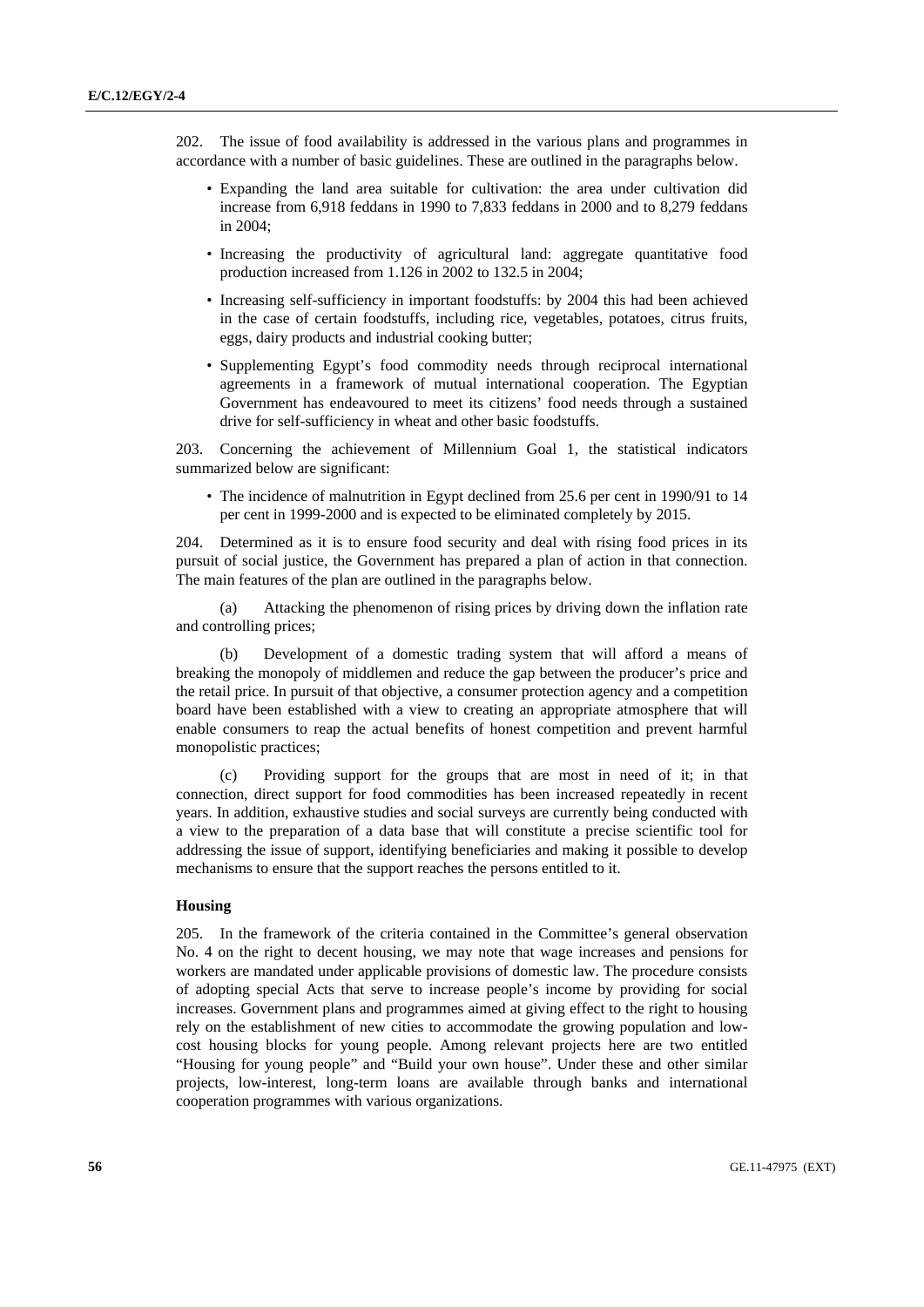206. Civil society also plays an important role through cooperative housing associations, which provide housing units and land for their members, thanks to the legal facilities available to associations of that kind. There is a network of cooperative community associations, including workers' organizations, including both trade unions and professional associations.

207. Under Presidential Decree No. 277 of 2001, a public corporation for real estate financing was established as a means of encouraging citizens to own their own homes. The corporation helps people to buy their homes by making loans available on easy terms, depending on the borrower's income, covering 10 per cent of the purchase price.

208. Under Act No. 101 of 2007, concerning the budget appropriation for the first year of the five-year socio-economic development plan for 2007/08-2011/12, funds were allocated for housing loans on easy terms, with financing from the National Investment Bank, broken down as follows:

- LE 195 million for popular housing loans in the various governorates;
- LE 150 million for cooperative building and housing loans;
- LE 200 million for Ministry of Housing projects

Total: LE 545 million

209. The national housing programme is one of the most important projects launched by the Government in an effort to overcome the problem of providing decent housing for lowincome people: half a million housing units are to be built over a six-year period. One of the programme's main lines of emphasis is action to meet citizens' needs, having regard to their different tastes and inclinations in the matter of housing, in cities where they want to live, or near their places of work, and consisting of units that are appropriate to the family income level. The approach that has been adopted is to acquire the necessary building land in the various governorates and in new cities, with financial support from the State, to make 20-year loans available on easy terms, and to enlist the services of the private sector to build housing units with 63 m2 of floor space. The State provides facilities and infrastructure, including drinking water, sanitation, electricity, roads and communications at every stage. Part III of this report contains a more detailed account of the National Housing Programme and the results it has achieved since its inception in 2005.

210. In addition, the State is working full out to address the widespread problem of illegal construction, which is on the increase in terms both of the number of dwellings and their density. The goal is to put a stop to the practice, and to eliminate the existing belt of chaotic structures and reorganize, replan and redevelop it, while ensuring that no one is deprived of basic services in the interim.

## **Clothing**

211. There are undoubtedly some difficulties as regards the provision of adequate clothing for people in various social groups at prices they can afford. Public and private firms and small business enterprises are there to meet people's needs in that connection, and civil society plays a role through community associations that distribute suitable blankets and clothing free of charge on such occasions as festivals and national holidays.

### **Supply of clean water and sanitation services**

212 Egypt's strategy in this area is based on an array of programmes and plans structured around two main themes: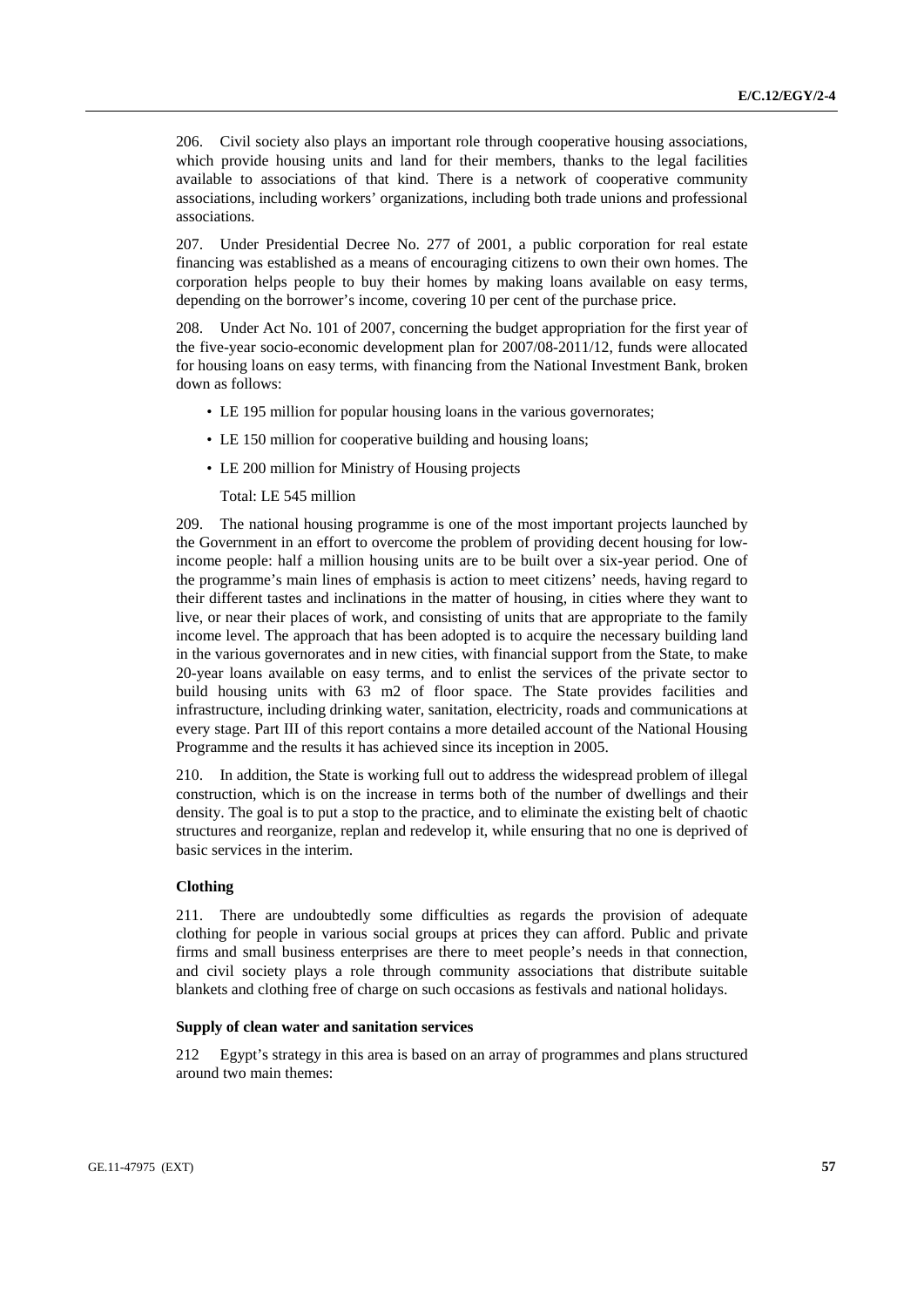### **Preventive plans and programmes**

213. The aim of these plans and programmes is to eliminate the hazards to which individuals in areas that are still without these services are exposed as a result of using water that is unfit to drink, does not conform to health specifications, or is at risk of pollution from surface water sources. In pursuit of that aim, public awareness campaigns are conducted to warn citizens and school children of these hazards and how they can be neutralized. Civil society organizations and community associations participate in these campaigns, as does the National Council for Childhood and Motherhood.

# **Plans and programmes for complete coverage**

214. These plans and programmes are designed to set target dates for complete clean water and sanitation coverage for all cities and villages. Achievements to date are summarized below.

#### *Clean water*

215. A number of massive projects have been executed throughout Egypt, producing 25 million cubic metres per day, at a cost of LE 32 billion. The results of these projects are as follows:

- As of 2007, all 222 of the country's cities and towns enjoyed complete coverage;
- As of 2007, 4,617 villages, representing 98 per cent of the total, enjoyed services.

216. The country's water-producing capacity is being increased to ensure that all villages will have water and to increase the daily per capita quantity of water available.

#### *Sanitation*

217. A number of ambitious sanitation projects have been executed all over the country at a cost of LE 48 billion. The results of these projects are as follows:

- As of 2007, 125 cities and towns, representing 60 per cent of the total, had sanitation services;
- As of 2007, 170 villages, representing 4 per cent of the total, had sanitation services.

218. The plans call for complete coverage of all cities, towns and villages in 15 years. For the cities and towns, the coverage rate will have reached 100 per cent by the end of 2010, while for the villages, the coverage rate is expected to have reached 40 per cent by the end of 2012, and will be progressively extended to all villages thereafter. The Ministry of Health monitors compliance with global standards for safe drinking water production and supply and wastewater disposal. The Government recognizes that there are problems in this area, but practical measures are being taken to address them.

219. In this connection, it is noteworthy that in June 2009, Egypt received the United Nations independent expert on the issue of human rights obligations related to safe drinking water and sanitation. Her conclusions and recommendations recognized the level of Egypt's political commitment to providing its citizens with drinking water and sanitation services, the significant achievements to date, and the Government's determination to pursue its efforts to meet the challenges confronting it at many levels.

# **Major theme II: periodic increases in wages, salaries and pensions to cope with successive increases in prices and keep the former in balance with the latter**

220. Increasing incomes is the second main theme of Egypt's effort to raise its people's standard of living. In the context of its economic reforms, the Government deemed it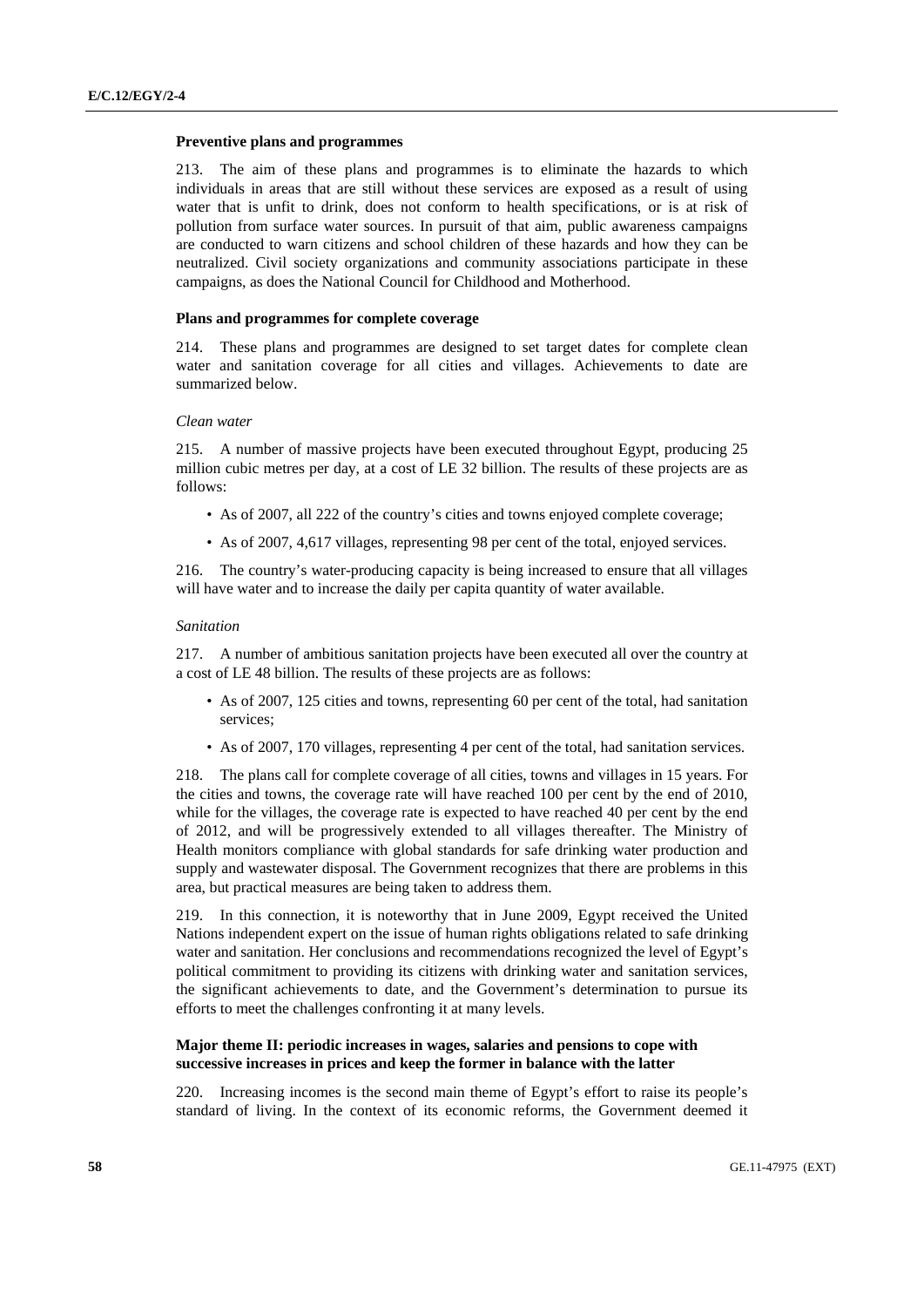necessary to embark on a transition to a market economy, and one result of this has been successive price increases. Consequently, the Government has had to prepare parallel plans to close the wage-price gap by applying a stable income adjustment factor for civil servants, public sector employees and pension recipients. The adjustment factor has varied between 10 and 30 per cent, the latter being the figure applied in 2008.

221. To apply these adjustments, special Acts have been adopted:

- Acts Nos. 89, 90 and 91 of 2003:
- Acts Nos. 86, 87 and 88 of 2004;
- Acts Nos. 95, 155 and 156 of 2005;
- Acts Nos. 85, 140 and 160 of 2006;
- Acts Nos. 77, 78 and 169 of 2007;
- Act No. 114 of 2008.

222. We may note here that the 2004 Act providing for increases in pensions was the subject of a challenge brought by beneficiaries on the grounds that it set a cap on their increases, while setting no such cap on increases for working persons. The case was heard by the Supreme Constitutional Court, which ruled (case No. 20, year 27, rulings of the SCC, session of 8 June 2008) that the provision in the Act for a cap on increases in pensioners' benefits in 2008 was unconstitutional. The ruling relied on the principle of equality with the increase awarded for working persons in that year, on which the Act did not set a cap (published on the date of No. 24, 11 June 2008).

# **Major theme III: more opportunities for encouraging the private sector to participate in development plans, domestic and foreign investment opportunities, and support for small business enterprises**

223. Egypt's socio-economic development plans (five-year plans), the evolving implementation of those plans, and investment sectors and private-sector participation rates for those sectors have been discussed in Part I above. Those plans have realized some significant successes: economic growth has been 7 per cent in this year, and is expected to be higher still in the next few years. As a result, the unemployment rate has remained largely stable; this represents an achievement in view of the constant expansion of the workforce resulting from population growth. Furthermore, growth rates of this order will lead to greater employment opportunities, and hence a gradual decline in the unemployment rate.

224. Concurrently, the Government is acting to support small business enterprises. Act No. 141 of 2004, concerning the development of small business enterprises, was designed to enable such enterprises to contribute to community development by creating jobs, absorbing unemployment and improving service and production levels in places where those were problems. The Government plans were also designed to upgrade individual occupational and practical skills through qualification and training programmes designed to respond to job market requirements. Capacity-building and skills development initiatives are available to individuals from the neediest families with a view to enhancing their capabilities and enabling them to earn more income. These skills development programmes have succeeded in attracting significant numbers of school dropouts, training them in productive skills suited to their abilities, helping them attain higher standards of living, and improving their literacy level.

225. The Productive Families project is an ambitious, pioneering initiative in this area. Its aim is to reach out to as many families as possible in an effort to instil a fuller understanding of the concepts of work and acceptance. Numbers of productive families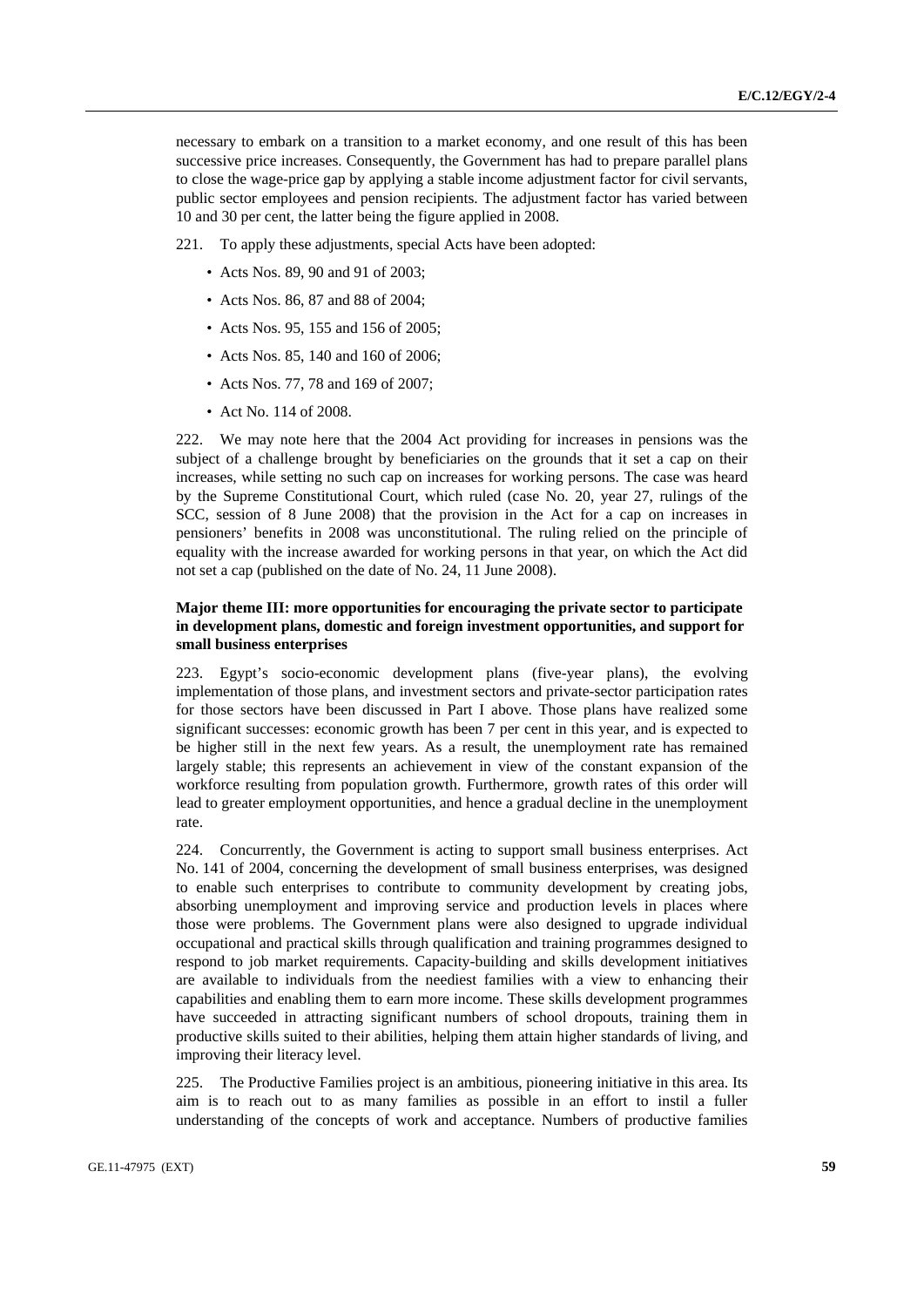have increased significantly over time: there are currently 1,876,529 projects working in all trades and serving the local environment. These projects are distributed as shown in the table below.

| Category                                               | No. of projects |
|--------------------------------------------------------|-----------------|
| Families funded from capital belonging to associations | 539 172         |
| Families funded by Social Fund loans                   | 66 900          |
| Families funded from other sources                     | 732 759         |
| Families participating in training programmes          | 459 638         |
| Families participating in marketing                    | 7 806           |
| Total                                                  | 1 876 529       |

226. Local community development associations are the mechanism by means of which plans and programmes for the economic, social and cultural advancement of local communities are implemented. The State provides technical and financial support for these associations, of which, as of 30 June 2005, there were 5,916 engaged in some 70 activities with a bearing on economic development. Between 1999 and 2005, a total of LE 20,595,427 was paid out to 807 associations to support projects, including loans for young people, women heads of families, and poor and low-income families (productive projects and skills development projects), aimed at creating jobs for persons in those groups.

227. A more detailed account of the efforts and accomplishments of the Social Fund for Development (SFD), which is a pioneering initiative in the area of human development in Egypt, will be found in Part III of this report.

# **Improved food production, preservation and distribution methods**

228. Egypt's efforts to raise agricultural and food productivity have necessitated continual improvement in production methods. They have also necessitated not only abundant production but also the development of new scientific methods of preserving and storing food products on a scientific basis in order to ensure their quality and continued suitability for human consumption. Accordingly, the governmental agencies operating in the areas of food production, storage and distribution are committed, as they are required to be by the law of the land, to the application of appropriate criteria and scientific principles.

229. Under the relevant statutory instruments, the adulteration of food products and the sale of food products that are not fit for human consumption or do not conform to the applicable standards for quality and wholesomeness are criminal offences. The Child Act contains provisions regulating food products intended for consumption by children, with a view to ensuring that they do not contain any harmful substances.

230. In this connection, Act No. 67 of 2006, the Consumer Protection Act, provides that consumers have certain rights, including the right to safety. Under the Act, civil society organizations have the right to lodge complaints and demand that the rights of victims are upheld, while persons contravening the provisions of the Act are held accountable. Act No. 3 of 2005, the Prevention of Monopoly and Monopolistic Practices Act, is designed to ensure that markets are not at risk of shortages and price manipulation and to support competition and transparency.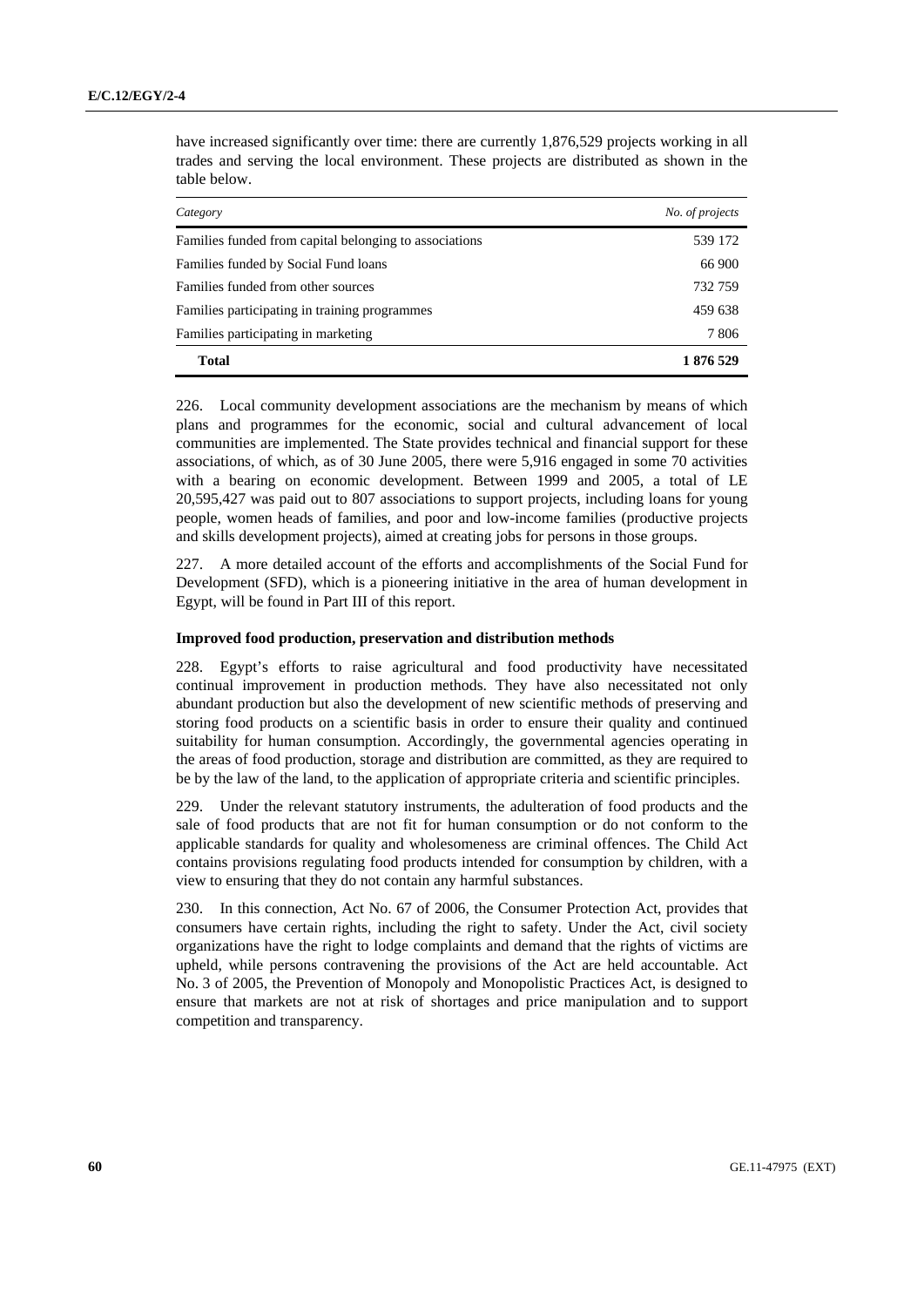# **Article 12 Right to health care**

231. For comment on this article, we refer the Committee to Egypt's previous report and the Annex containing its replies to the Committee's questions. Please see also Part I above on the constitutional amendments enacted in May 1980, May 2005 and March 2007. Additional material will be found in the paragraphs below.

# **Right to health care**

232. The right to health care for all citizens at all levels and in all social categories is based on the provisions of articles 16 and 17 of the Constitution of Egypt. In the framework of this right, guaranteed and protected as it is on a constitutional basis, various statutory instruments, both Acts and decrees, relating to health care coverage and insurance for all citizens have been enacted. The provisions of law include compulsory immunization against epidemic and endemic diseases and occupational disorders.

233. The health care delivery system in Egypt comprises a number of boards, agencies and other institutions that provide citizens with health care services. First and foremost among the components of the system is the Ministry of Health, with its impressive material and human resources. The Ministry delivers its services through a far-flung network of hospitals and primary care units and centres serving local communities in both rural and urban areas. It delivers public health care services and specialized services though large hospitals in the capital cities of the country's governorates and through small hospitals within consolidated centres containing a number of units specializing in primary care.

234. Health care services are also delivered by social insurance boards, treatment institutions, and some civil society organizations (such as community associations and institutions), to say nothing of an extensive network of private clinics and hospitals. The health care services delivered through social insurance boards cover workers, pensioners and widows, in addition to students, who were added to the list in 1993. These services are delivered in return for nominal contributions paid by the beneficiary, employers, or the boards themselves.

235. Treatment institutions are governmental institutions that include a large number of hospitals in the Governorate of Cairo and a number of other governorates in Lower Egypt. They serve all students or workers under contracts and individuals for a small fee, and accident victims free of charge. Services delivered by the free division to low-income persons are funded by the Ministry of Health.

236. Civil society organizations and private clinics and hospitals form an extensive network providing services to all at all levels in return for a graduated scale of fees that are lowest in the case of charitable associations and highest in the case of for-profit hospitals.

237. The State, as part of its obligation to provide all citizens with health care, will cover the cost of travel abroad for medical treatment in specific cases, where the necessary treatment is not available in Egypt. In other cases, the State will pay for treatment even within Egypt where the costs involved are exceptionally heavy.

238. The statistical indicators presented below show how health care delivery services have evolved over time.

• Spending on health care increased from LE 3,709,700,000 in 2000/01 to LE 6,211,500,000 in 2006/07 and to LE 13.5 billion by 2008/09. These figures do not include spending on military hospitals, police hospitals, private hospitals or company hospitals;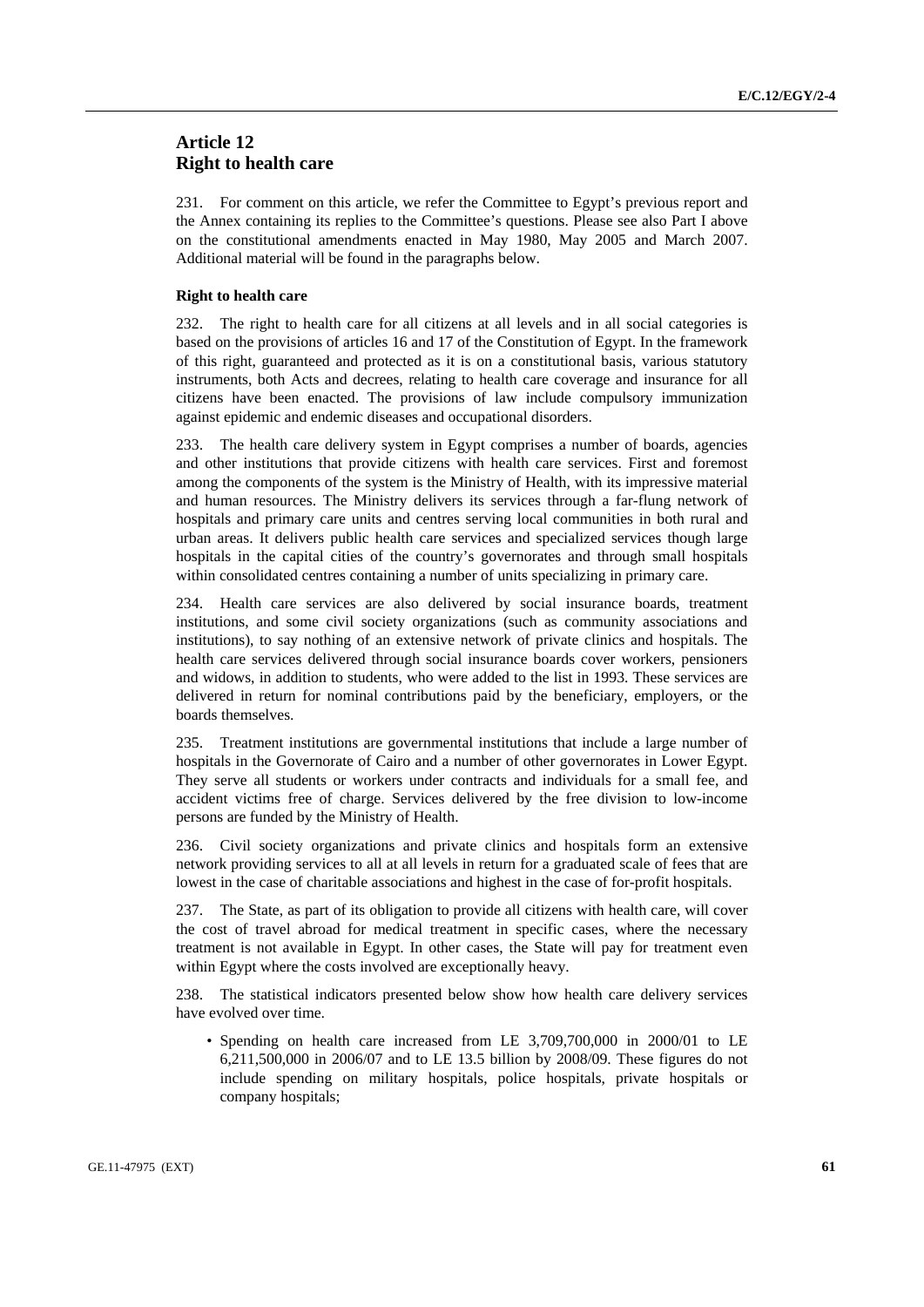- The health care sector accounted for close to LE 28 billion in spending under the sixth five-year plan, as noted in Part I above;
- The number of hospital beds (Government and private sector combined) increased from 135,666 in 2000 to 152,134 in 2006;
- The private sector delivered 17.2 per cent of all health care services in 2006, up from 15.5 per cent in 2000;
- The number of health care units with beds increased from 2,319 in 2000 (46.4 per cent of them private) to 2,683 in 2006 (49.5 per cent of them private);
- Cost per patient, for treatment within Egypt, was LE 1,775 in 2006, up from LE 790 in 2000;
- A total of 1,420,000 patients were treated in 2006, up from 491,000 in 2000;
- Spending for treatment outside Egypt was LE 21,3 million in 2006, down from LE 33 million in 2000;
- A total of 214 patients were sent abroad for treatment in 2006, compared to 461 in 2000. This decrease shows that modern, state-of-the-art care is now more readily available in Egypt than was formerly the case.

# **Practical results of implementing the right of all citizens to health care**

239. Implementation of the right to health care is one of the Millennium Development Goals, one that the Government has pursued through a package of plans, policies and programmes designed to improve health care, scoring some noteworthy successes. The Government's efforts in this connection will be discussed in the framework of the four main themes summarized below.

# **Reducing newborn and infant mortality rates and promoting child health development**

240. The Government has endeavoured to achieve this goal, working in cooperation with relevant domestic and international organizations and civil society to develop plans aimed at the effective implementation of a number of basic programmes, which are outlined in the following pages.

### **Newborn care programme**

241. This is a major lifesaving programme for children. Its aim is to reduce foetal death rates during the final months of pregnancy, perinatal mortality, and mortality rates among children in neonatal care units. A number of centralized neonatal care units have been opened in hospitals. In 1995 there were 84 hospitals with these units; by 2005, the total had grown to 242.

242. In addition, 120 ambulances have been equipped with portable incubators to provide infants with first aid and transport them to the nearest hospital. A daily report on empty incubators in hospitals is available through the centralized emergency room.

### **Early thyroid hormone deficiency detection programme**

243. The aim of this programme is to detect this type of hormone deficiency in newborns and treat cases immediately to prevent the mental and physical disabilities that might otherwise result. Another aim is to acquire information about the incidence of certain disorders causing mental disabilities. The programme is operational is 22 governorates, and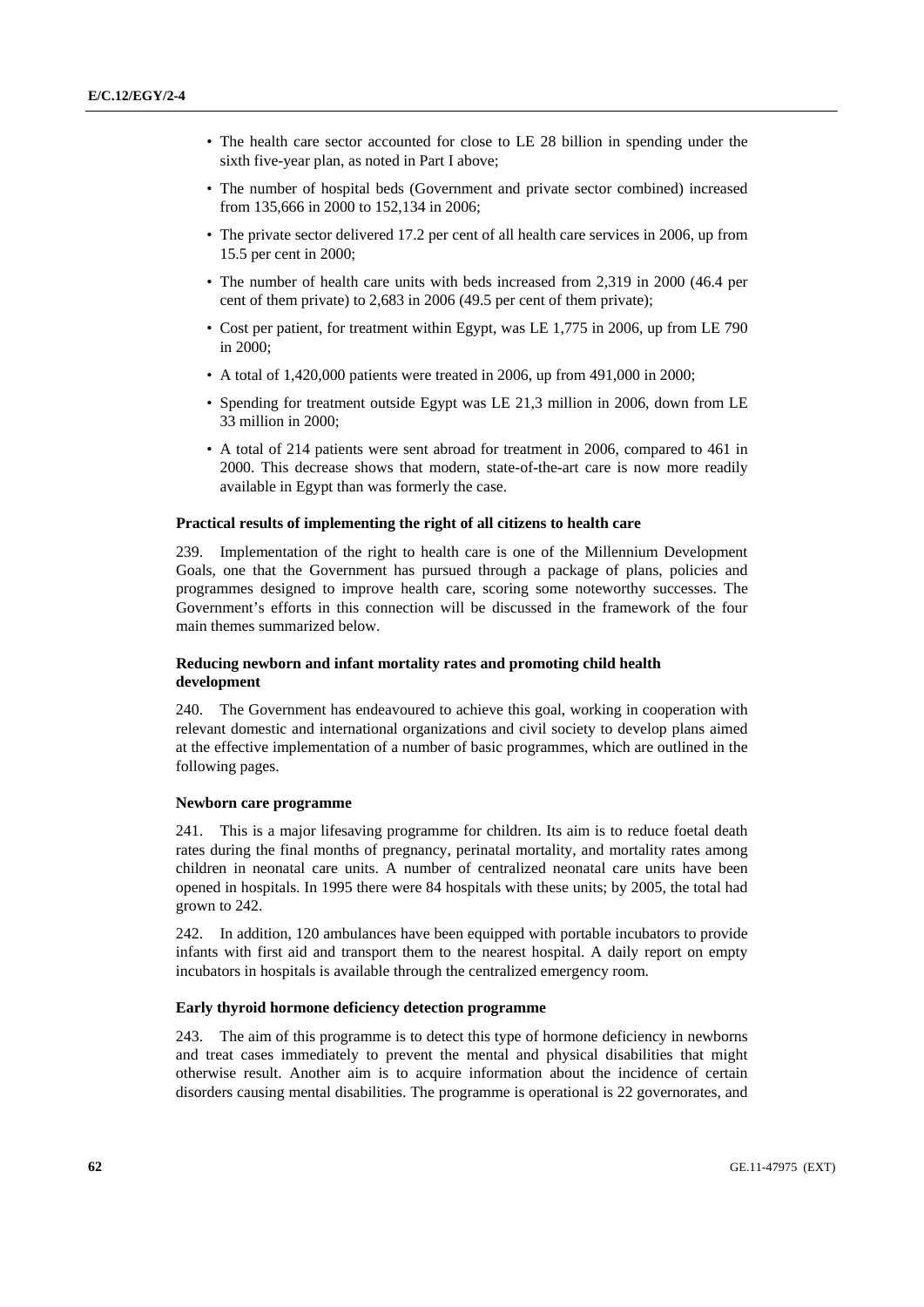1,500,000 newborns benefited from the service in 2005. In addition, the social insurance system runs 10 treatment centres.

244. Furthermore, nine genetic counselling clinics have been opened in a number of governorates, and more are being added gradually. The purpose of these clinics is to eliminate inherited disorders that can cause disabilities.

# **Sick children's integrated care programme**

245. Integrated care for sick children is a strategy designed to provide children under five years of age with preventive and therapeutic care under a detailed protocol targeting the main diseases causing mortality among children in that age group. Field implementation of this programme began in September 1997, and the strategy is being progressively broadened to cover all governorates. The purpose of the programme is to integrate the various services available for sick children. The Ministry regards it as an emblematic illustration of exemplary, high-quality service delivery.

### **Extended immunization programme**

246. The object of this programme is compulsory immunization of children, free of charge, against serious, life-threatening childhood diseases: tuberculosis, diphtheria, polio, neonatal tetanus, whooping cough, measles, hepatitis, mumps and rubella. Thanks to the Government's efforts, some of these diseases have been eradicated. The World Health Organization recently announced that since Egypt had not had a case of polio since 2003, the disease had been eradicated there.

### **Breastfeeding support and encouragement programme**

247. The object of this programme is to improve the health of mothers and infants by offering support and encouragement for optimal infant feeding practices. Another object of the programme is to increase the incidence of natural breastfeeding during the first six months of life, and to encourage natural breastfeeding during the first hour after birth. To this end, the Mother-Friendly Hospitals Initiative has been introduced, and the Government has issued a national proclamation against the use of synthetic milk and in favour of natural breastfeeding.

## **Infant nutritional status support programme**

248. The object of this programme is to provide micronutrients by providing vitamin A capsules free of charge at the ages of 9 months and 18 months (6 million capsules per year). In addition, since 1996 table salt has been fortified by the addition of iodine, a lack of which causes mental retardation in infants and goitre in adults. Another measure is that all intermediate- and secondary-level pupils in the schools of Upper Egypt receive, free of charge, iron tablets with folic acid to prevent anaemia; this measure is implemented in cooperation with the insurance board (1,800,000 tablets per year). In 2005, over 95 per cent of all children received the vitamin A supplements.

### **Growth and development monitoring programme**

249. The object of this programme is early detection and treatment of malnutrition, early detection and elimination of disability, and prevention and control of infectious diseases.

### **Diarrhoea and dehydration control programme**

250. This pioneering programme is a health education project. Each year, over one million children with diarrhoea are treated. In Egypt, diarrhoea and dehydration have receded as a cause of mortality among children under 5 years of age, thanks to this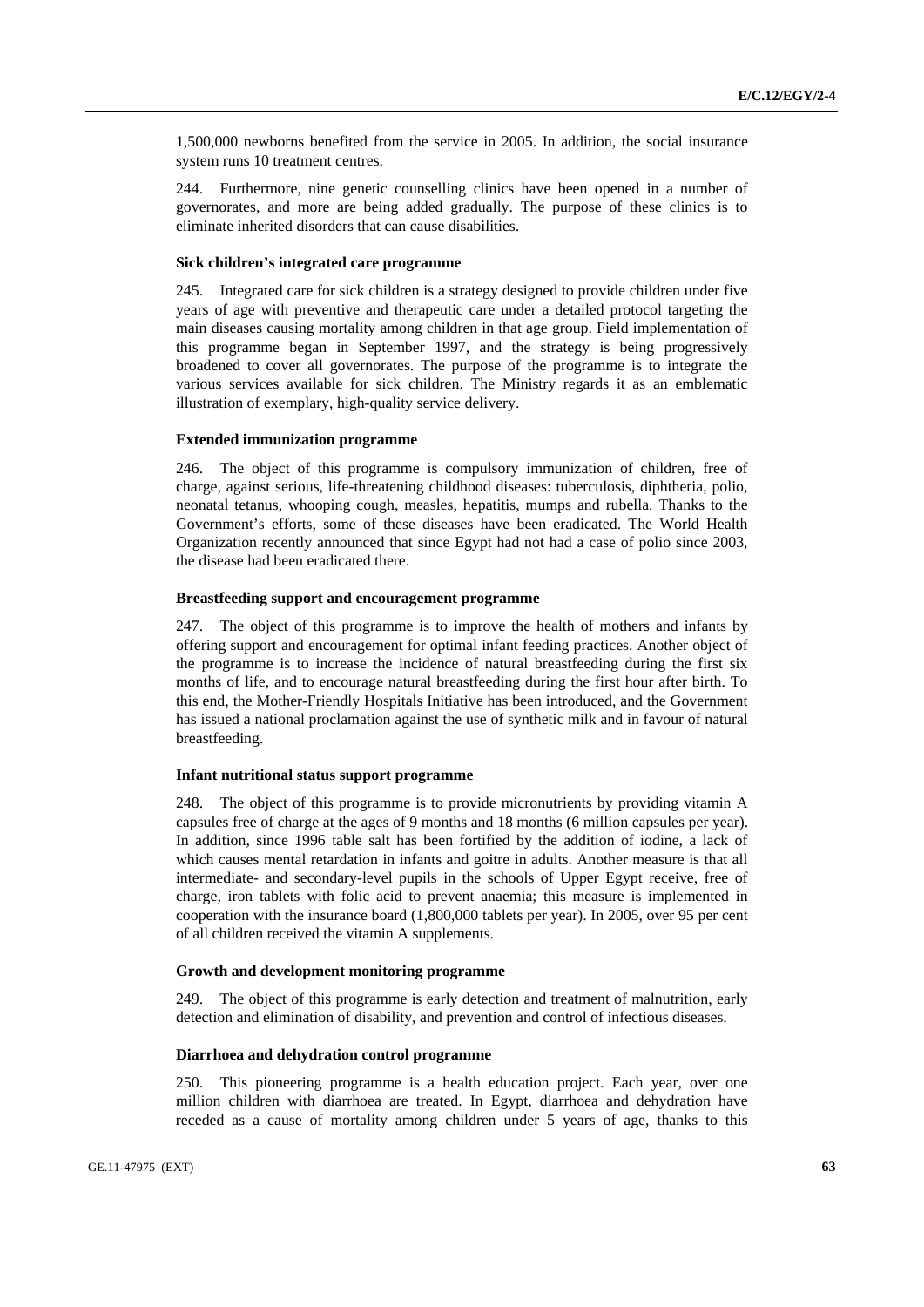programme. The object of the programme is to reduce under-5 mortality rates and eliminate the overuse of antibiotics and diarrhoea medications.

# **Acute respiratory disease control programme for children under 5 years of age**

251. This programme has been in effect since 1989. Its object is early detection and treatment of bronchitis, which is the leading cause of mortality among children in the under-5 age group. Another aim of the programme is to avoid the complications that may result from acute respiratory tract infections and to eliminate the overuse of antibiotics.

252. Thanks to the Government's unremitting efforts to implement programmes designed to upgrade and enhance health care services for children, its national plans in that area resulted in steadily improving health status indicators during the period 2000-2005. Those indicators are summarized in the table below.

| Item                                                                   | 2000            | 2005              |
|------------------------------------------------------------------------|-----------------|-------------------|
| Child mortality rate                                                   | 84              | 62.7              |
| Average number of prenatal consultations                               | 3 clinic visits | 3.7 clinic visits |
| Mortality rate at centres for children detected<br>under the programme | 8.8%            | 5.3%              |
| Number of centralized neonatal care units                              | 170             | 242               |
| Infant mortality rate                                                  | 33.8 per 1000   | 25.5 per 1000     |
| Under-5 mortality rate                                                 | 33.8 per 1000   | 26.2 per 1000     |
| Mortality rate among preschool-age children                            | 19%             | 11%               |
| Compulsory child immunization coverage                                 | 96%             | Over 98%          |
| Incidence of low birth weight infants                                  | 12%             | Under 10%         |

# **Improvement in various environmental and industrial aspects**

### **Environmental aspects**

253. An Environmental Health Directorate has been created within the organizational structure of the Ministry of Health and Population, with branch offices in all governorates. The mission of the Directorate is to observe and monitor the environment to make sure it is free of pollutants, to intervene on behalf of environmental remediation, and to address changes in natural characteristics:

- Physical characteristics such as temperature, humidity, insolation, soils, and electromagnetic radiation;
- Chemical characteristics such as concentrations of carbon dioxide, carbon monoxide, sulphur dioxide and other gases, and the presence of lead and other metals;
- Microbiological characteristics, i.e. the presence of bacteria, fungi and viruses.

254. Environmental monitoring centres have been established in all governorates for the purpose of continuous observation of the environmental milieu (water, air and soil) to identify any changes that may be occurring and trends in the incidence of pollution.

255. Various actions have been taken in the context of environmental remediation programmes. Some of these are summarized below.

• Devices that use ionizing radiation (alpha and beta) and non-ionizing radiation (gamma and Roentgen) for therapeutic purposes or as a means of sterilization are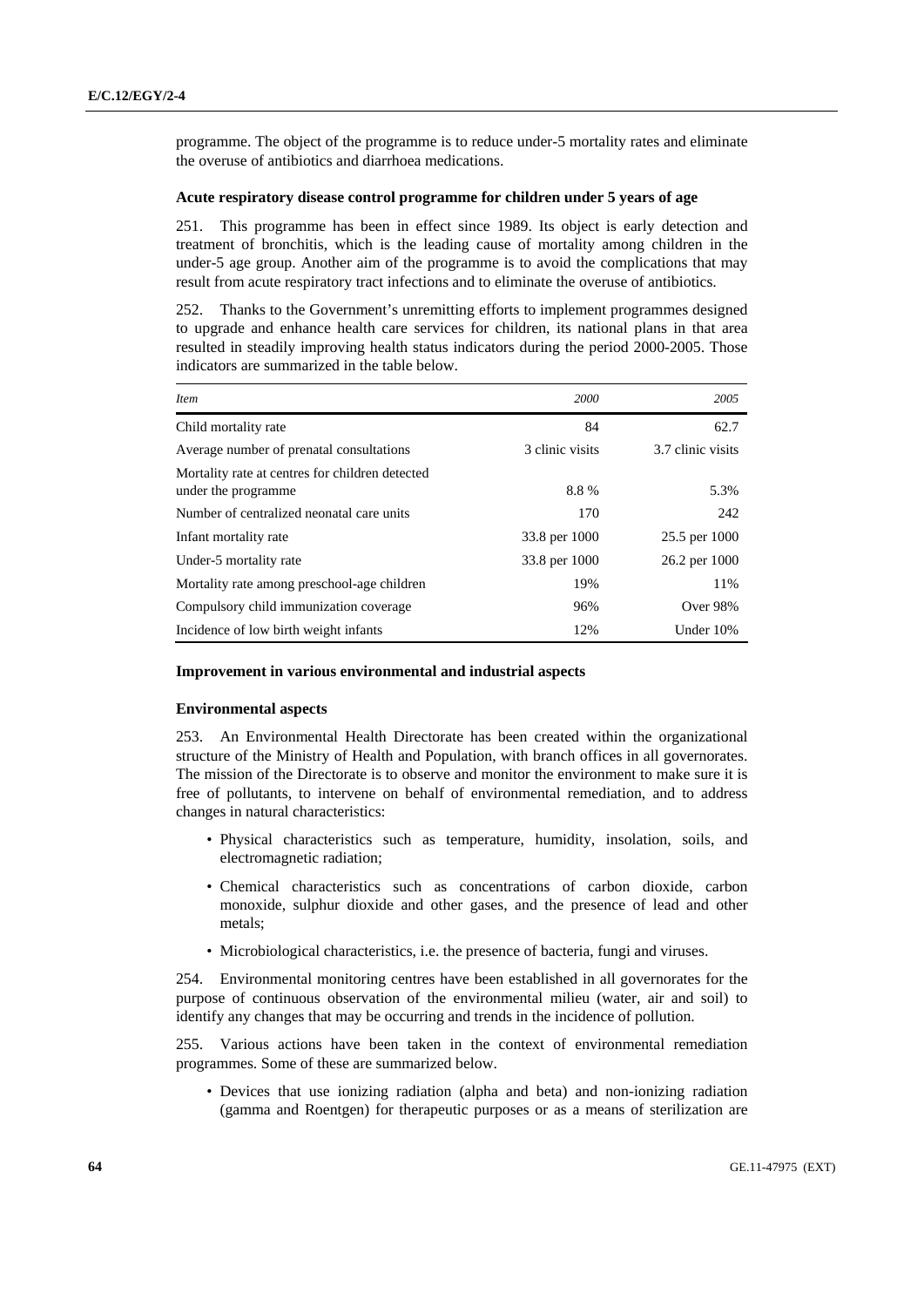shielded with lead to protect individuals from the hazards of exposure, and the devices in question are inspected periodically to make sure that the shielding is effective. The quantity of radiation to which personnel are exposed during their working hours is tracked, and when the level becomes excessive they are transferred to other tasks until the radiation has fallen off to an acceptable level;

- The nitrate ion level in the air is measured. In the human body, nitrate ions are converted to nitrite ions, and these combine with the haemoglobin in the blood to cause anaemia;
- Drinking water is sampled periodically to make sure that it conforms to the prescribed standards;
- Water wells, both surface and deep, are tested periodically to make sure the water is wholesome;
- Pools and marshes are sprayed to eliminate mosquitoes, which carry diseases;
- Water cisterns on house roofs are inspected to make sure the water is not contaminated;
- Waste materials and trash are buried in sanitary landfill sites or converted to organic compost, while hospital waste is burned in special incinerators. As part of their licensing procedure, clinics and hospitals are required to agree to have their hazardous medical waste incinerated;
- New buildings must conform to health-related conditions, such as a requirement that one sixth of the building space must consist of openings for ventilation and that clean drinking water and sewage disposal facilities are provided;
- Swimming pools must include a foot bath containing disinfectants in which all bathers immerse their feet before entering the pool as a precaution against the possible spread of infection. Chlorine concentration is measured every two hours;
- Club members are inspected periodically to ensure that they are not suffering from any diseases that could be transmitted via swimming pool water. Persons suffering from skin disorders are not permitted to enter the pool.

#### **Industrial aspects**

256. The term "occupational disease" means a disease that occurs because of exposure to a variety of environmental hazards that have a harmful impact on the health of workers in a particular occupation. The function of the Occupational Health Directorate is to upgrade the work environment and ensure that it is safe for workers. In that connection, the Directorate provides both medical and therapeutic services.

- Medical services include an initial examination of every worker, periodic examinations to detect any disease at an early stage, a medical examination at the end of his service, and a medical examination after his return from leave;
- Therapeutic services include treatment of infectious occupational diseases of workers and their families, first aid in the workplace, and action to heighten workers' awareness of occupational hazards and the importance of a healthy work environment. A medical file on every worker is kept, containing the results of the initial and periodic examinations.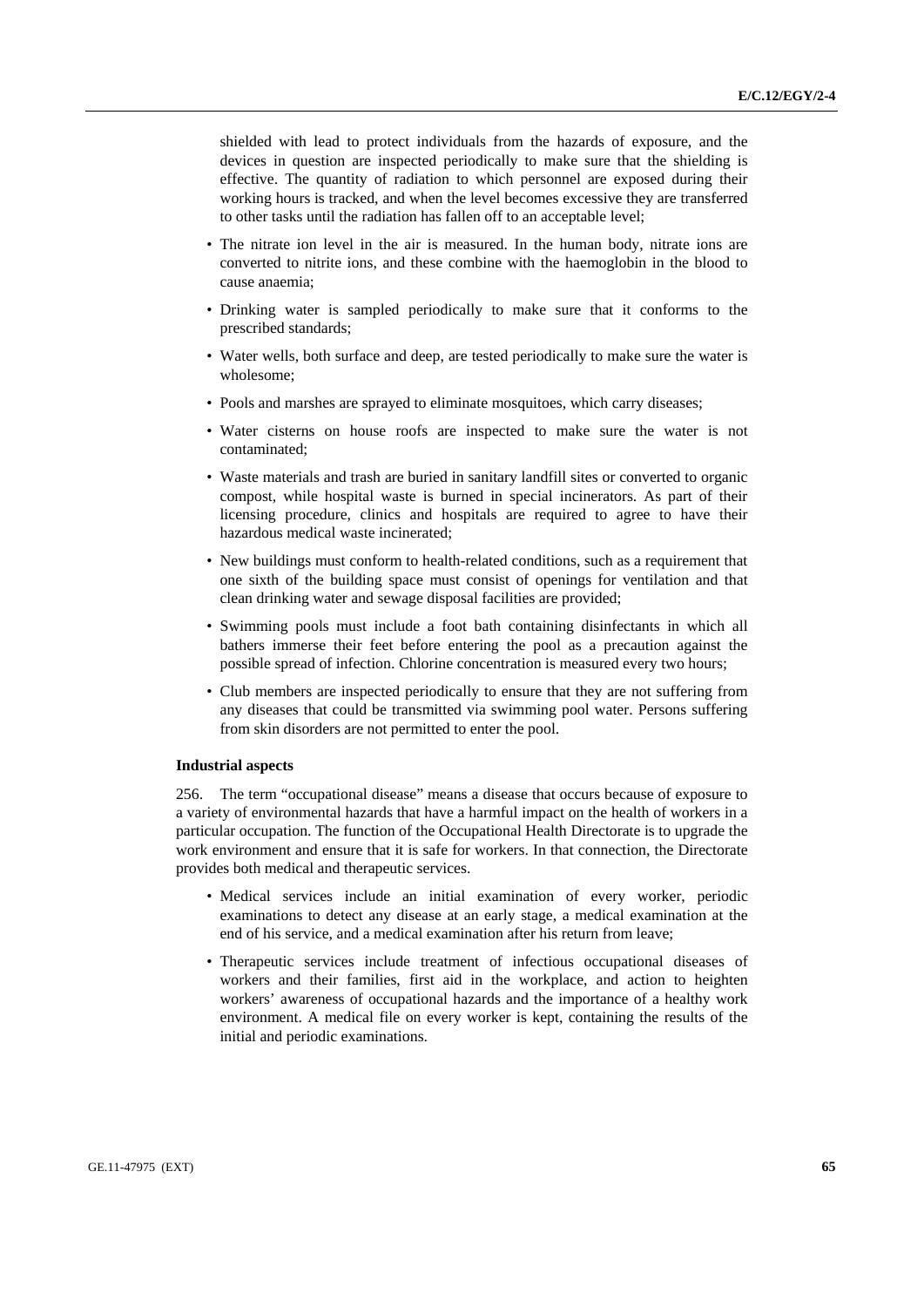### **Prevention of infectious, contagious and occupational diseases**

#### *Endemic diseases*

257. Endemic diseases are one of the main objects of health care plans in Egypt. Under those plans, a comprehensive network of endemic disease treatment units has been created. There has been a multidimensional effort in this area, of which perhaps the most important aspect has been the use of national monitoring networks to track the status of the air and the water of the Nile and inspect locally produced and imported food items. In addition, nationwide preventive immunization campaigns have been organized, over and above the compulsory immunization programme referred to above. These efforts have yielded significant results, which are summarized below.

- Incidence of acute flaccid paralysis reduced to 0.8 per cent per 100,000 children under 15 years of age;
- Incidence of neonatal tetanus reduced to 0.8 per cent per 1,000 births;
- Incidence of diphtheria reduced to 0.5 per cent per 1,000 population;
- Incidence of measles reduced to 4.9 per cent per 100,000 children under 15 years of age;

258. Prevention includes quarantine measures designed to prevent the spread of epidemics and diseases in general, including HIV/AIDS, and monitoring of the health of all persons travelling abroad and returning from foreign countries, depending on the intended destination or place of origin.

# *Occupational diseases*

259. The prevention of occupational diseases is addressed in the Labour Code (Act No. 12 of 2003), which contains the full range of conditions applicable to safety, health and a secure environment in the workplace, in accordance with prescribed standards. The provisions of the Code are consistent with those of the ILO convention on occupational safety and health, to which Egypt is a party, and all workplaces, including those of governmental departments and agencies, are required to comply with them. Moreover, under the Code, all establishments are subject to periodic inspections to make sure that the requisite conditions are being observed, and training courses are organized by the competent authorities to enhance worker performance in the field of occupational health and safety. Failure to observe the prescribed conditions entails criminal liability.

260. The labour services sections of Egyptian health insurance systems are responsible for treating occupational diseases. In addition, workers suffering from chronic disorders are entitled to exceptional benefits, including special leave with full pay until such time as the disorder is cured or has become stable (Act No. 112 of 1963 and Minister of Health Order No. 259 of 1995, containing a list of chronic disorders that give rise to entitlement to special leave with full pay).

261. In addition, the National Centre for Industrial Safety Studies investigates and analyses serious accidents with a view to future prevention, conducts applied engineering and physical research in that field, and organizes training courses designed to heighten workers' awareness of prevention in the workplace environment. The Centre has special laboratories in which samples are analysed and the necessary investigations conducted.

### *Contagious and infectious diseases*

262. The Government's plans for the control of contagious and infectious diseases feature observation and quarantine, besides the compulsory immunization of children.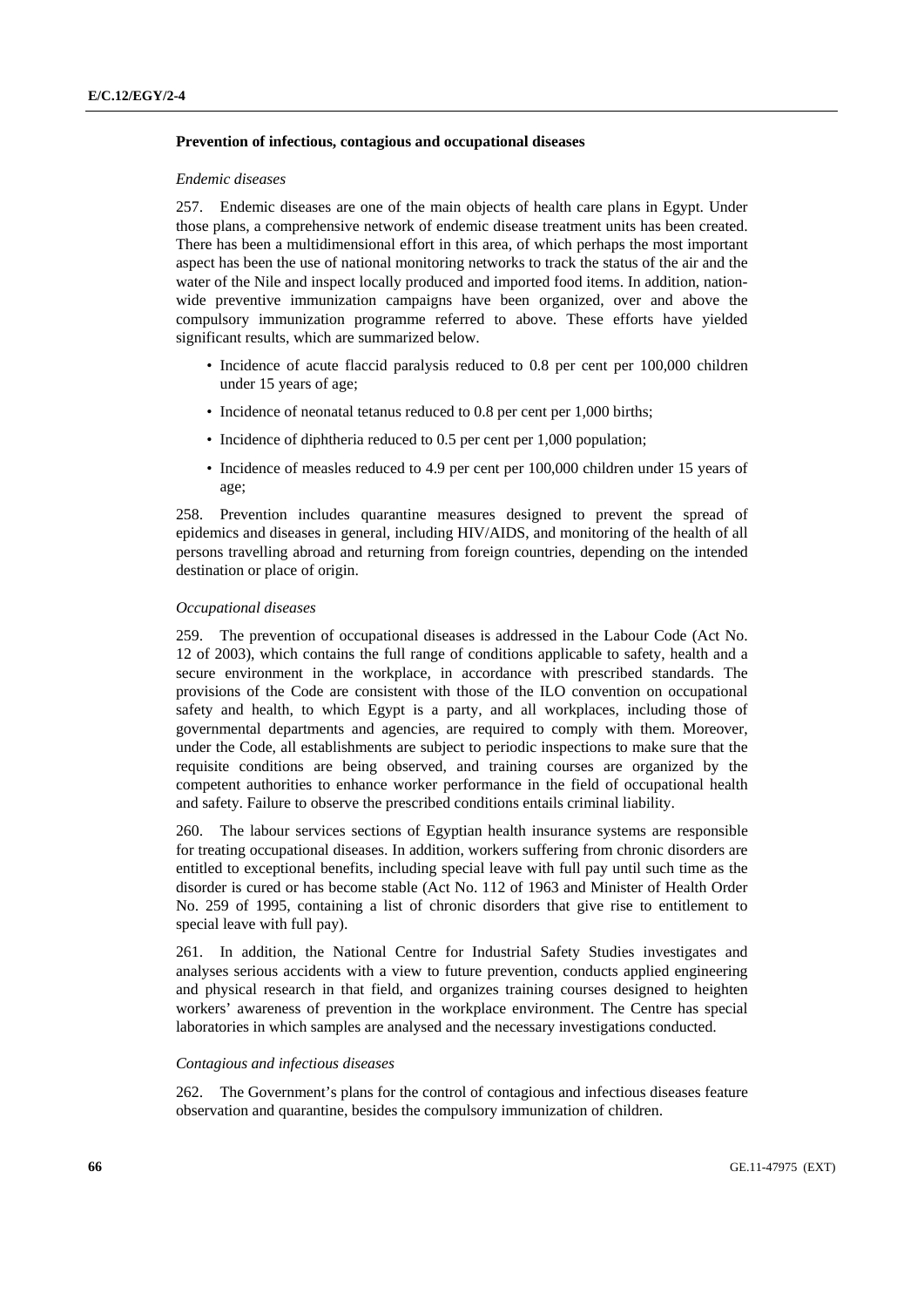### **Quarantine**

263. This measure is applied at Egypt's sea, air and land borders. Its purpose is to prevent the entry of epidemics by isolating persons arriving from abroad in cases where the presence of an infectious disease is suspected. It also entails the non-admittance and destruction of goods and merchandise originating from foreign countries in such cases. Cargo vessels are not allowed to transit Egypt unless they are certified as being free of rodents and mosquitoes. In addition, persons returning from disease-stricken countries or pilgrims returning from Mecca are given preventive doses of antibiotics.

# **Immunization**

264. Children are required to be immunized, free of charge, against potentially deadly childhood diseases, and a parent or guardian who neglects to have his children immunized incurs criminal liability under the Child Act. The immunization programme has been strikingly successful, with some diseases eradicated altogether and the incidence of others reduced.

| Disease          | 2000    | 2005 |
|------------------|---------|------|
| Polio            | 4       | 0    |
| Neonatal tetanus | 321     | 58   |
| Measles          | 4 5 9 7 | 77   |
| Whooping cough   | 3       | 0    |

265. In addition, pregnant women are routinely vaccinated for neonatal tetanus, and persons planning to travel to disease-stricken countries are vaccinated against yellow fever, malaria and cholera, while pilgrims bound for Mecca are vaccinated against cholera, meningitis and influenza.

### **Infectious disease monitoring system**

266. Cases of infectious disease are reported when they appear, thanks to the system of health offices, which provide a rapid response to prevent the spread of infection. Diseases that must be reported immediately, on the same day, are cholera, plague, typhoid fever, anthrax, relapsing fever, yellow fever, cerebrospinal meningitis, diphtheria and psittacosis.

#### **Insurance coverage of medical services and medical care in cases of disease**

267. Consistent with the State's commitment to provide all citizens with health care, which is their constitutional right, treatment of disease is included in governmental plans in this area, which feature three main guiding principles:

- A domestic pharmaceutical industry and products that are available to citizens at reasonable prices, together with an open-door policy for imported pharmaceuticals that are not yet manufactured in Egypt;
- Treatment and medication costs are borne by the health insurance system, which covers family members and parents;
- The cost of treatment is borne by the State, regardless of whether the patient is treated within the country, at a public hospital, or abroad where necessary.

268. A key component of health care services in Egypt is the family medicine strategy, which is one of the objectives of the State's health care reform programme. That strategy is based on the family physician as the provider of basic health care services to individuals.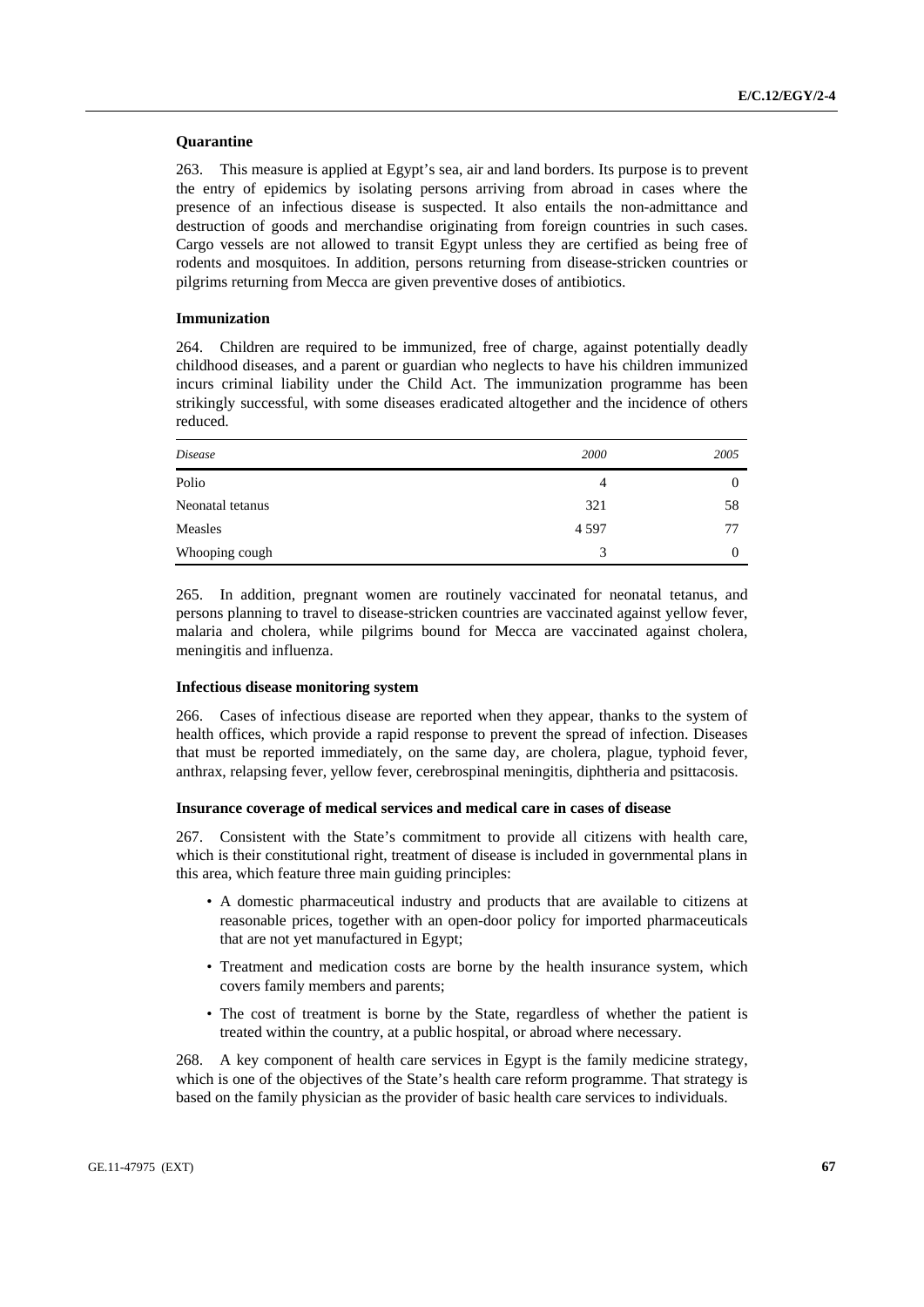269. The strategy has now been applied in 1,200 units to which individuals and families are assigned. Their homes are numbered, family dossiers are established for all of them, and they undergo comprehensive examinations. The programme is currently being expanded to cover all the governorates of the country.

## **Health insurance**

270. The health insurance system, which has been referred to earlier in this report, is an important part of the health care system. Under the sixth five-year plan (2006/07-2011/12), the health insurance plan is to be expanded gradually to cover new population groups and ultimately, by the end of the plan, to provide comprehensive coverage pursuant to a prospective Unified Health Insurance Act. At present, the system includes health insurance for workers in the State, in accordance with Act No. 32 of 1975, and health insurance for school children, in accordance with Act No. 99 of 1992. This insurance coverage provides full medical care in return for a nominal fee paid by workers and students. At the present time, the system covers 56 per cent of the population, including 17.5 million male and female students and 7.5 million Government workers, besides widows, pensioners and infants. Under the Act that is currently being drafted, all citizens will enjoy health insurance coverage.

271. In 2005, the health insurance budget amounted to approximately LE 2.2 billion. Of this total, LE 5 million went for transplant operations, LE 22 million for 112,000 heart catheterizations and heart surgery, LE 5 million for tumours, and approximately LE 600 million for therapy and medications.

| Year | Workforce | Pensioners<br>and widows | School<br>children | <i>Infants</i> | Total   |
|------|-----------|--------------------------|--------------------|----------------|---------|
| 2000 | 6 3 0 6   | 1 259                    | 16 345             | 2924           | 26 8 34 |
| 2004 | 7 2 3 5   | 875                      | 16975              | 9 3 3 6        | 35 4 21 |

 **Change over time in numbers of health insurance beneficiaries, 2000-2004 (thousands)** 

## **Change over time in numbers of hospital beds available under health insurance, 2000- 2004**

| Year                  | 2000    | 2003    | 2004  |
|-----------------------|---------|---------|-------|
| No. of hospitals      | 37      | 41      |       |
| Hospital bed capacity | 7 7 8 9 | 9 0 0 3 | 9 701 |

272. The national project for the construction, fitting-out and renovation of 2,500 basic care units throughout Egypt is due to be completed by June 2010. As of June 2009, 1,318 health care units had been built in 24 governorates, in addition to 48 Government-run hospitals (out of a total of 390 hospitals in the country) providing citizens with free services. Moreover, medical caravans have continued to be sent to remote areas, where they provide diagnostic and therapeutic services free of charge and also dispense medications. Between June 2006 and June 2009, a total of 3,467 of these caravans were sent out, providing services for approximately 10 million people.

273. The State took intensive measures in response to outbreaks of bird flu (H5N1) and H1N1 flu. All sufferers were treated free of charge at Government hospitals, and the appropriate vaccines were provided.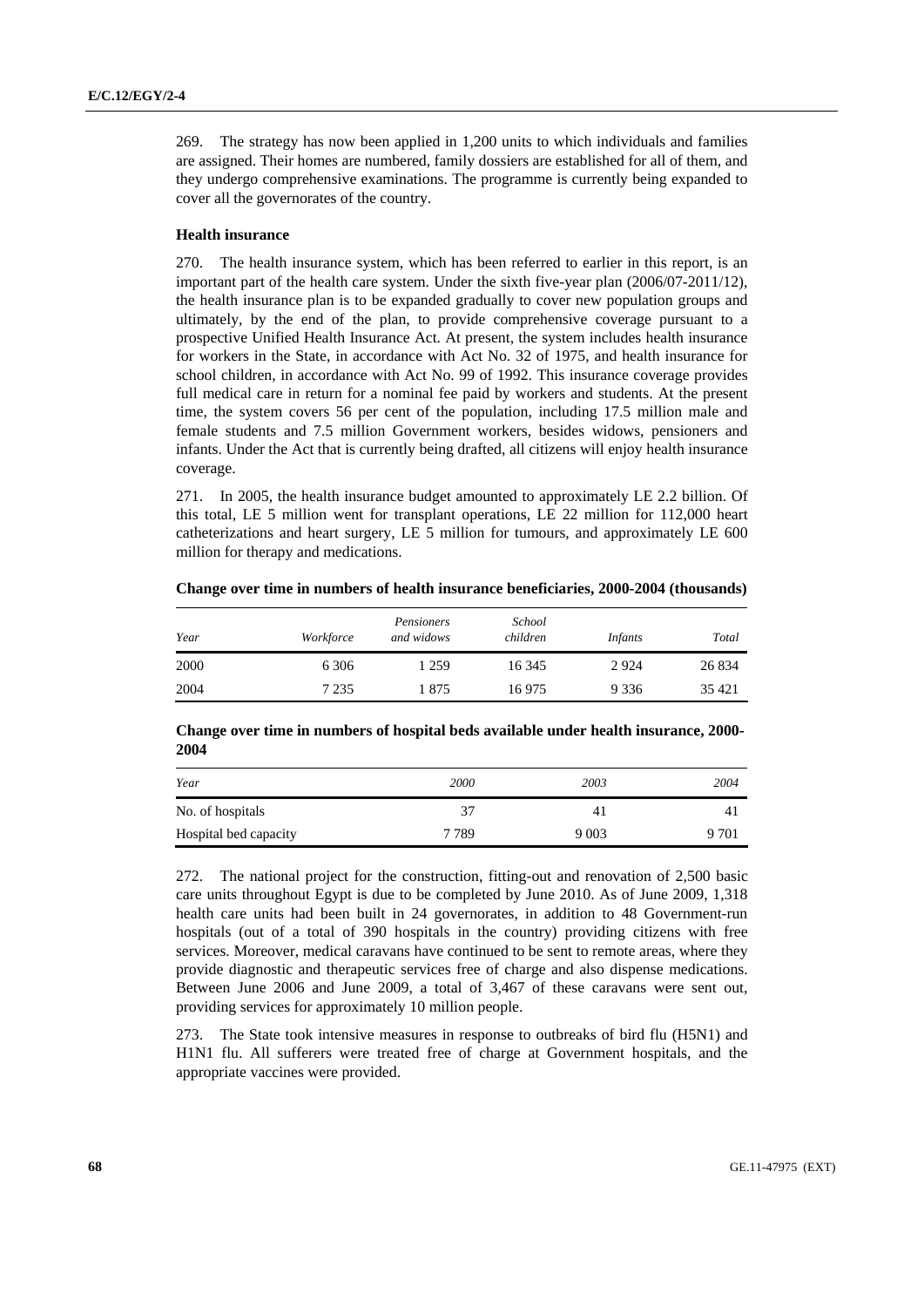### **Pharmaceuticals**

274. In order to ensure that pharmaceuticals are available to citizens at affordable prices, Egypt has refused to respond to pressure from certain developed States, which attempted to impose standards for the protection of intellectual property that exceeded those to which Egypt was committed in the framework of the TRIPS Agreement. Under Act No. 82 of 2002, compulsory licensing (subject to the prior payment of monetary rights, as defined in the Act, to the patent owner) is permitted in all cases where supplies of pharmaceuticals with patent protection are inadequate to meet the country's needs, or where quality is unsatisfactory, prices are excessively high, or where the proprietary product is for use only with critical cases, chronic disease, incurable disease or endemic disease, or where the products in question are used for prophylactic purposes. Egypt's national AIDS control programme will be discussed in Part III below.

# **Article 13 Right to education**

275. For comment on this article, we refer the Committee to Egypt's previous report and the Annex containing its replies to the Committee's questions. Additional material will be found in the paragraphs below.

276. For our response to paragraph 1 of this article, we refer the Committee to the detailed discussion on information about human rights principles and the diffusion, awareness and teaching of those principles in Part I (E) above, which outlines Egypt's efforts to propagate a culture of human rights. In the first place, international human rights concepts and standards have been incorporated into the education system at the basic and intermediate levels and into university programmes with a view to reinforcing respect for human rights and fundamental freedoms, and in the second place, there has been a sustained effort to disseminate that culture among all individuals and thereby enhance their effective participation in the management of the affairs of society. At the same time, this has served to strengthen the values of understanding, tolerance and friendship among individuals and groups and to eliminate fanaticism, racism, hatred and discrimination.

## **The right to education in practice**

277. Efforts to reform the education system in Egypt have proceeded uninterruptedly with a view to ensuring that all are able to enjoy the right to education, which is enshrined in the Constitution. To that end, the State has striven consistently to expand coverage so that education is available to all children who have reached primary-school age, to cope with the issue of population growth, and to develop curricula that keep pace with advances in scientific knowledge and are responsive to job market demand.

278. Accordingly, a number of plans and programmes have been implemented during the period covered in this report. Egypt's achievements in this connection are summarized below.

# **General education**

279. Policies and plans and their implementing programmes in the domain of general education are aimed at ongoing reform in the system with a view to ensuring full enjoyment of the right to education in accordance with international standards and overcoming national obstacles and difficulties. In the light of Egypt's efforts to achieve the Millennium Development Goals with a bearing on education and gender, particular emphasis has been placed on the aspects outlined in the following paragraphs.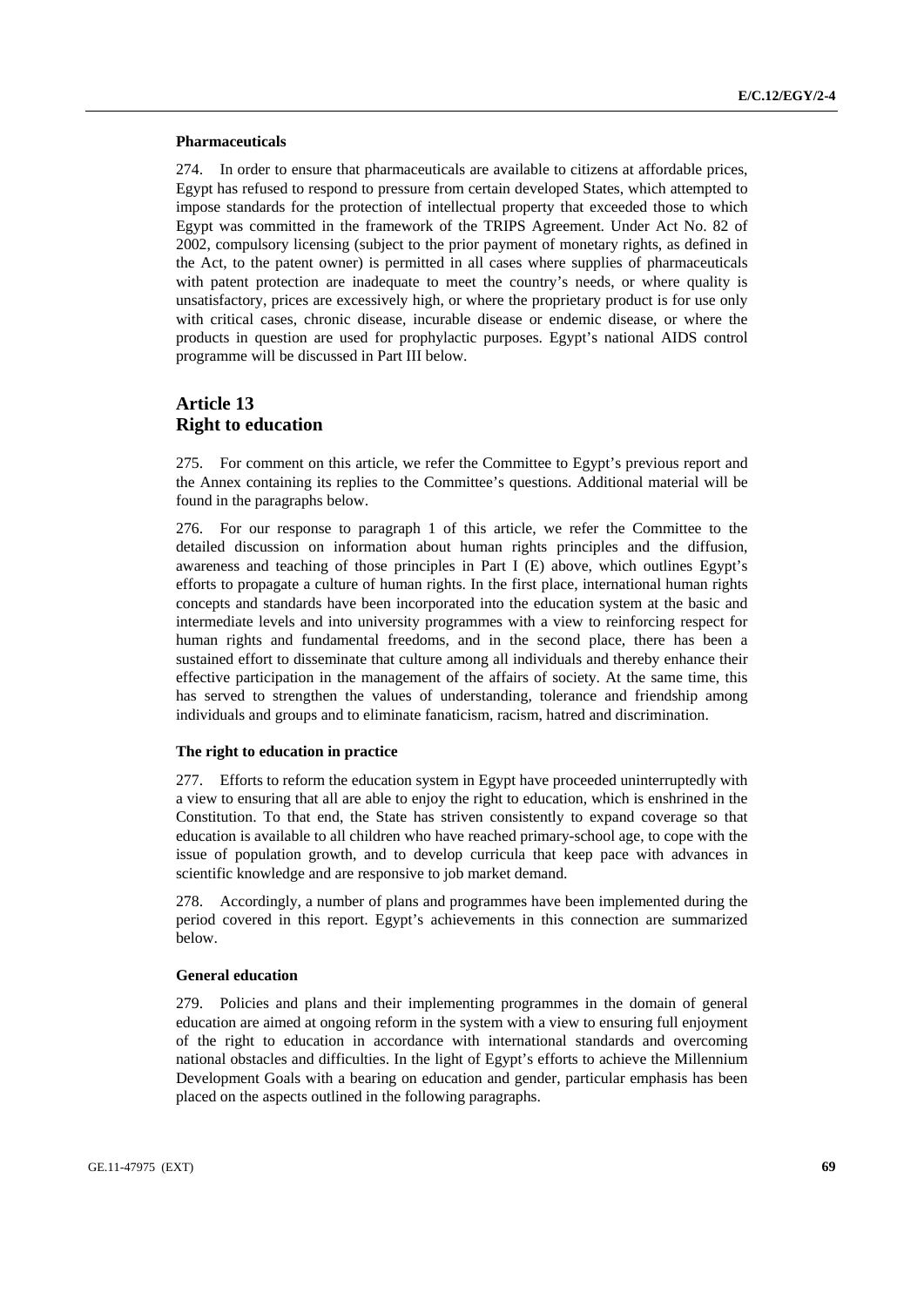- Quantitative and qualitative upgrading of school physical plant;
- Enhancement of the skills and performance of teachers and other personnel working within the educational process at all levels, and development of management systems within schools and education directorates;
- A return to the full school day system, and a longer school year, in accordance with international standards;
- Application of a system of instruction designed to provide personal and social counselling and guidance;
- Attention to the element of quality in the educational process, inasmuch as it is the key to all reform and development efforts;
- Continued expansion of the school building programme, including one-room schools, community schools and small schools, in order to bring educational services closer to the people, eliminate the dropout phenomenon and encourage the education of girls;
- Accommodation of all pupils in order to provide equal educational opportunities for all and upgrade capacity rates in primary education;
- Elimination of the gender gap through increased attention to the education of girls and providing educational opportunities in underprivileged areas that are lacking in educational services, working in partnership with local communities and international organizations;
- Elimination of the gap between rural and urban areas by building more schools in rural areas;
- Development of programmes for pupils with special needs by upgrading existing schools, instituting a peer mentoring system at fifty regular schools, and building thirty classrooms for students with special needs at special education schools;
- Attention to gifted children: action to prepare special tests designed to identify them, design a monitoring system to track children in kindergarten and during the first three grades of primary school for the purpose of detecting talents, provide significant incentives for teachers who identify particularly gifted children and give them appropriate attention, particularly as regards distinction in mathematics, and establish a forum where gifted children can meet with a view to benefiting from each others' opinions and forging links among them;
- Expansion of the use of technology and electronic learning: the electronic teaching system represents a great qualitative shift, thanks to the way it provides access to outstanding educational Internet sites, thereby contributing to the task of training leaders, in accordance with global educational management standards, and the task of training teachers and enabling them to acquire basic skills and professional skills, thus enhancing their performance in the classroom. Electronic learning also provides training is the use of advanced technology and its various applications. The "personal computer for every teacher" project will be useful in this connection.
- Development of assessment systems: introduction of in-school assessment and training units, which are recently developed, state-of-the-art training formulas, and training through the national distance training network. Delegations of teachers will continue to be sent abroad with a view to enabling them to familiarize themselves with the experience of advanced States in the field of education; 10,084 teachers have participated in such delegations to date.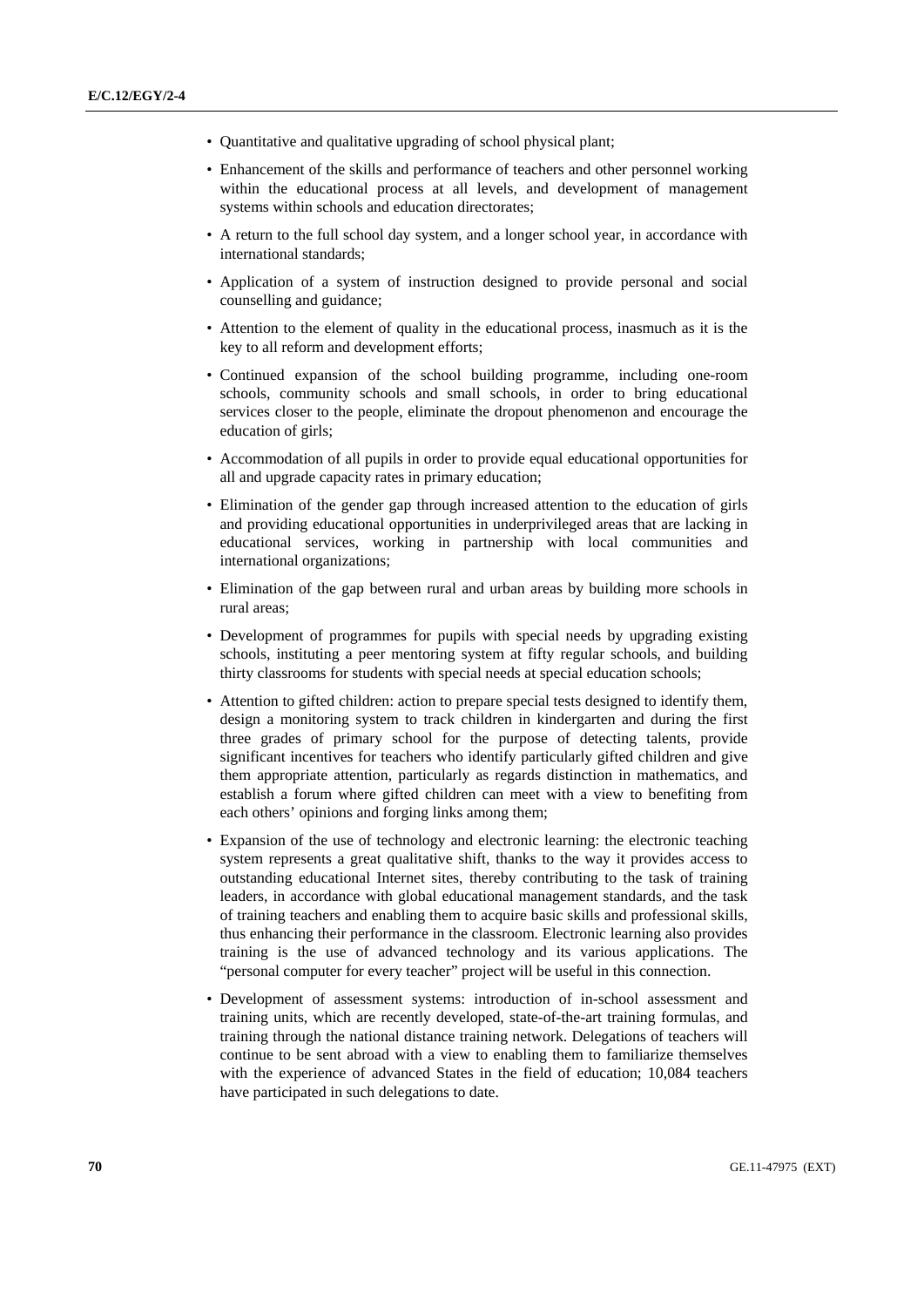280. Observation has revealed that the education system is unsatisfactory in some respects. Theory rather than practice tends to predominate. Competence levels among personnel in charge of monitoring and assessment are low. There is no integrated assessment system based on clearly defined criteria for the evaluation of teaching outcomes. Learner assessment methods and tools are inadequate, the institutional working environment is unsatisfactory, and administrative performance at the school level is weak. Furthermore, there is little community involvement in the sphere of education. A variety of measures have been adopted in an effort to address these deficiencies at the various levels of the school system.

281. At the basic education level, a comprehensive assessment system has been adopted for all classes, while modern teaching methods ("active teaching") are now in use. The various curricula, including the textbooks used, have been overhauled in an effort to help pupils acquire the necessary skills and awareness to enable them to adapt to an age of change and deal with its problems. Training courses are organized for teaching and guidance personnel, covering all cultural and professional aspects in various fields of specialization. In addition, the principle of decentralization, comprehensive quality standards and future-oriented planning have been introduced.

282. The right to education is supported by the audio-visual media, which broadcast educational programming. There are seven dedicated educational channels for all levels, besides literacy programmes.

283. At the present time, the general secondary system is being overhauled in order to enable it to keep pace with an age of change. A comprehensive assessment system for each student throughout his time in school is being applied. Concurrently, the State is encouraging community participation with a view to establishing private schools in order to ease the burden on State-run schools. Curricula are being revised to taken scientific and technological progress into account, and particular attention is being devoted to foreign language learning.

284. In 2008, Egypt won the UNESCO prize for the use of information and communication technology in educational development, while Egypt was ranked one of the five leading States in business processing outsourcing services in the World Economic Forum's Networked Readiness Index (NRI) for 2008/09.

## **Technical and vocational education (commercial/industrial/agricultural)**

285. The Government has continued to pursue its efforts in this domain through the programmes outlined below.

- Quantitative and qualitative development in the light of continuing growth in the numbers of students enrolling in technical education: qualified teaching personnel and school plant and equipment, including new or modernized workshops, equipment and facilities;
- Establishment of state-of-the-art specialized technical schools;
- Twin-track education and training: conclusion of a number of agreements with organizations in which technical education graduates in various fields are serving with a view to enlisting the participation of production units in providing practical training for students, based on job market needs;
- Expansion of the number of schools participating in the Mubarak-Kohl Project in the light of the success achieved by that system and the outstanding results in terms of its graduates, and extension of the project into a variety of fields of specialization;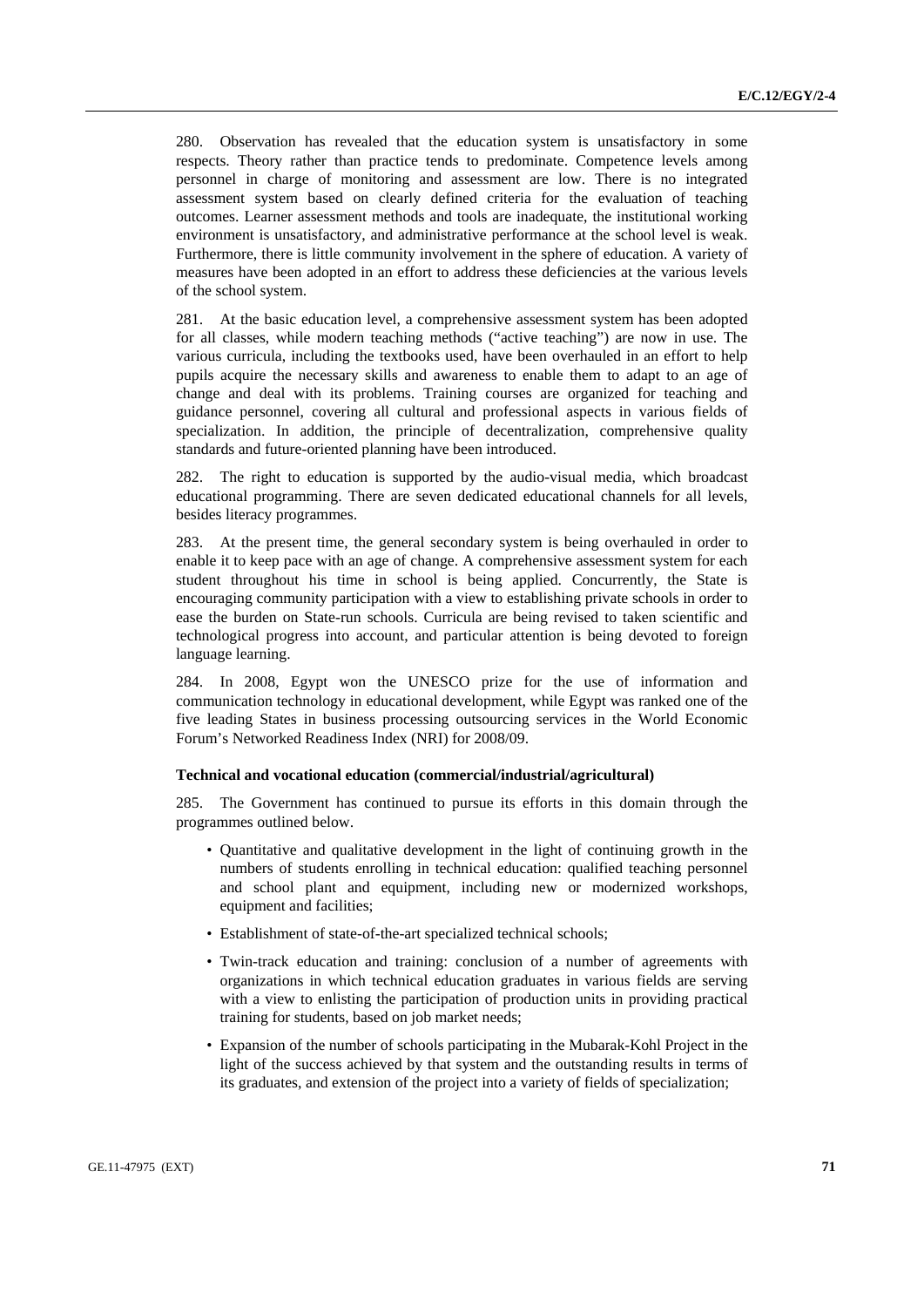• Meals for students: school meals are deemed to be of crucial importance owing to the positive impact of good nutrition on students' knowledge acquisition.

### **Statistical indicators on technical education, 2006/07 school year**

|                   | Commercial secondary<br>education | Industrial secondary<br>education | Agricultural secondary<br>education |
|-------------------|-----------------------------------|-----------------------------------|-------------------------------------|
| No. of schools    | 753                               | 874                               | 174                                 |
| No. of classrooms | 17 560                            | 25 7 7 3                          | 5 0 0 6                             |
| No. of students   | 697 727                           | 910 383                           | 185 499                             |

### **General statistical indicators on pre-university education**

- Increase in public spending on education from LE 112,614.3 million in 2000/01 to LE 214, 672.6 million in 2005/06;
- Increase in public spending on pre-university education from LE 11,925.9 million in 2000/01 to LE 19,268.3 million in 2005/06;
- Ratio of public spending on pre-university education to public spending on education: 71.9 per cent.

### **Change over time in numbers of schools (public and al-Azhar)**

|                                        | 2000/01<br>school year | 2006/07<br>school year |
|----------------------------------------|------------------------|------------------------|
| No. of schools, pre-primary level      | 4 3 1 2                | 6 6 8 8                |
| No. of schools, pre-primary level      | 18 203                 | 19755                  |
| No. of schools, pre-intermediate level | 9 7 1 8                | 11 702                 |
| No. of schools, pre-secondary level    | 2819                   | 4 0 34                 |

## **Change over time in numbers of pupils (public and al-Azhar schools)**

|                                              | 2000/01<br>school year | 2006/07<br>school year |
|----------------------------------------------|------------------------|------------------------|
| No. of pupils, pre-primary level             | 413725                 | 579889                 |
| No. of pupils, pre-primary level             | 7 841 043              | 9 9 8 2 8 2 3          |
| No. of pupils, pre-intermediate level        | 4 750 276              | 3 217 488              |
| No. of pupils, pre-secondary level           | 1 386 989              | 1 456 303              |
| No. of pupils, pre-secondary technical level | 2 0 5 1 4 6 0          | 1793609                |
| <b>Total</b>                                 | 16 443 493             | 17 030 112             |

#### **Higher education**

286. In keeping with the principle of equality before the law, admission to Egyptian universities and higher institutes is contingent on possession of a general secondary-school certificate or the equivalent. The admission process is subject to oversight and administration by the Admissions Coordination Office, which ensures that students are distributed among the several faculties in accordance with a precise system that takes into account the student's secondary-school marks and his or her level of knowledge in the subjects that qualify him or her for admission to a particular faculty as well as his or her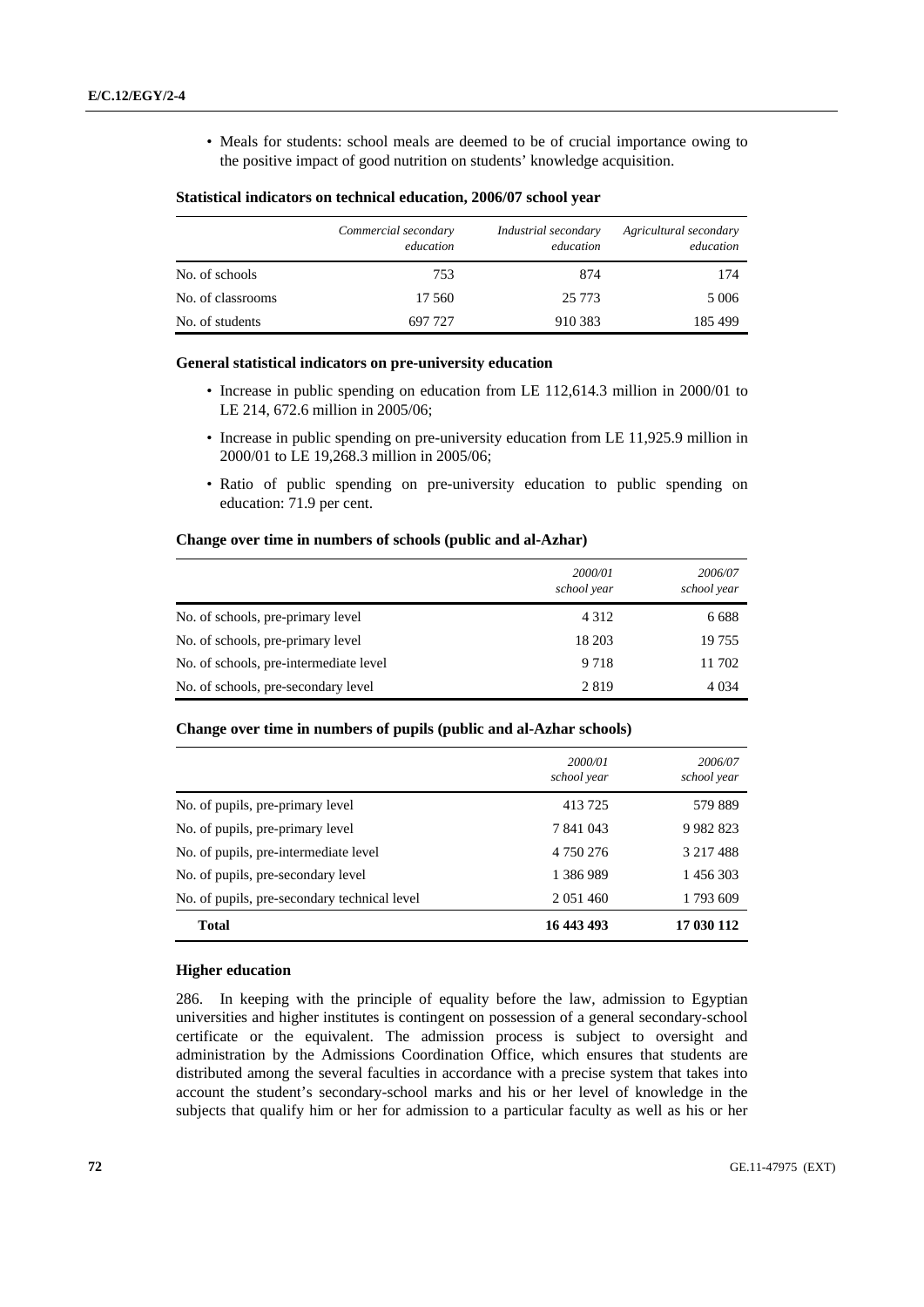preferences in the matter. Geographic distribution is also a factor governing admission to the various universities, depending on the applicant's place of residence.

287. In recent years, new Government-run universities have been established in the various governorates in order to bring university education closer to the people and exert a braking effect on emigration. In addition, the establishment of a number of private Egyptian universities has been authorized (some of them in cooperation with foreign universities); these institutions have contributed significantly to the task of accommodating large numbers of graduates.

#### *The open education system*

288. As a means of accommodating persons who have been unable to enrol in the formal system of higher education but desire to pursue their education, an "open education" system has been created. At the present time, the system is in operation at many Egyptian universities. It serves over 40,000 male and female students, distributed among many faculties, including faculties of law, commerce and humanities. These students follow the same curricula as their counterparts in the formal system, and at the end of their years of study they are qualified to receive a baccalaureate or undergraduate degree.

#### *Adult education centres*

289. In response to the wishes of many citizens who possess a university degree but wish to go further and develop their practical capacities, a system of adult education centres has been established. Persons who possess a university degree can enrol at one of the adult education research centres which are found within many of Egypt's Government-run universities and continue their education until they earn a diploma of advanced studies. At these centres, they have the benefit of a mechanism that enables them to select programmes of study that are relevant to the practical requirements of their jobs and meets the needs of the work environment. Another possible benefit of the centres is to qualify this category of graduates for admission to Master's or doctoral-level programmes.

#### *Student services*

290. It is the aim of the State to provide students with health, cultural, social, technical and sports-related services, together with social care for students with special needs, who are guaranteed various forms of financial support through the Social Care Fund managed by the Supreme Council of Universities. Universities and higher institutes provide their students with integrated preventive and therapeutic services free of charge. In addition, external clinics at all these university faculties and institutes provide their students with health care services, including pharmaceuticals, medical examinations, analyses and diagnostic radiography. Every university has a hospital providing a full range of state-ofthe-art clinical specialties where students can receive medical care free of charge. Sports programmes, for their part, are aimed at encouraging students to practise physical activities. The Ministry of Higher Education provides high-quality facilities such as playing fields, swimming pools and gymnasiums, and faculties and universities compete with one another in various sports.

291. The State also provides support and assistance for cultural and artistic activities for students. Financial and technical backing is available for the purpose of bringing cultural and artistic families to universities for cultural events throughout the country, and policymakers are often invited to give talks on those occasions.

292. Egyptian universities also provide their foreign students with suitable housing on campus for a nominal rent. The Ministry of Higher Education wishes to ensure that these students can enjoy leisure and stability in an appropriate environment that will enable them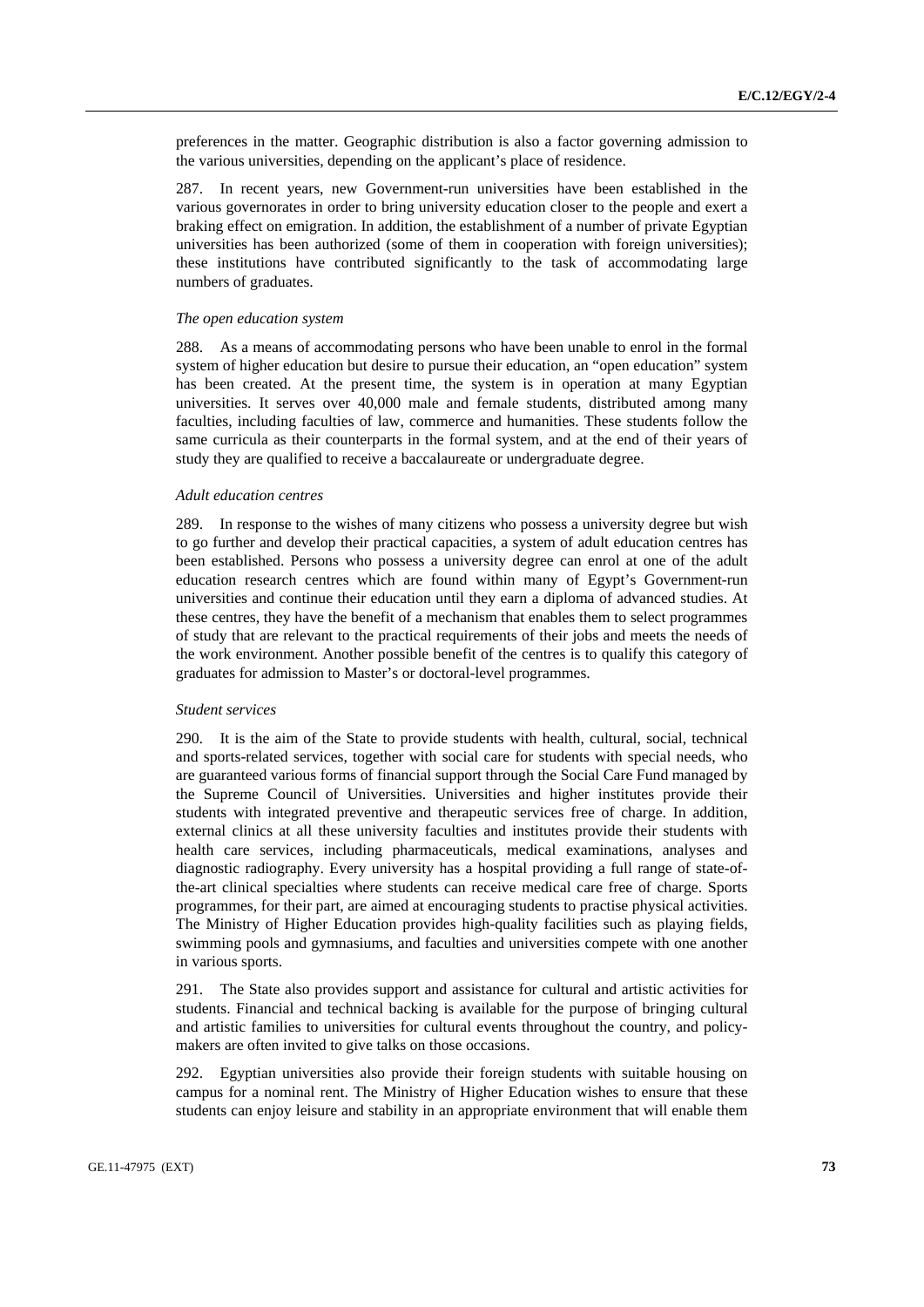to concentrate on their studies and facilitate their learning acquisition. Furthermore, universities provide meals free of charge for students who live on campus. Universities do aim to develop various student activities during the academic year, but in practice the bulk of those activities take place during the summer holiday, for the universities believe that their mission continues all year round, and consequently students use that season to engage in athletics, travel, and cultural, artistic, social and other activities.

293. A further concern of the State is to make university textbooks available to students at subsidized prices. It also seeks to encourage outstanding students (those who have a minimum overall grade of "very good") by providing cash awards as incentives.

### *The delegations system*

294. In addition, the State is concerned to send academic delegations abroad with a view to keeping abreast of scientific advances and their practical applications. Academic delegations that are sent abroad usually consist mainly of teaching assistants at universities and scientific research centres who are working toward their doctorates. Delegations of this kind fall into two categories, namely foreign and domestic, but they share a single oversight and academic leave structure.

295. Besides these academic delegations for the benefit of teaching assistants, there are other delegations abroad for university faculty members who hold doctorates. These delegations are of two kinds, academic delegations and working delegations.

#### *Scientific awards at universities*

296. The State is concerned to apply a system of academic promotions at Egyptian universities with a view to stimulating continued research activities on the part of faculty members. It has adopted two main approaches to that end:

 (a) Faculty members at universities must have original research publications to present to the specialized academic committees when the time comes for their promotion to be considered, within five years of obtaining their last degree;

Prizes for outstanding research are awarded every year in all faculties. Faculty members submit applications, and the winners are determined by the specialized academic committees. The State has sought to promote esteem for the achievements of eminent Egyptians who have contributed to the advancement of knowledge by making numerous prizes and awards available in recognition of their contributions.

### **Statistical indicators on higher education in Egypt during the period covered in this report**

• Spending on university education increased from LE 4,598 million in 2000/01 to LE 7,538.6 million in 2005/06;

 (Spending on university education accounted for 28.1 per cent of all spending on education.)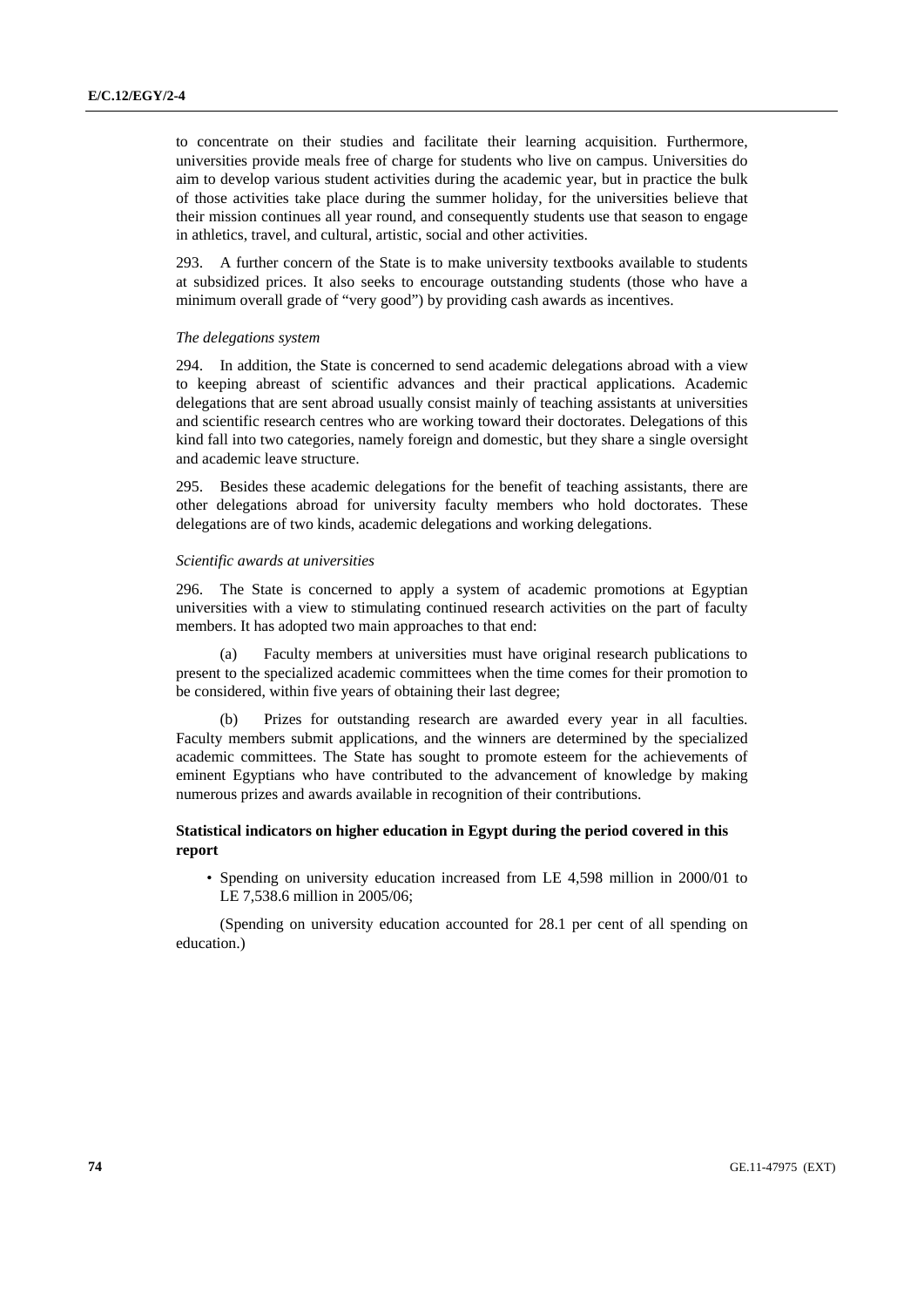# **Change over time in numbers of students enrolled at Egyptian universities (State and private) and numbers of graduates, 2000/01 and 2005/06**

|                                               | 2000/01                                        | 2005/06                                        |
|-----------------------------------------------|------------------------------------------------|------------------------------------------------|
| Students enrolled at universities             | 1 391 203                                      | 1 880 460                                      |
|                                               | $(758 239 \text{ men}, 632 964 \text{ women})$ | $(981 302$ men, 311 668 women)                 |
| Students graduating from universities         | 249 597                                        | 311 668                                        |
|                                               | $(132 133$ men, 117 464 women)                 | $(149017 \text{ men}, 162651 \text{ women})$   |
| Students enrolled at technical institutes     | 106 284                                        | 130486                                         |
|                                               | $(56 100$ men, 50 184 women)                   | $(69, 309 \text{ men}, 61, 177 \text{ women})$ |
| Students graduating from technical institutes | 42 380                                         | 67 29 6                                        |
|                                               | (18 818 men, 23 562 women)                     | (32 982 men, 34 314 women)                     |

 **Faculty members and assistants at State universities in the 2006/07 academic year (source: Ministry of Higher Education)** 

| 12.609 |
|--------|
|        |
| 31 962 |
| 23 497 |
|        |

# **Open education system: numbers of new applicants, enrolled students and graduates, 2004/05 academic year**

|              | New applicants<br>Enrolled students |         |         | <b>Graduates</b> |         |         |      |         |         |
|--------------|-------------------------------------|---------|---------|------------------|---------|---------|------|---------|---------|
| University   | Men                                 | Women   | Total   | Men              | Women   | Total   | Men  | Women   | Total   |
| Cairo        | 4 4 3 2                             | 2 3 6 1 | 6793    | 27 227           | 16 9 90 | 44 217  | 3839 | 2 2 6 9 | 6 1 0 8 |
| Alexandria   | 732                                 | 405     | 1 1 3 7 | 2 5 3 2          | 2 1 1 9 | 4 6 5 1 | 250  | 158     | 408     |
| 'Ayn Shams   | 1581                                | 823     | 2 4 0 4 | 7669             | 5 1 3 2 | 12 801  | 735  | 681     | 1416    |
| Asyut        | 197                                 | 65      | 262     | 692              | 303     | 995     | 91   | 34      | 125     |
| <b>Total</b> | 6942                                | 3654    | 10 596  | 38 1 20          | 24 5 44 | 62 664  | 4915 | 3 1 4 2 | 8 0 5 7 |

# **Change over time in numbers of students earning B.A. degrees, State universities**

| Academic year | No. of women students | No. of male students | Total   | $\%$ |
|---------------|-----------------------|----------------------|---------|------|
| 2000/01       | 17 730                | 16497                | 34 227  | 52   |
| 2001/02       | 18 0 35               | 18.547               | 36 5 82 | 49   |
| 2002/03       | 18935                 | 19473                | 38 408  | 49   |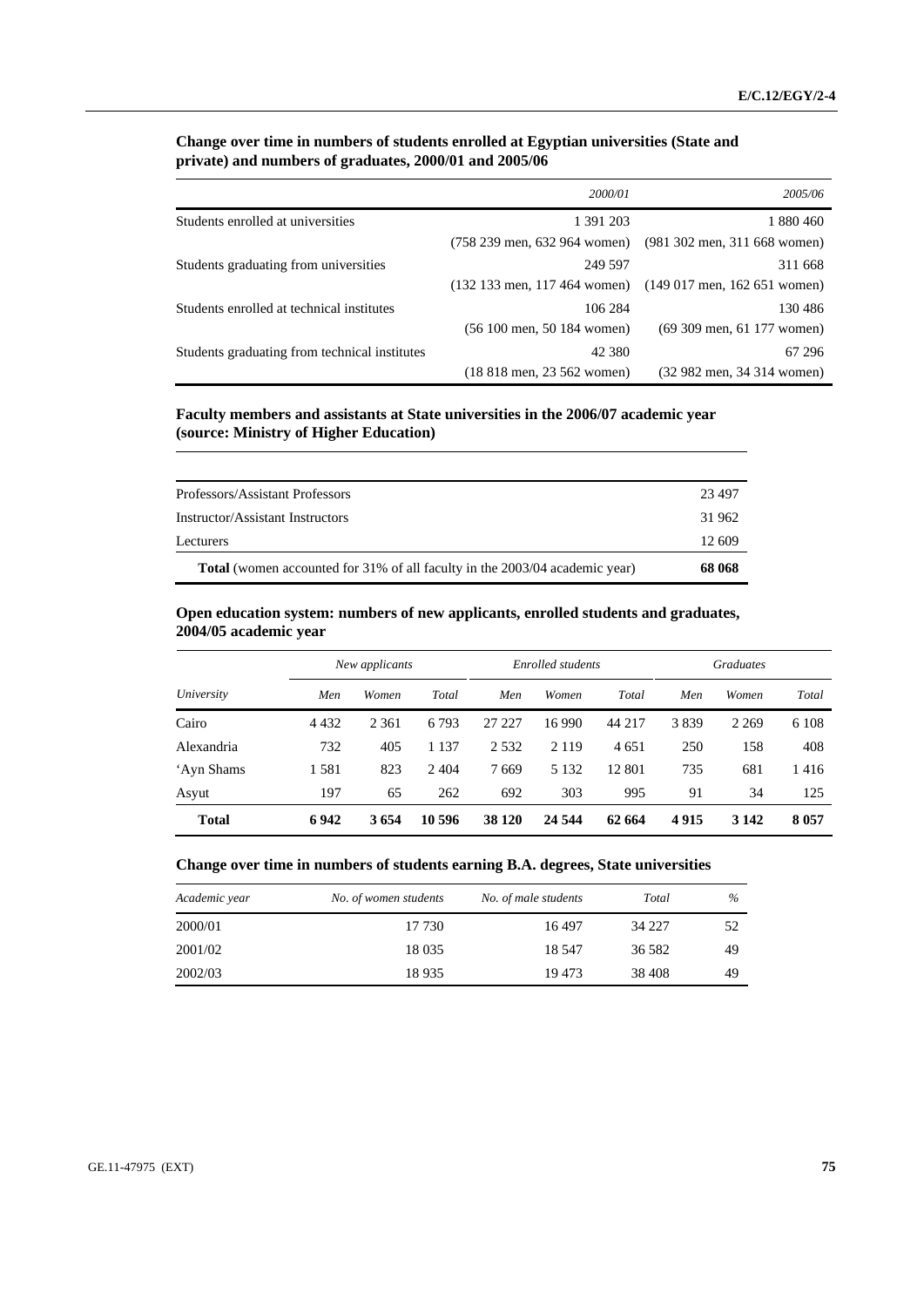**Numbers of students earning Master's degrees, State universities** 

| Academic year | No. of women students | No. of male students | Total   | $\%$ |
|---------------|-----------------------|----------------------|---------|------|
| 2000/01       | 2 2 6 9               | 3 3 6 1              | 5 6 3 0 | 40   |
| 2001/02       | 3 2 2 7               | 4 8 8 4              | 8 1 1 1 | 40   |
| 2002/03       | 3 3 9 0               | 5 1 0 6              | 8496    | 40   |

#### **Numbers of students earning doctoral degrees, State universities**

| Academic year | No. of women students | No. of male students | Total   | $\%$ |
|---------------|-----------------------|----------------------|---------|------|
| 2000/01       | 1 197                 | 1833                 | 3 0 3 0 | 40   |
| 2001/02       | 1 303                 | 1970                 | 3 2 7 3 | 39   |
| 2002/03       | 1 370                 | 2 1 5 2              | 3 5 2 2 | 40   |

### *Literacy plans and programmes*

297. The statistical data indicate that in 2006, Egypt's illiteracy rate was 29.3 per cent. The Government has striven consistently to eradicate illiteracy. Its efforts in that connection are summarized below.

- Expansion of literacy classes: in 2002/03, a total of 565,578 persons (324,074 men and 241,504 women) were enrolled in literacy classes;
- Development of educational methods and formulas expressly designed for adults:
	- Educational programmes on television;
	- Creation of a dedicated education channel with specialized programming;
	- Training of qualified senior personnel in the field of literacy and adult education;
	- Attention to the post-literacy stage: enabling newly literate persons to pursue their education by raising the age limit for enrolment in intermediate-level classes to 18 years and the age limit for enrolment in secondary-level classes to 20 years.

298. In the context of its continuing efforts to address this problem, Egypt has implemented a number of projects, beginning with the establishment of the General Authority for Literacy and Adult Education (GALAE). In 2003, a national literacy project was adopted, featuring the hiring of 100,000 young university graduates to work as literacy teachers. Numerous programmes have been launched in this connection, most notably the "one class" project to help girls who have dropped out of school and enable them to complete their education, and the "girl-friendly schools" project, which is designed to narrow the gender gap in basic education. Thanks to these efforts, the illiteracy rate has declined to 28.6 per cent, according to a UNESCO report. During the period 2006-2008, a total of 1,498.946 Egyptians, of whom 927,104 were men and the remainder women, learned to read and write. Most of these newly literate persons were inhabitants of rural areas.

299. The Government's literacy efforts and the outcomes of those efforts will be discussed in greater detail in Part III of this report.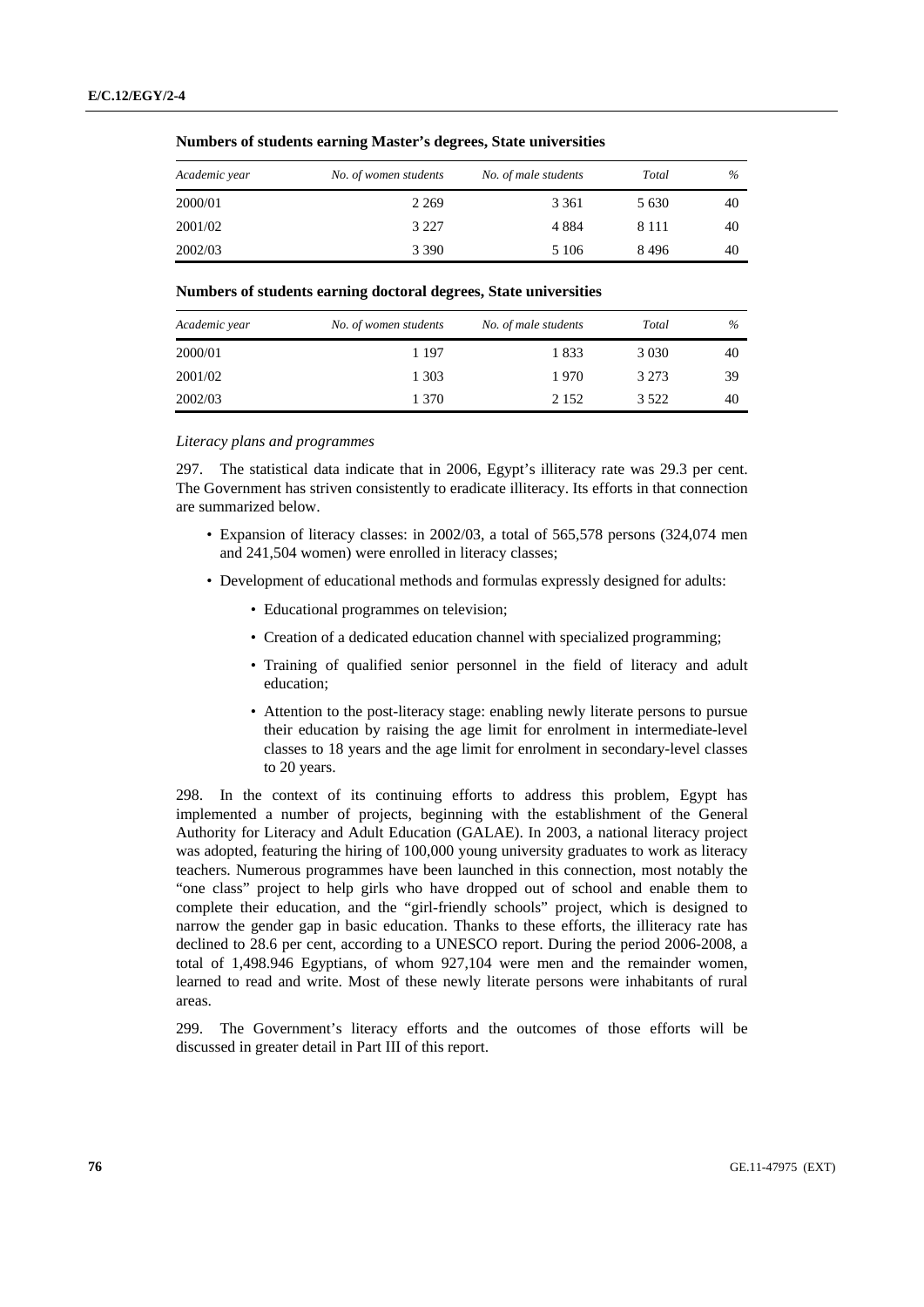#### **The Government's efforts to address the dropout phenomenon**

300. The results of the most recent census, conducted in 2006 (in Egypt, a census is conducted every ten years), indicate that:

- 10.4 per cent of children in the 6-18 age group were not enrolled in school;
- 85.4 per cent of children in that age group had enrolled and had not dropped out;
- 4.2 per cent of those children had enrolled and had dropped out.

301. Programmes designed to address the dropout phenomenon have revolved around the establishment of a number of non-traditional schools for persons who have not enrolled in primary education or have not completed that stage.

302. Information about the numbers and types of these schools and the agencies participating in them is presented in the table below.

|                | No. Type of school              | No. of pupils                               | No. of schools                                                          | Remarks                                                                                                                                                                                                                                                                                                                       |
|----------------|---------------------------------|---------------------------------------------|-------------------------------------------------------------------------|-------------------------------------------------------------------------------------------------------------------------------------------------------------------------------------------------------------------------------------------------------------------------------------------------------------------------------|
| 1              | One-class school                | 69 170 (including 66 3 147)<br>$623$ girls) |                                                                         | Ministerial Order No. 255 issued<br>on 17 October 1993                                                                                                                                                                                                                                                                        |
| 2              | Community<br>school             |                                             | 339                                                                     | Began in 1992 in the governorates<br>of Assiut, Sohag and Qena, in<br>cooperation with UNICEF                                                                                                                                                                                                                                 |
| 3              | Small school                    |                                             | 46                                                                      | Rely on community participation                                                                                                                                                                                                                                                                                               |
| $\overline{4}$ | Girl-friendly<br>school         |                                             | Applied in<br>Suef, Minya, Assiut,<br>Sohag, Giza and<br><b>Beheira</b> | Being implemented under a<br>governorates of Beni partnership arrangement among<br>the Ministry, the National Council<br>for Childhood and Motherhood,<br>UNICEF, UNDP, UNESCO, the<br><b>United Nations Development</b><br>Fund for Women, ILO, the United<br>Nations Population Fund, the<br>World Bank, and civil society. |
| 5              | Community<br>association school |                                             | 20 multilevel<br>associations                                           | Ministerial Order No. 30 issued<br>on 10 February 2000                                                                                                                                                                                                                                                                        |

303. In addition, a dedicated directorate dealing exclusively with the dropout phenomenon has been created within the Ministry of Education. This directorate is tasked with developing a data base on pupils who drop out of school and identifying methods of preventing the phenomenon and returning dropouts to school without delay. The directorate's terms of reference also include pupils who do not attend school during the compulsory education years.

#### *The Government's efforts in the domain of special education*

304. In keeping with the principle of equal opportunity in education, and with a view to narrowing the education gap between normal children and children with special needs, a number of initiatives have been undertaken. These are summarized below.

- Larger numbers of special education schools and classes in all governorates;
- All special education schools are equipped with multi-media rooms and computer workrooms;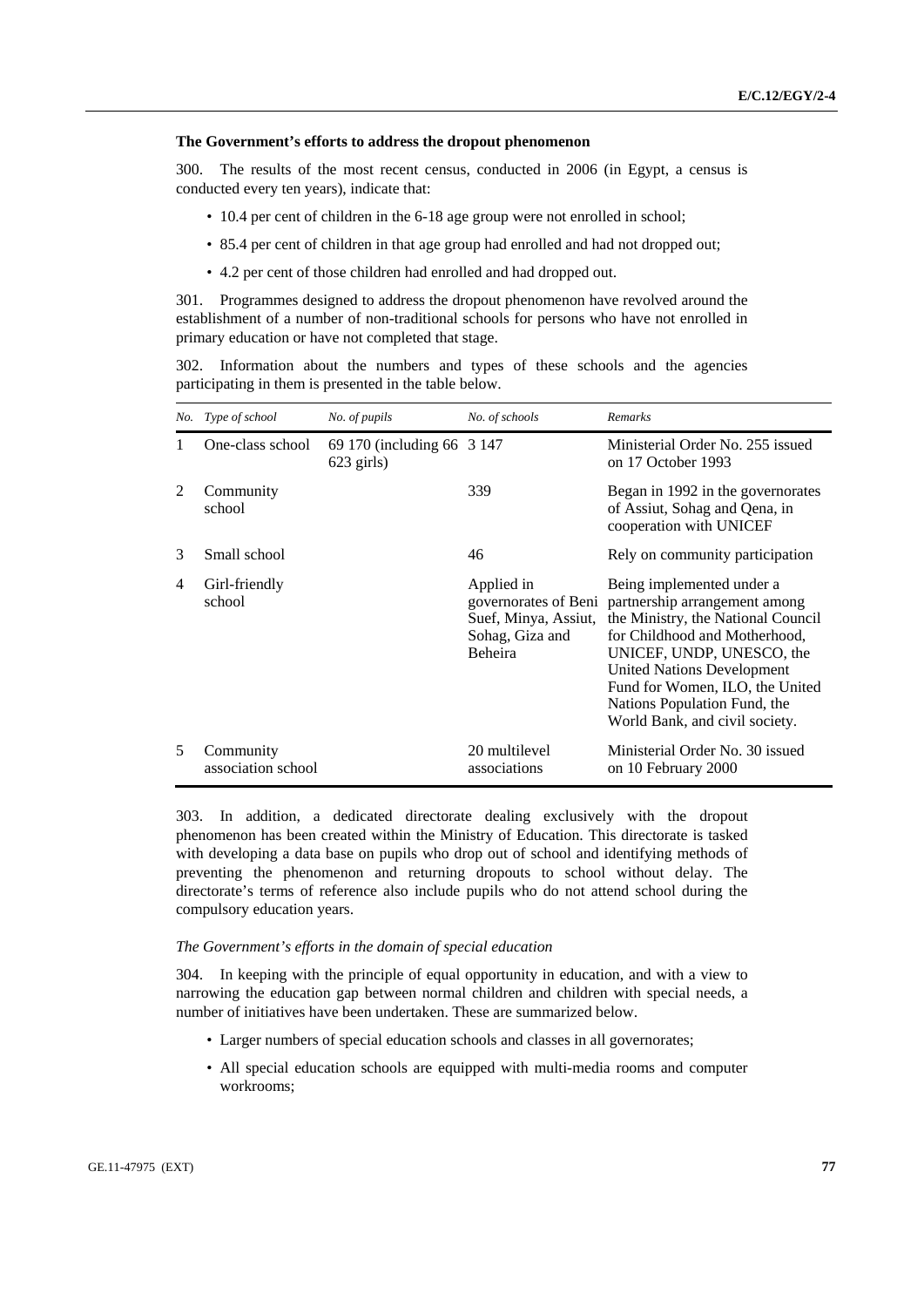- There has been a great leap in the training and qualifications of special education teachers as a result of delegations within Egypt and abroad;
- With a view to taking humanitarian, educational and psychological considerations into account, general secondary examination commissions for the blind have been formed in all governorates where there are secondary schools for blind pupils. Formerly, there were only four such commissions for the entire country;
- Assessment guides for students are being printed in Braille and distributed free of charge to all pupils as a means of placing blind pupils on a footing of equality with other pupils in public education.

### *Facilities for pupils with special needs*

- Expenditure: there is no charge for services to special education pupils, and they are exempt from health insurance contributions, which are defrayed by Social Education. All aspects of care, including food, clothing and in-school residence are paid for;
- Age and conditions of acceptance: exempted from the age-limit or one of the conditions of acceptance, depending on the circumstances of each case. Exemptions are also granted for the acceptance in certain cases of pupils with more than one disability at special education schools. In addition, educational facilities for some pupils who suffer from isolation in primary-school classes may be authorized;
- Examinations: blind pupils are not required to take drawing, engineering, Arabic writing, or maintenance and repair at the intermediate level.

### **Numbers of special education schools, classrooms, pupils and teachers, 2006/07 school year**

| <i>Schools</i> | Classrooms | Pupils | <b>Teachers</b> |
|----------------|------------|--------|-----------------|
| 808            | 4 0 2 2    | 37 070 | 8203            |

### **Professional development of education sector personnel**

• Increase in numbers of teachers: as of the end of the 2004/05 school year, there were 826,278 teachers (including 742,709 men and 404,567 women), compared to 795,195 in 2000/01.

### **Professional development of teachers**

305. A professional academy for teachers was established under the Education Act (Act No. 139 of 1981) for the purpose of providing professional development for teaching staff and enabling them to upgrade their capacities and skills, with a view to bringing the educational process up to a higher level. The regulations governing the Academy were set forth in Presidential Decree No. 129 of 2008, which also specified its functions: to develop plans, policies and quality standards relating to teacher training programmes and to set professional development goals. In the course of the past few years, training centres have been developed and their capacity expanded: Egypt now has training centres of various kinds which can accommodate 18,500 teacher trainees simultaneously.

### **Material and moral care for teachers**

306. One objective that the State seeks to attain through its support for the education system is better conditions and a higher standard of living for teachers. Budget allocations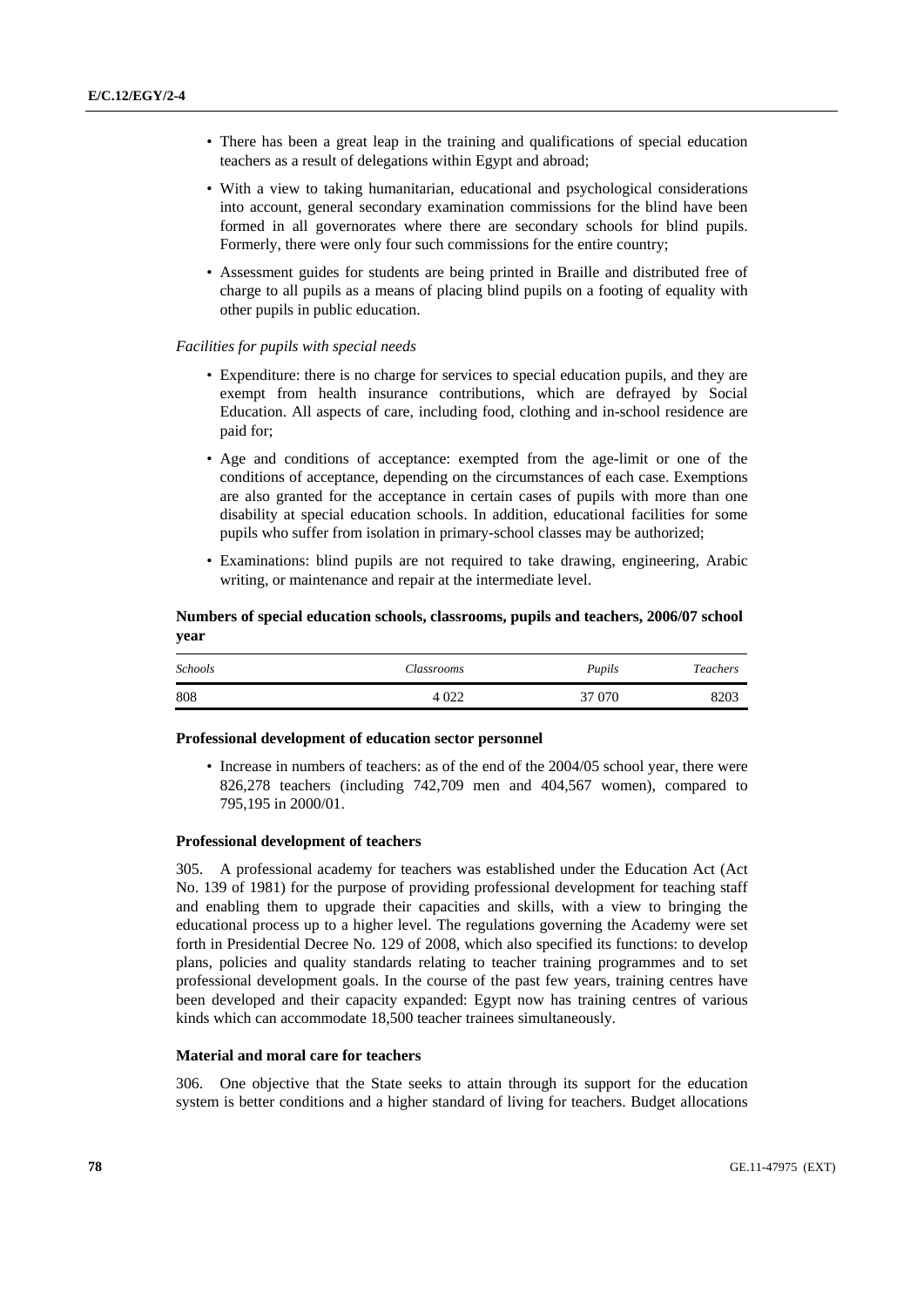have been made for the purpose of creating a special regime for teachers, featuring pay increases linked to their technical and professional levels.

### **Quality as an element of the education process**

307. In view of the fact that quality is a fundamental component of all reform and development initiatives, a National Agency for Education Quality Assurance has recently been established with the aim of developing standardized specifications for curricula at the various levels, consistent with comprehensive development requirements, the job market, and future-oriented scientific development requirements. The Agency is also tasked with developing standard specifications for graduates at all levels of pre-university education.

308. For our response to paragraph 3 of this article, particularly with reference to the freedom of parents and legal guardians to choose private schools for their children, we refer the Committee to the previous report of Egypt.

### **Freedom to establish private educational institutions**

309. Under the Education Act (Act No. 139 of 1981), private schools may be established, provided they teach the basic curricula in accordance with the education system in Egypt. Under Act No. 101 of 1992, private universities may be established, and under Act No. 52 of 1970, private higher institutes may be established as well.

- 310. In the 2006/07 school year:
	- There were 4,859 private schools (all levels), including 223 commercial secondary schools and 18 special education schools;
	- There were 39,090 classrooms with 1,241,246 pupils enrolled.

#### **Private universities**

| No. | Type of university                                                    | Name of university                                             | Year founded | Act                |
|-----|-----------------------------------------------------------------------|----------------------------------------------------------------|--------------|--------------------|
| 1   | Private university with<br>no Egyptian capital<br>participation       | University of Alexandria                                       | 1919         | No. 46 of<br>1976  |
| 2   |                                                                       | October 6 University                                           | 1996         |                    |
|     | Private university with<br>majority Egyptian<br>capital participation | Misr University for Science<br>and Technology                  | 1996         |                    |
|     |                                                                       | October University for<br>Modern Sciences and Arts             | 1996         | No. 101 of<br>1982 |
|     |                                                                       | Misr International<br>University                               | 1996         |                    |
|     |                                                                       | Université française<br>d'Égypte                               |              |                    |
|     |                                                                       | German University in Cairo                                     |              |                    |
|     |                                                                       | A total of 19 private<br>universities founded under<br>the Act | 2003         |                    |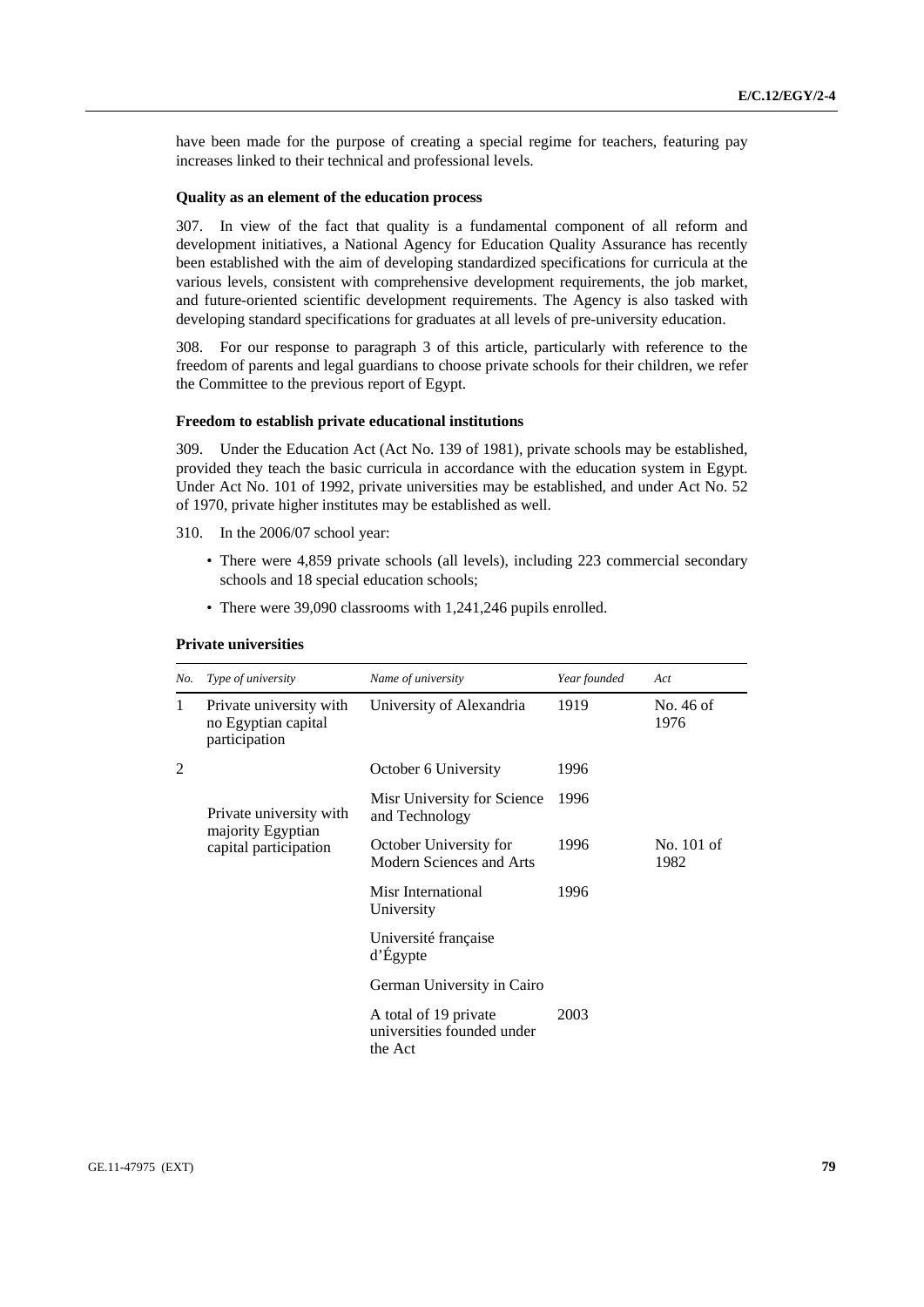| No. | Type of university                                                                         | Name of university                                                                          | Year founded | Act                                                      |
|-----|--------------------------------------------------------------------------------------------|---------------------------------------------------------------------------------------------|--------------|----------------------------------------------------------|
| 3   | Private university<br>founded under the<br>auspices of an<br>international<br>organization | Arab Academy for Science<br>and Technology and<br><b>Maritime Transport</b><br>(Alexandria) | 1972         | League of<br><b>Arab States</b>                          |
|     |                                                                                            | Université Senghor<br>d'Alexandrie                                                          | 1990         | Organisation<br>international<br>e de la<br>francophonie |

# **Article 14 Ensuring the right to education**

311. For comment on this article, we refer the Committee to our remarks on article 13 above, which outline the Egyptian Government's efforts to implement the right to compulsory education, free of charge, for all citizens. We may add here that those efforts extend to every region of the country.

312. Ensuring the right to education, and achieving comprehensive coverage, is one of the Millennium Development Goals, which is to be attained within the specified time frame, namely by 2015. Statistical data indicate that Egypt has made significant progress toward achieving that goal, as will be seen from the table below.

### **Indicator: Enrolment of all children in primary and intermediate schools**

|                                       | 2000    | 2005 |
|---------------------------------------|---------|------|
| Net enrolment rate, primary level     | 91%     | 93%  |
| Children completing primary education | 87%     | 92%  |
| Dropout rate                          | $0.8\%$ | 0.2% |

313. As we have seen, Egypt is implementing various plans and programmes aimed at achieving this Millennium Development Goal within the specified time frame.

# **Article 15 Right to take part in cultural life**

314. For comment on this article, we refer the Committee to Egypt's previous report and the annex containing its replies to the Committee's questions. Please see also Part I above.

315. We may add here that the Government of Egypt is concerned with culture on a broad front, inevitably so in view of the range and variety of the strands—Ancient Egyptian, Coptic, Islamic, Arabian and Nubian—that have contributed to Egyptian culture and constitute its basic components. Moreover, for the past 7,000 years Egypt has been, and continues to be, the scene of interaction with other peoples and civilizations. The Constitution and laws of the country guarantee the right to take part in cultural life, enjoy the benefits of scientific progress, and benefit from the protection of artistic production, intellectual property and patented inventions. These rights are enshrined in legislation and have been reaffirmed by numerous court judgements, as we have seen.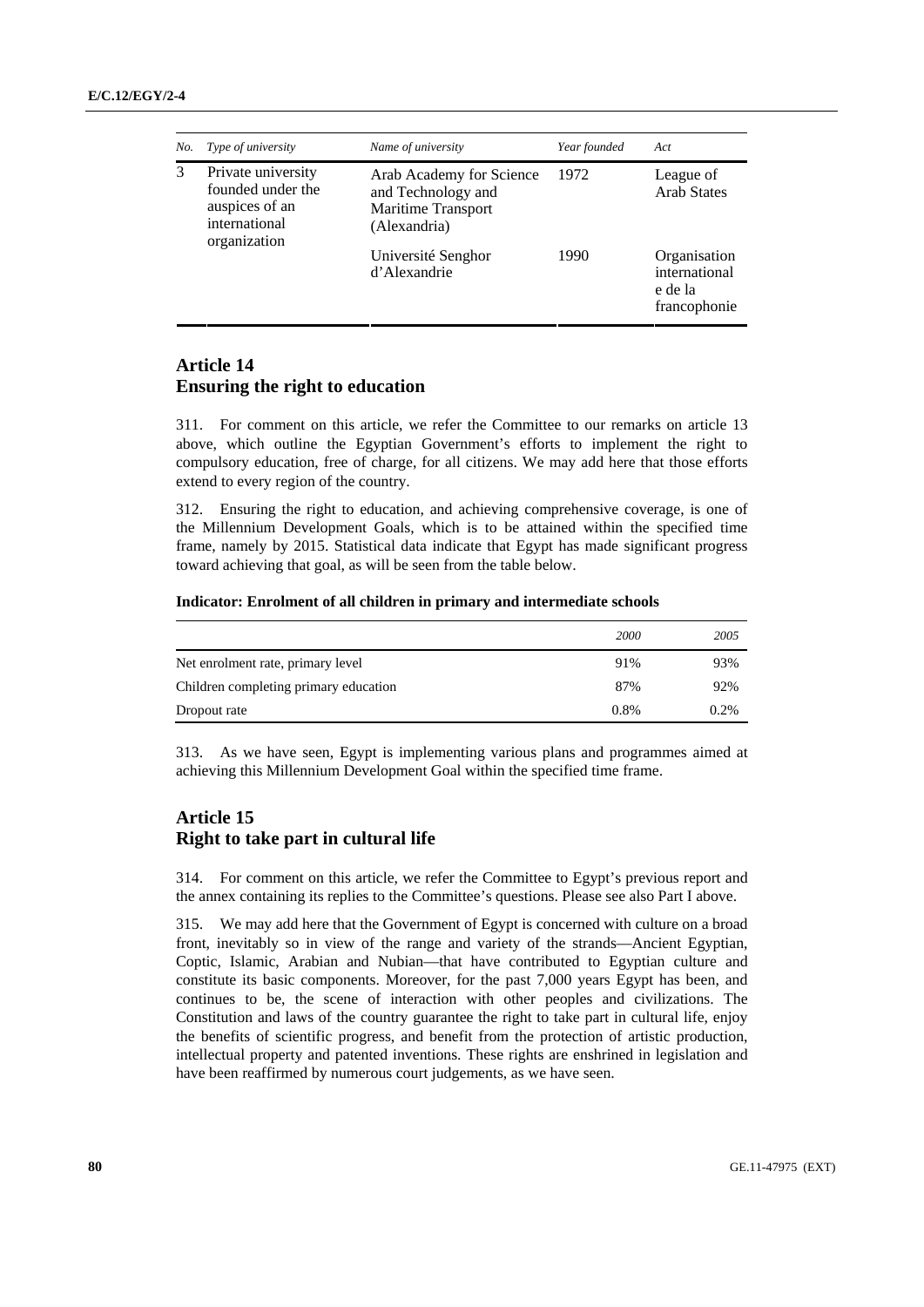#### **Right to take part in cultural life and protection of intellectual production**

316. For comment on this matter, we refer the Committee to the discussion in the previous report of Egypt on the provisions of the Constitution and domestic law relating to protection of the right to take part in cultural life, enjoy the benefits of scientific progress, and benefit from the protection of artistic production, intellectual property and patented inventions. The above-mentioned court rulings are also relevant.

### **Development and diffusion of science and culture**

317. Creativity and originality and the provision of a suitable environment for them are the foundation-stone of cultural action. Accordingly, the State seeks to encourage gifted, creative individuals in all fields of artistic and cultural endeavour by providing specialized centres for the arts equipped with modern facilities, sponsors the translation of Arabic literature into various languages and vice versa, publishes cultural journals, and participates in national and international exhibitions and competitions.

318. The State reaffirms its concern and support for the right of all citizens to culture, as is apparent from the backing it provides for many culture and information programmes through a variety of national and private agencies and other bodies, all of which share the goal of creating a propitious climate for the exercise of that right. There are two basic cultural structures for that purpose, and these are outlined below.

# **Cultural structure**

319. The cultural structure of Egypt is made up of a variety of national mechanisms covering all cultural activities. Support and guidance are vested in a specialized ministry, the Ministry of Culture, which comprises the units listed in the paragraphs below.

### **Supreme Council for Culture**

320. The Supreme Council for Culture is an independent agency with members representing the various relevant Government bodies and also a number of leading writers and experts. The aims of the Council are summarized below:

- To remunerate and honour pioneering and leading thinkers, artists and writers with awards expressing the esteem in which they are held;
- To organize international and national seminars and conferences;
- To take an interest in the literary composition and translation movement;
- To hold competitions designed to identify new and promising talent;
- To propagate cultural awareness by giving away books and other publications.

321. The structure of the Council includes a Visual Arts Sector, the National Centre for Children's Culture, the Central Directorate for the Supervision of Works of Art, and the Cultural Production Sector, which in turn comprises the National Centre for Cinema, Drama and Music, the Centre for Popular Arts, and the Drama Centre.

### **Academy of Arts**

322. This institution contributes to the enhancement of thought, art, and human values, and strives to give a national orientation to the arts having regard to the country's national heritage: preservation of its origins along with contemporaneity and documentation of cultural and artistic links with the various bodies concerned with the arts, in the national context, the broader surrounding Arab context, and the world context. The Academy also seeks to promote suitable circumstances for the propagation of a compendium of artistic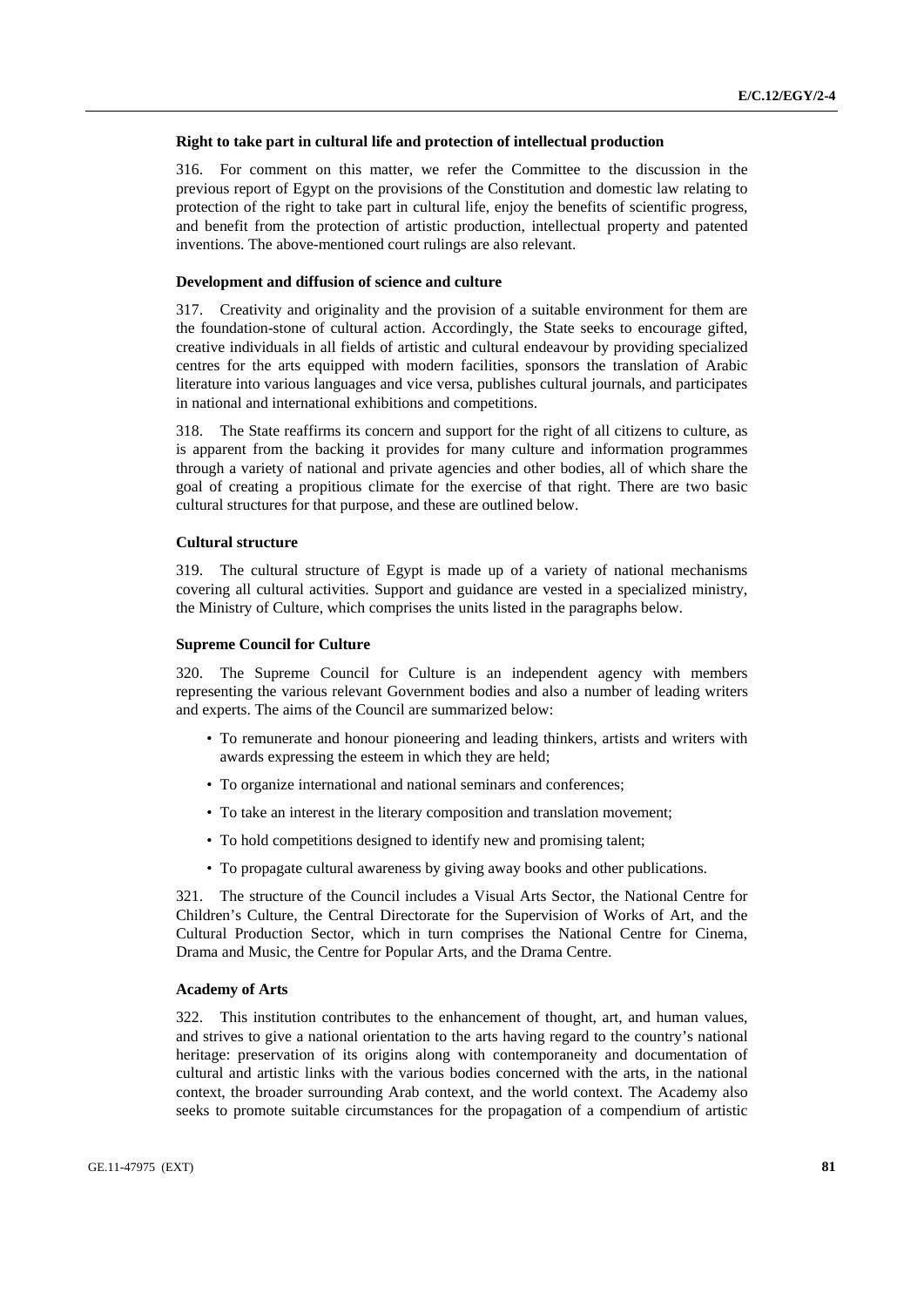creation at all levels, domestic and foreign. The mission of the Academy was originally restricted to the teaching of the arts, has now evolved, extending to much broader horizons, supported by an integrated knowledge-based view of the Academy's objectives. The Academy is now an umbrella organization comprising the Higher Institute of Dramatic Arts, the Higher Institute of Arabic Music, the Higher Institute of Artistic Criticism, the Higher Institute of Ballet, the Higher Institute of Folk Arts, the Conservatory of Music, and the Higher Institute of Cinema.

### **Supreme Council of Antiquities**

323. The Supreme Council of Antiquities is mandated to protect and preserve the nation's most extraordinary historical, artistic and archaeological resource and to present it to the States of the world using carefully planned scientific methods. The Council's activities are summarized below.

- To discover and excavate the archaeological heritage of Egyptian civilization;
- To preserve archaeological remains by means of restoration and conservation;
- To establish archaeological museums in order to propagate cultural and archaeological awareness;
- Scientific and archaeological publications and assistance to investigators and students in the field of archaeology;
- Scientific and archaeological recording of the heritage of the civilization of antiquity;
- Use of self-generated resources to launch archaeological publications, museums, and archaeological culture.

### **General Egyptian Book Organization (GEBO)**

324. This organization is mandated to propagate a mission of enlightenment through an integrated authorship and publication institution. The work of GEBO is structured around authorship, translation, publication, and the production, printing and marketing of magazines. GEBO also undertakes the publication of encyclopaedias, dictionaries, children's books, and books on art and archaeology.

325. Between 1 January 2000 and 31 December 2001, GEBO published a total of 458 books, including both original and translated works.

326. GEBO organizes international book fairs and the Cairo International Children's Book Fair.

#### **General Authority for National Books and Documents House**

327. The aim of this organization is to participate in the work of national guidance and discharge the responsibilities of the Ministry of Culture in the domain of national public libraries, heritage, manuscripts, national documents, authorship, translation and publication. In pursuit of these aims, it facilitates knowledge of intellectual production and collects, keeps, verifies and prepares manuscripts, photocopies and journals with a view to ensuring that anyone who wishes may benefit from them. The General Authority for National Books and Documents House oversees 25 branch libraries and a number of travelling libraries. Another of its components is a global press, which cooperates in the domain of development, cultural cooperation, future-oriented publications and marketing (sales outlets).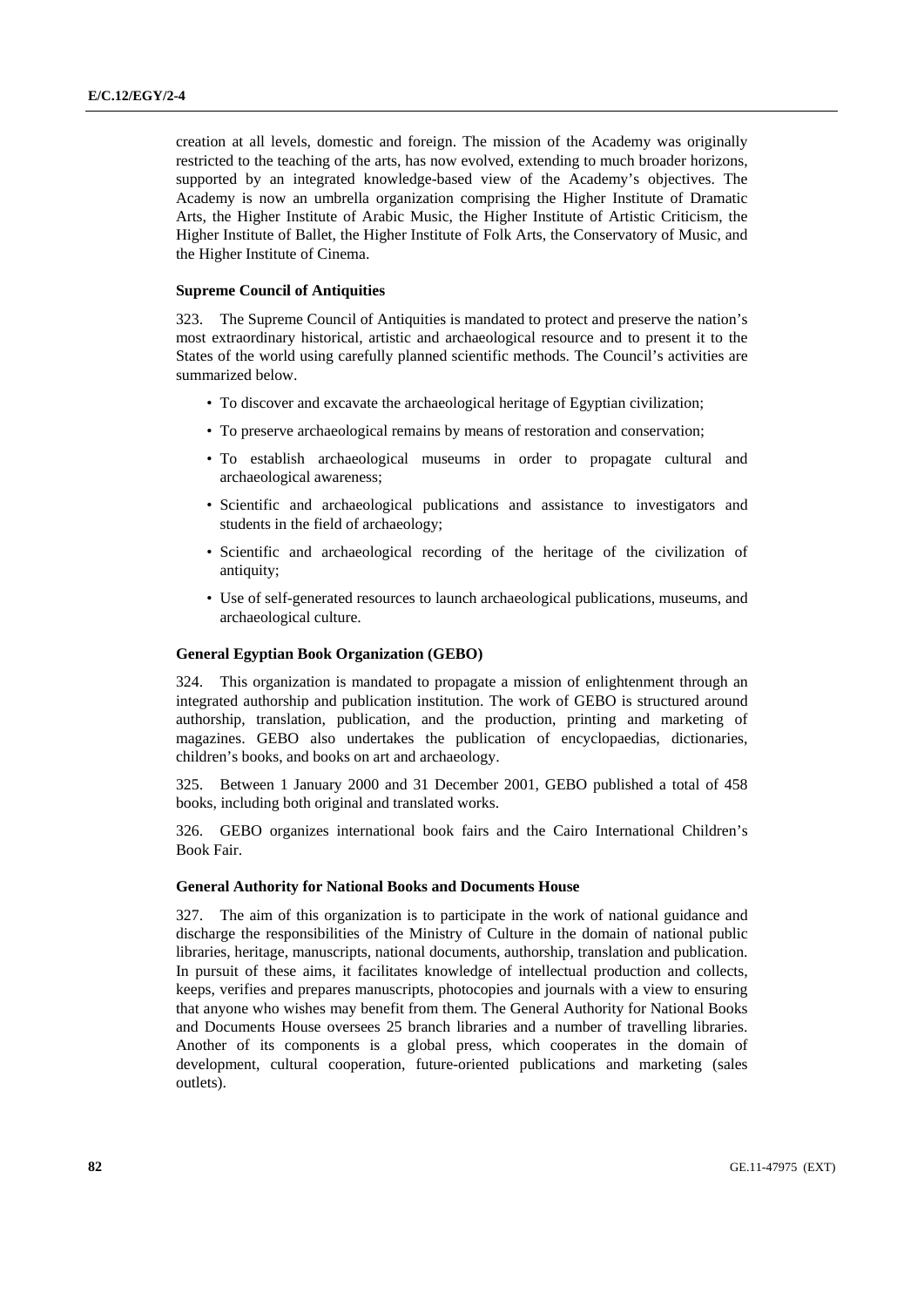#### **General Organization of Culture Palaces**

328. This organization is mandated to foster and impel the cultural movement with a view to the objectives summarized below.

- Activation of the literary movement in the various governorates and kindling a spirit of investigation and creativity;
- Upgrade library services in culture centres and branch libraries, provide them with books, and facilitate accessibility for the general population;
- Promotion of the visual arts movement through events and fairs and discovery and nurturing of gifted artists;
- Study of folk art and environmental crafts, and oversight of the folk arts troupes in the various governorates;
- Propagation of dramatic culture among the general population and artistic oversight of dramatic activity in the various governorates;
- Participation in the organization of meetings, seminars and conferences aimed at cultural, artistic and literary enhancement;
- Provision of financial and literary support in the framework of the Organization's assigned functions in that area;

329. The Organization operates numerous specialized culture palaces and organizes cultural festivals in the various governorates throughout the country.

330. There are a total of 393 cultural centres distributed throughout all governorates, staffed by 6,905 employees, 44.6 per cent of them women.

### **General Authority for the National Cultural Centre (Opera House)**

331. This organization is mandated to present high-level artistic works locally, regionally and internationally, to provide elements with world-class competence and experience to follow evolving technical and administrative operating methods and technical teams, and to attain its assigned objectives of producing high-quality artistic works, preserving the artistic heritage, and instilling an appreciation for those works in generations of all ages. The National Cultural Centre is also mandated to take the necessary action to persuade outstanding artists in the fields of music, opera, ballet and singing to remain in the country and not emigrate. It also runs a Talent Development Centre through which it seeks to develop the talents of young people and amateurs who are not students of music or the opera.

332. The National Cultural Centre has a number of achievements to its credit in the field of cultural and artistic activities: hosting world-class artistic troupes to perform on the stage of the Opera House, producing a series of outstanding artistic works from the Egyptian heritage, organizing weekly concerts for children free of charge or for a nominal fee.

333. The Centre's achievements in the field of training include sending delegations abroad, developing the talents of young people and children in the domain of the arts of ballet, piano and choral singing, and evaluating opera companies in accordance with international standards.

334. In the domain of international cultural exchanges, competitions and festivals, the Centre organizes the Arab Music Festivals.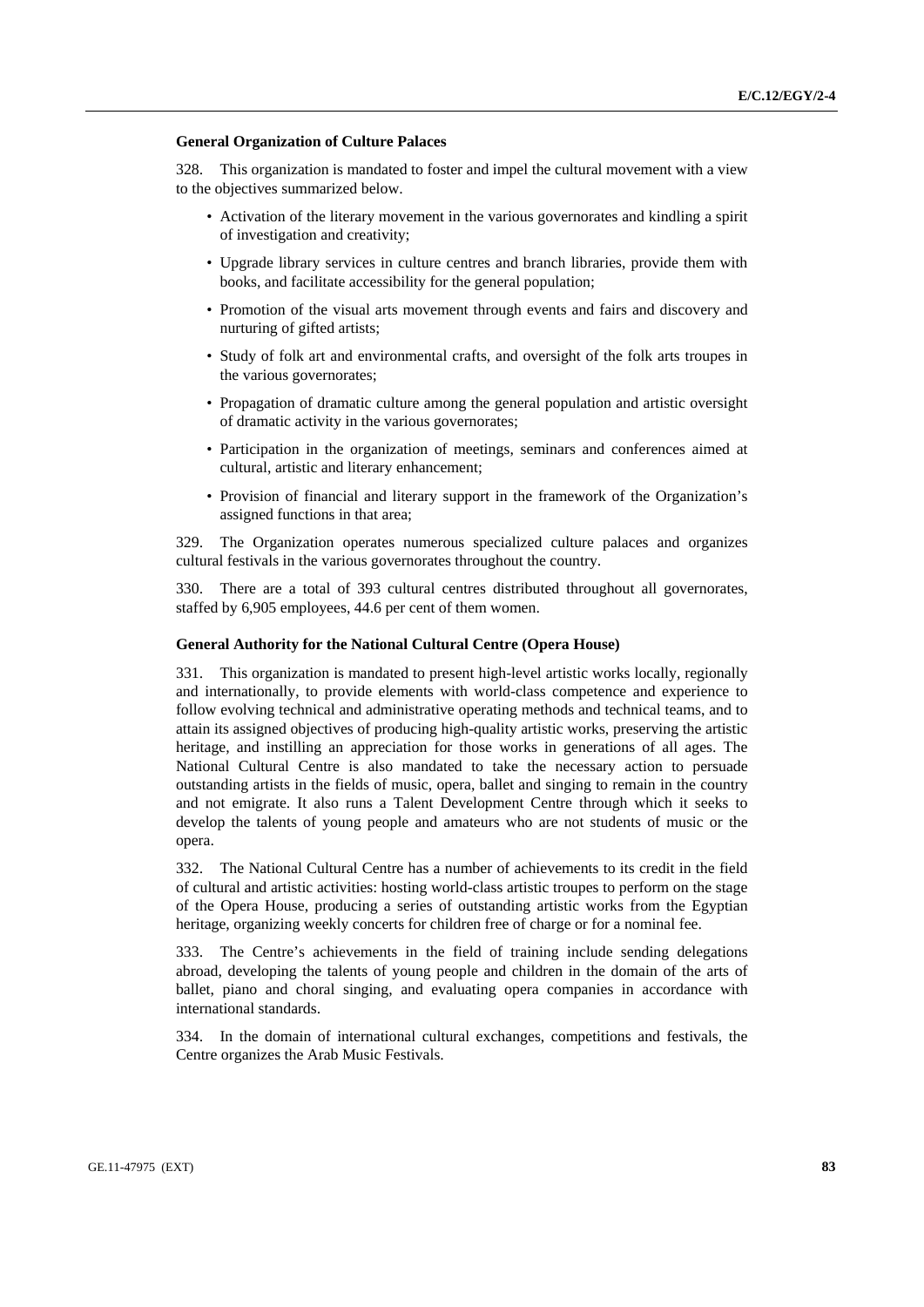### **Cultural Development Fund**

335. The Fund plays an effective role in founding libraries, including the Mubarak Public Library, which seeks to encourage individuals of all ages and from all social groups to develop the habit of reading, and to make available all books, reference materials, periodicals and audio-visual documents intended for the general public as a means of assisting self-education.

### **Al-Qahira**

336. *Al-Qahira* is a weekly cultural newspaper that comes out every Wednesday.

### **Artists and Writers Fund**

337. This fund was established in 1964 for the purpose of providing health and social insurance for writers, artists and thinkers in recognition of their efforts.

### **Unions and associations for persons who work in the domain of culture**

338. These organizations are concerned with the welfare of artists engaging in cultural activities. There are a number of them, including the Music Trade Union, the Drama Trade Union, the Cinema Trade Union, and the Union of Performing Artists. These unions are subject to the provisions of Act No. 35 of 1978 and amendments thereto. Another organization is the Arab Writers Union, which is subject to the provisions of Act No. 14 of 1975 as amended by Act No. 19 of 1978.

### **The media**

339. The State, concerned as it is to fulfil its commitments in respect of the propagation of culture and knowledge, provides audio-visual media services. It strives to keep abreast of scientific progress and technological advances in media practice, considering as it does that the media system embodies the right to knowledge and the right to culture. Egypt's information system comprises a number of agencies and mechanisms, listed below.

### **Radio and Television Union**

#### *Radio*

340. All the leading Egyptian radio networks play the role assigned to them in attaining the objectives of the media information plan in a framework of authentic religious, ethical and social values. Radio broadcasting goes on 24 hours a day, totalling, on average, 476 hours daily from 115 studios, for a grand total of 173,725 broadcasting hours in the course of a year.

341. The subjects of radio broadcasts are distributed in accordance with a programming plan comprising 22.2 per cent culture, 21.3 per cent political issues and information, 18.4 per cent religious topics, 16.2 per cent entertainment, 9.6 per cent radio drama, 6.4 per cent religious minority programmes, 5.7 per cent services and awareness, and 0.2 per cent educational programmes.

### *Television*

342. Egyptian direct visual media are Channel 1 and Channel 2. Channel 1 covers the entire country, including remote regions, while Channel 2 does not have quite such extensive coverage. There are, on average, 142 hours of television broadcasting daily from 39 studios, for a total of 51,837 hours in the course of a year.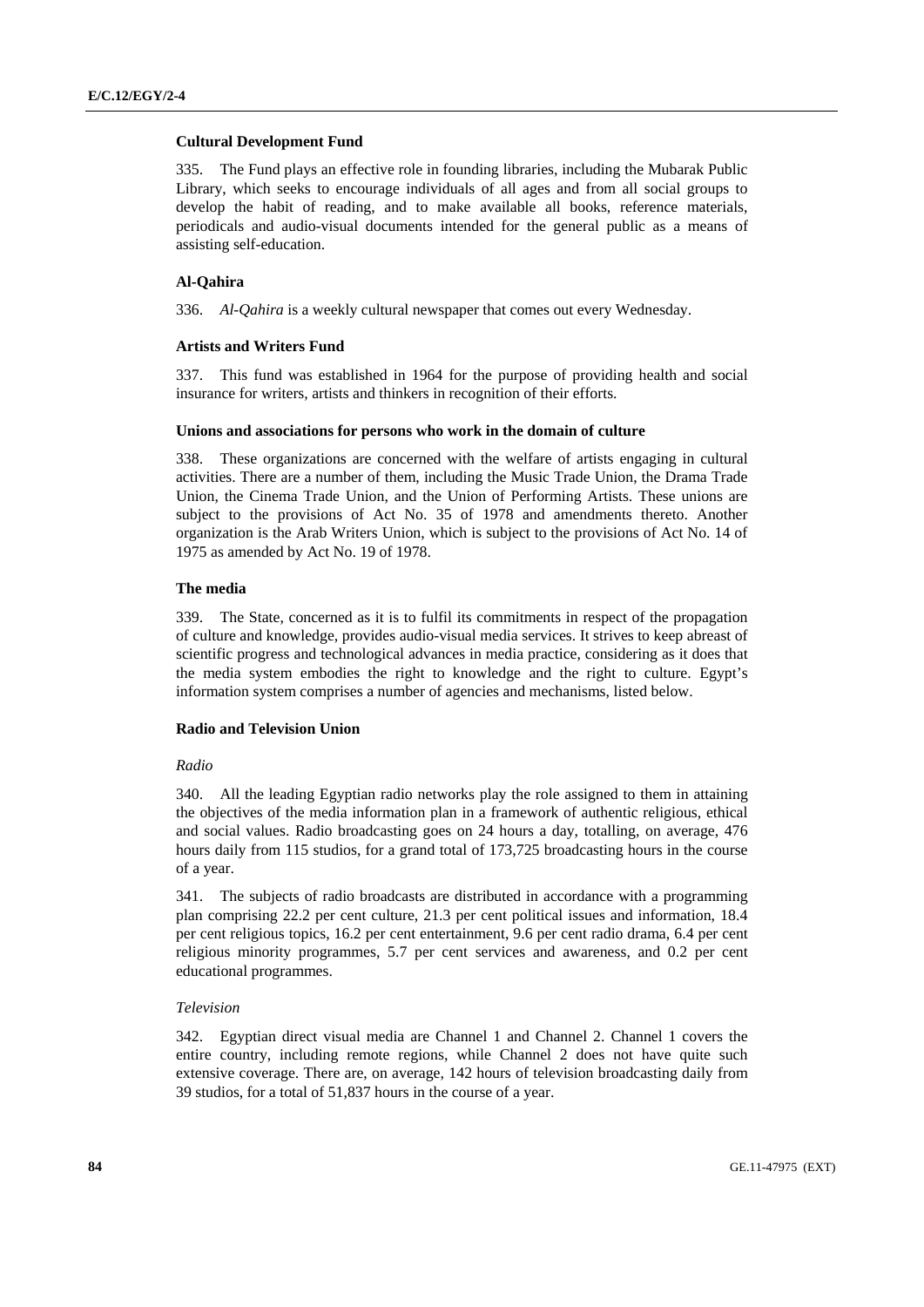343. Television programming is broken down as follows: 34.85 per cent political issues and information, 39.31 per cent entertainment, 9.39 per cent culture, 9.14 per cent religious minority programmes, 8.88 per cent religious topics, 3.33 per cent educational programmes, 2.65 per cent commercials, and 2.45 per cent service and awareness programming.

### *The space sector*

344. Egyptian visual media via satellite are the Egyptian Space Channel, the international Nile Channel, and the Egyptian Space Channel directed at the United States of America. The aim of this sector is to provide Egyptians who have emigrated, Egyptian embassies, Egyptian citizens abroad and Egyptian culture and information centres in Arab, African and European countries with Egyptian information.

### *Specialized channels*

345. These include the Nile News Channel, the Nile Information Channel, the Nile Drama Channel, the Nile Culture Channel, the Nile Sports Channel, the Nile Family and Child Channel, the Nile education channels, the Higher Education Channel, the Al-Manara Channel for scientific programming, and the Nile Ideas Channel. Besides these, there are Channels 1 and 2 and the six regional channels, which are also transmitted via satellite.

346. There were an average of 19 hours of television broadcasting daily in 2005/06, up from 18.2 hours a day in 2002/03.

#### *Training and professional development institutes*

347. These are institutes for the training of media personnel in Egypt and Africa. They include the Radio and Television Training Institute and the Training Institute for African Media Communicators. Some 177 training courses are planned for 2003/04 in a number of domains, including languages, information technology, radio and television broadcasting practice, Arabic language and presentation, as well as various administrative areas, such as financial, organizational, legal and security matters, and English and French language courses.

### *International Academy for Engineering and Media Science*

348. The Academy was founded in 2002 as a specialized scientific educational institution, having regard to the fundamental role played by core media personnel. It is a component of the Egyptian Media Production City complex. The Academy offers a fouryear programme of study leading to a baccalaureate, Master's or doctoral degree in media science, besides specialized vocational diploma courses and training courses leading to a certificate. It has a radio and television production division, a cinema division, an advertising and marketing division, and a multimedia, Internet and audio-visual broadcasting engineering division. In 2002/03 and 2003/04, the Academy had 520 Egyptian students and 17 students from other countries.

### *General Authority for Information*

349. The Authority plays an informational role through 64 complexes and centres, 27 Nile Centres, 44 children's clubs, 44 listening and viewing clubs, 36 literacy classrooms, 38 public libraries, and 30 Friends of the Media clubs. In addition, it performs the useful function of distributing informational and cultural publications.

#### *Civil society*

350. Civil society is a major, intensive participant in Egypt's media structure. Six private space-based channels have been adopted for the first time, operated by companies with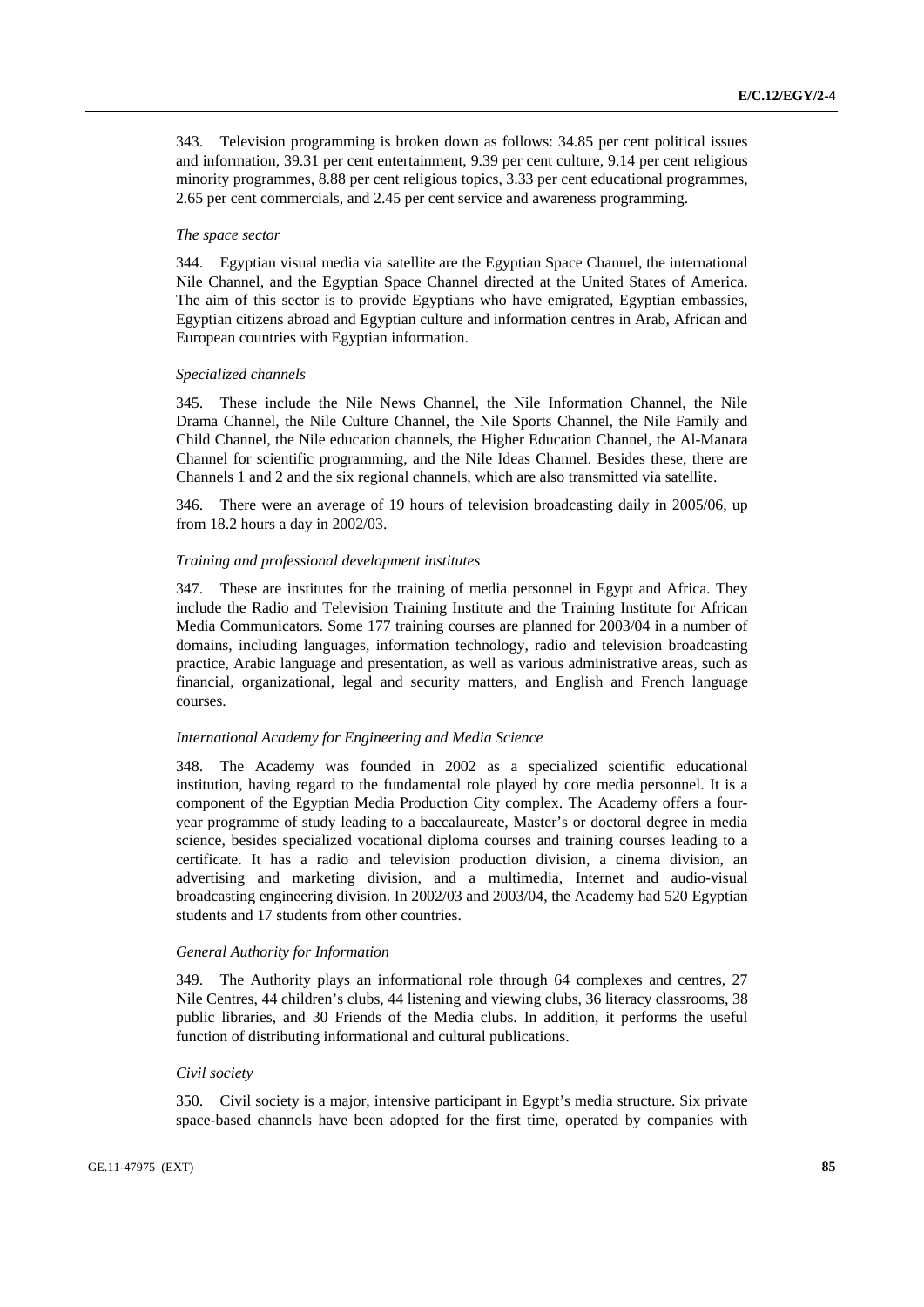their headquarters in the Media Free Zone in 6 October City. To date, these channels are carried by 10 stations.

351. These various components of Egypt's cultural and media structures illustrate the extent to which the Government is concerned to implement the right to take part in cultural life and to disseminate and develop that right. The above-mentioned statistical data clearly show the results that Egypt's efforts in this domain have achieved.

### **Freedom of scientific research**

352. For this subject, Egypt refers the Committee to its initial report, which discussed the relevant legislation and the various agencies active in the domain of scientific research. See also the information presented in the table below.

| Statistical data relating to research centres, institutes and agencies, 2005 |  |
|------------------------------------------------------------------------------|--|
|                                                                              |  |

| Centre or institute                                         | No. of research personnel<br>and assistants | <b>Budget</b> | No. of<br>scientific<br>publications | No. of research<br>projects (domestic,<br>foreign, internal) |
|-------------------------------------------------------------|---------------------------------------------|---------------|--------------------------------------|--------------------------------------------------------------|
| <b>National Research Centre</b>                             | 2698                                        | 118 892 000   | 322                                  | 545                                                          |
| National Institute for Standards                            | 178                                         | 18 827 000    | 36                                   | 8                                                            |
| Petroleum Research Institute                                | 305                                         | 19 621 000    | 38                                   | 11                                                           |
| National Research Institute of Astronomy and<br>Geophysics  | 206                                         | 239 112 000   | 65                                   | 8                                                            |
| National Institute of Oceanography and Fisheries            | 383                                         | 20 300 000    | 41                                   | 9                                                            |
| Theodor Bilharz Research Institute                          | 339                                         | 19 073 000    | 20                                   | 29                                                           |
| Central Metallurgical Research and Development<br>Institute | 200                                         | 21 866 000    | 8                                    | 40                                                           |
| Electronics Research and Development Centre                 | 159                                         | 10 306 000    | 19                                   | 7                                                            |
| Research Institute of Ophthalmology                         | 246                                         | 18 392 000    | 22                                   | 3                                                            |
| Academy of Scientific Research and Technology               | $\overline{\phantom{a}}$                    | 54 858 000    |                                      | 162                                                          |
| Mubarak City for Scientific Research                        | 119                                         | 15 345 000    | 47                                   | 36                                                           |
| National Authority for Remote Sensing                       | 59                                          | 61 316 000    | 27                                   | 28                                                           |
| Supreme Council for Research Centres and Institutes         | $\overline{\phantom{a}}$                    | 1 286 529     |                                      | $\overline{\phantom{a}}$                                     |
| Ministry of Scientific Research                             | $\overline{\phantom{a}}$                    | 10 945 000    |                                      |                                                              |
| <b>Total</b>                                                | 4 892 (43.17% women)                        | 414 939 529   | 645                                  | 886                                                          |

353. The statistical data indicate the various aspects and fields of scientific research undertaken by Egypt's research institutes and centres. They also reveal that scientific research has attracted a great deal of interest on the part of the Government. In addition, the data show that the volume of activity carried on by these various institutions has been substantial, both in terms of numbers of scientific papers presented and in terms of the scientific projects being conducted either domestically or in a context of international cooperation.

### **State awards for the encouragement of intellectual production, science, the arts and literature**

354. The State seeks to encourage and honour production and creativity by offering awards in the various fields of science, the arts and literature as a way of rewarding achievement and providing incentives. The enabling legislation is Act No. 38 of 1958,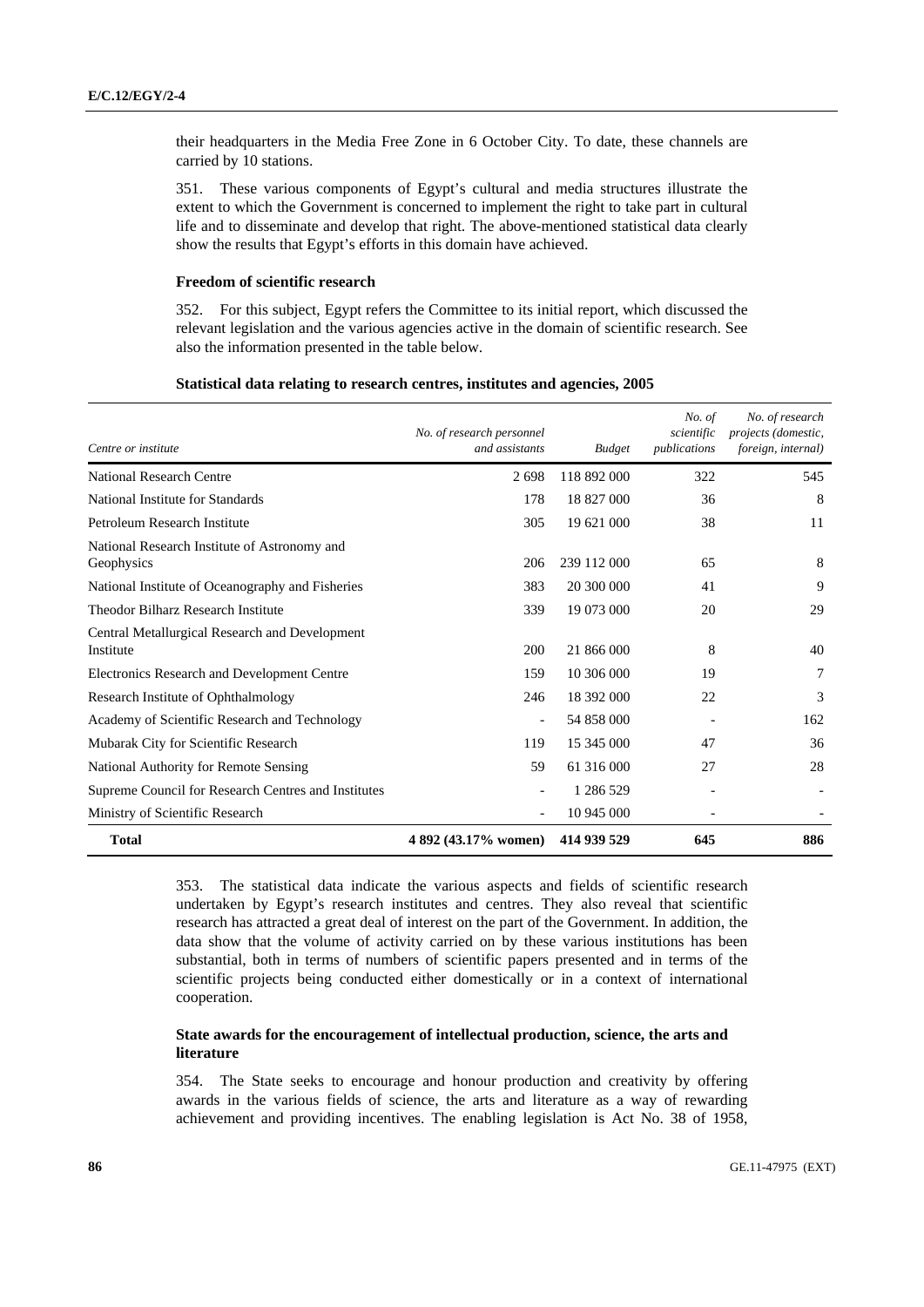which was discussed in the previous report of Egypt. Since that time, there have been a series of amendments to the Act with the aim of expanding the range of rewards and incentives or providing larger monetary prizes. Act No. 2 of 2005, provided for the awards listed below.

- LE 200,000 and a gold medal (the six Mubarak Prizes: one each for literature, the arts, sociology and science, and two for achievement in advanced technology);
- LE 100,000 and a gold medal (20 State prizes for intellectual production);
- LE 50,000 and a silver medal (14 State prizes for outstanding achievement);
- LE 20,000 (72 State incentive awards);
- These prizes were doubled in value pursuant to Act No. 117 of 2008.

### **International scientific and cultural cooperation**

355. As we have seen, Egypt possesses a great stock of cultural capital and an extraordinary archaeological heritage from Ancient Egyptian times and from subsequent civilizations, to say nothing of the religious archaeological heritage from the monotheistic religions that have flourished here in the course of Egypt's history. Accordingly, it has enjoyed strong cultural relations with other States throughout the world and with the international community, and this has been useful throughout history, thanks to the fact that Egypt enjoys a distinctive national personality characterized by a culture of tolerance, respect for others, and the ability to accommodate other cultural innovations and interact with them without sustaining damage to its own fundamental social values.

356. The Government of Egypt has pursued its efforts in this connection throughout the period covered in this report, as will be seen below.

### **International cultural agreements**

357. Egypt has acceded to the Convention on the Protection and Promotion of the Diversity of Cultural Expressions, adopted by the General Conference of UNESCO in Paris on 20 October 2005.

#### **Bilateral international agreements**

358. Egypt has entered into 11 bilateral international agreements in the domain of cultural cooperation. Pursuant to those agreements, there are a large number of foreign cultural centres, and, conversely, there are Egyptian cultural centres in many States in various regions of the world.

### **International festivals and exhibitions**

359. Cultural activity in Egypt includes many diverse international and regional festivals in various fields of culture and the arts. Egypt, for its part, participates in similar cultural activities organized in other countries.

360. In this context, Egypt has continued to strive to increase mutual communication with the global cultural movement by installing more asymmetric digital subscriber lines (ADSL) for the country's growing numbers of Internet users. Between 2005 and 2009, numbers of Internet users increased to approximately 15 million individuals, while there are now approximately 53 million telephone service subscribers. This situation reflects the extent to which cultural awareness is widespread in Egypt, the interest that its people take in it, and the availability of Internet facilities.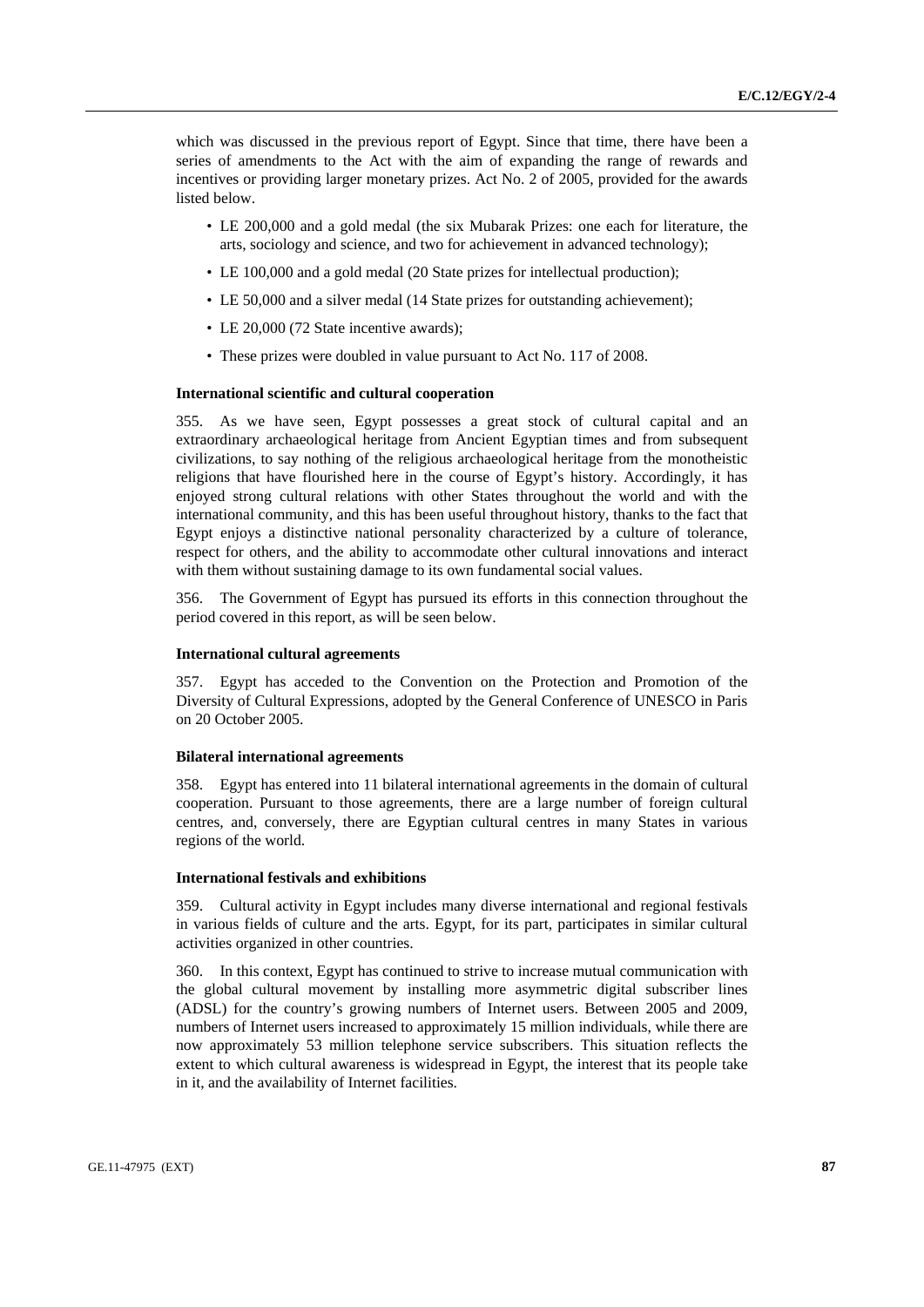# **III. Replies to the previous recommendations of the Committee on the outcomes of discussion of the initial report**

361. Parts I and II of this report contain an account of how Egypt has created a number of national mechanisms for monitoring the effective implementation of international human rights standards in the light of the provisions of the international instruments to which Egypt is a party. Foremost among these mechanisms is the National Council for Human Rights, established in accordance with the Paris Principles (1990). Exercising the functions attributed to it by law, the Council publishes reports that are accessible to all, receives complaints from individuals and endeavours to resolve them, prepares the National Plan for the Advancement of Human Rights, and confronts practices and forms of behaviour that violate or infringe protected rights and freedoms. And, of course, the Council is only one of the mechanisms discussed in Part I above.

362. In the course of the period covered in this report, Egypt has reviewed and amended much of its domestic legislation with a bearing on the effective implementation of rights enunciated in the Covenant, as we have seen in detail in Part I. That legislation includes provisions of Acts and other statutory instruments aimed at reinforcing gender equality, notably the recognition in law of a woman's right to terminate her marriage (by the *khul`* procedure), the right of an Egyptian woman married to an alien to transmit Egyptian nationality to her children, and the repeal of provisions stipulating that certain posts could be held only by men.

363. Under amendments to the Child Act, female genital mutilation, child labour, domestic violence and all the acts set forth in the two Protocols to the Convention on the Rights of the Child are now criminal offences. A new Labour Code has been enacted, under which workers have the right to strike and it is lawful to establish trade unions and associations. Other new legislation has addressed economic and financial reforms and the income tax and customs regulations. In addition, the independence of the judiciary has been strengthened, and the administration of justice has been expedited by the establishment of dedicated courts dealing with family matters and economic disputes.

364. Egypt reiterates its determination to meet in full its international commitments in the matter of bringing its domestic legislation into conformity with the international human rights instruments to which it is a party, including the Covenant that is the subject of this report, which has the force of law in Egypt. Another reason why Egypt is bent on the effective implementation of the rights enunciated in the Covenant is that those rights are also enshrined in its Constitution.

365. In response to, and in support of, international requirements and new developments, Egypt's efforts in this connection have included a consistent focus on completing and developing the construction and formulation of models and statistical data with a view to obtaining detailed information on those aspects that feature in its international commitments and ensuring that they include a qualitative dimension. Hence the importance of an integrated data base, which has proved invaluable in the preparation of plans and programmes designed to address the outcomes revealed by the statistical information.

366. By way of response to the questions, concerns and recommendations of the Committee, we propose to discuss in some detail Egypt's efforts to address the practical difficulties and obstacles that have impeded its implementation of some of the rights enunciated in the Covenant. Those difficulties and obstacles have arisen as a result of the repercussions and residual impact of the country's cultural heritage and misguided practices. Egypt is endeavouring to confront them through an array of general strategies and policies aimed at fostering comprehensive development in all areas, which are being implemented in the form of concrete plans and programmes, having regard to spatial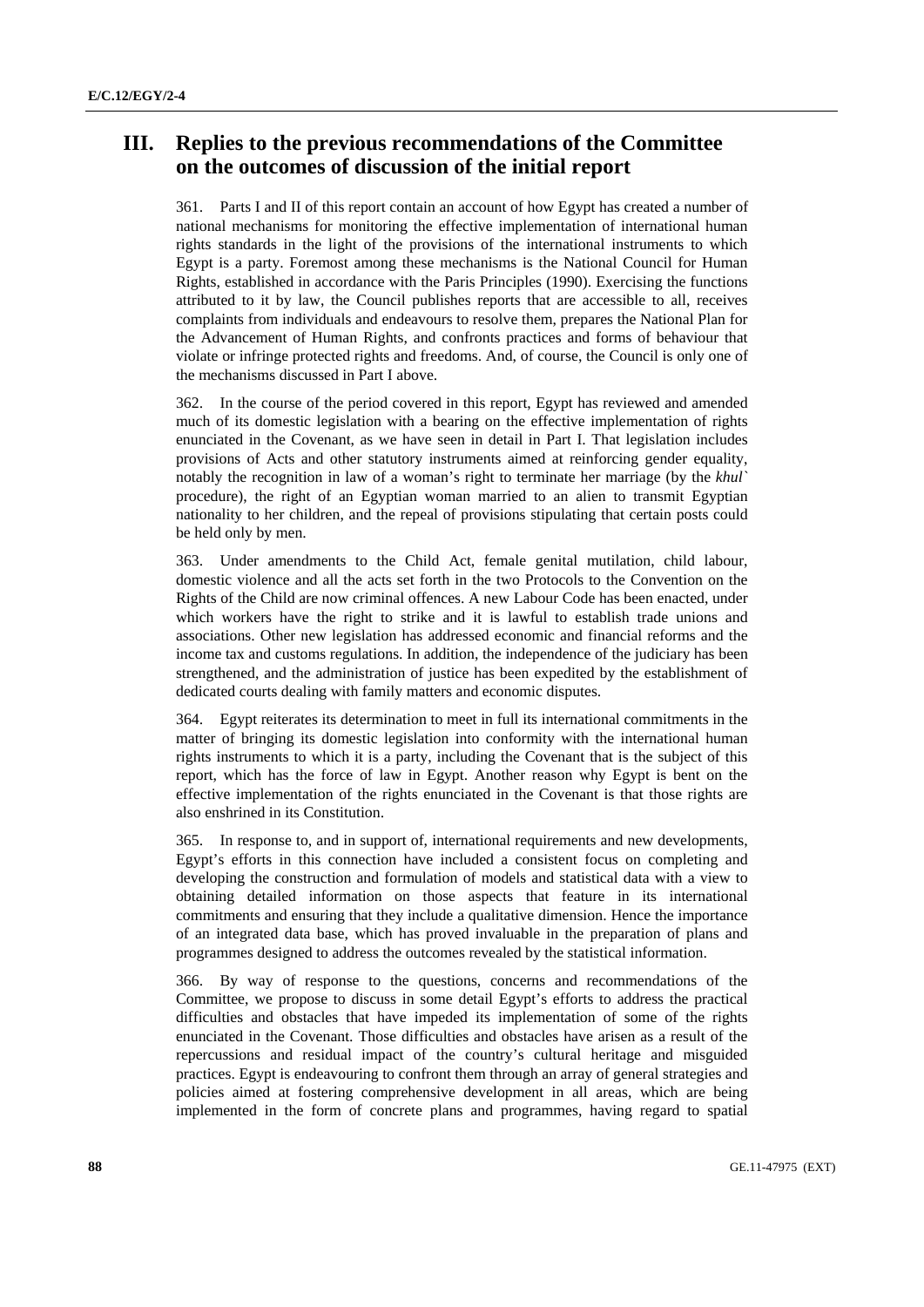priorities and appropriate time frames. The end in view here is to break the grip of these practices and foster awareness of their harmful effects, and ultimately to eradicate them altogether. This has become a major issue and an important national challenge that is the object of a national initiative at all levels on the part of both the Government and nongovernmental bodies.

367. Egypt is characterized by a relatively high population growth rate, and its economic reform programmes have had a substantial impact. In view of these factors, the Government's efforts to realize comprehensive growth and achieve the Millennium Development Goals by the target dates have had to take into account the problems of poverty, illiteracy and unemployment. These are among the leading national challenges confronting the nation's efforts to ensure the full implementation and enjoyment of the rights enunciated in the Covenant with which this report is concerned.

368. Egypt's attempts to address these various issues will be discussed in some detail in this section of the report, followed by an account of some of the country's ambitious national programmes aimed at dealing with the concerns of the Committee as expressed in its recommendations, including in particular the national housing project, the national AIDS control programme, the programmes and activities of the SFD, programmes designed to combat child labour, and disability elimination.

# **A. Action to address poverty in Egypt**

369. Poverty is one of the most serious problems confronting a majority of the world's States, and the eradication of poverty is one of the Millennium Development Goals. As part of its effort to address this issue, Egypt has adopted a number of ambitious plans and programmes, having regard to the fact that:

- Egypt, like most developing countries, does not have enough jobs for its workforce, and
- Population growth swallows up growth in national income rates, with the result that the country's high birth rates are a direct burden on public spending in all areas, owing to the constantly growing numbers of individuals for whom the State must provide basic services.
- 370. The national anti-poverty campaign is structured around two main lines of emphasis:
	- Continued implementation of economic development programmes in order to create adequately paid jobs, thereby raising people's standard of living and driving down the poverty rate;
	- Continued pursuit of more and better opportunities for low-income individuals to obtain education, health care and other social services, poverty being essentially a social issue. This will call for strengthening of the situation of low-income people as a force in the economic environment by providing incentives to upgrade their productive capacities.

371. Accordingly, poverty reduction is a major objective in the development plans that are being prepared at all levels, since all such plans are aimed first and foremost at raising people's socio-economic standard of living. A range of mechanisms, programmes and specific services are thus being put in place with a view to addressing the causes of poverty in general and, in the short term, alleviating poverty by protecting low-income population groups from the side effects of economic reform and economic restructuring. These mechanisms and programmes are discussed below.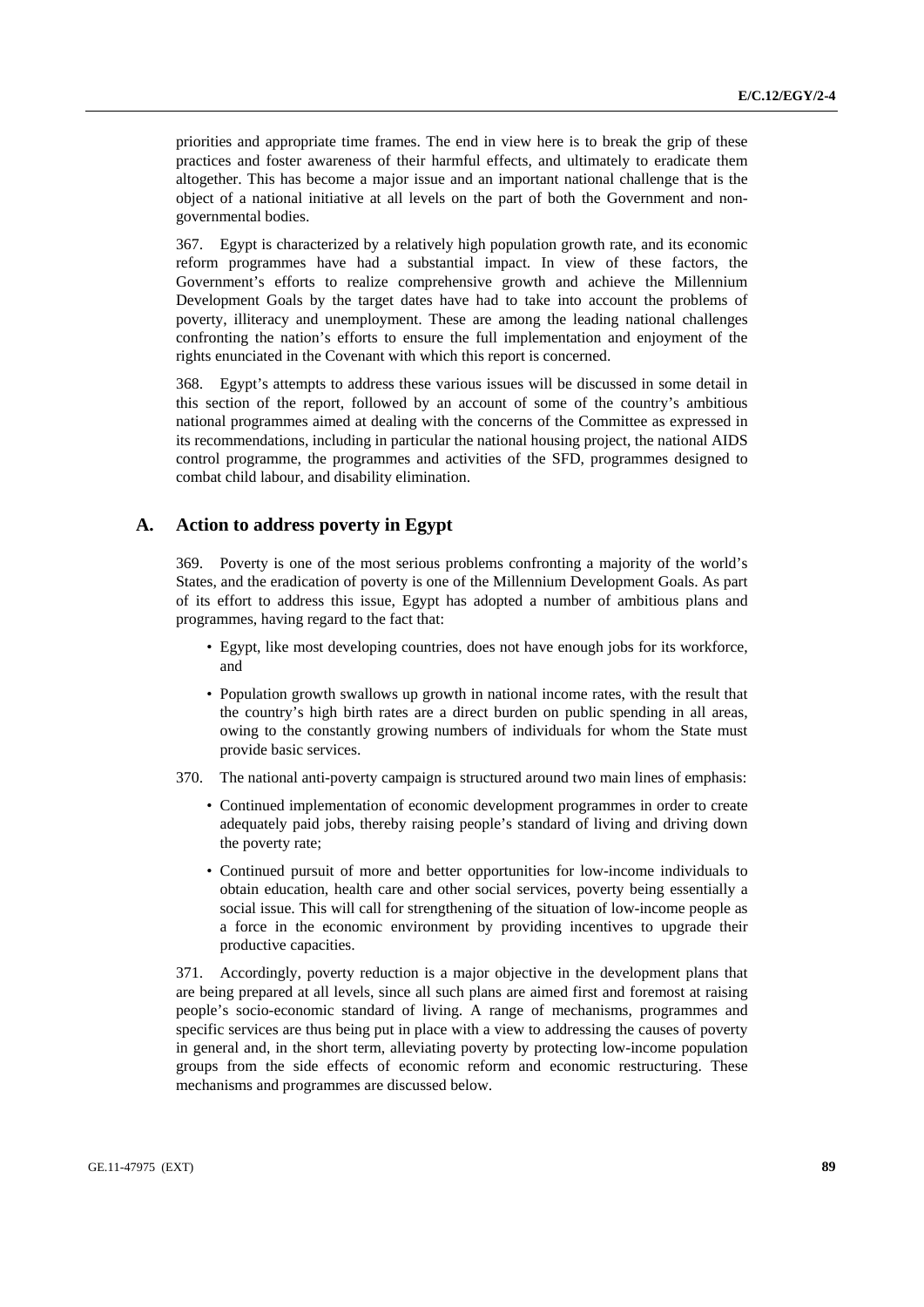#### **The charitable** *waqf* **system**

372. The *waqf* system, or system of religious endowments, is one of the most important means of alleviating poverty. It is the practical application of the principle of social solidarity in Islam. The Ministry of Religious Endowments administers property that has been donated as an endowment for charitable, humanitarian, religious or investment purposes, managing it in accordance with sound economic principles to ensure that the income it generates is used for the humanitarian social purposes specified by the donor in the deed of endowment.

### **Improving standards of living as a means of addressing and alleviating poverty**

373. Plans aimed at attaining this objective are based on a number of fundamental orientations, some of them economic in nature, and include programmes aimed at developing the country's resources and making optimal use of them with a view to achieving a progressive real increase in the national income. They also include programmes aimed at fair distribution in order to increase individuals' shares in such increased income, and social spending on education, health care and social care. Other development programmes are designed to increase the periodicity of the income received by insured Government employees and to extend insurance coverage to all groups in society, so that people will have a minimum income that will help them cope with the cost of living or the obligations incumbent on those who have families to support. Lastly, these plans include rural development programmes aimed at the 1,000 villages which social surveys have shown are characterized by the greatest poverty.

374. Indicators showing how much has been achieved by these economic progress and the Government's ongoing action to alleviate poverty will be found in the paragraphs below.

### *Economic progress indicators*

375. The results that Egypt has achieved as a result of its vigorous implementation of economic development plans are outlined below.

- Steady year-over-year growth in GDP, from 3.2 per cent in 2001/02 to 7.1 per cent in 2006/07;
- GDP at market prices was LE 617.6 billion in 2005/06, up from LE 378.9 billion in 2001/02;
- External debt per capita declined from 422.2 USD in 2001/02 to 401.7 USD in 2005/06;
- Total national income was LE 649.3 billion in 2005/06, up from LE 393.1 billion in 2001/02;
- Total employment was 20,444,000 in 2006, up from 17,203,000 in 2000;
- The general State budget deficit has been stable at 1 per cent of GDP;
- External debt declined from 34.7 per cent of GDP in 2000/01 to 27.6 per cent in 2005/06;
- 6.5 million new jobs have been created during the three five-year plans, and the total is expected to rise to 7 million by the beginning of the coming year;
- The construction of economic and monitoring institutions based on market economics —one of the foundation-stones of a modern society— has been completed,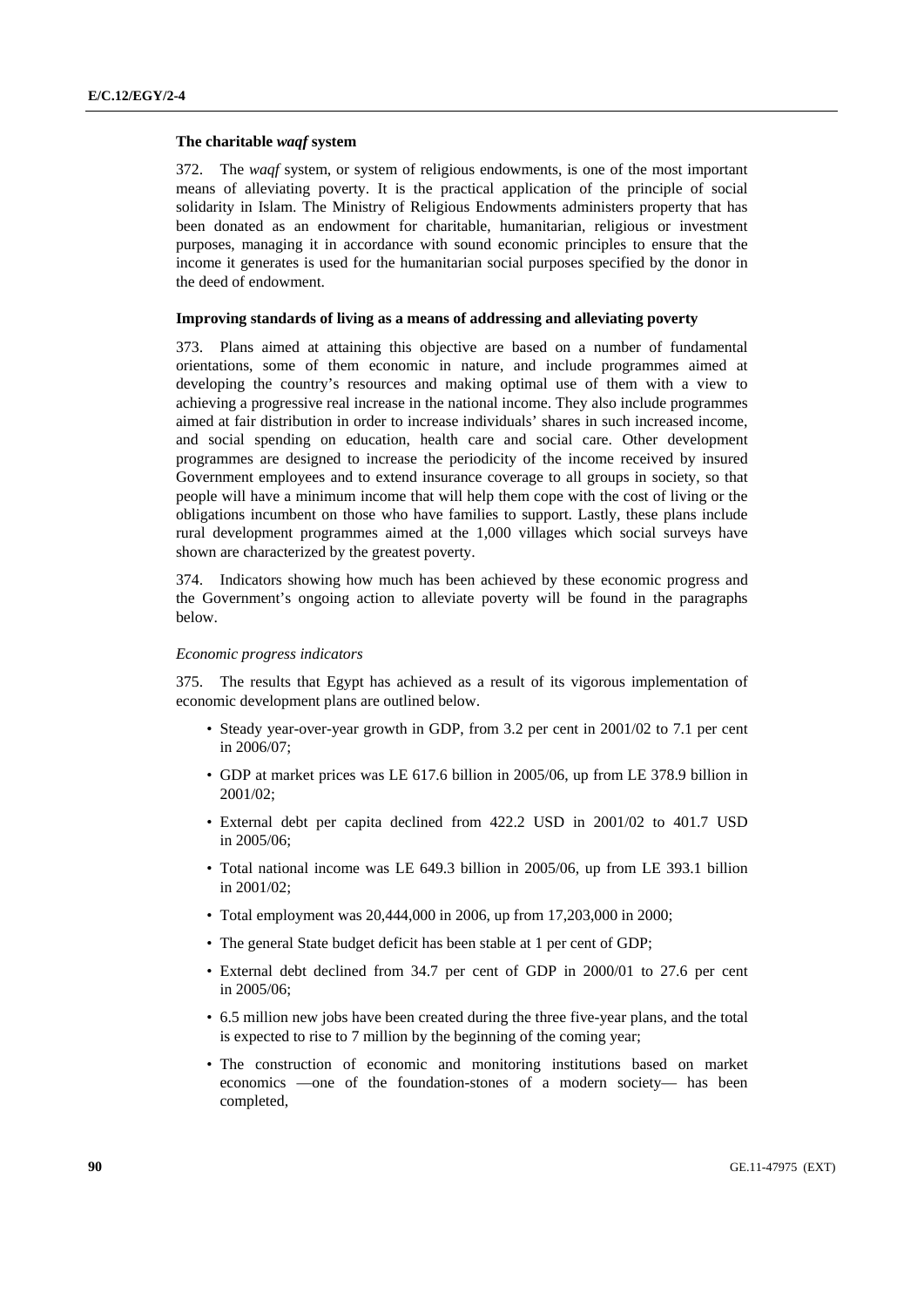- Egypt has entered the age of large-scale projects with the aim of creating a great qualitative leap in the national economy that will enable it to develop radical solutions to the country's basic problems
- Focus on the development of rural areas through the "Sunrise" programme, which is a national development programme covering all fields of development in rural Egypt.

#### *Measures and plans designed to reinforce national poverty alleviation efforts*

Raising the investment rate to over 25 per cent of GDP and achieving economic growth of approximately 7-8 per cent, thereby creating over 500,000 jobs a year;

 (b) Encouragement and support for small and mid-size business ventures because of the effective role they play in supporting the national economy and creating new jobs;

 (c) A significant increase in the national savings rate (currently over 18 per cent of GDP);

 (d) Pursuit of rational financial policies to keep the general State budget deficit to a minimum (it is currently less than 1 per cent of GDP) while increasing spending on social services for low-income groups;

- (e) Broadening the tax base in a framework of taxation system reform;
- (f) Reducing the population growth rate, preferably to under 1.5 per cent.

376. The above-mentioned economic indicators and outcomes reflect the success of Egypt's development plans in realizing noteworthy economic improvement, which in turn has resulted in higher average per capita income and a reduced incidence of poverty. Egypt is preparing to join the ranks of middle-income countries, a status which, generally speaking, directly impacts poverty and is a major factor in the human development process, offering a broader range of individual life choices and greater human interaction with that process itself. As a result, society is propelled forward, with equal individuals leading their lives and making their choices in ways that are beneficial not only for the individuals themselves but, ultimately, for society as a whole.

### **Support targeting and neediest families data base construction project**

377. The aims of this project are summarized below.

- Identification of the neediest families (6 million families) in an effort to stem the ongoing increase in poverty despite higher levels of social spending;
- Action to make the various components of the social safety net more effective in reaching low-income people with a view to providing adequate benefits and thus creating a significant impact;
- Action to make the present food aid system more effective, more efficient and less costly;
- Action to enable the neediest families to receive food aid and adequate cash benefits.

378. For the execution of this project, a high-level oversight committee chaired by the Minister of Social Solidarity has been established. The committee meets periodically, at least once per month, to monitor the progress of work carried out under the project on the basis of reports submitted by committee members, each of whom has responsibility for a particular area of activity. The committee is then in a position to take appropriate decisions. Regional committees have been established in every administrative district.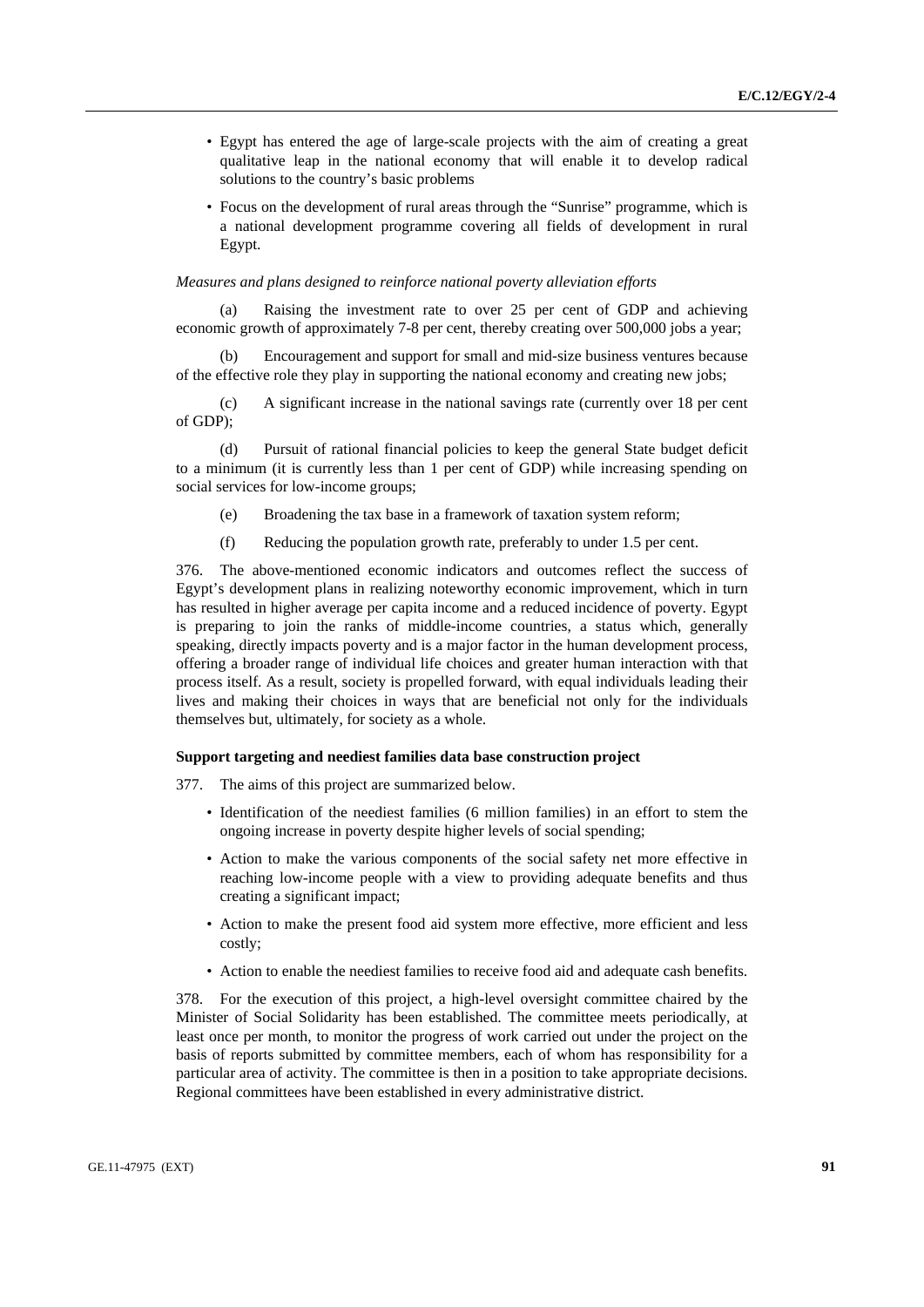379. The main achievements to date in the execution of this project are summarized below.

- Signing of a protocol of cooperation between the Ministry of State for Administrative Development and the Ministry of Social Solidarity for the creation of a data base on families entitled to support, with a view to enhancing the efficiency with which information and communication technology is used within ministries and other Government bodies. The data base is used to identify groups targeted for support, in the framework of IT infrastructure projects. The electronic portal will be used to present services available to persons entitled to support, and will make the data available to users and decision-makers through family support and empowerment policies and guidelines;
- Signing in June 2006 of a protocol of cooperation among the Ministry of State for Administrative Development, the Ministry of Information and Communication Technology and the Ministry of Social Solidarity. The nine-point protocol concerns the development of social solidarity units and is valid for a term of two years. Under its terms, the three parties will fulfil their respective functions as defined therein with a view to the preparation and implementation of a joint plan for the development and modernization of solidarity units within the Ministry of Social Solidarity;
- Signing of a memorandum of understanding between the Ministry of Social Solidarity and the Rotary International organization for Egyptian village development and the preparation of a plan for stimulating the local economy, creating jobs, conserving resources, addressing environmental issues, and realizing development of the human element. Under the MOU, the development needs of target villages will be estimated and desirable projects identified through community associations that will be established in the villages, or existing community associations that are already active there. The function of these associations will be to foster acceptance and cooperation on the part of the village people with a view to achieving local development, human development and sustainable job creation;
- Signing of a memorandum of understanding between the Ministry of Social Solidarity and the American University under which the Ministry has agreed to participate in a demonstration model of local community service delivery in poor urban districts, working in cooperation with the "Alashanek Ya Balady" association. One proposed poor district (Ain el-Sira) will be selected. The optional model will target low-income families as being the social unit typically at risk of poverty;
- Establishment of a working group to conduct a feasibility study on allocating a number of rent-subsidized housing units in the "Popular housing" new cities to lowincome families with a view to raising their standard of living and encouraging them to live in the new cities. The working group will also develop criteria and rules for the identification of qualifying families;
- A high-level committee and a number of subsidiary committees have been established to determine criteria and bases that can be used to select families in serious need of housing, to develop a social investigation application form, recommend appropriate families, and carry out all measures relating to this service.

### **Assistance to neediest groups project**

380. The objectives of this project are summarized below.

 (a) To assist persons with special needs by providing a variety of care and rehabilitation services for special groups, including social services, health care,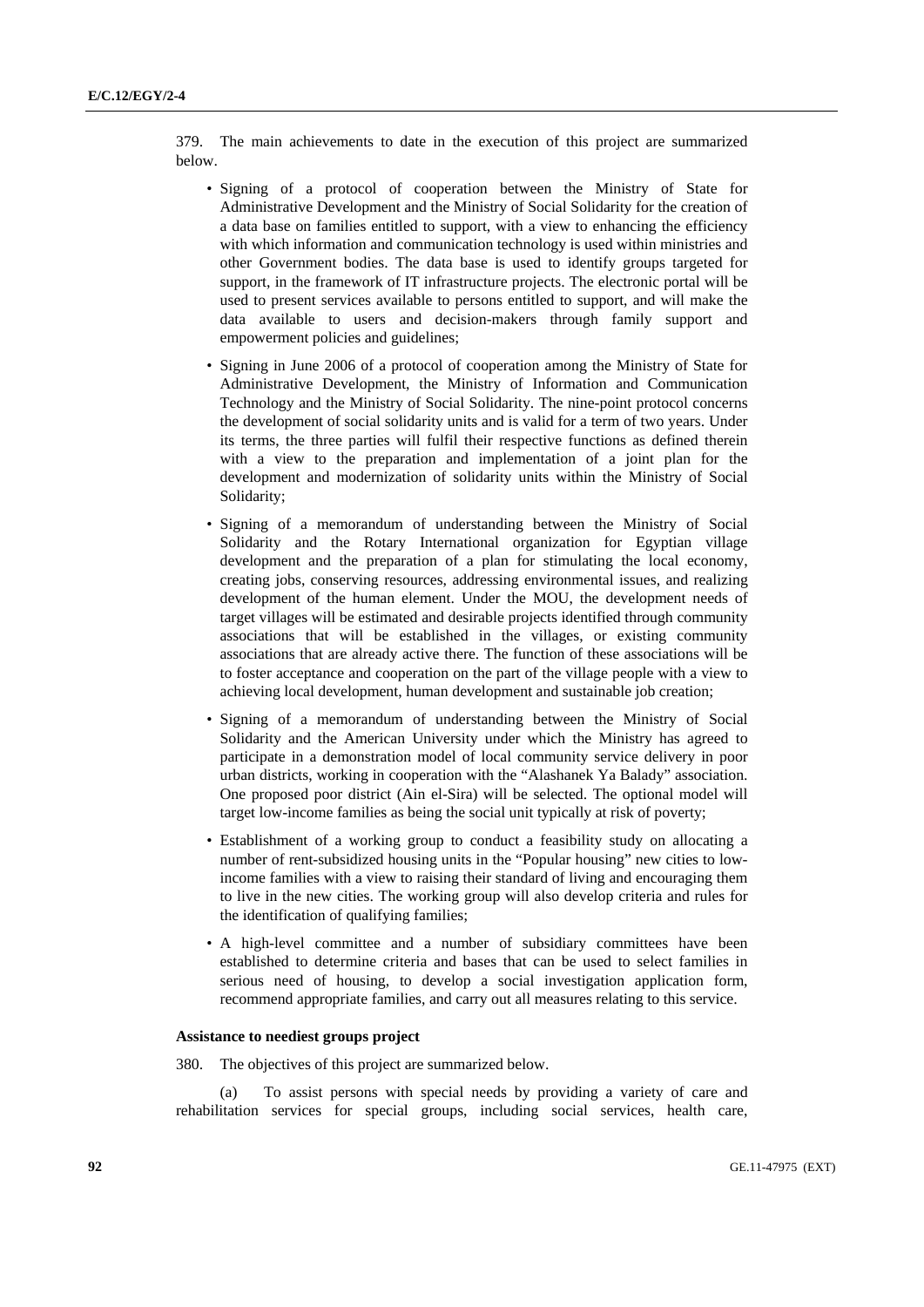psychological care, educational and vocational services, sports and occupational therapy, and compensatory devices. A total of 53,214 individuals have benefited from these services. Sixteen projects of this kind have been executed under the 2005/06 investment plan, at an aggregate cost of LE 1,921,000. In addition, LE 2,500,000 has been spent from a supplementary allocation included in the Ministry's 2005/06 budget for support for rehabilitation organizations. At the present time, work on a vocational rehabilitation centre in Red Sea Governorate and an intellectual training institution in Beheira Governorate is nearing completion;

 (b) To combat the phenomenon of street children and the use of children to perform hazardous work;

To create a data system within penal institutions through an agreement with the regional field office of the United Nations Office on Drugs and Crime (UNODC), working with an expert on data systems;

To develop an effective audit system in order to determine the actual volume of spending on children's issues in all social support projects throughout the country;

 (e) To create a data base on children in partnership with the National Council for Childhood and Motherhood and UNODC;

(f) To initiate the preparation of a plan to limit child labour;

 (g) To add a new activity to the Classification and Orientation Centre in the form of service to street children with a view to returning them to their families;

 (h) To initiate work on a social diagnosis centre to shelter and care for children at risk and potentially delinquent children;

 (i) To conclude an agreement between the Ministry and UNODC for the installation and renovation of training and production workshops within penal institutions, with Swiss funding;

 (j) To sign a Memorandum of Understanding between the Ministry of Social Solidarity and the United Nations Children's fund in Egypt, setting forth the bases of cooperation in matters relating to the protection of children and early childhood development, in accordance with the United Nations Development Assistance Framework (UNDAF) and the Ministry of Social Solidarity's development plan.

#### **Development projects for rural women**

381. Anti-poverty projects include one designed to encourage rural women to engage in economic activities. The main features of this project are summarized below.

- Presentation of income-generating projects in various areas of production and under the circumstances of rural society. Loans on easy terms are made available for this purpose;
- Literacy for rural women and action to help them understand the necessity of enrolling their children in school;
- Action to enhance awareness of practices that are harmful to women and the rights guaranteed to them by law;
- Propagation of awareness of the harm caused by overcrowding in homes and the importance of family planning;
- In the context of this project, the necessary budget allocations have been made available for projects aimed at benefiting rural and village women in 2005/06, as shown in the table below.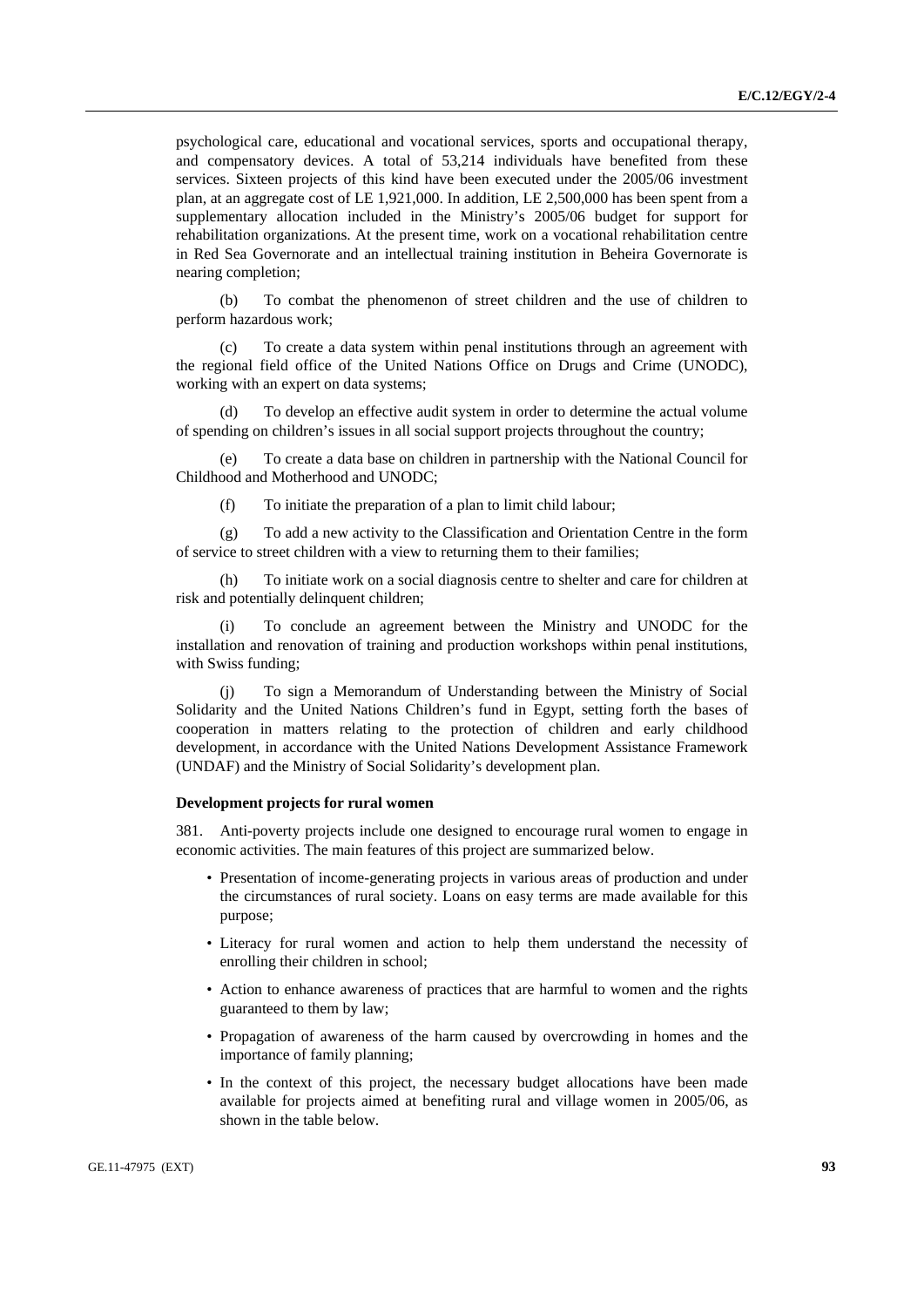| No.            | Project                                                  | <b>Budget allocation (LE)</b> |
|----------------|----------------------------------------------------------|-------------------------------|
| 1              | Rural women development centres                          | 1 562 800                     |
| 2              | Progressive development of rural women                   | 91 800                        |
| 3              | Service centres for women workers                        | 800 500                       |
| $\overline{4}$ | Development and housing centres for rural women          | 1 247 000                     |
| 5              | Training for rural women in income-generating skills     | 1 005 000                     |
| 6              | Development and family planning training for rural women | 204 000                       |
|                | Centres for the protection of women                      | 160 000                       |
|                | <b>Total</b>                                             | <b>Over LE 5 000 000</b>      |

382. It will be apparent from the foregoing that the Government has pursued its efforts in support of families and has continued to help them fulfil their responsibilities.

### *Statistical indicators*

383. The results contained in the latest report, published in 2008, on the Millennium Development Goals indicate that Egypt has successfully achieved the first of those goals, as will be seen from the paragraphs below.

- The incidence of poverty in Egypt has declined from 24.3 per cent in 1990 to 19.6 per cent in 2005;
- The poverty gap narrowed from 7.1 in 1990/91 to 3 in 1999/2000;
- The proportion of the population with income of less than one dollar declined from 8.2 per cent in 1990 to 3.4 per cent in 2004/05;
- The proportion of the population with income of less than two dollars increased from 34.9 per cent in 1990/91 to 42.8 per cent in 2004/05;
- The incidence of food poverty decreased from 8.9 per cent in 1990/91 to 2.9 per cent in 1999/2000.

### **B. Promotion of literacy in Egypt**

384. The issue of adult literacy is one with which the Government of Egypt has been greatly concerned. As an integral part of the issue of education, the effort to combat illiteracy calls for an integrated effort on the part of Government entities, with greater scope for participation by the population at large and civil society. The SFD plays a vital role in this connection by funding adult education programmes and combining education classrooms and income-generating activities in order to overcome one of the main difficulties confronting adult education programmes in Egypt. The President of the Republic declared the 1990-1999 decade the Literacy Decade, and this was followed by the adoption of Act No. 8 of 1996, the National Mobilization for Literacy Act.

385. Striving to achieve the greatest possible measure of progress in this endeavour, Egypt established the General Authority for Literacy and Adult Education (GALEA) to provide direct funding for programmes designed to train specialists in adult education. GALEA provides grants aimed at enabling the various governorates to train and mobilize them. The target of the programme is to produce 9,500 specialists who will teach half a million people in rural areas.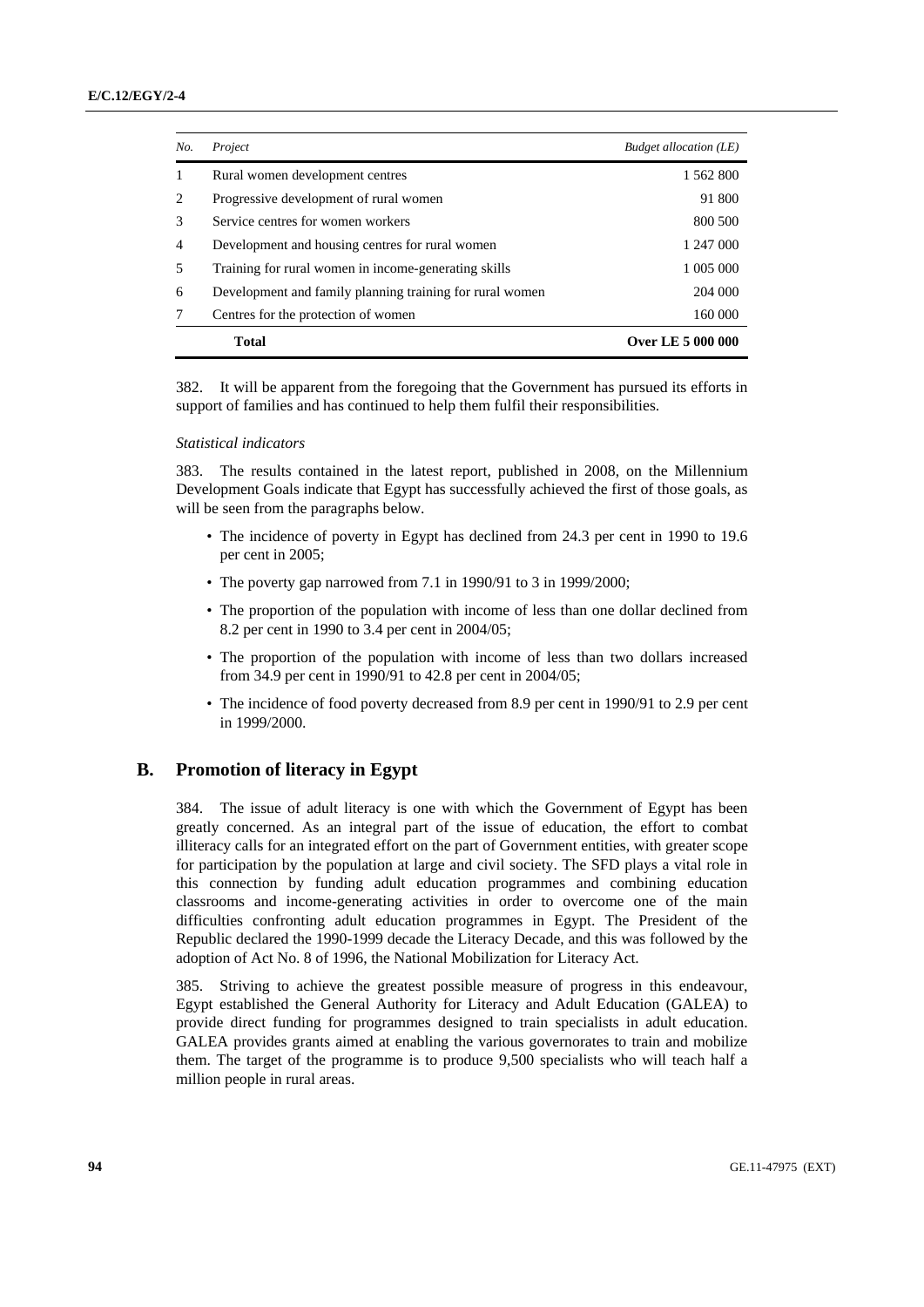386. Egypt is working in cooperation with UNICEF to promote women's literacy in three governorates in Upper Egypt through a local community schools programme, primary school reform, and a "Reading for All" project. Approximately 25 per cent of the women in the regions covered by the project are expected to become literate.

387. The SFD is also contributing to the literacy effort through a social development programme that it is executing in cooperation with GALEA. In addition, there are a number of community associations that are engaged in literacy and adult education projects.

### *Results in practice and statistical indicators*

388. Thanks to these intensive plans and programmes, the illiteracy rate among the working-age population (10 years of age and older) declined from 64.6 per cent in 1960 to 45.6 per cent in 1986, 38.6 per cent in 1996, 29.33 per cent in 2006 and finally to 28.6 per cent, according to a UNESCO report covering the period 2006-2008.

 This trend shows clearly that the Government's efforts to promote literacy have been successful, taking into account the rapid population growth rates observed during the same period.

### *Egypt's literacy plans and programmes*

- Continuing implementation of intensive literacy plans, with particular concentration in subsequent stages on rural areas and women;
- Preparation of the training programmes required to produce specialists in the field of adult education;
- Creation of appropriate circumstances for beneficiaries of literacy programmes with a view to fostering their continued progress by providing a system in which education classes are combined with income-generating activities;
- Development of the programmes required to address the issue of dropping out during the compulsory education stage in an effort to prevent relapsing into illiteracy. There can be no doubt that Egypt's energetic efforts to promote education reflect the Government's genuine determination to prepare generations that are equipped with the weapons of knowledge and the ability to face the challenges of the future. However, the continued success of those efforts in attaining their objectives will be contingent on availability of the necessary funding for further development plans, which are too costly for the budgetary resources of developing countries. As a result, international support has become indispensable if cooperation and partnership as set forth in international instruments (such as the Covenant on Economic, Social and Cultural Rights) is to be fully satisfactory. An illustration of this is the need for mutually advantageous exchanges of experience, in accordance with article 24 of the United Nations Declaration on Social Progress and Development;
- A dedicated television channel on literacy is currently in preparation.

389. Egypt is pursuing its efforts and continuing to execute projects aimed at addressing this problem through GALEA. In 2003, a national literacy project was adopted under which 100,000 young university graduates were hired as literacy teachers. In addition, a number of new programmes have been launched, the most noteworthy of them being the "One classroom" project, which is designed to help girl dropouts to complete their education, and the "Girl-friendly schools" project, which is aimed at reducing the gender gap in basic education.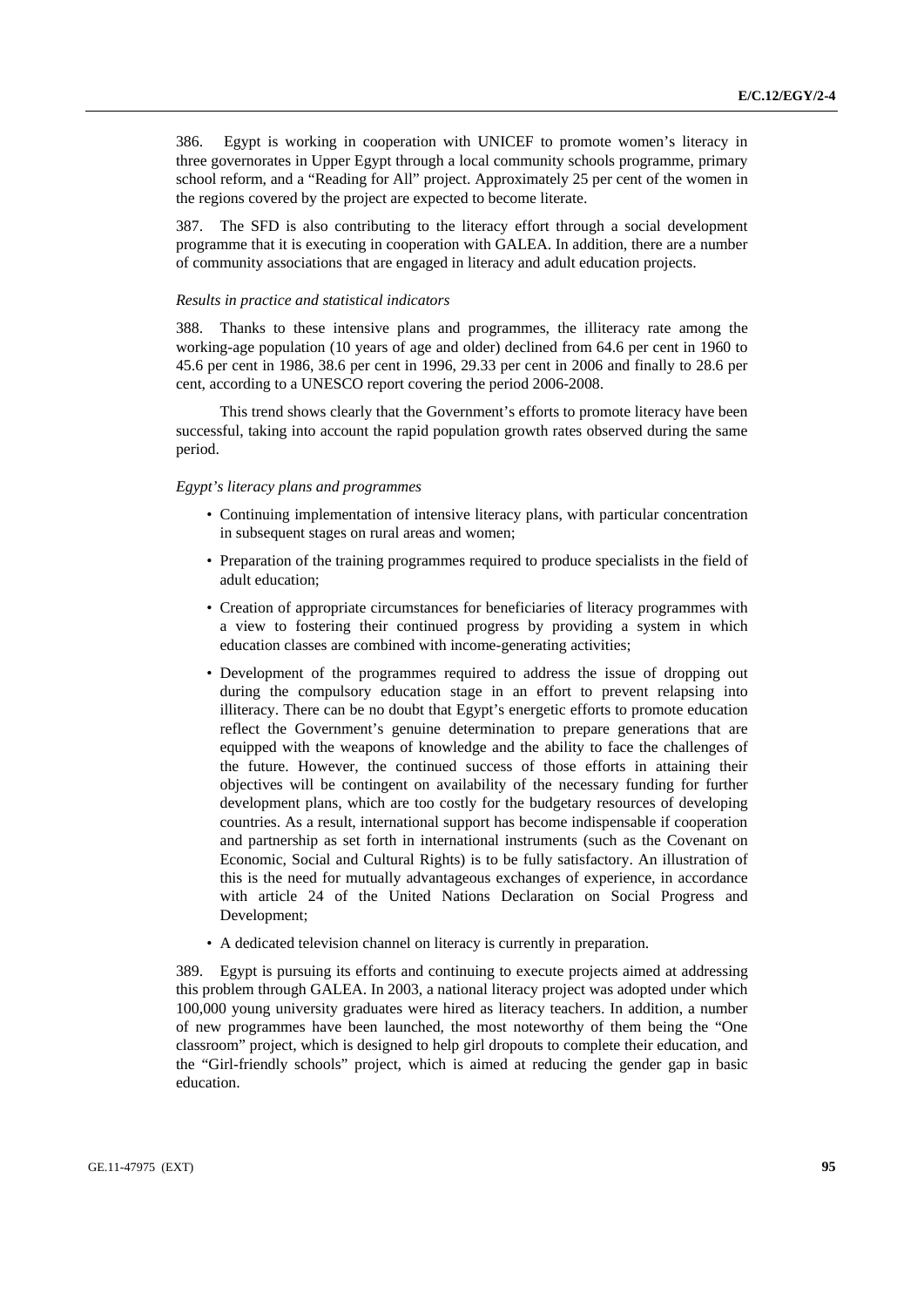# **C. Action to address unemployment in Egypt**

390. The problem of employment in Egypt expresses the country's economic situation as a developing State. Moreover, the adverse social fallout from that problem represents a heavy burden on both society and the State. In view of the seriousness of the problem, its socio-economic implications and its impact on social stability and security, the Government has adopted a multi-track approach in attempting to deal with it. Its efforts in this connection are summarized below.

- Cutbacks in overstaffing in the civil service and the public sector generally, earlier studies having revealed an accumulation of employees for whom there was no real need;
- Action to encourage those employees and other components of the workforce who were superfluous as one result of population growth or as a direct result of the free education policy to seek other jobs that had opened up in response to national resource development plans and domestic and foreign investment policies;
- Strengthening of the role of local communities and the private sector in job creation, making loans for productive activity available on easy terms, and organizing emigration to enable workers to seek jobs abroad;
- Creation of the Social Fund for Development, which helps fund small business startups for young university graduates by making long-term loans at nominal interest rates available; the Fund also provides these new businesses with technical and technological support;
- Distribution of desert land to young university graduates in an effort to reclaim it, providing all the services and facilities required for the purpose;
- Large-scale projects such as the Toshka project, the Sharq al-Tafri` project and the Gulf of Suez project, and encouragement for domestic and foreign investment to establish productive businesses, thereby creating job opportunities at all levels.

391. A number of unemployment indicators and some of the major successes achieved, obstacles encountered and efforts to overcome them are presented in the following pages.

| Year | Labour force (000)<br>Unemployment rate | No. of persons<br>employed (000) | Unemployment rate |
|------|-----------------------------------------|----------------------------------|-------------------|
| 2001 | 19 340<br>9.22%                         | 17 556                           |                   |
| 2002 | 19 877<br>10.17%                        | 17856                            |                   |
| 2003 | 20 360<br>11.01%                        | 18 119                           |                   |
| 2004 | 20 872<br>10.3%                         | 18718                            |                   |
| 2005 | 21 972<br>11.1%                         | 19 342                           |                   |
| 2006 | 22 878<br>10.6%                         | 20 4 44                          |                   |

 **Change over time in labour force (15-64 age group) and employment, 2001-2006**  (Statistics for 2006 show a labour force of 22,878,200, representing 35.4 per cent of the total population)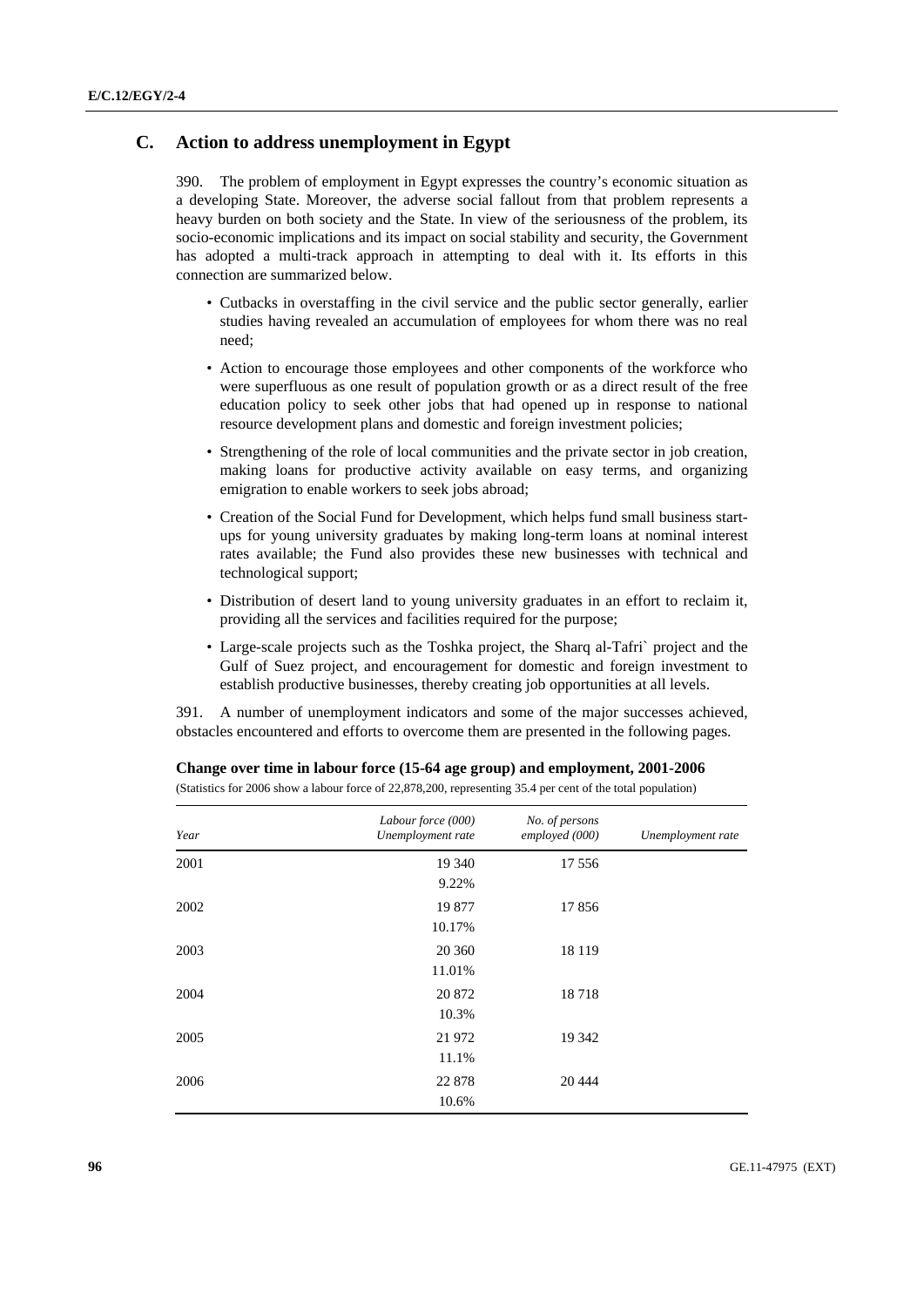392. A report by Egypt on the status of its achievement of the Millennium Development Goals as of 2008 indicates that 22 million Egyptians were employed in 2007, and that as a result the unemployment rate had declined to 9.3 per cent of the total workforce over the two previous years. In the second quarter of 2009, 9.42 per cent of the workforce was unemployed, compared to 8.37 per cent during the same period in 2008. This is attributable in large measure to the impact of the financial crisis and the state of the global economy.

#### *Main successes*

393. This trend over time and the steady increase in numbers of persons employed reflect a number of developments:

 (a) Accommodation of more new workforce entrants and reduction of the existing unemployment balance, and hence a regular decline in the rate of unemployment. The figures also confirm the Government's determination to continue creating new jobs every year (the sixth five-year plan, for 2007-2012, contemplates 750,000 new jobs) through the launching of further projects in the goods and services sectors and small and mid-sized business ventures, thereby covering new workforce entrants and drawing down the remaining unemployment balance in an orderly fashion;

Completion of data systems to record data on graduates and linkage of these systems with those of the private sector, employment, unions and vocational training centres. This will make it feasible to develop a comprehensive policy to meet employment needs both within Egypt and abroad;

 (c) The enactment of legislation regulating the work of Egyptians holding jobs outside the country, providing for some of the benefits enjoyed by persons employed in the civil service and the public sector, such as the right to return to work during the year following resignation, has encouraged emigration and working abroad. Egyptians working outside the country accounted for 5.1 per cent of all Egyptians with jobs in 2006, compared to 3.6 per cent in 1996;

(d) The SFD has created many job openings, both permanent and temporary:

### Permanent jobs

• The Fund makes small loans available to young entrepreneurs of both sexes to help them launch new business ventures in all economic fields, and also to established business owners wishing to expand; it also supports incomegenerating projects and provides microfinancing.

### Temporary jobs

• The Fund executes labour-intensive infrastructure projects such as paving roads, installing drainage and water supply systems and public buildings in disadvantaged rural areas and remote areas. It also employs young university graduates of both sexes to work in literacy programmes for adults and school dropouts in all parts of the country.

### **Main obstacles**

394. The problems and obstacles confronting Egypt's efforts to deal with the root causes of unemployment can almost be summed up in a single word: financing for the investment needed to increase the absorption capacity of the job market and upgrade productive capabilities in order to develop the country's resources to their maximum potential.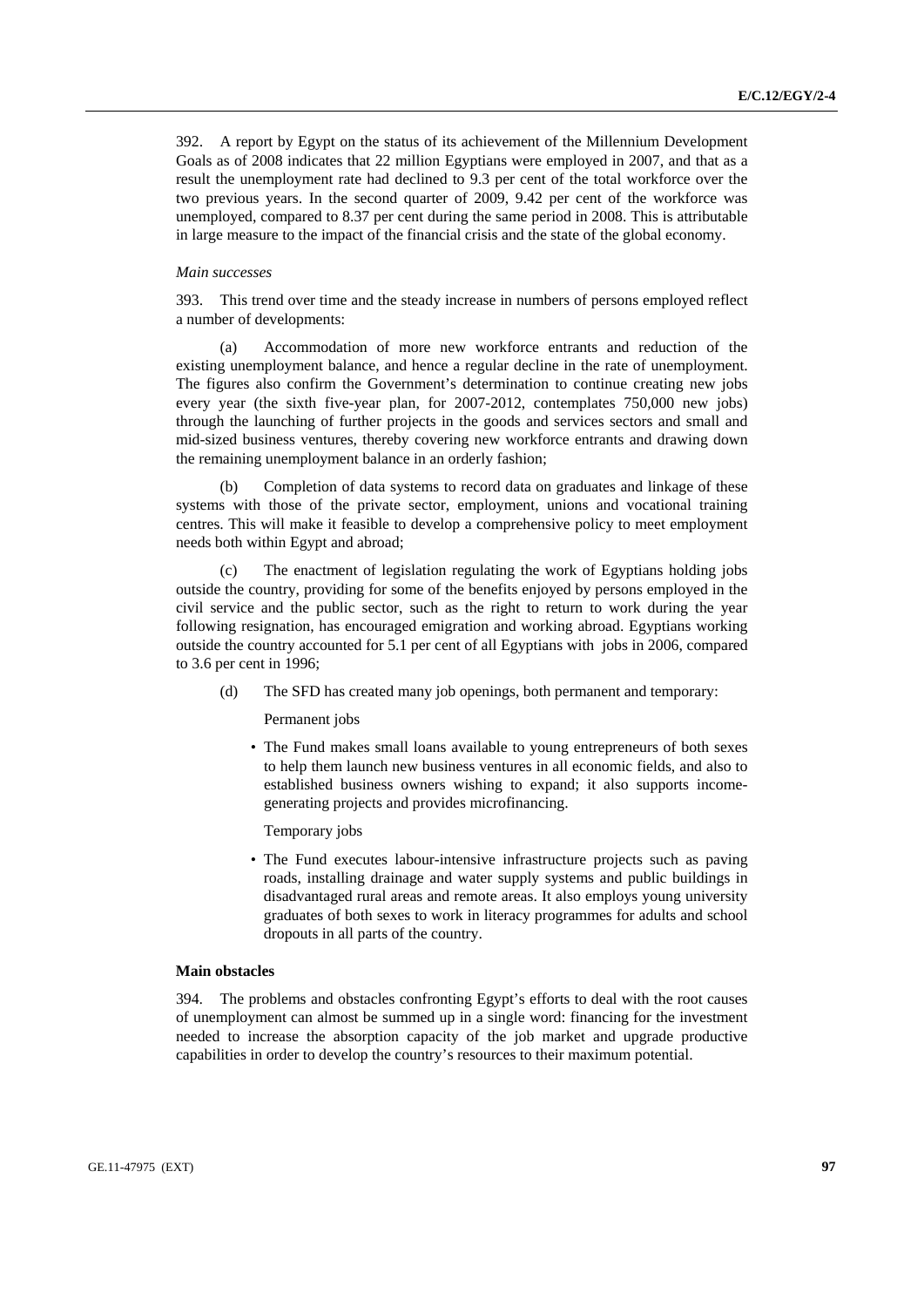### **Measures adopted**

395. Future-oriented development plans aimed at addressing these obstacles, having regard to Egypt's national population strategy, have relied on the measures outlined below.

- Increasing production efficiency through the use of modern production methods, development of maintenance, installation and modernization programmes and programmes designed to enhance training and qualification effectiveness;
- Continued effort to reduce workforce illiteracy through the development of literacy programmes for civil servants and public sector employees, tradesmen, farm workers and workers in the private sector, with appropriate programmes for each type of activity;
- Action to reduce the numbers of children under 15 years of age in the workforce by enforcing legislation prohibiting the employment of children and raising the compulsory education age;
- Action to increase participation by women in the workforce through more effective training and literacy programmes, especially in rural areas, and opening workplace day care facilities;
- Action to hold unemployment rate growth to 0.5 per cent per year by providing support for infrastructure projects and using the SFD to encourage the private and community sectors to launch small and mid-sized business ventures;
- Reduction of economic support rates through economic growth, by encouraging foreign and domestic investment and encouraging the private sector to participate extensively in productive activities;
- Issuing a national employment bulletin to advertise job vacancies inside Egypt and abroad as a service to job seekers.

396. It is noteworthy that under Egypt's privatization programme, compulsory early retirement is not permitted. The early retirement programme is voluntary in nature, and it is characterized by concern for the social aspect. A worker chooses early retirement of his own free will, without any pressure from any source. Furthermore, the programme stipulates that every contract for the sale of a factory or firm must include a provision to the effect that in the transfer of ownership, the employees there shall retain their jobs and their entitlements, and may not be arbitrarily dismissed.

397. Under the Labour Code (Act No. 12 of 2002), an employee's service may not be terminated for economic reasons, or as a result of the cessation of production, in whole or in part, or by reason of a reduction in the size or activity of the establishment, except where permission to do so has been obtained in accordance with the procedures set forth in articles 196-201. Under those articles, an order of the Prime Minister shall be issued establishing a committee to rule on applications from establishments to cease production in whole or in part or to alter their size or activity, thereby affecting the number of workers employed therein. A second committee is also established to investigate complaints. An employer may cease production in whole or in part or alter the size or activity of his establishment only after complying with these procedures.

398. Furthermore, under article 255 of the Labour Code, every person who infringes the provisions of the above-mentioned articles is liable to a fine of not less than LE 500 and not more than LE 1,000.

399. As noted in the 2008 report of Egypt on its achievement of the Millennium Development Goals, the country's economic growth plans and efforts to attract more investment have been successful, and this has had a beneficial impact on employment rates,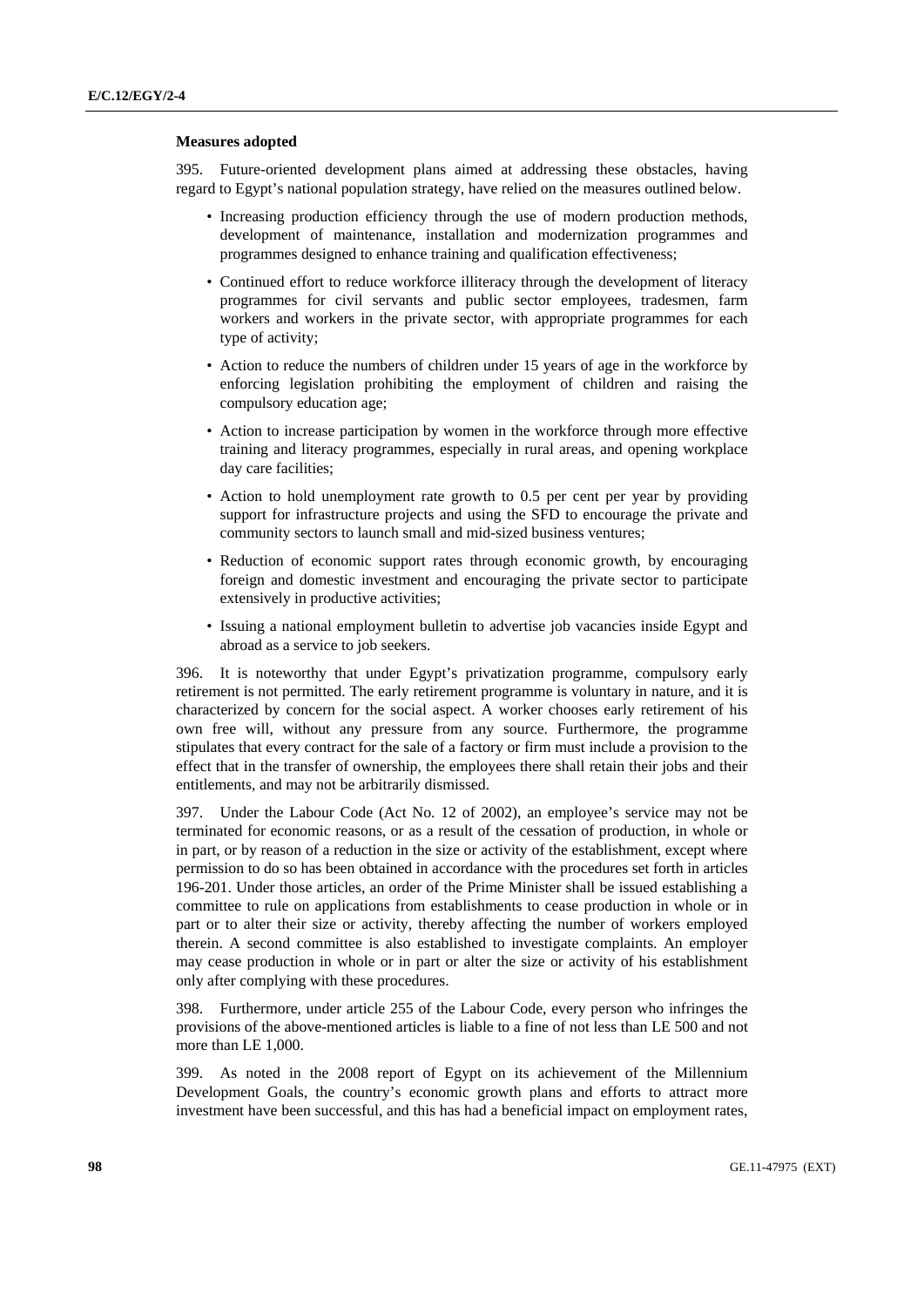with year-over-year increases averaging 2.71 percentage points during the period 2002/03 to 2007/08 and has subsequently risen to 3.1 percentage points, outstripping year-over-year growth in the workforce, which is estimated at 2.3 per cent. This means that the unemployment rate has declined; by 2007/08 it was under 9 per cent.

# **D. Action to combat child labour in Egypt**

400. The Government of Egypt has pursued its efforts to eliminate child labour by means of a specialized national mechanism, namely the National Council for Childhood and Motherhood, which has been discussed in Part I above. In addition, the Child Act has been amended to cover all acts contemplated in ILO conventions and in the provisions of the two protocols to the Convention on the Rights of the Child that deal with the issue of child labour.

401. In the context of the effective attainment of this objective, a National Steering Committee on the Elimination of Child Labour has been established with a view to coordinating with social partners and Government agencies in Egypt. The Committee is chaired by the Minister of Manpower and Migration, and its membership includes representatives from all bodies concerned with the issue: the Ministry of Agriculture, the Ministry of Health and Social Solidarity, the National Council for Youth, the National Council for Childhood and Motherhood, the Central Agency for Public Mobilization and Statistics, community organizations active in that domain, employers' organizations and workers' organizations. The Committee is mandated to perform the functions summarized below.

- Coordination of the work of all organizations concerned with the issue of child labour, both Egyptian and international, with a view to developing short-term and long-term integrated plans and programmes aimed at combating the phenomenon of child labour;
- Approval of programmes, projects and activities for the elimination of child labour that are implemented by the Ministry, other Ministries or Government bodies, employers' organizations, workers' organizations or community associations, and oversight of the implementation of such programmes, projects and activities;
- Reviewing existing domestic legislation with a bearing on the protection of children and young persons, and providing all relevant agencies with advice and guidance concerning its conformity with international instruments and recommendations relating to child labour in the light of changing international and domestic conditions.

402. In addition, child labour inspection units have been established within Manpower Directorates. They are mandated to perform the functions summarized below.

- Development of child labour inspection policies, plans and programmes;
- Investigation of complaints relating to child labour, in cases that fall within the unit's terms of reference, from official agencies working jointly with the units;
- Creation of a data base on child labour in Egypt as a means of determining the scale and nature of the problem;
- Reviewing existing legislation in the domain of child labour protection in the light of changing conditions;
- Working jointly with other relevant bodies to develop implementation directives on the provisions of Acts and other statutory instruments relating to child labour;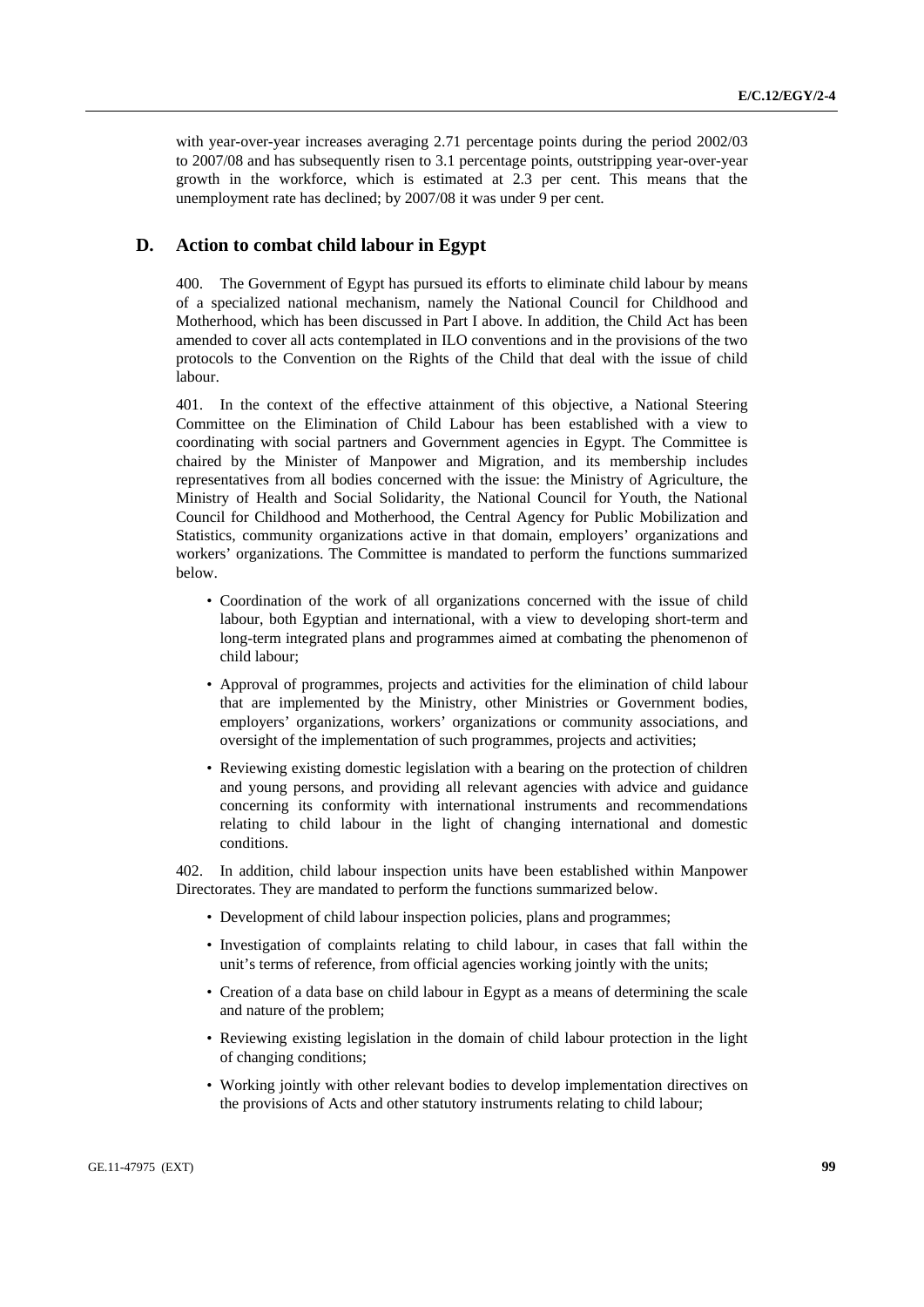- Cooperation and coordination with all relevant bodies and organizations to implement the national plan for the elimination of child labour;
- Conducting research and studies on child labour and supervising research on that issue in Manpower Directorates;
- Investigation of work accidents and injuries and occupational diseases among child workers, action to prevent them, and preparation of a report on the subject;
- Presentation of a technical advisory to units on inspection in the domain of child labour, and responding to communications and questions in that connection;
- Organization of awareness and information programmes on combating child labour;
- Participation in seminars, conferences, panel discussions and training courses in the domain of child labour.

403. In the context of cooperation with international organizations concerned with this issue,

- A project on "Institutional Development and Elaboration of Policies on the Elimination of Child Labour" has been executed in cooperation with the ILO;
- A programme for the elimination of child labour (IPEC) has been approved. Achievements to date are summarized below.
	- Organization of two specialized training courses for 50 child labour and occupational health and safety inspectors in the employ of the Ministry and the child labour inspection units, resulting in a significant change in trainees' grasp of the concepts involved;
	- A workshop for decision-makers in the employ of the Ministry and child labour inspection units, attended by 45 participants; the purpose of the workshop was to heighten participants' awareness of the scope and seriousness of the child labour problem;
	- Participation in a facilitation and education training course for labour inspectors and child labour and occupational health and safety inspectors with a view to enabling them to educate and train others and heighten their awareness.

404. In the context of combating child labour in hazardous occupations, a number of initiatives have been undertaken. These are summarized in the paragraphs below.

- Inspection campaigns at workplaces and establishments where child workers may be found for the purpose of determining to what extent the law is being obeyed and to make sure that children are not being employed in hazardous industries and occupations;
- Awareness encounters with employers and, in particular, workshops on the legal prohibition on employing underage children and employing children in hazardous occupations, in accordance with the Labour Code and the relevant international instruments;
- Use of local media outlets (local radio, regional press, awareness centres) in all governorates;
- Study of the situation of child workers in the Duweiqa district, in cooperation with the National Council for Childhood and Motherhood, to ensure a work environment and occupational safety and health in terms of the tools, shop, and personal tasks performed by the children.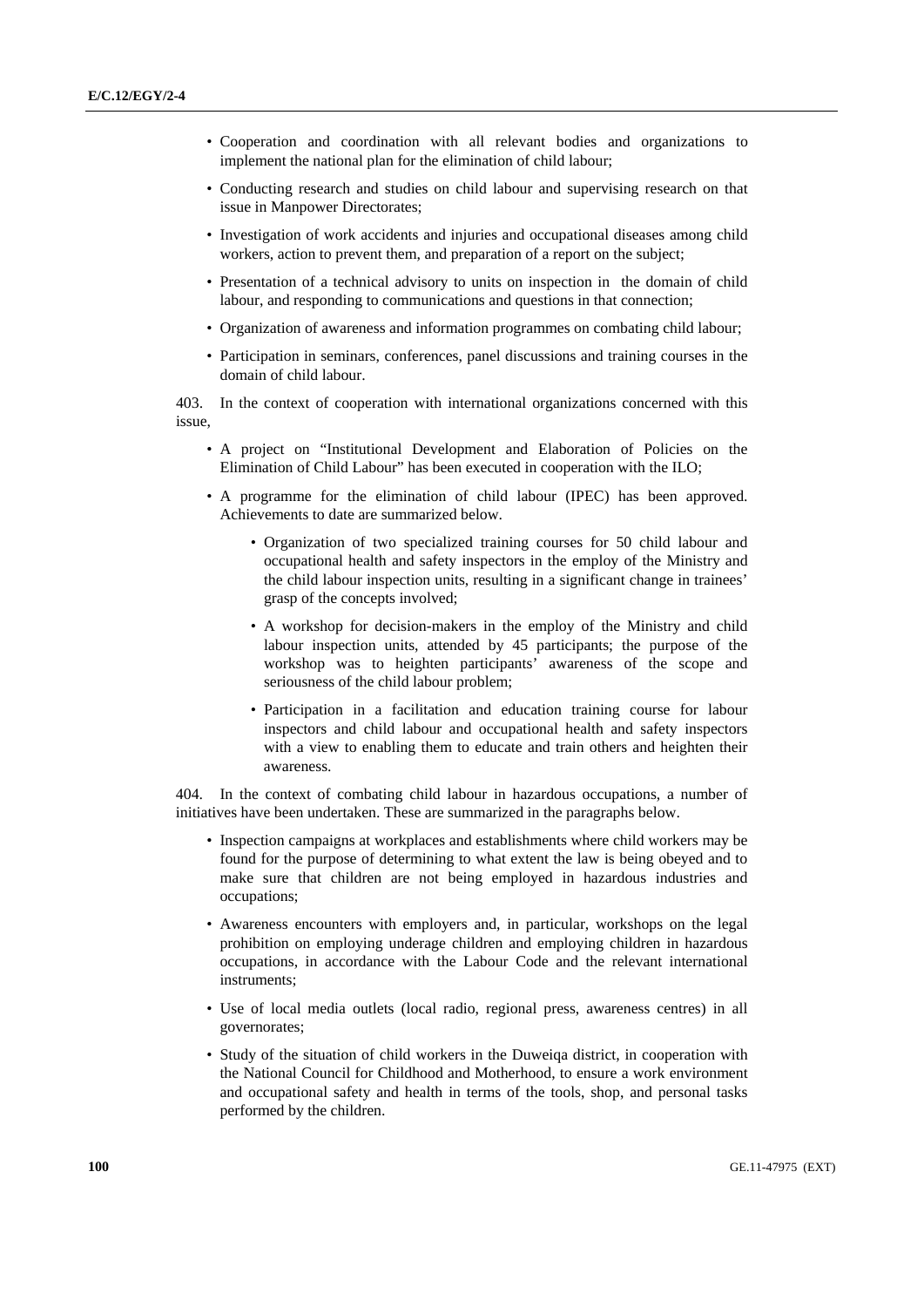### **Committees on combating child labour**

405. These are regional committees at governorate level. They have been established in 22 governorates, and their mandate is to eliminate child labour. Their membership includes representatives from all relevant executive bodies and community associations concerned with child labour. They are instrumental in the task of implementing the national plan for the limitation of child labour and elimination of its worst forms. These committees function under the auspices of the Governors, and the results of their efforts are constantly tracked. Their work is structured around a number of major themes, and these are listed below.

- Monitoring children who drop out of school before completing the compulsory education stage in order to identify child workers, investigate their situations and their reasons for dropping out of school, and returning them to school to continue their education;
- Conducting inspection campaigns at workplaces in order to identify child workers, conducting social research and determining measures that will result in their returning to school;
- Providing child workers with health care free of charge;
- Providing the family with financial support on condition the child returns to school;
- Providing children with membership cards that will enable them to engage in sports activities at youth centres;
- Making one-class schools available.

 These committees have achieved some noteworthy results, including those listed below.

- Eight hundred child workers have returned to school;
- Five thousand child workers have received health cards authorizing them to receive health care free of charge;
- Eight youth centres have been opened for the benefit of 500 child workers, who can use the facilities to develop their technical and athletic skills.

406. There have also been some positive achievements in the area of awareness and information:

- An open-line radio programme lasting two hours was broadcast on New Valley Radio; in the course of the programme, listeners who called in with questions were given information about child labour and its adverse effects;
- The recorded programmes were broadcast over local radio stations in Faiyum, northern Upper Egypt, Alexandria (Alexandria local radio) and southern Sinai (Southern Sinai radio);
- The recorded programmes were part of a campaign to heighten awareness of the issue of child labour.

407. The efforts of the National Council for Childhood and Motherhood have led to some significant achievements, as will be seen from the paragraphs below.

• Operating under its terms of reference, the Council has established a committee with members representing all Government agencies and community organizations concerned with this issue, and assigned it the task of investigating the underlying socio-economic causes of child labour as an initial step in the attempt to develop solutions;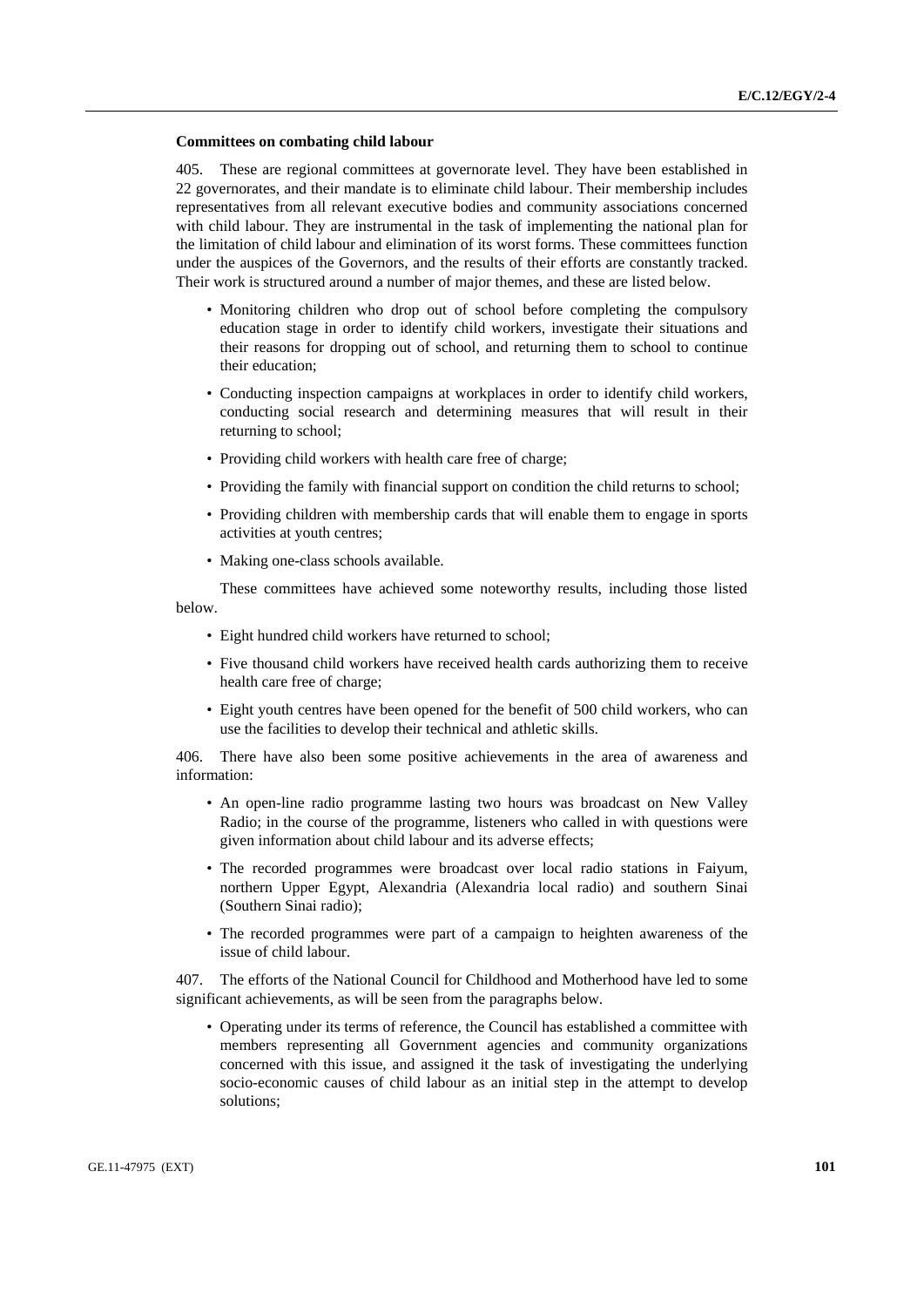- It has conducted, in cooperation with CAPMAS, a comprehensive social survey consisting of a nation-wide investigation into child labour with a view to determining the actual numbers of working children, the areas where they are concentrated, the nature of the work they do, and how their early entry into employment is reflected in other problems, such as the school dropout phenomenon, and how their work affects their health and psychological status, especially where the work in question is deemed to be among the worst forms of child labour. A summary of the nation-wide investigation into child labour has been prepared and will be distributed on the occasion of the announcement of the national strategy on child labour;
- It has signed an agreement with ILO on a campaign to heighten awareness of the problem of child labour and the importance of addressing it by explaining its serious aspects and how they affect childhood and society;
- It has conducted a national campaign in all governorates in which child workers are increasing in numbers compared to their peers in the same age-group. The campaign featured a number of workshops, attended by all stakeholders, to identify the reasons for the increase in those regions and the children's motives for taking employment, to identify the worst forms of child labour and the regions where they are prevalent, and to determine what efforts were being made to mitigate the phenomenon or reduce its impact and what programmes were available in that connection, with a view to developing them further, providing them with the necessary support and assistance, and instituting oversight by the Council in preparation for their integration into more effective projects and programmes. The Council's ultimate aim here is to develop a comprehensive strategy under which all such programmes and other initiatives will be delivered;
- It has supported national policies on child labour (including in particular the worst forms of child labour and work performed by underage children).

408. The Ministry of Justice, for its part, has also been active in this area. Under Ministerial Order No. 2235 of 1997, a General Administration for the Legal Protection of Children was established to work in coordination with all services responsible for matters relating to children to implement the national strategy for the protection of children in general, and to ensure that children enjoy legal protection in the light of the provisions of Egyptian domestic law and international instruments having the force of law in Egypt.

409. The measures discussed above clearly show how seriously Egypt takes the Committee's concerns in the matter of child labour. Moreover, the statistical data presented above indicate how much has been achieved in practical terms, thanks to a data base that strengthens the scientific statistical tools needed to take appropriate practical decisions to address the problem, and thus to augment the probability that those measures will be successful.

# **E. The National Housing Project**

410. Egypt's housing problem is regarded as a high-priority issue, one to which the Government devotes a significant proportion of its efforts. Many organizations, including Government departments and agencies, civil society associations and cooperative and private-sector groups, are working to address it, as we have seen in some detail in Part II above.

411. Here, we shall present a detailed account of one particular major project, namely the National Housing Project. The aim of the NHP is to provide housing units for low-income young people at a rate of 85,000 units per year, making a total of 500,000 units over a six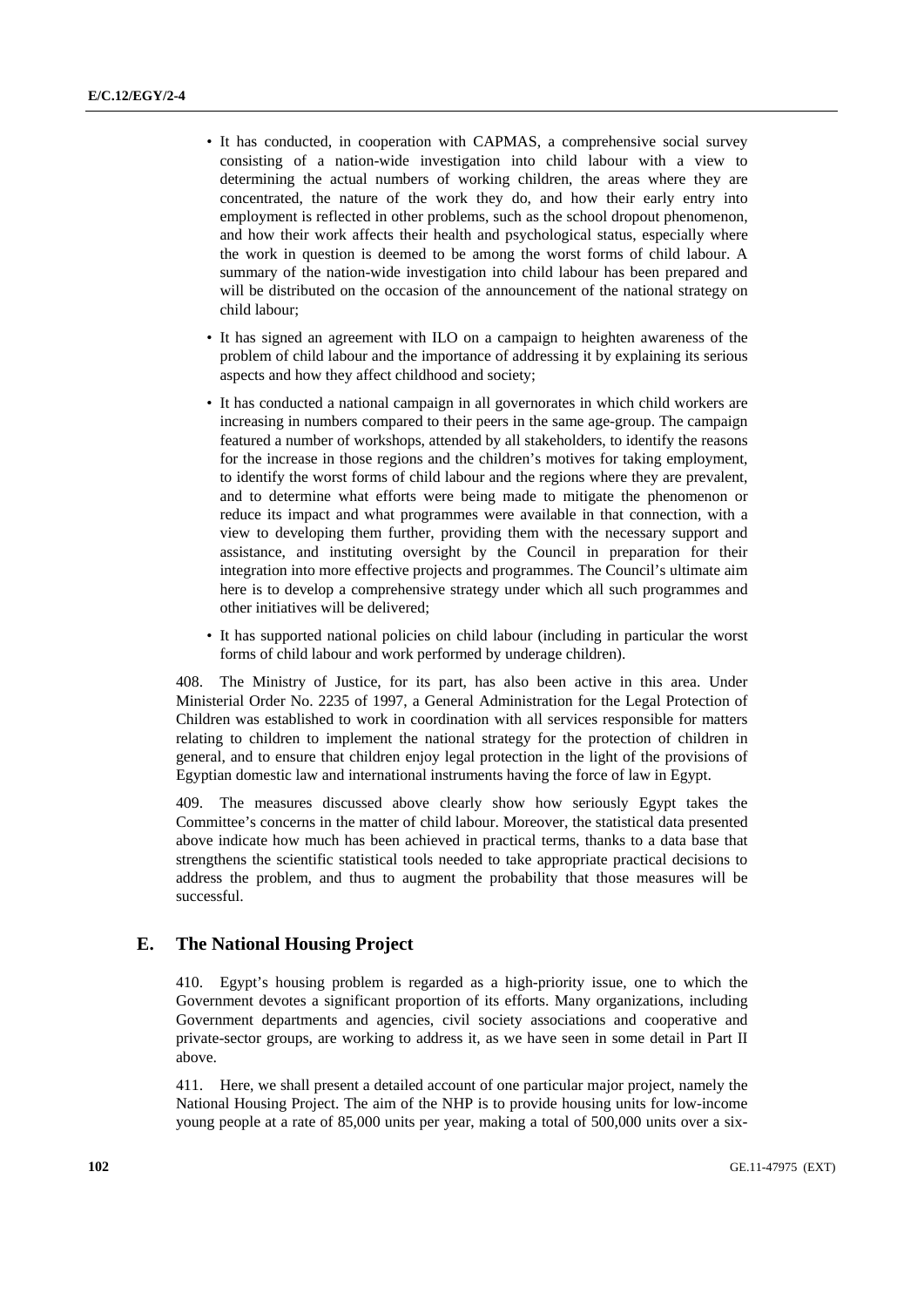year period, at an estimated cost of LE 25 billion. The project was launched in October 2005, and will be completed by 30 September 2011.

412. The NHP ranks among the most important projects currently under way to address the problem of making decent housing available to young people with little income. Progress to date in pursuit of this goal, having regard to the political, social and national importance of the project, is summarized below.

- The governorates and local communities have made the necessary land available for the construction of housing units under the project;
- The State is currently building housing units for young people in addition to other units for low-income people;
- The Housing and Building National Research Centre (HBNRC) has developed model residential buildings that are now under construction. These model buildings are characterized by an architectural form that fits in harmoniously with the nature of the district where the building will stand, with attention to the visual attractiveness aspect and distinctive façades. At the same time, the layout of the apartments inside the building is designed as a contemporary living space that meets all the needs of an Egyptian family;
- Eminent consultant firms that are known for their high level of competence and extensive experience have been enlisted to oversee the execution of all phases of the project, working in coordination with HBNRC, to ensure that all work done under the project will be of the requisite quality;
- Announcements were published in national newspapers on 9 December 2005, 23 March 2006, 10 August 2006 and 26 January 2007 concerning down payments on 63-square-metre housing units under the NHP;
- An announcement concerning the opening of down payments on 150-square-metre building lots under the "Build your own home" project was published on 25 December 2006. Down payments could be made between 15 January 2007 and 15 February 2007.

413. Under the project, housing units are made available to citizens with a non-repayable grant from the State of up to LE 15,000 for any one individual, who is required to make a down payment in the amount of LE 5,000 to reserve the unit and pay monthly instalments of LE 160 initially, increasing by 7.5 per cent annually, over a term of 20 years. In order to make the purchase easier for citizens, there are various possible alternative ways of making the initial payment in a series of monthly instalments, depending on the preference of the individual purchaser.

414. The State has taken a number of measures to implement this project:

- Land is made available, as explained above;
- LE 1 billion was allocated for the first year as non-repayable support for the realization of housing units, with a non-repayable grant in the amount of LE 15,000 for each purchaser;
- A protocol has been signed with a view to making bank loans available to purchasers of housing units, in the amount of LE 30,000, repayable in monthly instalments over a term of 20 years, with the instalments in the first year being LE 160 monthly and increasing thereafter by 7.5 per cent yearly;
- An agreement for the allocation of approximately 4,054 feddans for investors in eight cities, who will supply approximately 132,848 housing units for the NHP.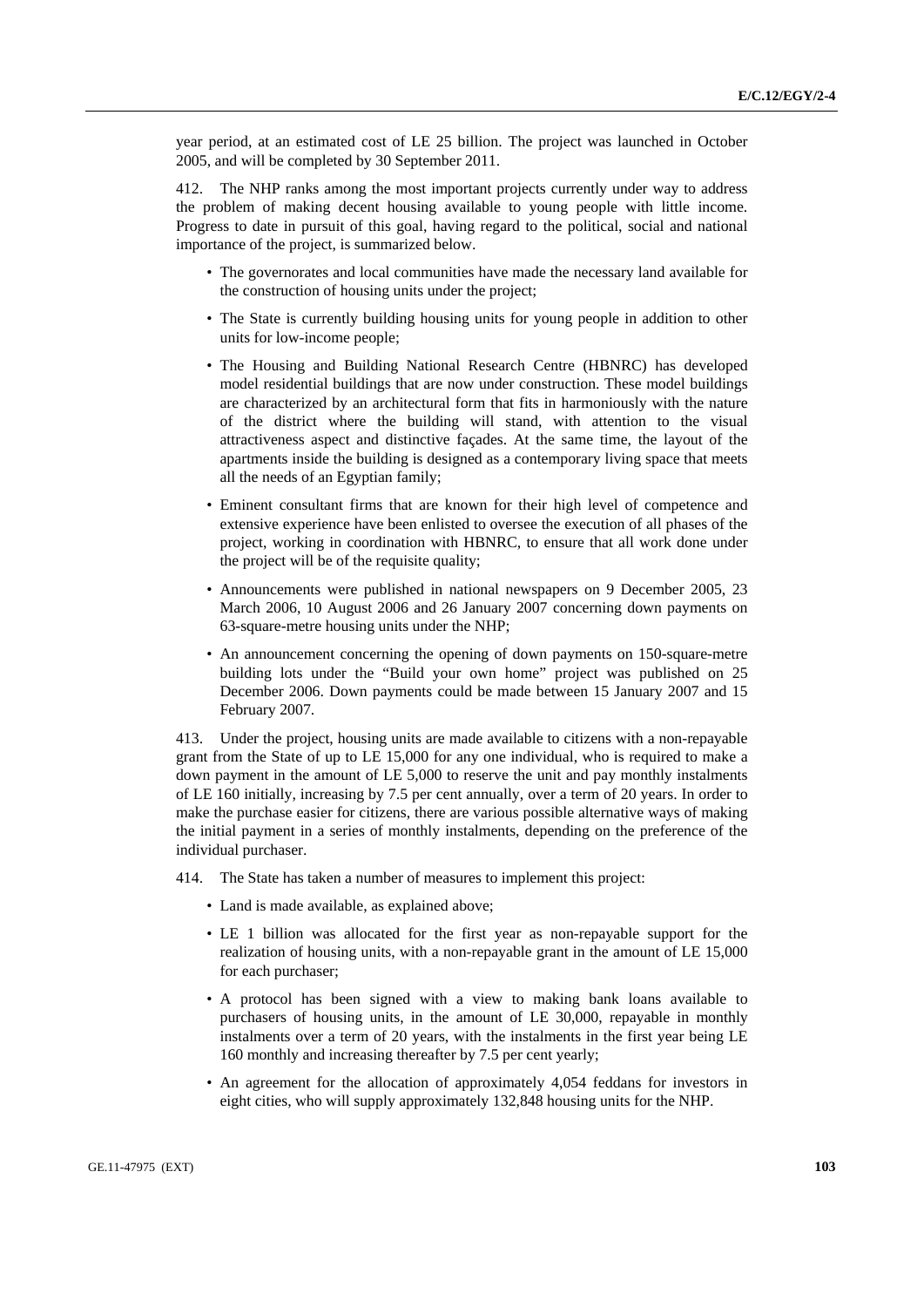### **Main lines of implementation of the programme**

415. Planning for the implementation of the programme has been structured around seven main components. These are summarized below.

- Occupant-owned housing units (governorates/new cities);
- Allocation of land in the new cities to investors for the provision of 63-square-metre housing units;
- Allocation of small lots in new cities to individuals under the "Build your own home" project;
- Construction of small (30 to 40 m2) housing units for rental occupancy in the new industrial cities and governorates for the benefit of the most deserving cases;
- Construction of 63-square-metre housing units for rental occupancy in the governorates and new cities, and on *waqf* land owned by the Ministry of Religious Endowments in the governorates;
- Occupant-owned family homes in 6 October City;
- Occupant-owned rural homes in the governorates and the desert hinterland.

### **Implementation plan for the various components of the National Housing Project**

|               | No. Theme                                                                                                                                                             | Total planned to<br>12 August 2007 |
|---------------|-----------------------------------------------------------------------------------------------------------------------------------------------------------------------|------------------------------------|
| 1             | Occupant-owned housing units (governorates/new cities)                                                                                                                | 187881                             |
| 2             | Allocation of lands in the new cities to investors for the construction of 63-<br>square-metre housing units                                                          | 132 848                            |
| $\mathcal{F}$ | Allocation of small lots in new cities to individuals under the "Build your"<br>own home" project                                                                     | 91 736                             |
| 4             | Construction of small $(30 \text{ to } 40 \text{ m2})$ housing units for rental occupancy in the<br>new industrial cities for the benefit of the most deserving cases | 69 128                             |
| 5             | Construction of 63-square-metre housing units for rental occupancy in the<br>governorates, the new cities, and on <i>waqf</i> land owned by the Ministry of           |                                    |
|               | Religious Endowments in the governorates                                                                                                                              | 139 910                            |
| 6             | Occupant-owned family homes in 6 October City                                                                                                                         | 3000                               |
| 7             | Occupant-owned rural homes in the governorates and the desert hinterland                                                                                              | 4975                               |
|               | Total planned for implementation to 12 August 2007                                                                                                                    | 629 478                            |

- *Total support made available under the project: LE 18 billion*
- *Direct support (LE 15,000 per housing unit): LE 1 billion annually*
- *Total direct support during the implementation period (6 years): LE 6 billion*
- *Grand total of all support to 2011: LE 24 billion*

### **Components of the National Housing Project**

 *Occupant-owned housing units in new cities and the governorates* 

416. This component features owner-occupied housing units with a maximum of 63 m2 of floor space, purchasable with a down payment of LE 5,000 and monthly instalments of LE 160, increasing by 7.5 per cent yearly, over a term of 20 years.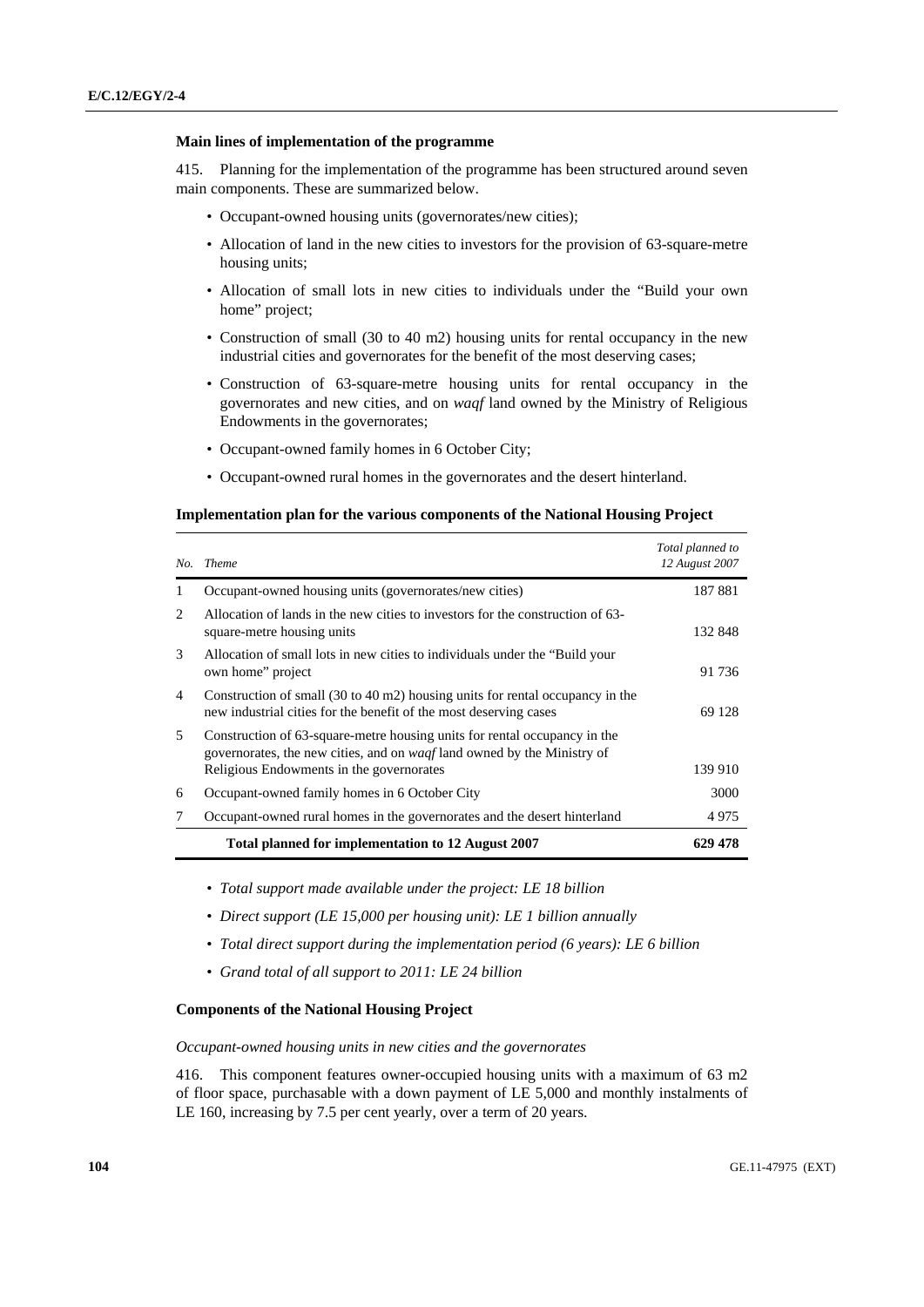*Allocation of lands in the new cities to investors for the construction of 63-square-metre housing units* 

417. The allocation of 4054.24 feddans of land in new cities to 52 firms has been approved. These firms will supply approximately 132,848 housing units under the NHP.

|     |                |             | Approved land area (feddans) |               |             | No. of housing units that can<br>be supplied under the NHP |  |
|-----|----------------|-------------|------------------------------|---------------|-------------|------------------------------------------------------------|--|
| No. | City           | State-owned | Free market                  | Total         | State-owned | Free market                                                |  |
| 1   | 6 October      | 2 704.15    | 807                          | 3 5 1 1 . 1 5 | 100 699     | 28 24 5                                                    |  |
| 2   | 10 Ramadan     | 111.904     | $\Omega$                     | 111.904       | 8 7 3 7     | $\Omega$                                                   |  |
| 3   | El Sherouk     | 36.25       | $\Omega$                     | 36.25         | 2404        | $\Omega$                                                   |  |
| 4   | Sheikh Zayed   | 215.29      | 85.62                        | 300.91        | 15.501      | 2997                                                       |  |
| 5   | $Al$ -U $b$ ur | 33.505      | 1.165                        | 34.67         | 2412        | 41                                                         |  |
| 6   | Badr           | 28.19       | 10.15                        | 38.34         | 2029        | 355                                                        |  |
| 7   | New El Minya   | 12.82       | 4.2                          | 17.02         | 922         | 147                                                        |  |
| 8   | Sohag          | 2           | 2                            | 4             | 144         | 70                                                         |  |
|     | <b>Total</b>   | 3 144.1     | 910.14                       | 4 0 5 4 .2    | 132 848     | 31855                                                      |  |

 *Allocation of small lots in the new cities to individuals under the "Build your own home" project* 

418. Under this component, 150-square-metre lots will be made available in the new cities to young persons at a modest price (LE 70 per m2). Three-storey houses may be built, occupying not more than 50 per cent of the lot. The State will provide support in the amount of LE 15,000 for construction of the ground floor, payable in accordance with the schedule described below.

- Excavation, foundations and ground-floor structural members: LE 5,000 three months after the beginning of work;
- Completion of pouring roof for ground floor: LE 5,000 three months after completion of phase 1;
- Completion of ground floor exterior work: LE 5,000 three months after completion of phase 2.

419. An individual may build two other units (first and second floors) any time he wishes during subsequent periods. To date, nearly 105,000 applicants have made a down payment, and nearly 8,000 feddans of land have been made available to accommodate them.

- General and detailed plans for these lots have been prepared. Work on service infrastructure for them has begun and is expected to be completed by the end of 2008;
- Support to date: 8,000 feddans x 4,200 m2 x LE 145 per m2 = approximately LE 4.9 billion.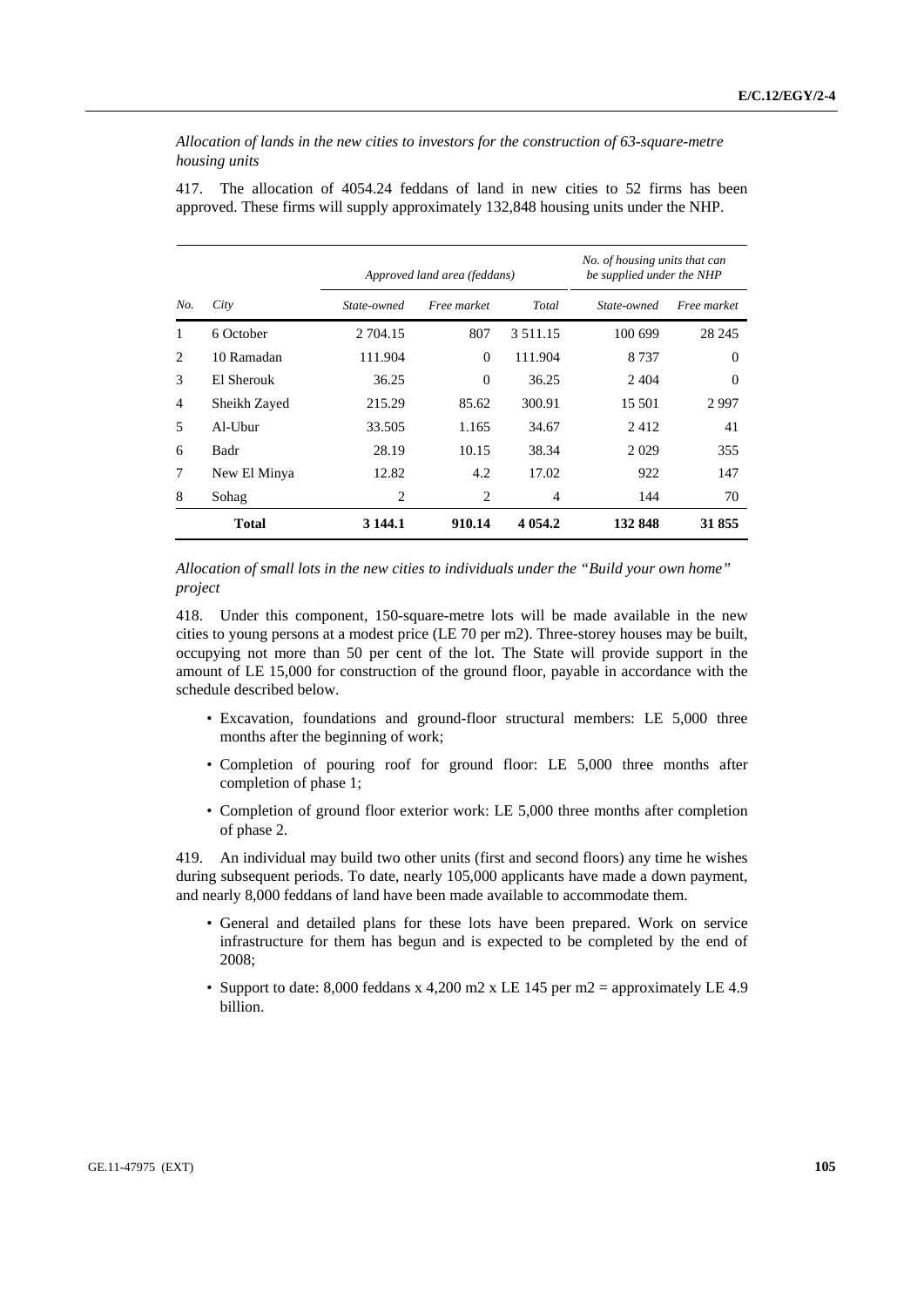| No.            | City             | Total registered<br>investments | Investors conforming<br>to conditions | Investors not conforming<br>to conditions |
|----------------|------------------|---------------------------------|---------------------------------------|-------------------------------------------|
| 1              | 6 October        | 43 5 8 6                        | 41 5 26                               | 2 0 6 0                                   |
| $\overline{c}$ | 10 Ramadan       | 16 287                          | 15 880                                | 407                                       |
| 3              | Badr             | 2438                            | 2 3 0 6                               | 132                                       |
| 4              | New El Saleha    | 657                             | 630                                   | 27                                        |
| 5              | Sadat            | 3883                            | 3790                                  | 93                                        |
| 6              | New El Noubaria  | 1921                            | 1832                                  | 89                                        |
| 7              | New Burg El Arab | 1692                            | 1 5 5 5                               | 137                                       |
| 8              | New El Faiyum    | 2 4 8 4                         | 2 3 5 2                               | 132                                       |
| 9              | New Beni Souef   | 6 1 4 4                         | 6 0 20                                | 124                                       |
| 10             | New El Minya     | 6 2 4 2                         | 6 1 1 1                               | 131                                       |
| 11             | New Assiut       | 5 6 1 3                         | 5457                                  | 156                                       |
| 12             | New Sohag        | 2 7 2 4                         | 2 6 3 1                               | 93                                        |
| 13             | New Aswan        | 1747                            | 1646                                  | 101                                       |
|                | <b>Total</b>     | 95 418                          | 91736                                 | 3682                                      |

 **Total registered investments for the "Build your own home" project, by city** 

### **Construction of small (30 to 40 m2) housing units for rental occupancy in the new industrial cities for the benefit of the most deserving cases**

420. The aim of this project is to make 30-40-m2 housing units available for occupancy by families all of the members of which are currently living in one room, and perhaps sharing it with another family, with a single lavatory for everyone. Another aim is to provide accommodation for persons living in illegal dwellings, hovels, or rooms made of corrugated metal in inhuman conditions, with a view to making the illegal dwellings available for redevelopment.

421. Another aim of the project is to provide the neediest people, widows, cases of administrative release in the governorates and other cases with services. The housing units are made available on a rental basis for a limited period of time (five years).

422. Accordingly, the Ministry of Housing, Utilities and Urban Development, working in coordination with the Ministry of Local Development, is providing suitable lots for the erection of these housing units, taking care to select sites within the governorates from a socio-economic perspective that will ensure that the units can be successfully marketed.

423. In this context, people are provided with low-rental housing suited to the nature of each case, for a rental set by the governorate, having regard to the circumstances and income of the occupant, as revealed by the findings of a social investigation conducted by the governorate. in coordination with the Ministry of Social Solidarity, on persons applying for units.

### **Action by the governorates to implement the project**

- To date, protocols of implementation have been signed with 18 governorates for 31,676 housing units
- Construction is currently under way on 7,433 units and plans for 4,405 more have been submitted in the several governorates;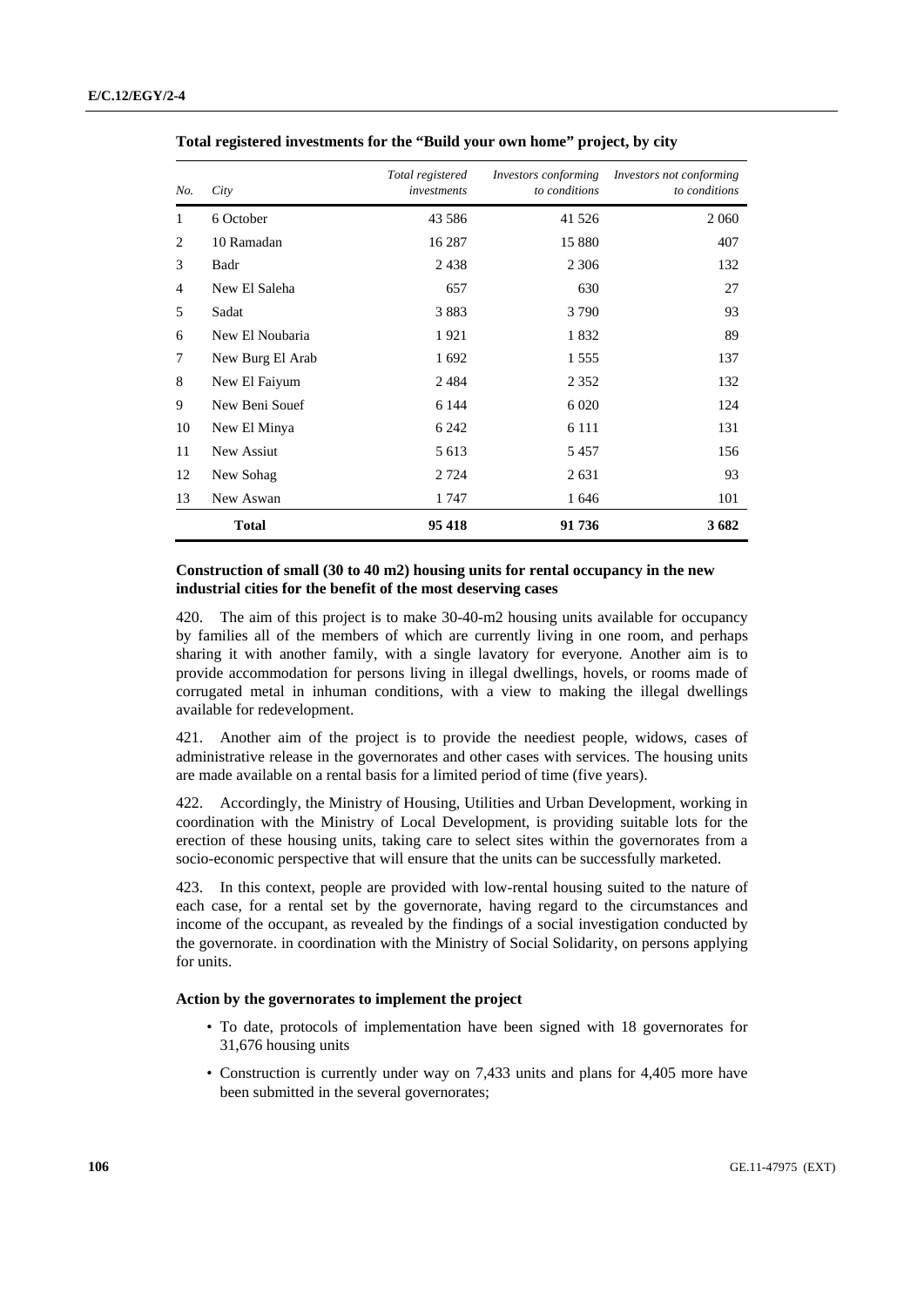• Four governorates (Cairo, Suez, Daqhalia and Red Sea) have indicated that they do not wish to build units of this kind.

### **Action by the new cities to implement the project**

- Protocols of implementation for 40,000 housing units have been signed with the New Urban Communities Authority, and the necessary land has been made available in six new cities (6 October, 10 Ramadan, Badr, 15 May, Sadat and Burg al-Arab);
- The administrations of the new cities have been mandated to carry out the work of siting and surveying.

### **Construction of 63-square-metre housing units for rental occupancy in the governorates, the new cities, and on** *waqf* **land owned by the Ministry of Religious Endowments in the governorates**

- Plans have been prepared for a total of 139,910 housing units in accordance with protocols approved to date, as follows:
	- Four protocols have been signed for the construction of low-rental housing units in the governorates of Cairo (10,000 units), Suez (2,510 units) and Red Sea (6,000 units), for a total of 18,510 units to date;
	- 340 units are currently under construction, in addition to the initial delivery of 1,260 completed units. Furthermore, 400 units have been delivered to beneficiaries, and tenders have been invited for the construction of 11,910 more in the various governorates;
	- A protocol has been signed with the New Urban Communities Authority for the construction of 20,000 rental units in the new cities;
	- A protocol has been signed with the Ministry of Religious Endowments for the construction of 100,000 housing units on *waqf* land in the several governorates.

### **Occupant-owned family homes in 6 October City (3,000 family homes in all)**

- Tenders will be invited for the construction of 2,500 family housing units;
- 500 family housing units are currently under construction in 6 October City.

#### **Occupant-owned rural homes in the governorates and the desert hinterland**

- Plans have been prepared for a total of 4,975 rural homes in the several governorates, as follows:
	- 1,574 rural homes are currently under construction
	- 117 rural homes have been delivered to beneficiaries;
	- Tenders have been invited for the construction of 1,108 rural homes;
	- As of 12 August 2007, plans had been prepared for the construction of a total of 629,478 housing units.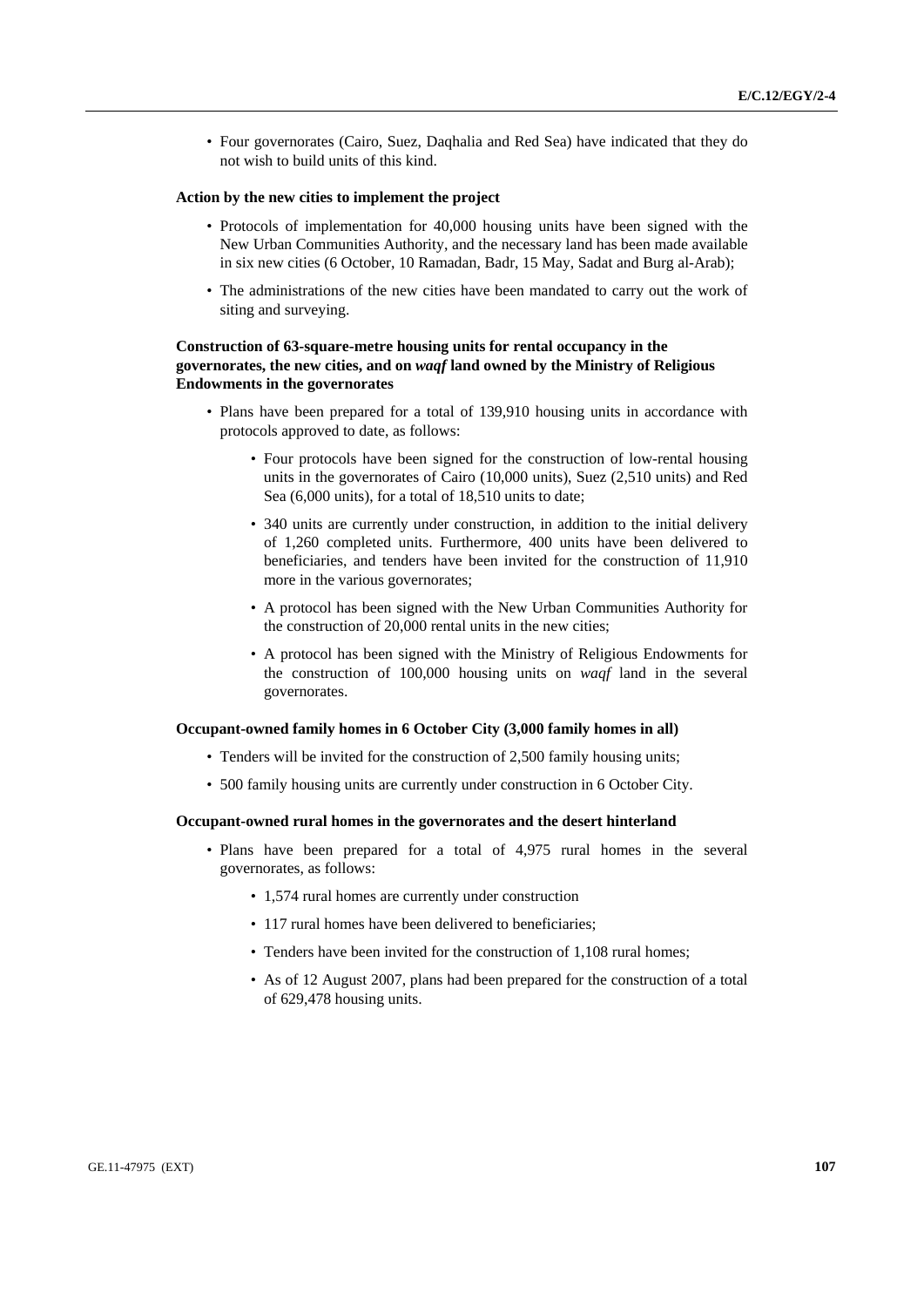# **F. Development-related activities and programmes of the Social Insurance Fund**

424. The Social Insurance Fund is an effective mechanism in the context of the implementation of Egypt's various development plans and programmes. The Fund provides community associations with the financing and non-financial and technical support they need in order to deliver effective, meaningful services to beneficiaries for the purpose of improving the standards of living of low-income families and mitigate unemployment among young people.

| <b>Summary of microloan financing, 1997-2006</b> |
|--------------------------------------------------|
|--------------------------------------------------|

| Total financing | Amounts actually disbursed |         |         |                               |                     |
|-----------------|----------------------------|---------|---------|-------------------------------|---------------------|
| Loans           | Grants                     | Loans   |         | Grants No. of loan recipients | No. of jobs created |
| 475 472         | 18 018                     | 568 624 | 8 3 8 9 | 320 719                       | 384 863             |

### **Role of the Social Insurance Fund in human resource development**

425. The Fund provides skills training for young people in specific fields, these being determined in coordination with Government departments and agencies and private firms that need trained manpower. After they have completed their training, they are offered employment.

426. Training for the acquisition of skills needed in the job market has been addressed by means of an agreement with specialized training centres under which they train applicants who so desire in skills that will qualify them to obtain jobs. Curricula and equipment are being developed, and, in cooperation with the French firm AFPA, 30 training centres have been developed, 203 trainers trained, and 820 individuals trained. In addition, training curricula in 20 trades have been developed, including one for training in the specialized skills of heavy equipment operation and maintenance. Six hundred and nine of the graduates of the course, i.e. approximately 70 per cent of the total number of trainees, subsequently found employment.

427. Training with a view to self-employment, for its part, is delivered through specialized workshops. The Fund exercises this part of its mandate through agreements with the workshops concerned. In the Khan al-Khalili workshops, for example, some 850 individuals have been trained in various fields in the tourism sector.

### **Role of the Fund in the domain of community infrastructure**

428. The Fund invests the grants it receives from donor States in integrated local development projects and infrastructure projects, supplementing the State's efforts along those lines, especially in rural areas, and also some urban areas that lack services, by installing and extending clean drinking water supply systems, building cisterns, digging wells, installing drainage systems, paving rural roads and village entrances, repairing and completing public buildings such as clinics and youth centres, and also executing projects that will yield environmental returns, such as covering the water conduits that traverse housing blocks.

429. The Fund has executed projects costing a total of LE 1.65 billion, the greater part of them in the governorates of Upper Egypt.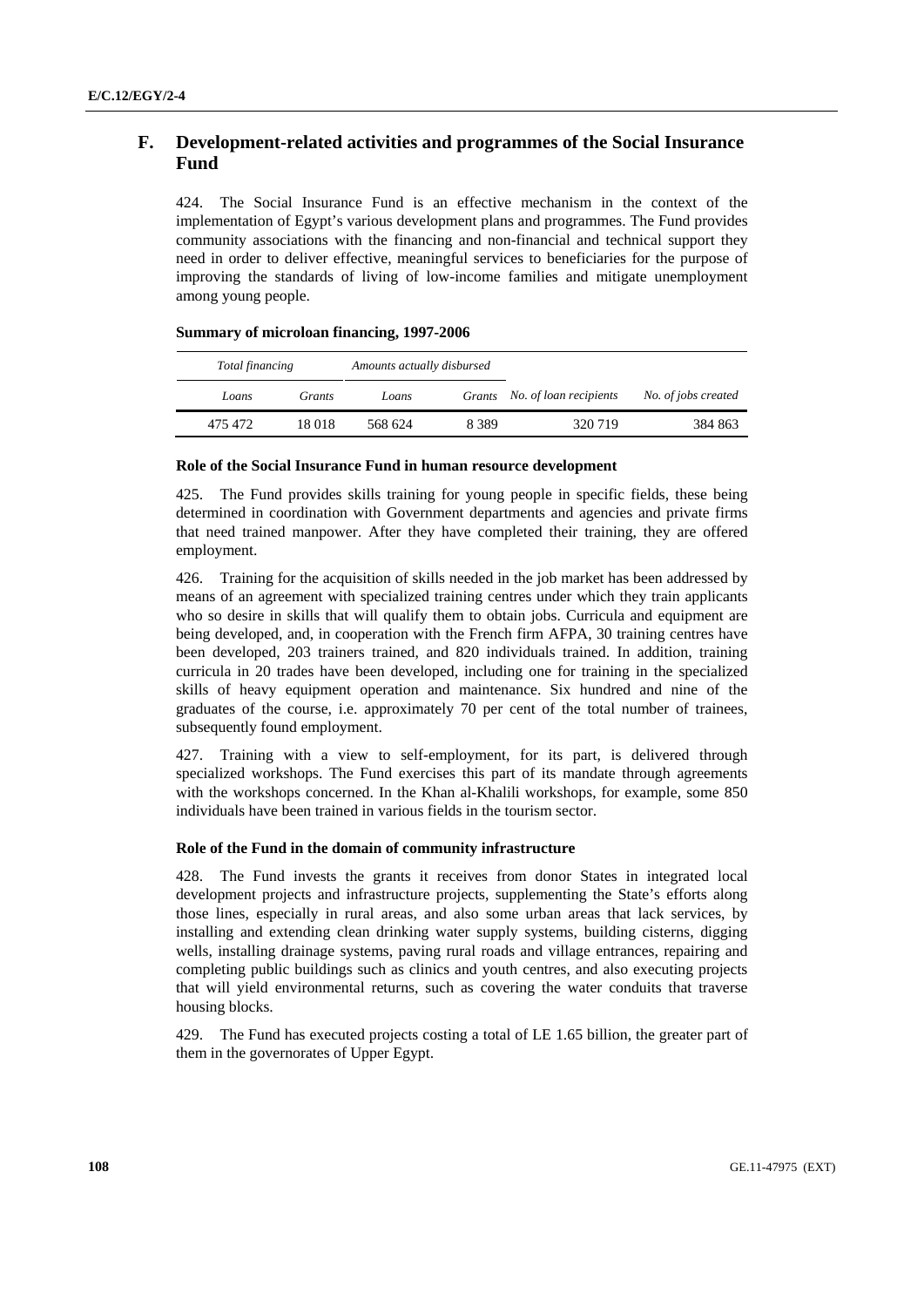|                                | Total financing          |           | Amounts actually<br>disbursed |               | No. of loan              | No. of jobs |
|--------------------------------|--------------------------|-----------|-------------------------------|---------------|--------------------------|-------------|
| Phase                          | Loans                    | Grants    | Loans                         | Grants        | recipients               | created     |
| 1992 to 1996                   | $\overline{\phantom{a}}$ | 651923    | $\overline{\phantom{a}}$      | 717447        | $\qquad \qquad$          | 133 461     |
| 1997 to end of<br>October 2006 | $\overline{\phantom{a}}$ | 1 023 520 | $\overline{\phantom{a}}$      | 1 0 3 6 1 7 3 | $\overline{\phantom{a}}$ | 200 712     |
|                                | ۰                        | 1 675 443 | ٠                             | 1753 620      | ٠                        | 334 173     |

# **Quantified summary of community infrastructure projects**

#### **Role of the Fund in the domain of community health**

430. The Fund creates jobs and delivers primary health care and family planning activities in the most disadvantaged regions. In these endeavours, it works in partnership at the national level with non-governmental organizations and local organizations. Its purpose is to improve the quality of life in the poorest communities that have suffered the most from the impact of poverty in terms of disease and malnutrition.

431. The Fund and the Ministry of Health and Population have joined forces to execute a series of integrated projects in Upper Egypt and villages that are most seriously disadvantaged in terms of development and health services.

432. With a view to ensuring that activities will continue under population projects, which focus basically on newly established families, women and children and which feature small loans to women, reproductive health awareness and literacy, a number of mechanisms have been established. These are summarized below.

 (a) Work under the projects has continued and their administrative structures have been maintained in part by means of the profits resulting from the rotation of intraproject loans. This revenue is used to pay the salaries of some of the women guidance and support staff and women supervisors;

 (b) Integration with activities carried out under the auspices of the Ministry of Health and Population in places where projects are implemented, e.g. meetings, women's clubs, medical caravans and training);

 (c) Integration between GALAE and the Fund to hold open literacy classes in places where projects are implemented.

433. Other activities of the Social Fund for Development have included:

- Preparation of a guidance model for the continuation plan, which is considered to be a pioneering experiment in this domain;
- Development of a protocol of cooperation between the Fund, community associations and the Ministry of Health and Population.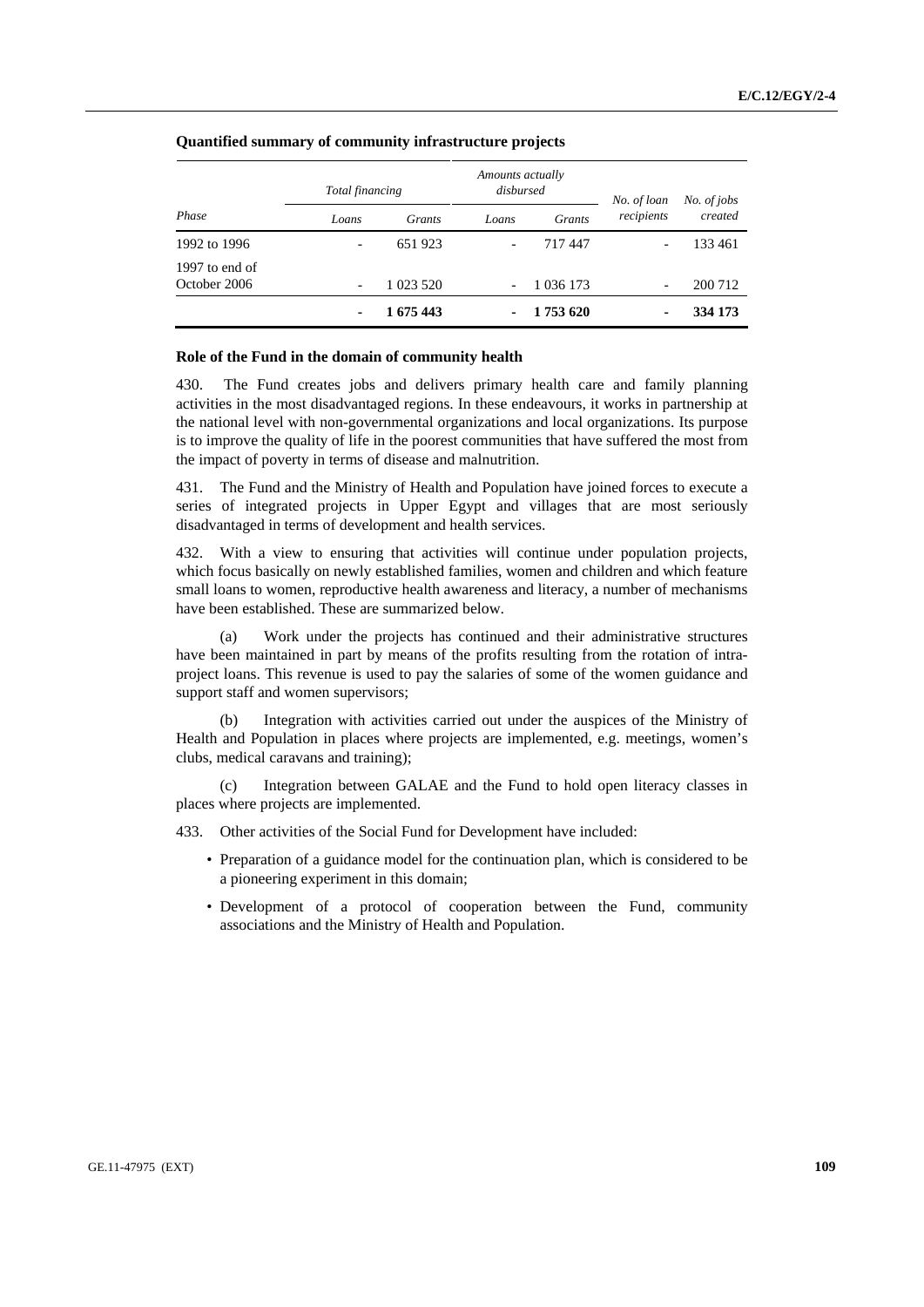|                                | Total financing |         | Amounts actually<br>disbursed |         |                           |                        |
|--------------------------------|-----------------|---------|-------------------------------|---------|---------------------------|------------------------|
| Phase                          | Loans           | Grants  | Loans                         | Grants  | No. of loan<br>recipients | No. of jobs<br>created |
| 1992 to 1996                   | 16957           | 281 148 | 11 752                        | 281 148 | 7 275                     | 68 509                 |
| 1997 to end of<br>October 2006 | 5 0 9 9         | 552 531 | 4 8 4 9                       | 531 016 | 71 773                    | 134 603                |
|                                | 22 056          | 833 679 | 16.601                        | 812 164 | 79 048                    | 203 112                |

 **Quantified summary of community health management projects (including activities aimed at the empowerment of women and support for community associations)** 

### **Role of the Fund in the empowerment of women in various domains**

434. Fifty-one per cent of women are targeted under projects aimed at enhancing the standard of living of families of which women are the sole support and low-income families in a number of governorates. These include productive families projects, integrated development and care projects, integrated development projects for rural women, family development projects, projects aimed at economic, environmental and health status upgrading, and income enhancement projects.

435. As regards literacy, 70 per cent of projects targeting women are financed by the Fund. In the case of the "one classroom" project, the figure is 100 per cent. In the case of community development schools targeting women, 80 per cent of the financing is provided by the Fund.

436. In the domain of development and health services, 98 per cent of population projects and 70 per cent of health-related projects are aimed at women. These include reproductive health awareness projects, micro-finance loans designed to raise the family's income level, projects aimed at heightening women's awareness of their rights in civil society, and jobs for women university graduates and village women who have recently entered the workforce.

437. Women are also targeted under 60 per cent of environmental enhancement projects. Many of these are projects executed by community associations which are concerned with preserving the environment inside and outside the home and water supply and drainage projects. These are issues for which women bear primary responsibility in rural areas in Egypt. Rural women are trained to play a pioneering role through environmental enhancement projects, projects designed to maintain public health in villages, projects aimed at heightening health and environmental awareness among village women, men and children, and projects to teach people how to maintain the outcomes of environmental projects, such as septic pit emptying systems, drainage facilities, drinking water systems, refuse collection and sorting, and others. Under other projects, accumulated solid waste from eight governorates in various parts of the country was removed, and dump sites were converted into public gardens and parks.

438. Public works projects, for their part, are aimed at raising the level of services, environmental quality and living standards of poor families in disadvantaged areas. These are projects that rely on labour-intensive methods for their execution, with a view to relieving unemployment and creating jobs for both men and women in equal proportions. Of the jobs created under these projects, 5 per cent are temporary and 23 per cent permanent.

439. As regards small business start-ups, the small business development agency is responsible for formulating projects featuring greater quantitative and qualitative representation by women, with a view to ensuring that the projects foster women's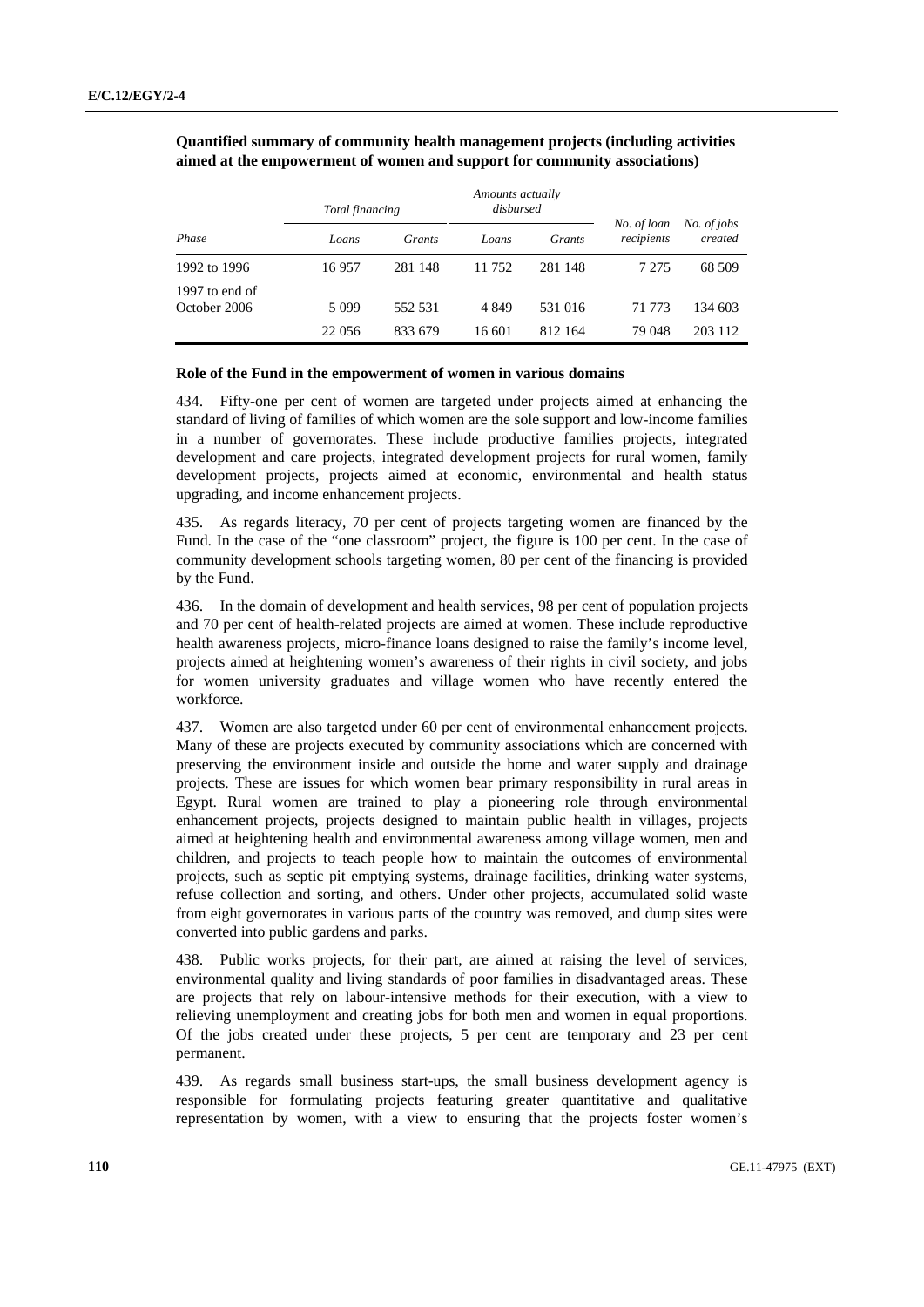capacities, skills and behavioural characteristics in order to enable them to launch small business enterprises, while also propagating a culture of self-employment among women, and promoting networking among business women.

#### **Role of the Fund in cooperation with community associations**

440. Community associations represent the mainstay of the popular partnership that the development process requires. These associations function as communication links between individual members of local society on the one hand and decision-makers and development planners on the other. Accordingly, the SFD cooperates with community associations in various ways to support the role of women and the family. Some of the main areas of cooperation are summarized below.

• Increasing family income and raising living standards by providing small loans, creating jobs, establishing reproductive health and literacy awareness groups, promoting awareness of the status of women in society and sharing responsibility jointly with men, developing healthy communities, and training workers and preparing qualified trainers in the domain of micro-finance. These activities are designed to create a supportive climate for the acceptance of sound social and health-related concepts and correcting misconceptions.

#### **Role of the Fund in the domain of care for children with disabilities**

441. Between 1993 and 2005, the Fund executed a number of projects aimed at assisting children with special needs. These are summarized below.

A project to provide care for children with disabilities and their families in Assiut. Executed in 1993, with funding in the form of an LE 1,217,356 non-repayable grant;

 (b) An integrated family development project in Qena. Executed in 1995, with funding consisting of a grant of LE 51,845 and a loan of LE 200,000;

 (c) An integrated development project for children with special needs in Sohag. Executed in 1996 with funding in the form of an LE 1,287,000 non-repayable grant;

A project for a comprehensive rehabilitation centre for children with disabilities in Damietta. Executed in 1997 with funding in the form of an LE 1,289,542 non-repayable grant;

 (e) A pioneering project on care for children with disabilities in Assiut, managed by the Women's Development Association at Assiut University. Executed with funding in the form of an LE 85,000 non-repayable grant;

 (f) A capacity-building and training project for students with disabilities at Assiut University. Executed in 2003 with funding in the form of an LE 530,000 nonrepayable grant;

 (g) The Hope Centre project for special-needs groups in El Gharbia, managed by the Coptic Al-Salam Association. Executed in 2003 with funding in the form of an LE 328,000 non-repayable grant.

442. An integrated development project for children with special needs is currently being executed in Assiut, with funding in the form of an LE 1,600,000 non-repayable grant. The aim of this project is to promote the integrated development of the families of children with disabilities, enhance their health and education status, and provide them with technical support through rehabilitation, study grants and the compensatory equipment they need up to 18 years of age. Under the same project, a centre for intellectually challenged persons is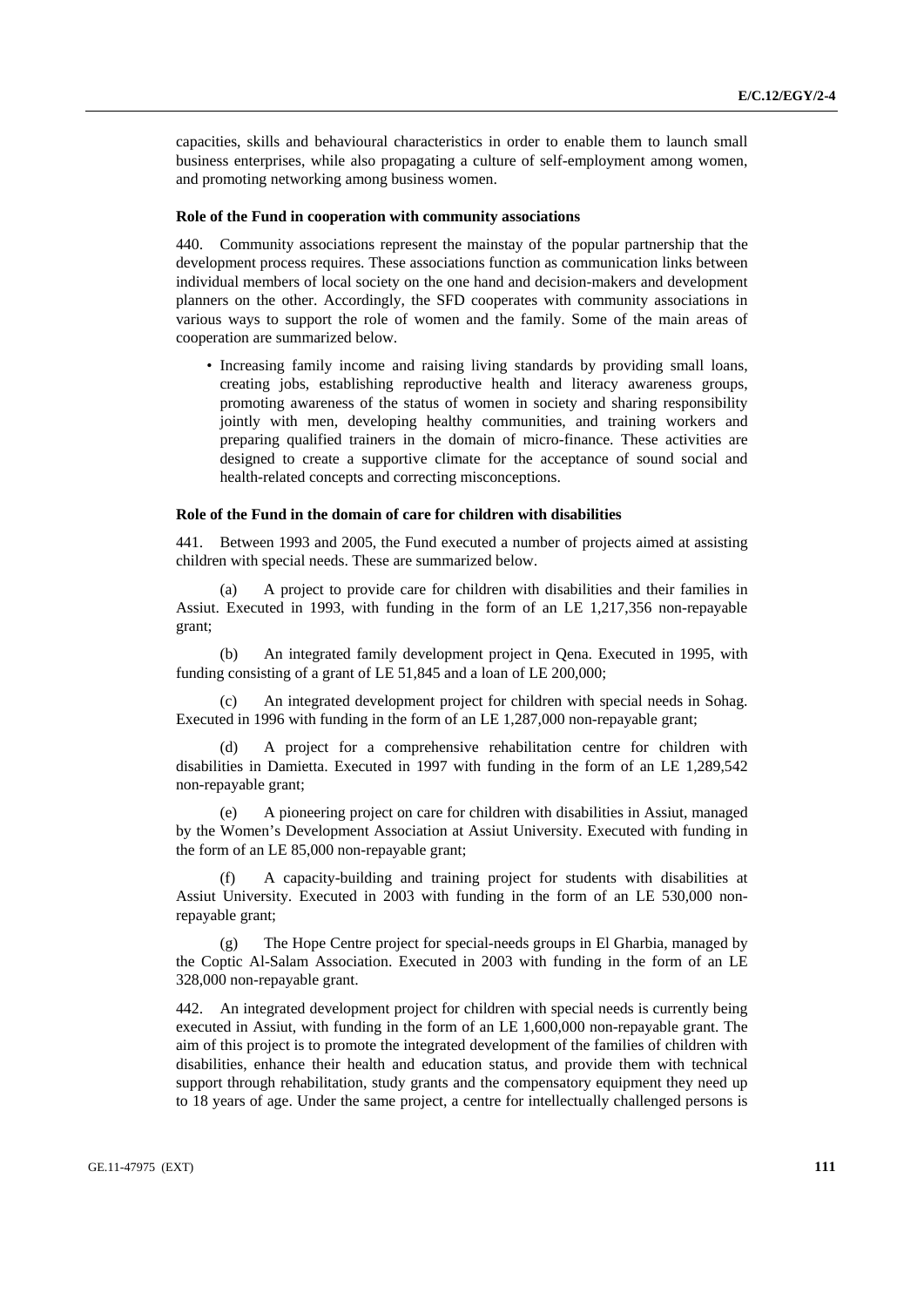being built, and a number of women trainers are being trained to work with children with mental and motor disabilities.

# **Modern mechanisms for the selection, follow-up and assessment of SFD projects**

#### **Low-income area targeting map**

443. This is the main mechanism used to target and determine areas of poverty or extreme poverty. The use of the poverty coefficient, which can be obtained from this map, makes it possible to determine the level of poverty in various parts of Egypt. There is also an electronic data base on the living circumstances of these communities, including their infrastructure and their educational, health, social and economic situation, and this information can be used to determine the kind and scale of intervention required in order to foster community development.

#### **Guide to community human development monitoring and evaluation**

444. This guide is used in the application of an effective system for monitoring and evaluating projects at all stages of planning, selection, design and execution. It is also used to assess project outcomes over the medium and long terms.

#### **Sustainable system of community infrastructure operation and maintenance projects**

445. An experimental programme that is currently being implemented features infrastructure operation and maintenance projects in the governorates of Faiyum and Sharqia. The goal of the programme is to prepare a sustainable operation and maintenance system for all future infrastructure projects. The system and the prospective outcomes of the experiment will be applied in other governorates. Planning and execution guidelines are being prepared for use and maintenance activities under the various kinds of projects.

|                 |                                | Total funding (LE)       |           | Amount actually disbursed |             |                           |                        |
|-----------------|--------------------------------|--------------------------|-----------|---------------------------|-------------|---------------------------|------------------------|
| Phase           | Sector/administration          | Loan                     | Grant     | Loan                      | Grant       | No. of loan<br>recipients | No. of jobs<br>created |
| 1992-1996       | Microfinance                   | 53 131                   | 2 3 3 8   | 51 117                    | 1 1 0 4     | 40 059                    | 48 071                 |
| 1997-Oct. 2006  | Microfinance                   | 422 341                  | 18 30 3   | 517 507                   | 7 2 8 5     | 280 660                   | 336 792                |
| Increase $(\%)$ |                                | 795                      | 783       | 1 1 1 2                   | 612         | 700                       | 700                    |
| 1992-1996       | Human resource development     | $\overline{\phantom{a}}$ | 188 640   | $\overline{\phantom{a}}$  | 149 564     | $\overline{\phantom{a}}$  | 10 010                 |
| 1997-Oct. 2006  | Human resource development     | $\overline{\phantom{a}}$ | 305 856   | $\overline{\phantom{a}}$  | 195 511     |                           | 14 9 29                |
| Increase $(\%)$ |                                |                          | 162       | $\qquad \qquad -$         | 131         |                           | 149                    |
| 1992-1996       | Community infrastructure       | $\overline{\phantom{a}}$ | 652 000   | $\overline{\phantom{a}}$  | 717447      | $\overline{\phantom{a}}$  | 133 461                |
| 1997-Oct. 2006  | Community infrastructure       | $\overline{\phantom{a}}$ | 1 023 520 |                           | 1 036 173   |                           | 200 712                |
| Increase $(\%)$ |                                | $\overline{\phantom{a}}$ | 157       | $\overline{\phantom{a}}$  | 144         |                           | 150                    |
| 1992-1996       | Community health and education | 16957                    | 281 148   | 11 752                    | 281 148     | 7 2 7 5                   | 68 509                 |
| 1997-Oct. 2006  | Community health and education | 5 0 9 9                  | 552 531   | 4 8 4 9                   | 531 016     | 64 961                    | 134 603                |
| Increase $(\%)$ |                                | $-30$                    | 197       | $-41$                     | 189         | 893                       | 196                    |
|                 |                                | 497 528                  | 3 024 259 | 585 225                   | 2 9 19 2 48 |                           |                        |
| <b>Total</b>    |                                | 3 469 070                |           | 3 504 473                 |             | 399 767                   | 947 087                |

# **Quantified summary of community human development projects**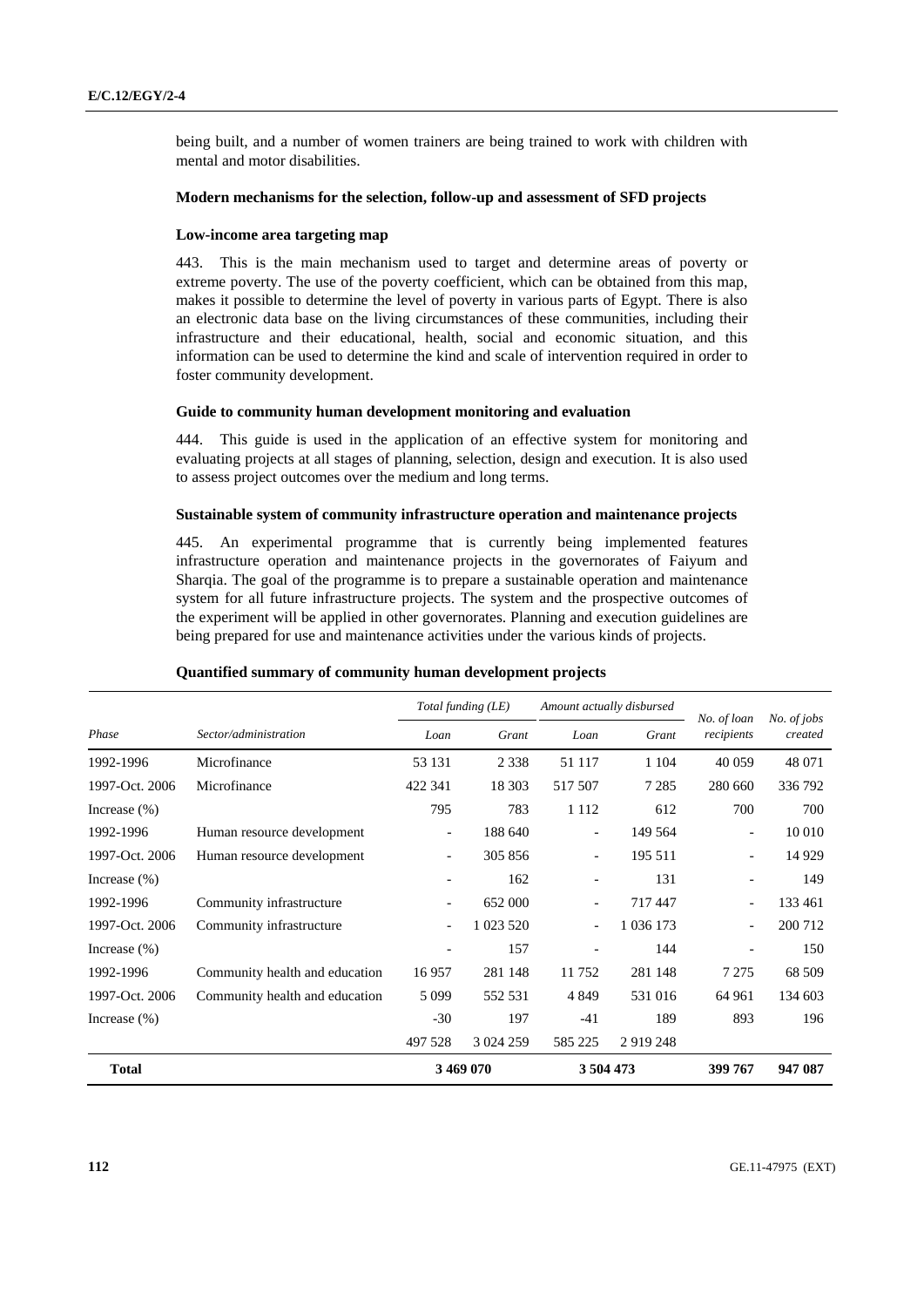446. Total spending for community human development on activities with which we are concerned in this report, over the period extending from the establishment of the Fund in 1992 to the end of October 2006, was approximately LE 3,522 billion.

# **G. The national AIDS control programme**

447. Egypt has one of the world's lowest AIDS infection rates, with fewer than two cases per million population yearly. This is confirmed by World Health Organization reports and the 2002 report of the Joint United Nations Programme on HIV/AIDS (UNAIDS).

448. The problem of HIV exposure is one that Egypt, like other countries, does face. There are HIV transmission factors in Egypt, one of them arising from the fact that there are people with blood disorders who need repeated transfusions, and another arising from high-risk behaviour among narcotics users.

# **The AIDS situation in Egypt at the end of June 2004**

- There were a total of 1,740 HIV/AIDS cases (1,184 cases of HIV infection and 556 full-blown AIDS cases);
- A total of 878 AIDS victims had died;
- A total of 862 persons were living with AIDS;
- Persons in the 20-39 age group accounted for 63 per cent of all HIV/AIDS cases;
- Of all HIV/AIDS cases, 692 were non-Egyptians, and of these, 90 per cent were persons from African States.

# **The national AIDS control programme**

449. The first case of AIDS in Egypt was discovered in November 1986. Since that time, the national AIDS control programme has gone into effect. A Supreme Committee to Combat AIDS has been established, chaired by the Minister of Health and with members from other relevant ministries and sectors, university professors and specialists from the Ministry of Health. A number of plans have been implemented in this connection; a list of them is given below.

- An immediate action plan that was implemented in 1986/87;
- A transitional plan for 1990/91;
- First interim plan for 1992/93;
- Second interim plan for 1994/95;
- Cooperation plan with UNAIDS, 1996-2000;
- Cooperation plan with UNAIDS, 2001-2005;
- National strategic plan to combat AIDS in Egypt, 2006-2010 (in preparation).

# **Objectives of the AIDS control programme**

- Keeping the transmission rate low, and low infection and death rates;
- Care and support for HIV carriers and their families.

#### **Specific objectives**

• An epidemic watch for HIV/AIDS in highest-risk groups;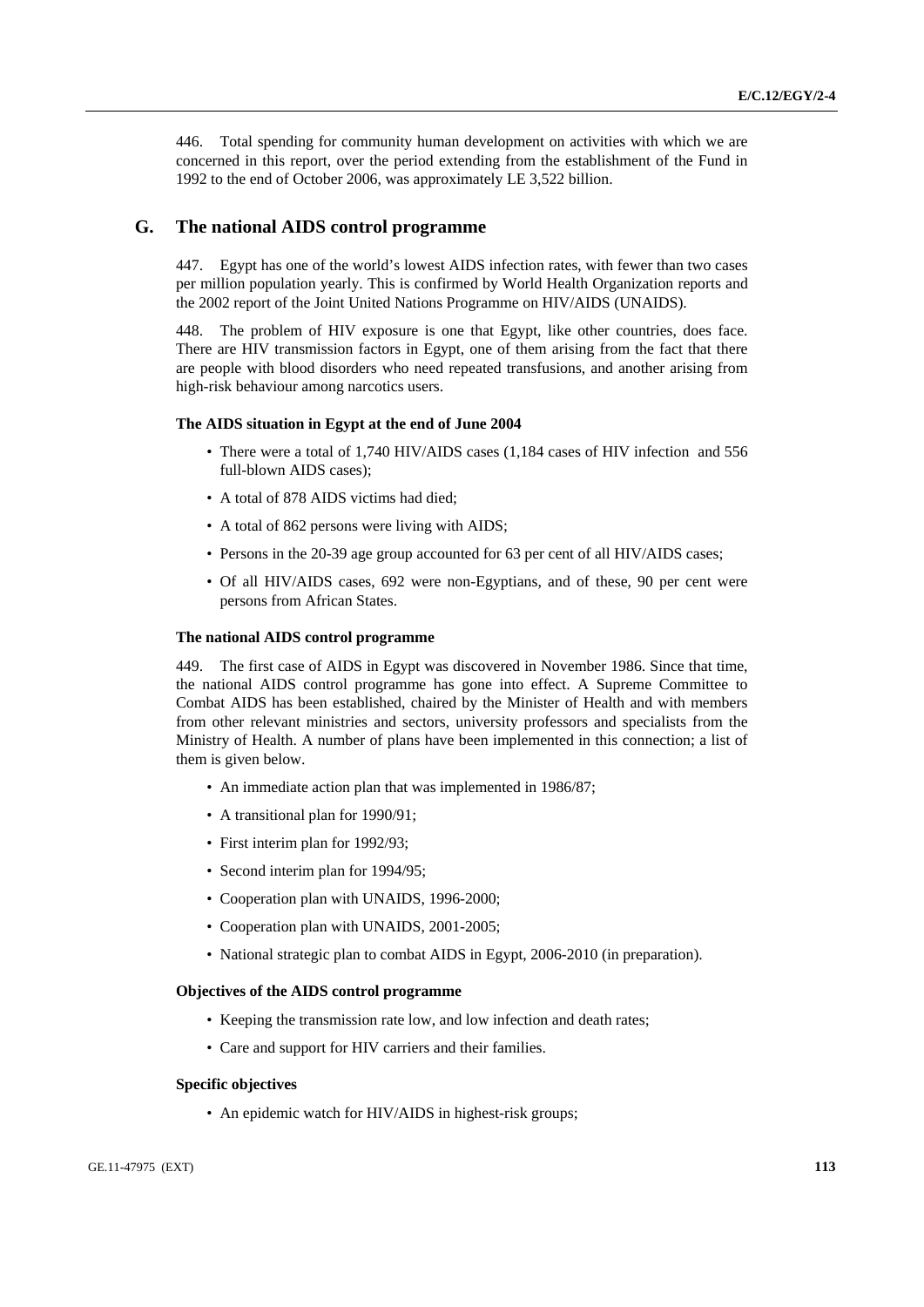- Greater awareness of AIDS and sexually transmitted diseases (STD) among the population in general, and young persons in particular;
- Evaluation of people's information about HIV/AIDS and means of prevention;
- Testing of all blood bags before the blood is given to patients requiring transfusions;
- Ensuring that safety and anti-infection procedures are applied in health units;
- Ensuring high-quality precision testing for HIV in laboratories and blood banks;
- Providing AIDS victims and their families with psychological counselling;
- Yearly training for all monitoring centre personnel and animation courses for members of psychological and health counselling teams in the governorates;
- Supplying hospital laboratories with all necessary testing and diagnostic equipment.

#### **Strategies**

- A health survey conducted among groups most at risk of HIV/AIDS and measuring transmission rates among these groups in order to evaluate the HIV/AIDS situation and trend;
- Health education for all groups and public awareness of how the AIDS virus is spread and means of prevention;
- Avoiding infection through tainted blood by testing all blood units before the blood is given to patients requiring transfusions;
- Avoiding infection through sexual contact by using all means of information and communication;
- Avoiding mother-to-foetus infection by means of health surveys of married women of reproductive age;
- Reducing the impact of HIV/AIDS on individuals and groups by caring for victims and providing them and their families with psychological, health-related and social counselling.

#### **Activities under the national AIDS control programme**

#### *HIV/AIDS watch*

450. An epidemic watch programme has been implemented, featuring the testing of more than two million blood samples, beginning in 1986 and continuing to the present day, taken from the highest-risk and lowest-risk groups, such as:

- Persons working in the tourism sector, who are examined periodically for HIV infection in the various regions frequented by tourists;
- Patients who frequent STD clinics;
- Tuberculosis patients who frequent chest clinics and hospitals;
- Pregnant women who frequent maternal and child care centres;
- Drug addicts who are undergoing treatment at addiction treatment centres;
- Prison inmates:
- Patients with kidney failure and blood disorders;
- Persons arrested in cases of indecent acts;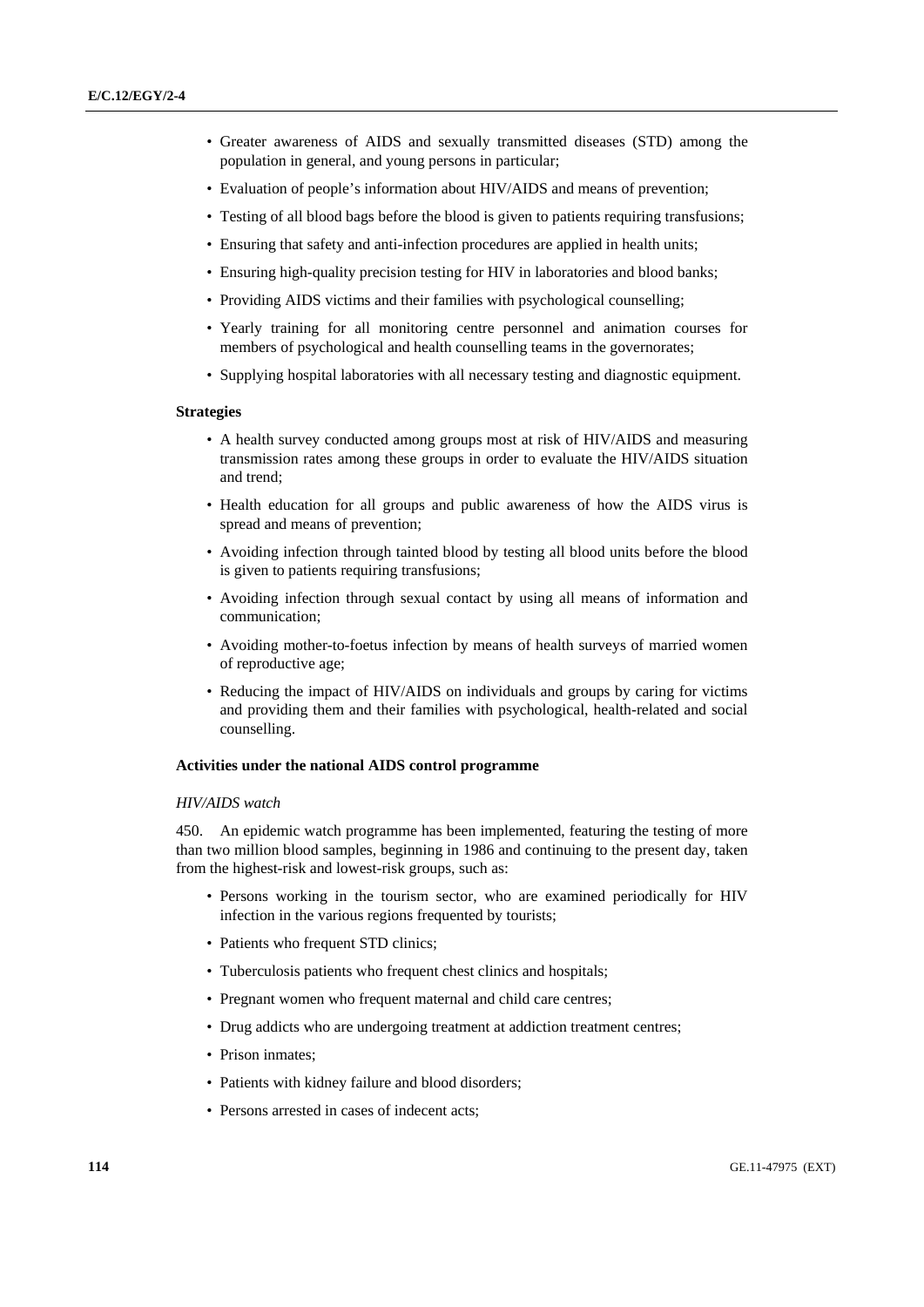- Cases of illness where HIV/AIDS infection is suspected;
- Persons who take employment outside the country;
- Persons who come in voluntarily to be examined.

451. Data from the epidemic watch programme indicate that Egypt is still among the countries with low HIV/AIDS infection rates.

#### *Ensuring blood safety and enhancing the competence of test personnel*

452. Over 750,000 units of blood are tested every year in all Government-run and private blood banks. The working strategy used by the blood banks has been modernized, in partnership with the Government of Switzerland, by the establishment of a national reference blood bank and the opening of 30 branch blood banks in the governorates, all of them connected to a state-of-the-art communication network that provides information about patients who need blood transfusions.

453. Furthermore, imported blood components and blood derivatives may not lawfully be released until they have been found to be free of HIV and the hepatitis B and C viruses.

454. The Ministry's centralized laboratories and those of the governorates have been provided with the necessary equipment to perform initial and confirmation laboratory testing. In addition, all 240 of the country's blood banks have been supplied with testing equipment and materials.

455. All the blood banks of the Ministry of Health, the Ministry of Defence and the Ministry of the Interior, those run by community associations, private blood banks and university hospital blood banks cooperate to ensure blood safety and to train testing personnel, working in partnership with the Blood Bank Directorate within the Ministry of Health.

456. Procedures to prevent infection are being applied in renal dialysis centres and blood banks. No patient ever receives a blood transfusion until the blood in the bag has been appropriately tested and found to be free of any blood-borne transmissible diseases.

457. Transfusion safety is thus assured, and care is taken to monitor and facilitate the process of overseeing and following up the work of transfusion centres. All State-run and private blood banks are required to record all data relating to donors, and their responsibilities concerning testing and record-keeping are clearly defined. Furthermore, giving blood in return for any material consideration is prohibited.

# *Patient care and health-related, psychological and social counselling*

458. More than 700 doctors and nurses in all the governorates have been trained to care for patients and provide them and their families with health-related, psychological and social counselling in an effort to reduce the psycho-social impact of their condition and ease the burden of the stigma that they bear as a result of their HIV infection. They are also trained to care for these patients from a social standpoint, working in cooperation with the Ministry of Social Affairs and community associations.

459. A team has been formed in every governorate to provide HIV/AIDS patients with health-related, psychological and social counselling.

460. The Ministry of Social Affairs and community associations work in cooperation to provide HIV/AIDS patients with social care.

461. In addition, voluntary testing, together with guidance and counselling, is available at the laboratories of the Ministry of Health in the various governorates and at more than 120 well-equipped private laboratories in Greater Cairo and the other governorates.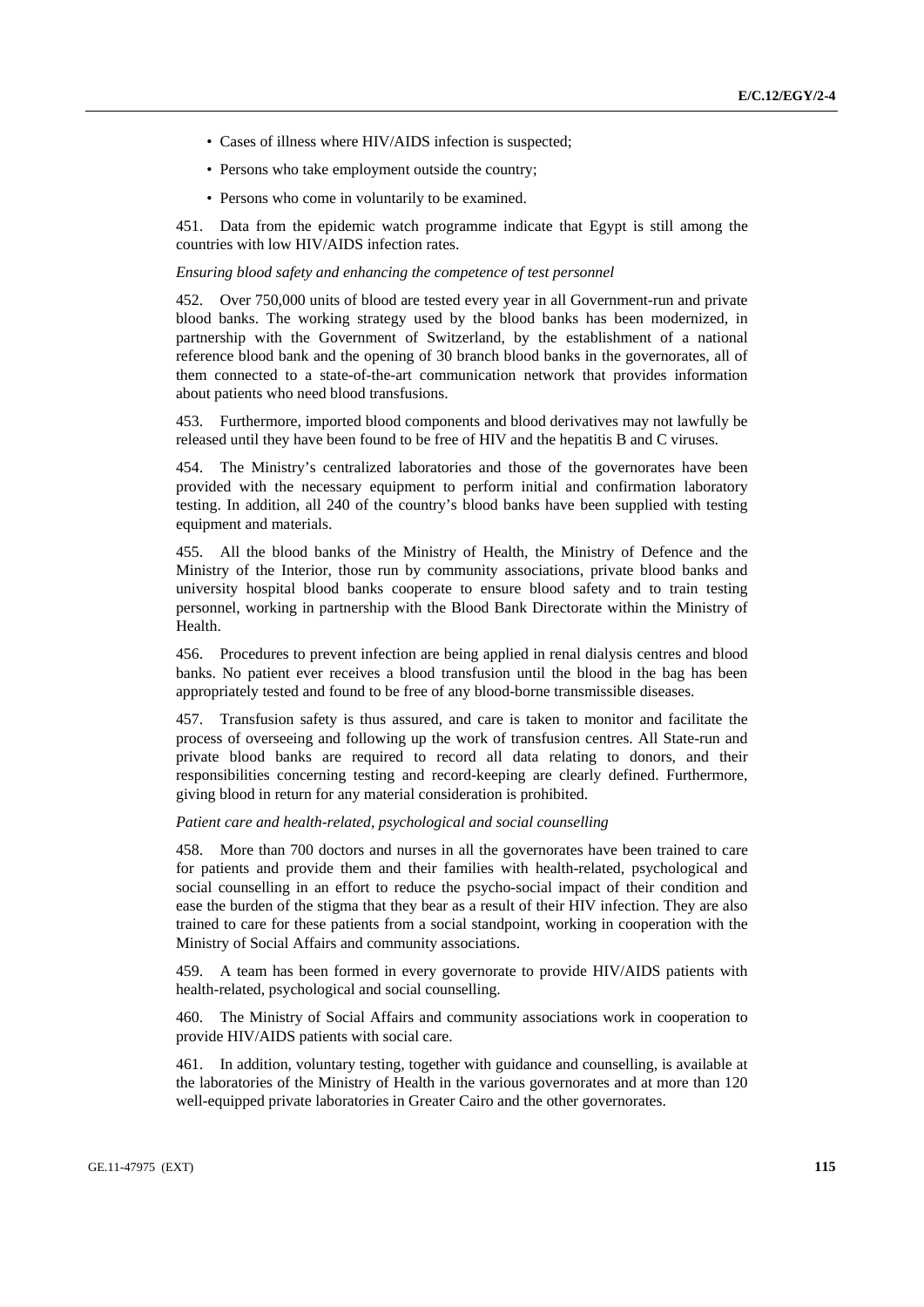#### *Health education and public awareness*

462. Over one million leaflets, posters, brochures and wall calendars have been printed and distributed to all groups, such as school pupils, university students, trade union members, media personnel, persons employed in the tourism sector, women, health team members, and HIV/AIDS sufferers. These various publications contain basic information on the disease, methods of prevention, and working with patients.

463. Thousands of meetings, working discussions and the like have been held with sports clubs, youth associations, persons employed in the tourism sector, media personnel, the Egyptian Cinematographic Institute, university students, school pupils, social scientists, members of the legal profession, and Muslim and Christian clerics.

464. Numerous activities have been conducted for university students and school pupils in all governorates with a view to heightening students' awareness of HIV/AIDS and incorporating the effort to combat it into student activities.

465. An awareness programme aimed at intermediate- and secondary-level students was organized in all governorates, and a simply worded brochure containing information about HIV/AIDS was distributed to students.

466. Moreover, an awareness programme for university students was organized at 60 faculties and higher institutes with a view to promoting HIV/AIDS awareness and means of prevention. The programme included lectures and student competitions on the subject of HIV/AIDS-related information.

467. In a joint effort with the Ministry of Education's Curriculum Development Centre, the HIV/AIDS control effort has been incorporated into school curricula.

468. An awareness programme was organized for the benefit of workers in the industrial cities, including Mahalla al-Kubra, 6 October, 10 Ramadan, Kafr al-Dawar and Shubra al-Kheima. The programme featured the production of a brochure on HIV/AIDS and its distribution in workplaces, peer training, and awareness discussions for industrial workers.

469. In addition, an awareness programme was organized for the benefit of persons employed in the tourism sector in cities frequented by tourists. Twenty thousand copies of a brochure aimed at these persons were printed and distributed, along with peer training and educational discussions at tourist facilities.

470. In 10 governorates, an awareness programme was held for leaders of women's organizations, who were urged to participate in the effort to combat HIV/AIDS. The programme featured awareness and training for 3,000 leaders of city and village women's organizations.

471. Forty programmes on HIV/AIDS awareness were broadcast over national and local television channels, many of them programmes for young viewers and women and games programmes that were designed to instil HIV/AIDS awareness indirectly. Four scientific films on HIV/AIDS were shown on the "Cinema club" programme on channel 1 and a really innovative programme was shown on channel 2, with a commentary on the film and information about HIV/AIDS prevention. Ten television trailers were produced and shown, and six radio trailers were broadcast.

472. A number of billboards on HIV/AIDS control were placed on main traffic routes and in public squares and in underground stations in Greater Cairo.

473. The first conference on AIDS in Egypt was held on 29-30 April 1997, with the participation of the World Health Organization, UNICEF, the Ford Foundation and UNAIDS. Some 350 persons attended the conference, including representatives from all Egyptian Government ministries, departments and agencies, NGOs, a number of Muslim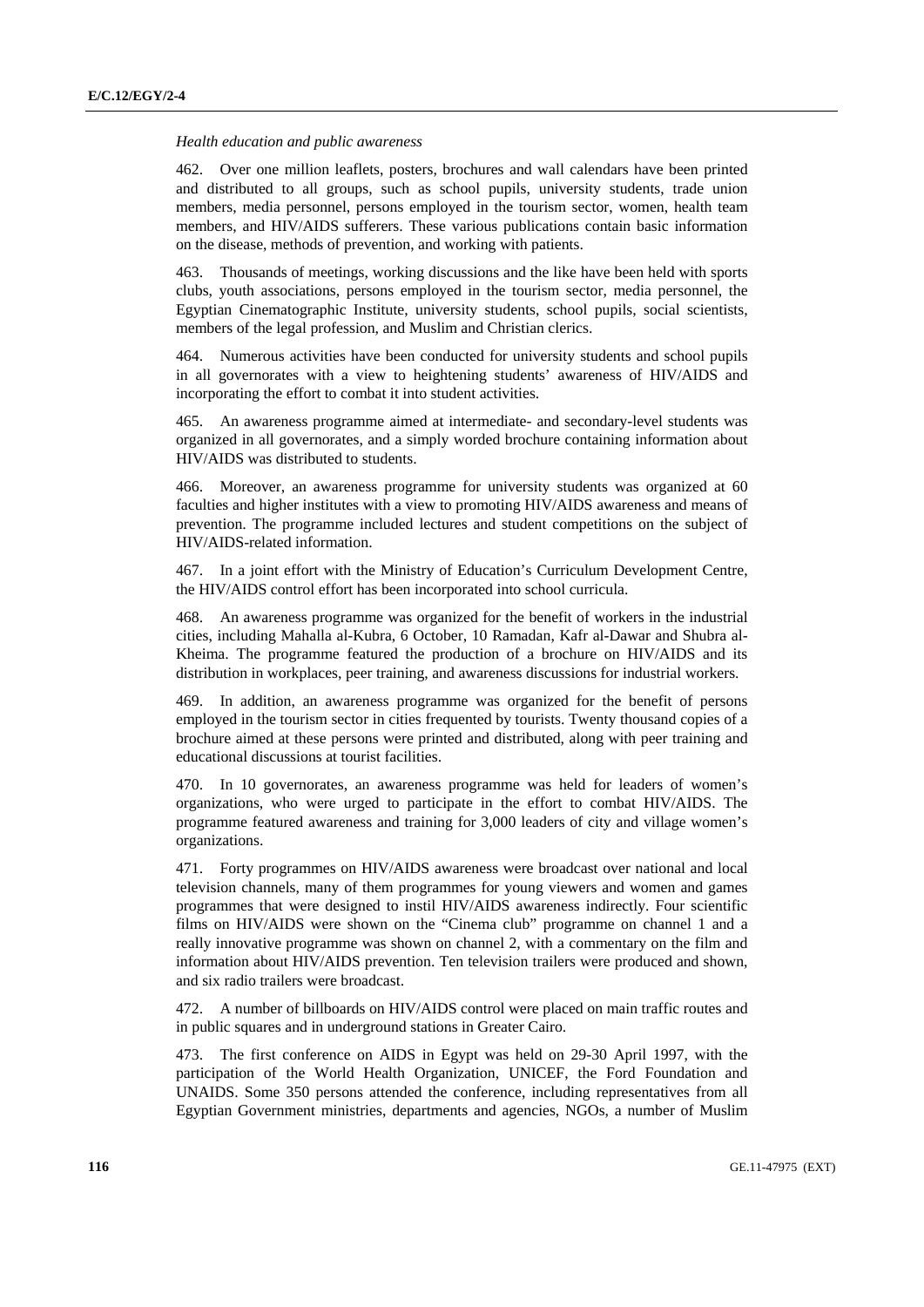and Christian clergymen, academics, various media personnel, and representatives of national newspapers and newspapers published by political parties. A number of studies and research papers on medical and social aspects of the effort to combat HIV/AIDS were discussed at the conference.

474. The second conference on AIDS in Egypt was held on 25-26 November 1999. It was attended by representatives from all ministries, departments and agencies, NGOs, academics, various media personnel, and representatives of national newspapers and newspapers published by political parties. Medical research relating to the treatment of AIDS was the main topic discussed at the conference.

475. An HIV/AIDS counselling centre and hotline were established in 1996. This facility was the first of its kind in the Arab world and the Middle East to provide people with full information about HIV/AIDS, places where individuals could go for testing, and sources of care and assistance for patients and their families. Psychological, medical and social counselling are also available, as well as advice for members of high-risk groups. In addition, a correspondence system has been established with a view to providing physicians, media personnel and other persons concerned with HIV/AIDS control issues with new information periodically. The telephone hotline, for its part, is used to provide HIV/AIDS patients with counselling and information about sources of care and assistance.

#### **Cooperation with various sectors and local authorities**

476. HIV/AIDS is regarded as a health issue, and consequently it is the health authorities who are responsible for combating it. However, it is a scourge with social and psychological aspects as well, and these call for the intervention of all sectors of society and NGOs which are in close touch with sectors that are difficult for governmental departments and agencies to reach, such as groups that engage in high-risk forms of behaviour.

477. Egypt understands the importance of cooperation and coordination between Government agencies and the private sector to carry out a variety of HIV/AIDS prevention and control activities and heighten awareness of the disease among the various sectors of society, including in particular young people in schools and universities. A number of examples of such cooperation are outlined below.

- Cooperation with health sectors, such as the tuberculosis control programme, governmental and private blood banks, the STD programme, and the family planning and maternal and child care programme, in addition to research centres and universities;
- Cooperation with the Ministry of Education through the incorporation of HIV/AIDS into curricula and the student awareness programme, featuring seminars, peer training and discussion groups;
- Cooperation with the Ministry of Religious Endowments and the Egyptian Church. Training programmes for Muslim and Christian clergy have been organized in 10 governorates with a view to enhancing people's awareness of HIV/AIDS and means of preventing it;
- Cooperation with the Ministry of Labour on an awareness programme for industrial workers in five industrial districts and in governorates frequented by tourists. The programmes were aimed at raising awareness of HIV/AIDS and other sexually transmitted diseases.
- Cooperation with the media sector in the form of numerous broadcast and televised HIV/AIDS awareness programmes transmitted over various nation-wide and local stations. In addition, a number of panel discussions with journalists and other media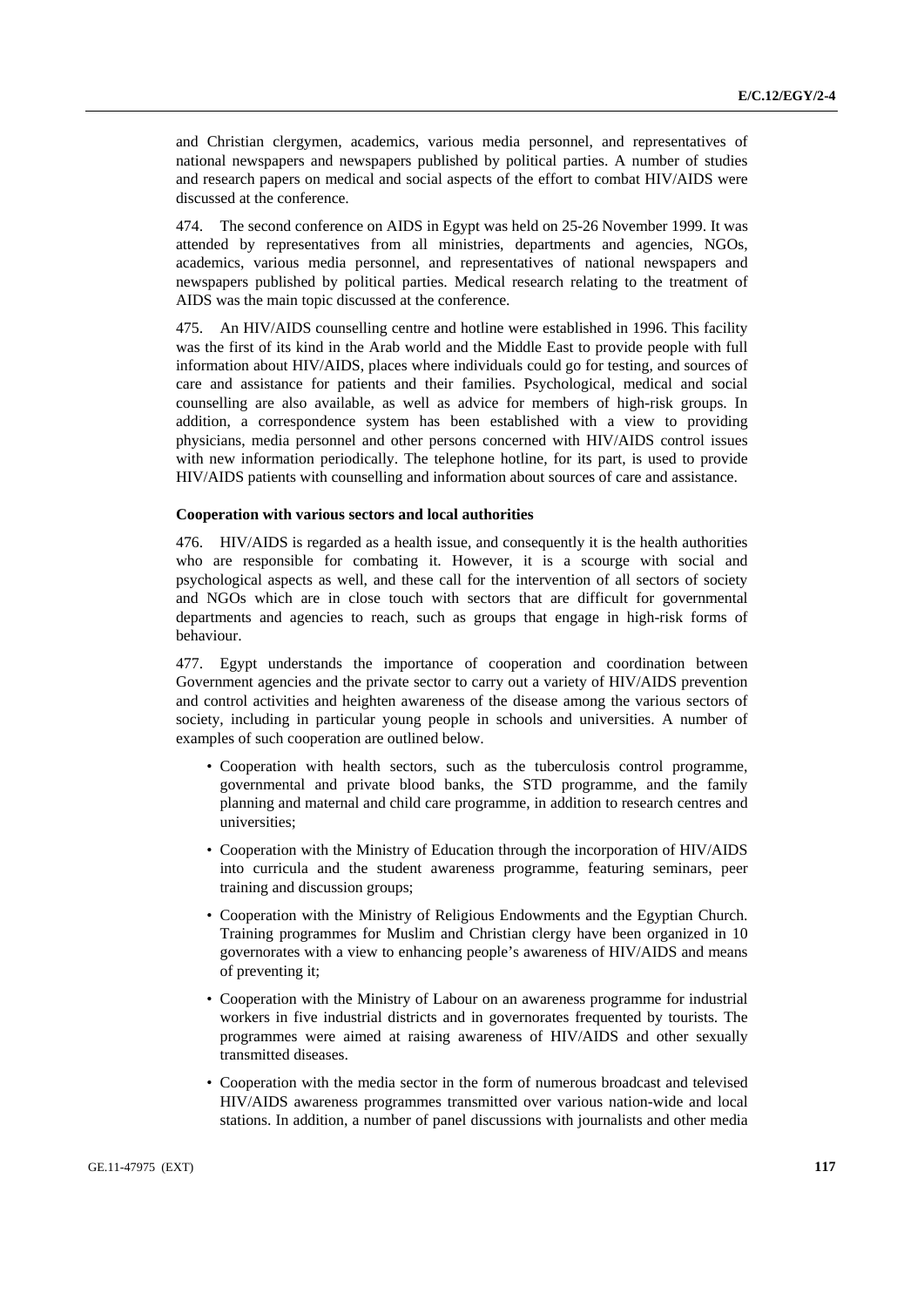personnel have been organized with a view to enlisting their participation in the AIDS awareness effort;

• Cooperation with non-governmental community associations: the national AIDS control programme and many non-governmental associations have worked in cooperation to educate high-risk groups about HIV/AIDS, make them aware of its dangers and teach them about prevention.

# **H. Action to protect the rights of persons with disabilities and mental disorders in Egypt**

478. The results of the 2006 census indicated that there were 475,576 persons with disabilities in Egypt, of whom 170,360 were women. In accordance with the law, as we have seen in the preceding part of this report dealing with the several articles of the Covenant, five per cent of all jobs in units of the Government and public sector and also the private sector must be given to persons with disabilities, after the persons concerned have been rehabilitated free of charge to the point of being capable of performing the duties of their posts. Persons with disabilities enjoy special care at all stages of their lives, including compensatory equipment for those who need it. Persons with disabilities also have the benefit of an integrated care and rehabilitation system featuring diagnostic and monitoring services free of charge at health insurance centres and clinics. The Ministry of Education includes a directorate dedicated to special education. This directorate, which is part of the structure of the Directorate of Primary Education, provides education services for pupils with disabilities, providing them with training and enabling them to acquire skills within the limits of their capacities. At the present time, there are 840 schools that provide special education at all levels. These schools, some of which are State-run while others are run by community associations, are being modernized and provided with the necessary equipment and facilities to teach pupils with disabilities.

479. It is noteworthy that a number of persons with disabilities who were active in the domain of ensuring the protection of the rights of disabled persons participated in a series of meetings held to examine and formulate the United Nations draft Convention on the Rights of Persons with Disabilities. Egypt has now acceded to the Convention pursuant to Presidential Decree No. 400 of 2007. The text of the Convention was published in the Official Gazette and thereby became part of Egypt's domestic law.

#### *National disability elimination programme*

480. In the context of its continuing effort to eliminate disability, the Government of Egypt has developed a national disability elimination programme which functions under the auspices of a number of ministries. The programme is structured around three primary axes, which are summarized below.

# *Health sector*

 (a) Disability prevention through early detection among persons intending marriage, safe maternity programmes, care during pregnancy and at birth, post-natal follow-up, and child growth and development;

(b) Early detection of disability through health units and hospitals;

 (c) An integrated health care and rehabilitation system featuring diagnostic, treatment and monitoring services free of charge at health insurance centres and clinics.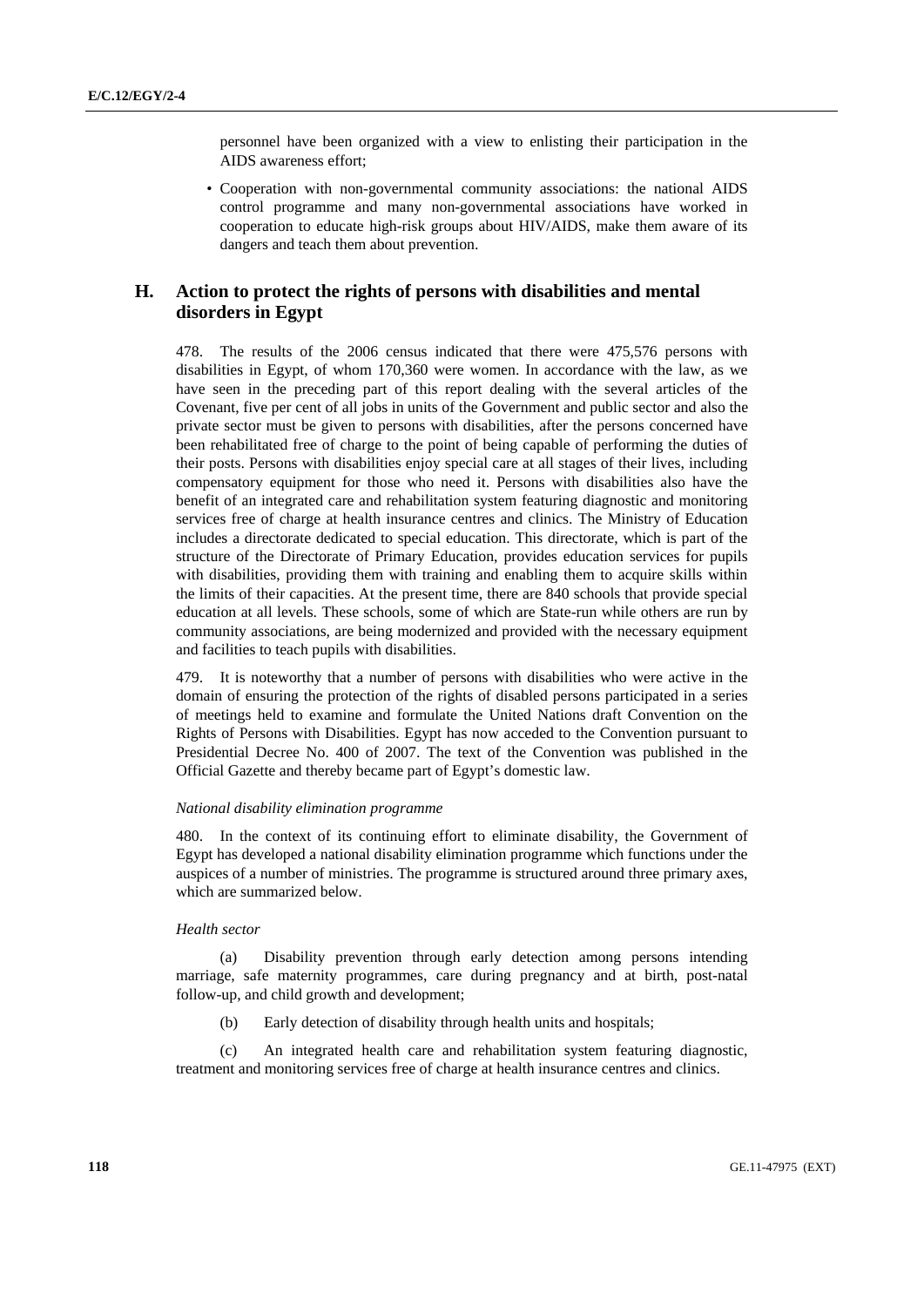#### *The media*

481. There are 44 radio and television programmes for persons with disabilities, amounting in the aggregate to approximately 838 programming hours in the course of a year. These programmes emphasize the rights of persons with disabilities and present some of their positive experiences.

# *Social solidarity*

482. Disability allowances are paid to disabled heads of households. In 2007/08, a total of 381,585 families were receiving these allowances. In addition, blind students attending Egyptian universities receive pocket money. Persons with disabilities are trained in trades that they are capable of pursuing, and at the conclusion of their training they are given certificates of qualification and issued supporting ration cards. The Ministry of Transportation grants exemptions and reductions for disabled persons, and provides special facilities for them in public transport vehicles of various kinds.

483. In the domain of sport, persons with disabilities participate in sporting life through some 40 clubs for disabled persons and 44 sports centres distributed throughout the country, under the supervision and care of the National Council on Sport for the Disabled and the Egyptian Paralympic Committee. Egyptian athletes and teams, both men and women, have won many championships and medals in international competitions, including 12 medals in Beijing in 2008.

484. With a view to ensuring better care for persons with disabilities, in line with Egypt's international commitments arising from its status as a party to the Covenant, new legislation incorporating all the relevant provisions of the Covenant is currently in preparation.

#### *Care of the mentally ill*

485. With a view to ensuring better care for the mentally ill, in the light of the Committee's recommendations, Act No. 71 of 2009 on the care of mentally ill persons has been adopted. This is an Act amending the Penal Code and the Code of Criminal Procedure, and it provides that mentally ill persons shall not be liable to criminal procedures. It also provides that such persons shall receive care and full protection, and that persons contravening its provisions shall be liable to penalties, which shall be more severe in certain specified cases.

486. The main features of this Act are summarized below.

 (a) Establishment of a National Council on Mental Health, made up of a large number of governmental legal experts and representatives of relevant civil society organizations, as well as experts in mental health from various agencies. The Council's main tasks include the drafting of policies aimed at ensuring respect for the rights and safety of mentally ill persons, the publication of periodic reports on its work, and oversight of regional councils on mental health;

Establishment of regional councils on mental health with a membership similar to that of the National Council, but at the regional level. The main tasks of these councils are to read reports issued by mental health establishments and monitor all aspects of their work, and issue periodic reports on their own work for submission to the National Council.

 (c) Verification of the process of the institutionalization of mentally ill persons, including such aspects as whether the patient's admission is voluntary or forced and the conditions of admission in either case, how such a patient will be allowed to leave, how long his or her course of treatment is and under what conditions it will be completed, and